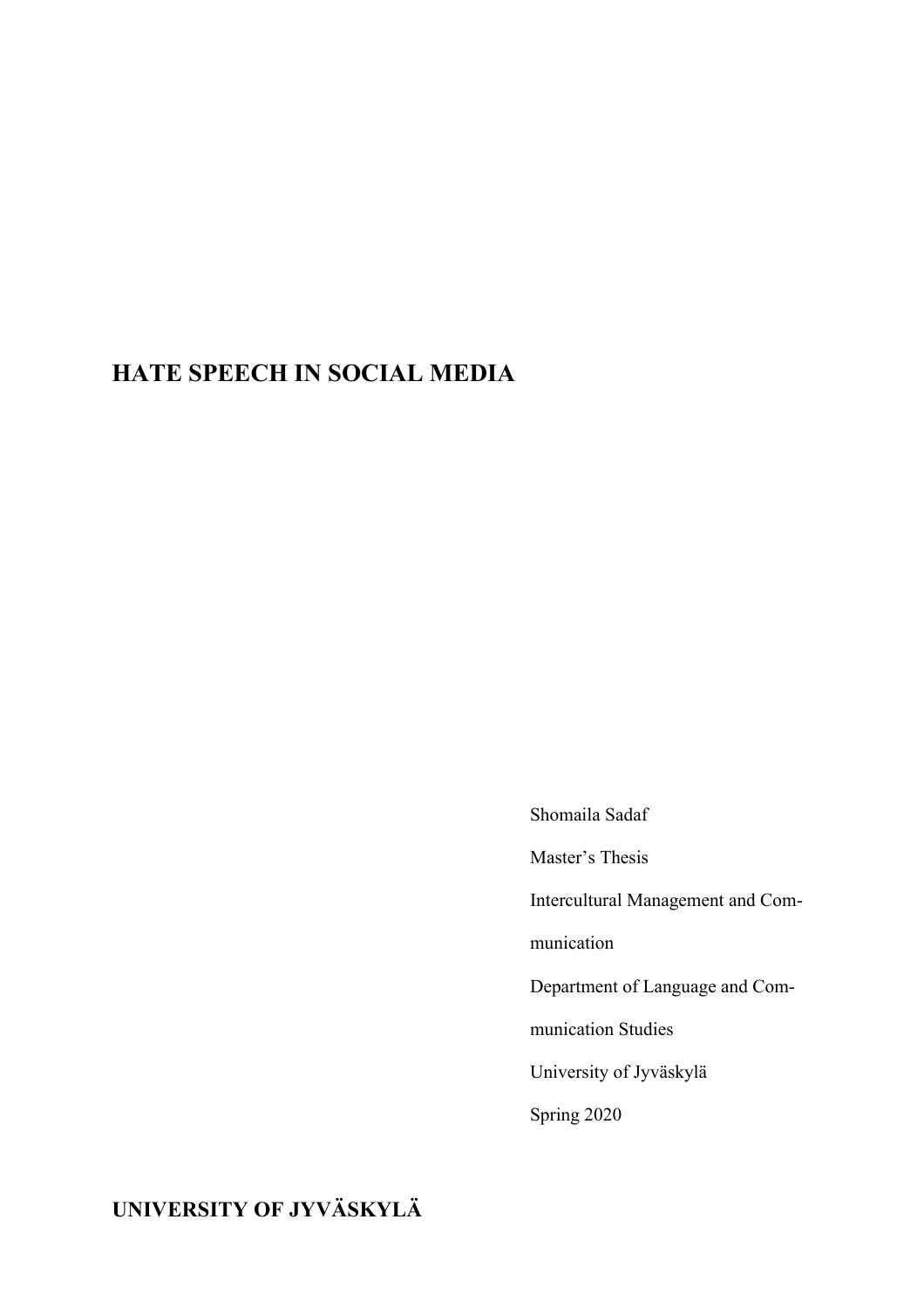| Tiedekuta-Faculty<br>Faculty of Humanities and Social Sciences | Laitos-Department<br>Department of Language and Communication Studies |  |
|----------------------------------------------------------------|-----------------------------------------------------------------------|--|
| Tekijä-Author<br>Shomaila Sadaf                                |                                                                       |  |
| $\ $ Työn nimi-Title<br>Hate speech in social media            |                                                                       |  |

| Oppiaine-Subject                           | Työn laji-Level           |
|--------------------------------------------|---------------------------|
| Intercultural Management and Communication | Master's thesis           |
| Aika-Month and year                        | Sivumäärä-Number of pages |
| March 2020                                 | $82 + 1$ appendix         |

#### **Tiivistelmä – Abstract**

Social networking sites (SNS) play a substantial role in facilitating online communication and social interaction a global scale. Simultaneously, these social networks become platforms that not only spread the rhetoric of hate but also normalize it. This study systematically uncovers the existing literature related to hate speech in social media. The focus of this study is to explore the approaches used in data collection and data analysis along with theoretical frameworks used in the existing studies.

 The method used in this study is a systematic literature review, and a total of 30 articles met the inclusion criteria and are used for the final analysis. The findings related to data collection and data analysis methods show that the most common data collection method is that, the data is taken directly from online social networks in the form of user comments, content shared on these networks, tweets, blog posts, etc., while the quantitative data is collected through surveys and questionnaires. Analysis further show that the qualitative studies provide in-depth descriptive analysis of the discourses online, whereas few studies used quantitative data analysis methods. The two most common areas of research on hate speech online according to the analysis are political and ethnic/racial issues. A total of 17 studies out of 30 used theories or models to support their central ideas. The present study further aims at exploring the use of positioning theory with regard to hate speech in social media. The analysis reveals that only one study has used positioning theory as the theoretical base, and only one article utilized the idea of positioning analysis as a discursive process at various levels.

 Considering the basic aim of this study, important data is gathered within the area of hate speech in social media and information is extracted that would help in exploring various other areas for future research.

#### **Asiasanat-Keywords**

Hate speech, social media, positioning, positioning theory

#### **Säilytyspaikka-Depository**  University of Jyväskylä

Additional information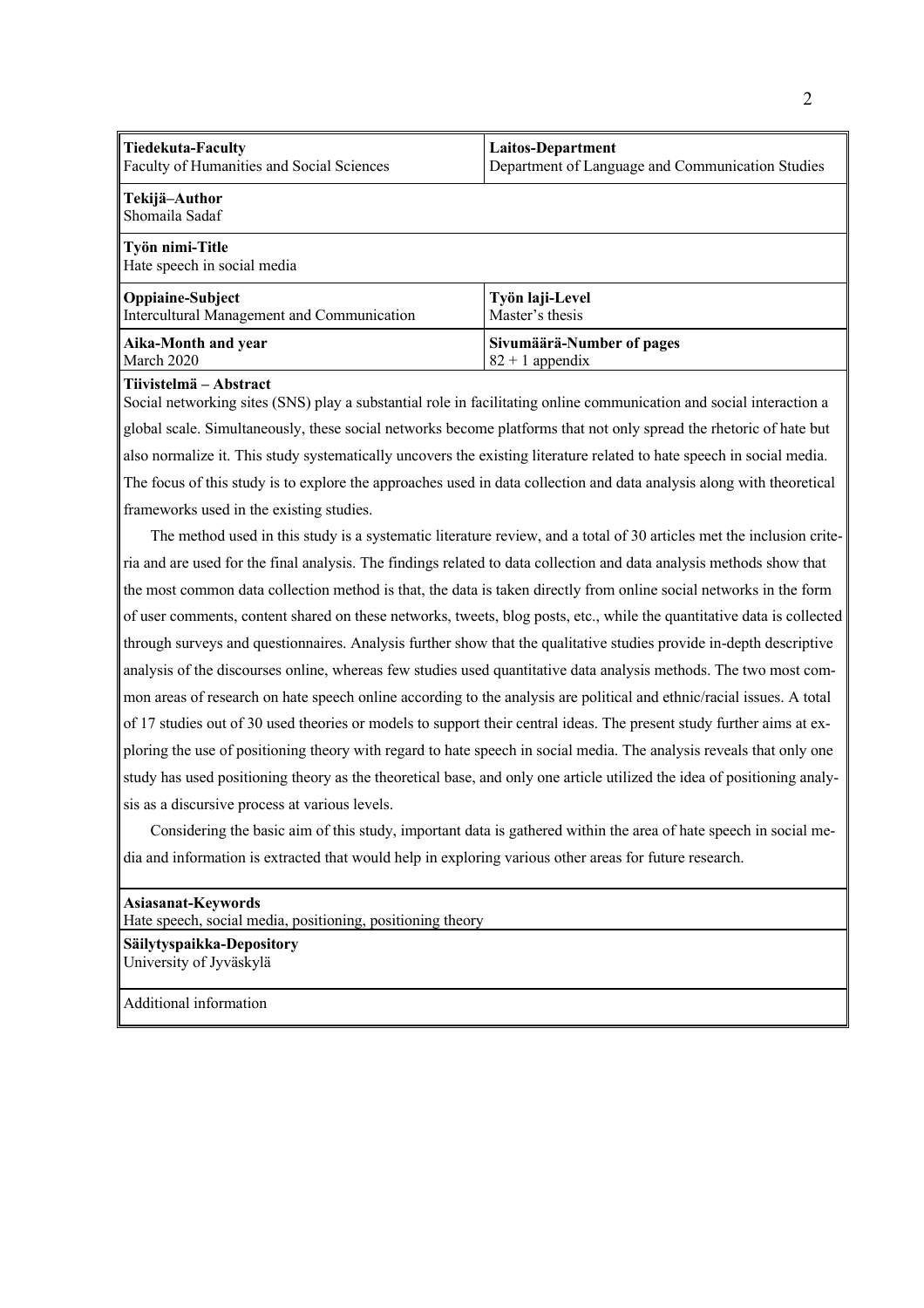# **LIST OF TABLES**

| Table 1 The initial search results and the frequency of hits per search term 24 |  |
|---------------------------------------------------------------------------------|--|
|                                                                                 |  |
|                                                                                 |  |
|                                                                                 |  |
|                                                                                 |  |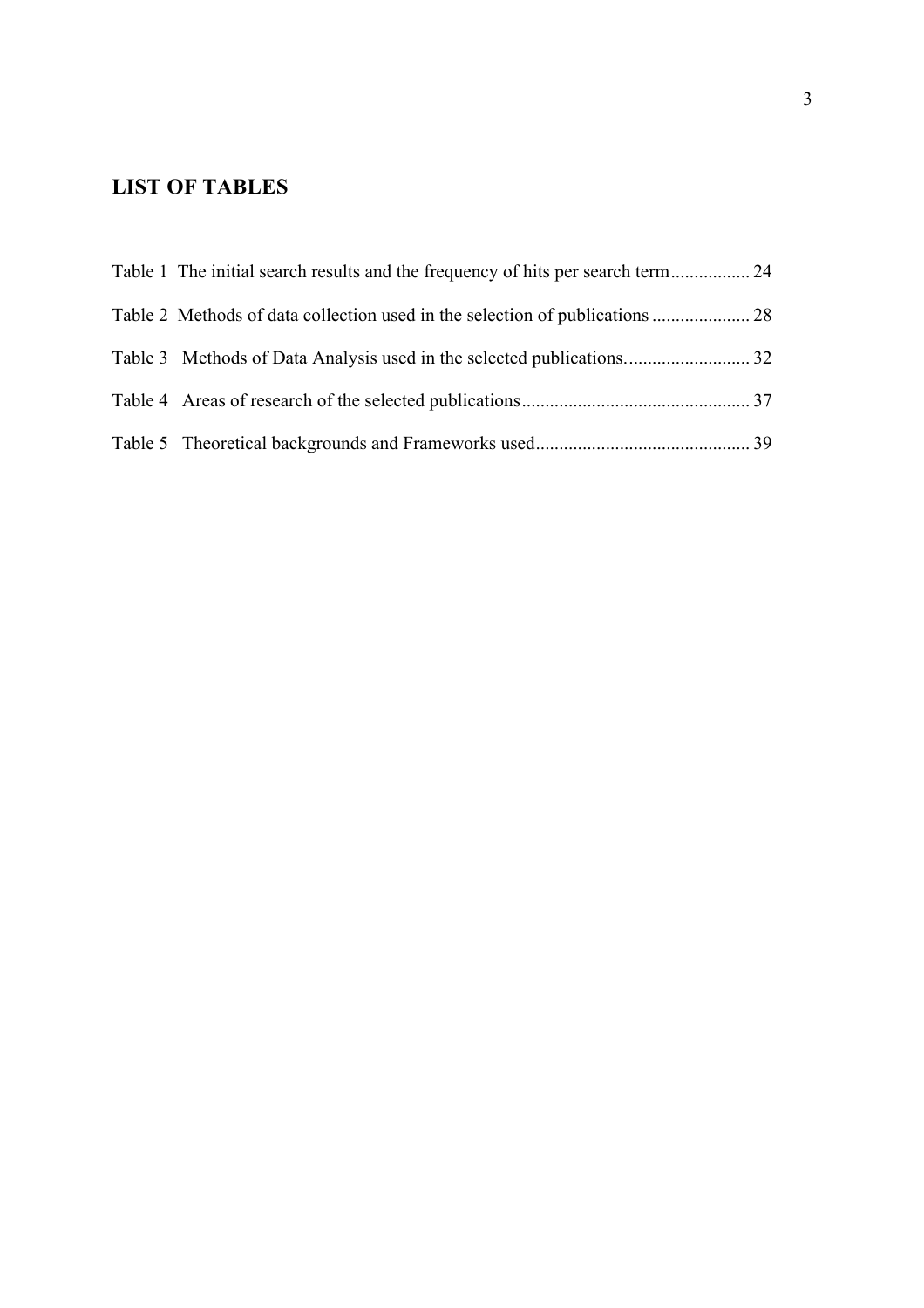# **TABLE OF CONTENTS**

| $\mathbf{1}$   |     |  |
|----------------|-----|--|
|                | 1.1 |  |
|                | 1.2 |  |
| $\overline{2}$ |     |  |
|                | 2.1 |  |
|                | 2.2 |  |
|                | 2.3 |  |
|                | 2.4 |  |
| $\overline{3}$ |     |  |
|                | 3.1 |  |
|                | 3.2 |  |
|                | 3.3 |  |
| $\overline{4}$ |     |  |
|                | 4.1 |  |
|                |     |  |
|                | 4.2 |  |
|                | 4.3 |  |
|                | 4.4 |  |
| 5              |     |  |
|                | 5.1 |  |
|                | 5.2 |  |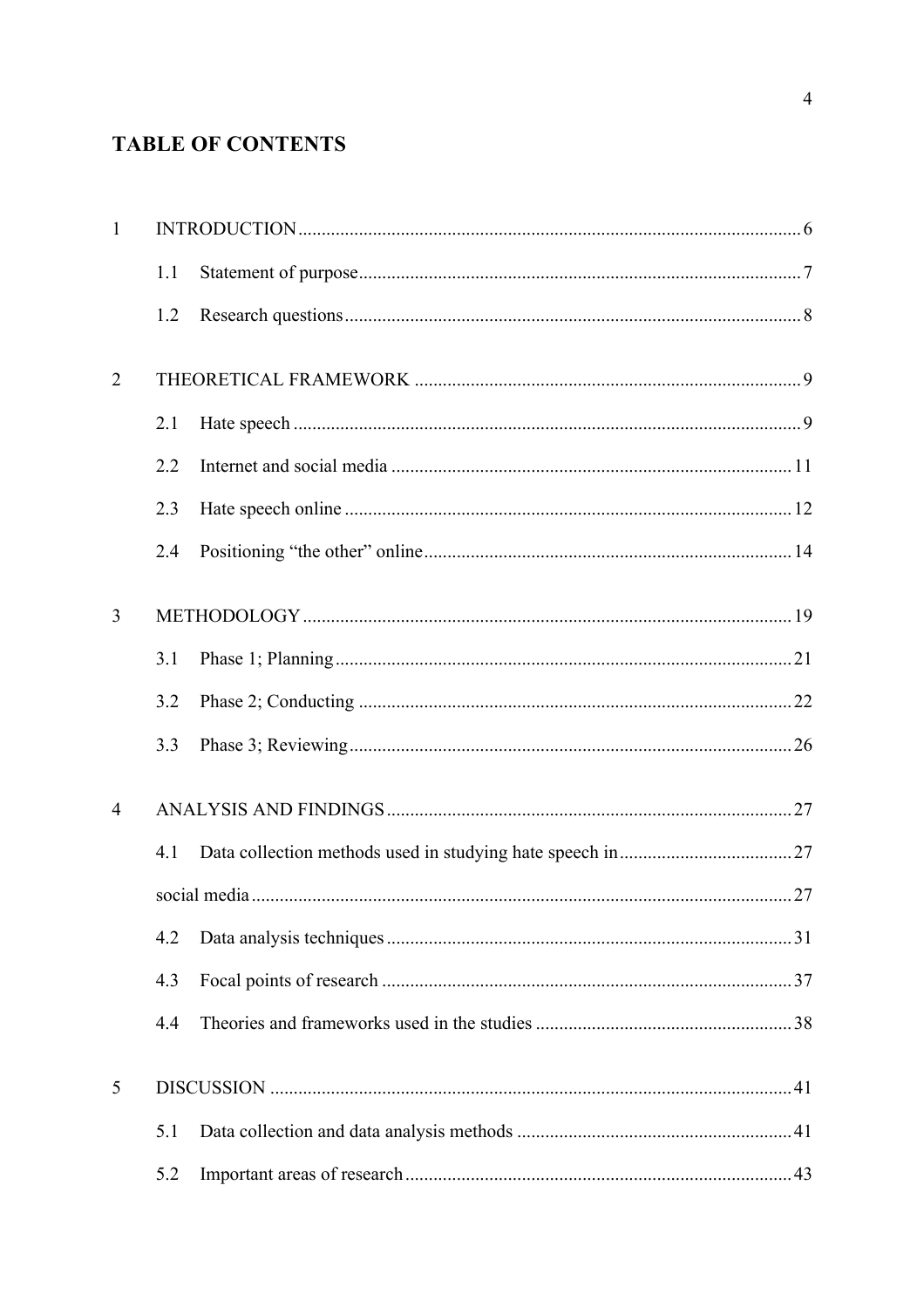|   | 5.3 |  |
|---|-----|--|
|   | 5.4 |  |
| 6 |     |  |
|   |     |  |
|   | 6.2 |  |
|   |     |  |
|   |     |  |

 $\overline{5}$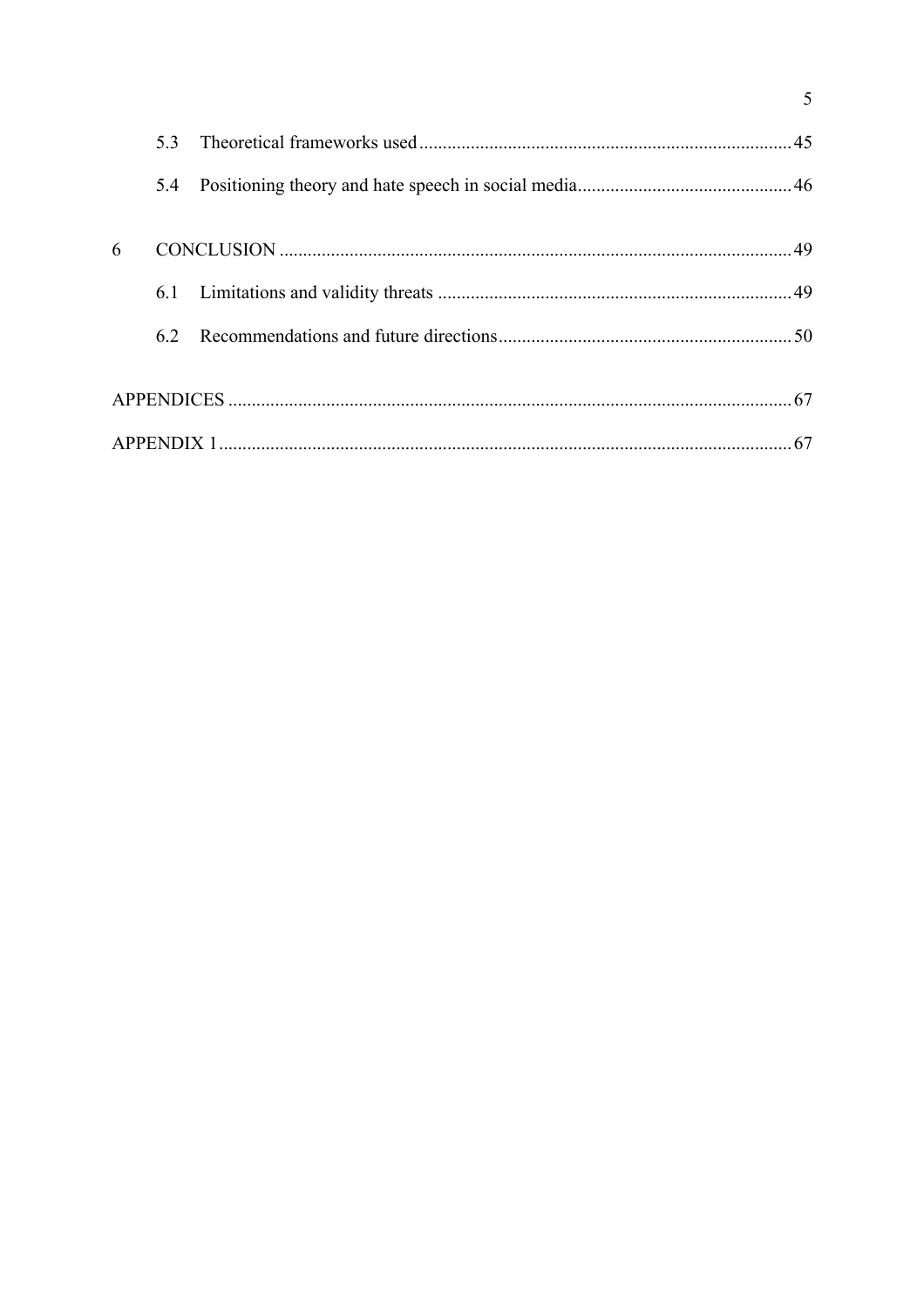## **1 INTRODUCTION**

"Social networks are the frenzy of the twenty-first century" (Alkiviadou, 2019, p. 19). Egalitarian in nature, the Internet is a communication medium that has the potential to communicate beyond borders. It also has the defining traits of being interactive, globalized and decentralized (Banks, 2011). The Internet is considered a global giant, also known as 'a network of networks' (Vajić & Voyatzis, 2012), which provides unique opportunities for communication through online social networks (Silva et al., 2016). These social networks allow individuals to interact at various levels.

Social networking sites (SNS) play a substantial role in facilitating online communication and social interaction on a global scale. Simultaneously, these social networks become platforms that not only spread the rhetoric of hate but also normalize it. While the sentiment of hate and hate speech existed long before the ascent of SNS, their rise has arguably introduced another dimension to the already existing complex phenomenon of hate speech (Timofeeva, 2002). Coliver (1992) refers to hate speech as any expression and manifestation that is directed to abuse, insult, intimidate or harass, led by an open or underlying message of violence, discrimination and hatred towards an individual's belonging to a group of different race, nationality, ethnicity or religion, etc.

The Internet being multi-mediated in nature, including photos, videos, online games, words, etc. allows for various forms of communication. This also helps in conveying hatred and derogatory feelings aimed at a specific group of people (Foxman & Wolf, 2013). In this age of global media, where we have the right to choose our own personal media landscape, this sometimes makes us inclined to gravitate towards like-minded people. We tend to surround ourselves with copies of ourselves, meaning that we share similar thinking for matters under consideration. It has been argued that hateful and negative communication presents the biggest threat to the development of tailored communities and groups online (Altonen, 2017).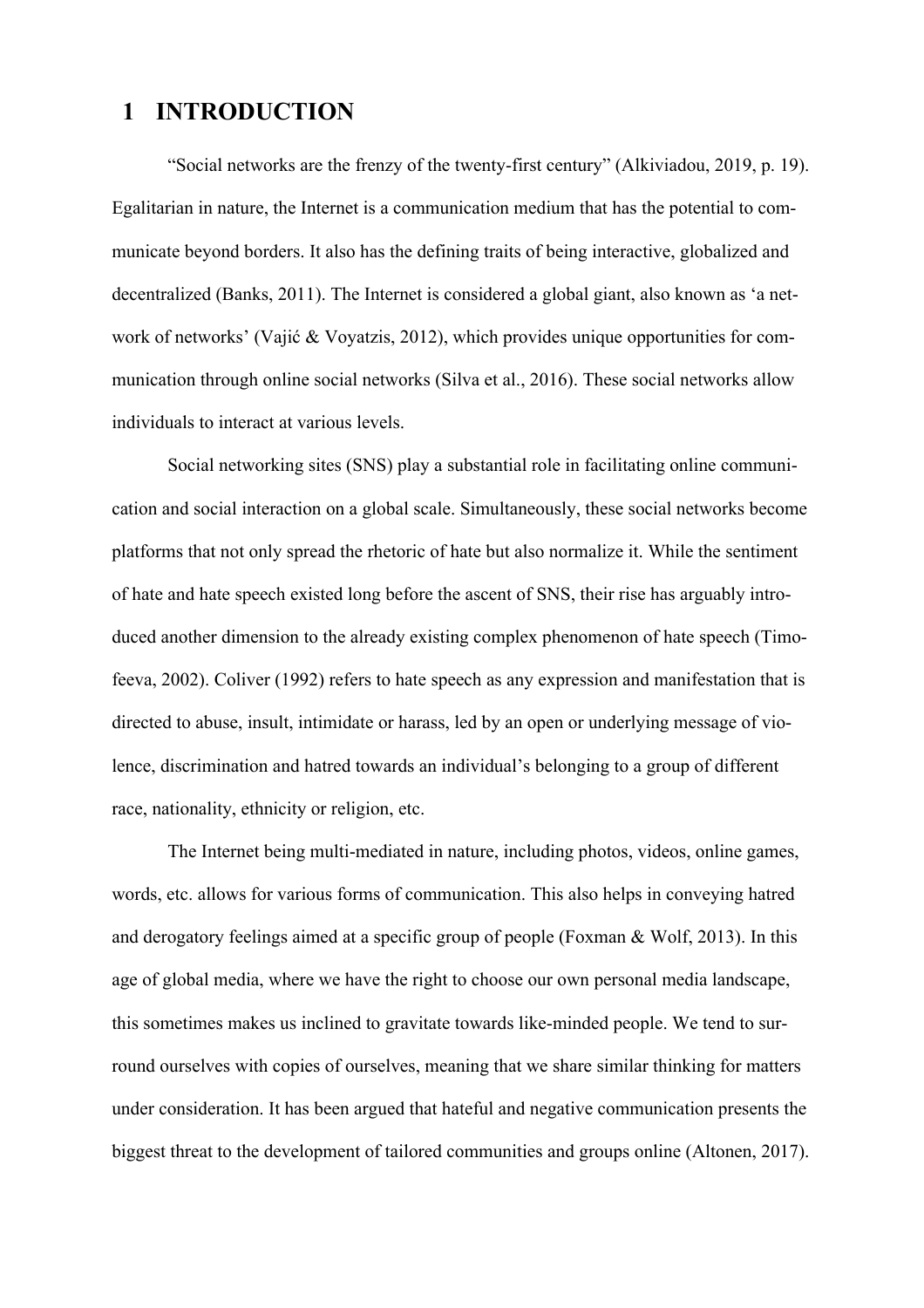Hate speech online becomes detrimental and pernicious as it not only constructs but also politicizes ingroups and outgroups. In this process of hate, the outgroup is made the "other", who is automatically detached from the dominant opinions of the ingroup (Gagliardone, 2014).

This leads to the concept of positions and positioning; where, an individual takes a particular position, and that person inexorably views the world from his standpoint (Davies & Harre, 1990). They further support the notion that individuals take positions in accordance to their own narrative experiences that include beliefs, emotional state, histories and schools of thought, along with the knowledge of their rights, duties, expectations, obligations and roles in the social structures they belong to. Positioning takes place in two phases; the first phase is prepositioning. One can preposition himself or the other by "listing and sometimes justifying attributions of skills, character traits [and/or] biographical 'facts', deemed relevant to whatever positioning is going forward" (Harré et al. 2009, p. 10), while positioning in the true sense takes place at the second phase when the real interaction starts.

This scenario of social media, positioning and hate speech made me realize that this topic is vast enough. And in order to understand these complex phenomenons I needed to start looking at the available literature systematically. Hence, I decided to do a systematic literature review.

### **1.1 Statement of purpose**

The purpose of this study is to systematically find the existing literature related to hate speech in social media. To achieve this aim, multiple criterions are set, such as identifying the methods used in collecting and analyzing the data, the focus of the previous research studies, and theories and frameworks that are used by the research already completed on hate speech in social media.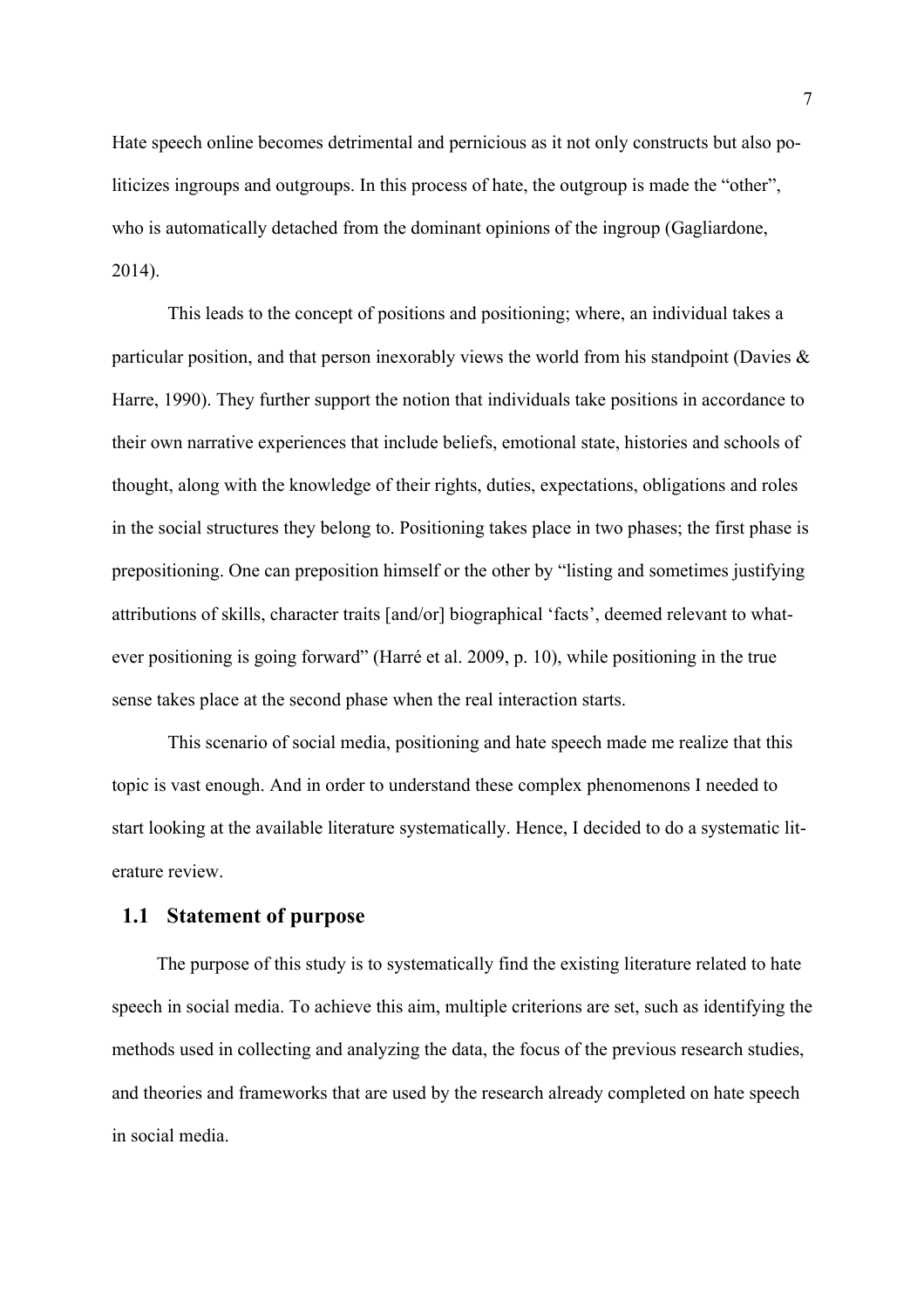### **1.2 Research questions**

Drawing on the concept of hate speech and the theorizing done on positioning, this study aims to answer the following research questions:

RQ1: What approaches, viewpoints and methodologies are used to study hate speech in social media?

RQ2: How is positioning theory used in the context of hate speech in social media?

 To gain insight and answers on the research questions, a systematic literature review is conducted. The results are presented in various sections, starting from the methodologies used in data collection and data analysis. Further, the focus of the studies is discussed, and finally, an in-depth review of the theories and frameworks used by the studies is presented.

Continuing from the introduction as chapter one, this thesis is further divided into the following chapters: chapter two comprises the theoretical framework, while the chapter three entails the methodology and elaborates on how the data is collected and finalized for analysis. In the chapter four, the results from the review are presented and discussed. The chapter answers the main research questions. Finally, chapter five provides a discussion of the results obtained by answering the research questions. The last chapter, chapter six explains the limitations of the study along with conclusions and future recommendations.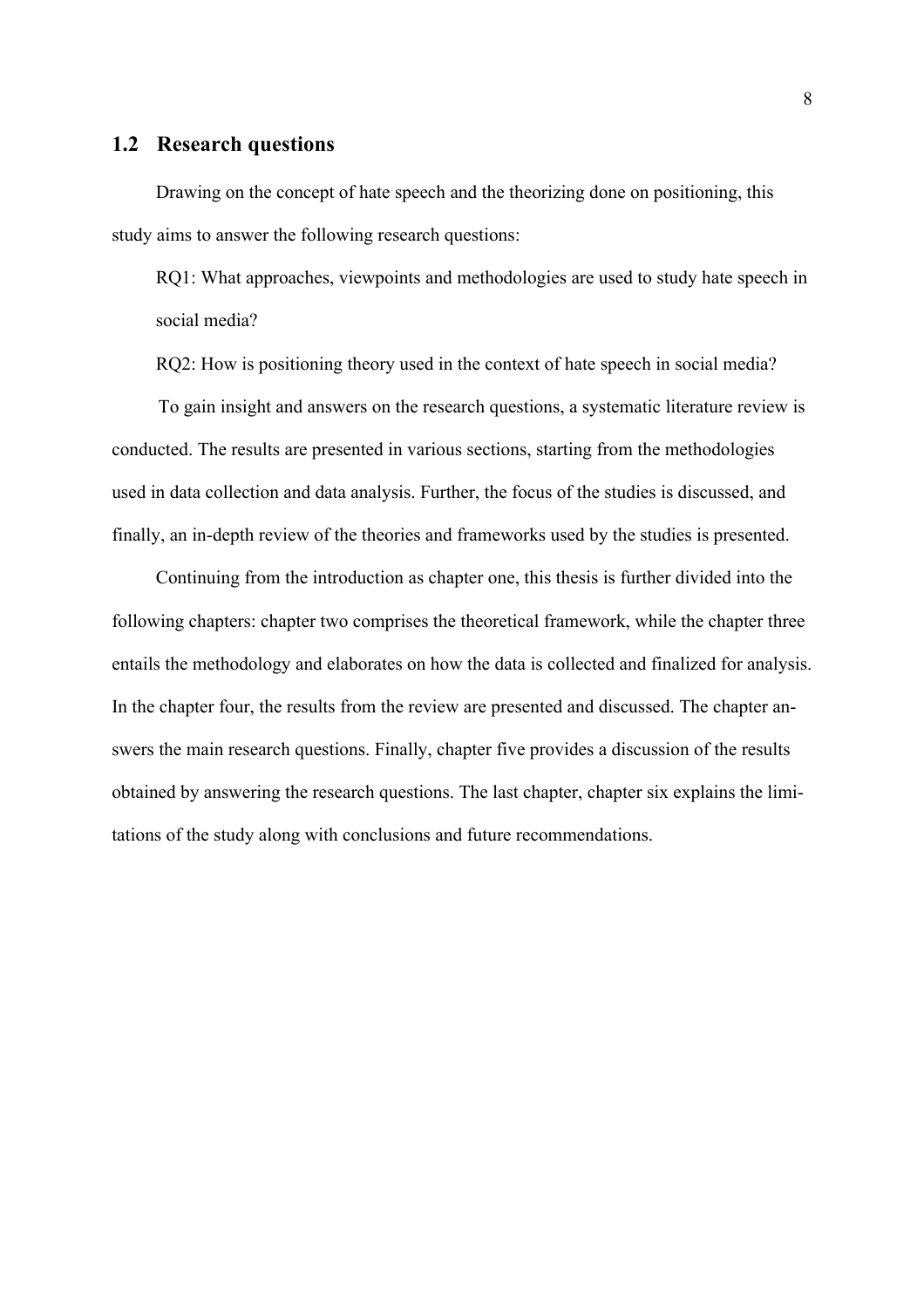## **2 THEORETICAL FRAMEWORK**

#### **2.1 Hate speech**

Hate speech is conceptualized as any expression that spreads, incites, promotes or justifies hatred towards a race, xenophobia or any other form of hate primarily based on intolerance expressed through aggression, discrimination and antagonism against minority groups and immigrants (Timofeeva, 2002). The basic motivation behind hate speech is prejudice towards an individual or a group of people who share similar characteristics of race, gender, sexual orientation, religious beliefs and so forth (Gagliardone et al., 2015). The concept of hate speech does not hold a single and common definition. According to Stakić (2011), there has been an extensive debate on hate speech in academic and political circles, but a universally established and agreed upon definition of hate speech does not exist. Typically, the concept of hate speech revolves around two main features, the tone and style in which the message is composed and the grounds towards which the message is directed. According to the Council of Europe (2013), hate speech:

"Covers all forms of expression which spread, incite, promote or justify racial hatred, xenophobia, anti-Semitism or other forms of hatred based on in tolerance, including: intolerance expressed by aggressive nationalism and ethnocentrism, discrimination and hostility against minorities, migrants and people of immigrant origin".

As per Nockleby (2000), the form of communication that belittles an individual or a group's characterization on the basis of complexion, ethnicity, cultural background, nationality, creed or any other distinguishing feature, is defined as hate speech. Hate speech is further described as any degrading and abhorrent speech targeting a person or a group sharing similar attributes or ideology (Boeckmann & Turpin-Petrosino, 2002). The two elements that are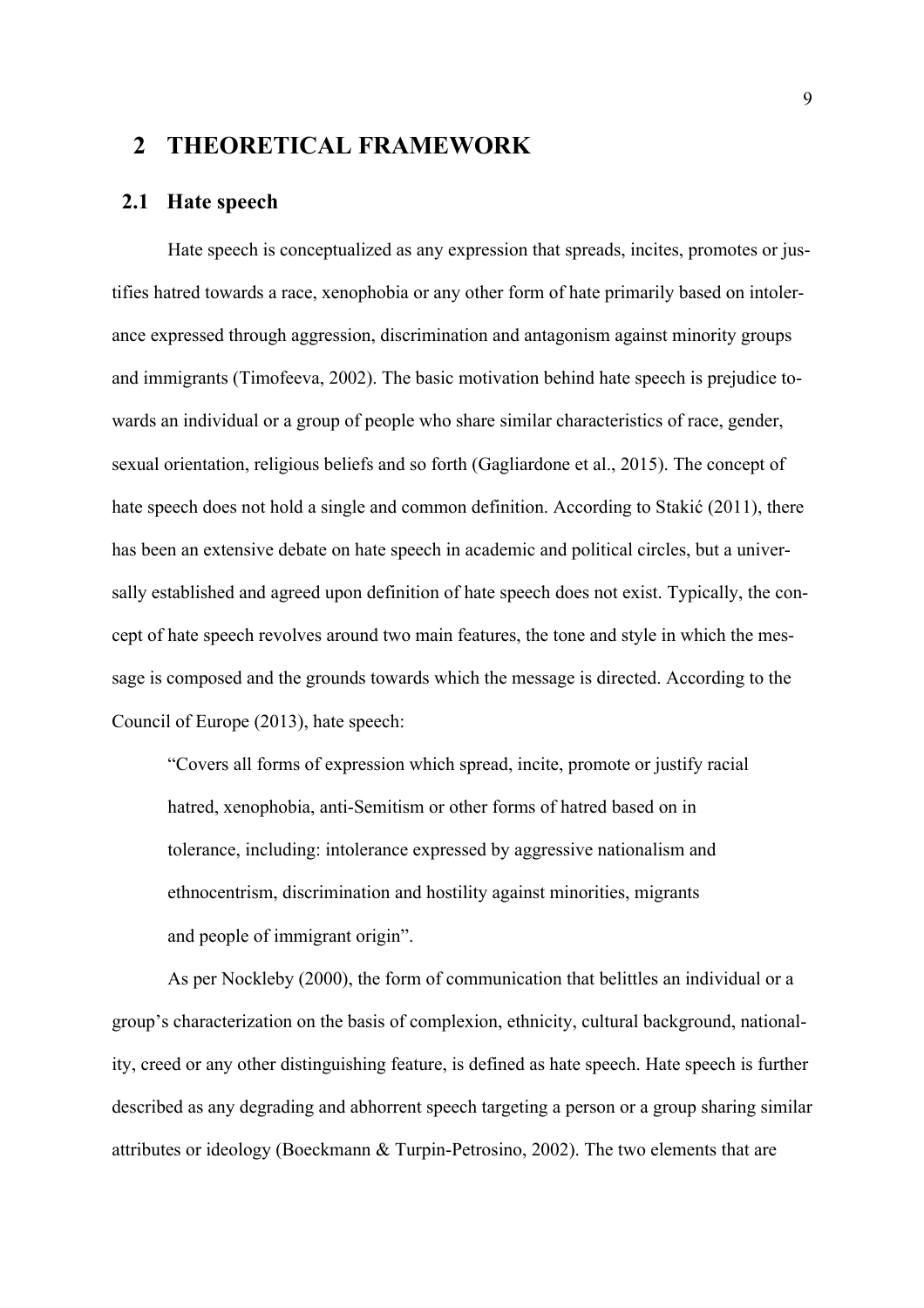common in most of the views are that hate speech is directed towards anyone who is distinguished as inferior on the basis of some innate characteristic including sex, gender, ethnicity, race etc., and that hate speech intends to aggravate violence, produce prejudiced treatment, and incite offence to the dignity of the targeted group(s) or individual(s) (Stakić, 2011).

The characteristics that shape the concept of hate speech are prejudice, negative stereotypes and stigma, and perceived hierarchies and boundaries between groups laid the foundation of hate speech. It is built on the rhetoric of elimination, fear and disrespect for individuals and groups that are different from their personal perspective (Perry, 2001). Perry further explains that the purpose of this behavior is to safeguard and highlight the perceived boundaries among the groups and to remind individuals and groups about them being "the other" in the social structure. Hence, in order to understand hate speech, the tone of the message, the rhetoric built around the speech and the target of the speech needs to be examined.

Various scholars agree that hate speech strongly expresses, promotes, advocates and encourages hatred towards individuals who are distinguished based on some particular features (Hernández, 2011; Townsend, 2014; Traum, 2014). This term refers to the verbal conduct and other communicative and symbolic actions, which express intense hostility towards an individual or a group on the mere innate connection to that group (Simpson, 2013). As a matter of fact, hate speech is not always a verbal act, rather it is also expressed via nonverbal communication. Taking Waldron's (2012) work into account, it can be said that any expression that is considered hateful, for example, by the use of text, sound or images, its function is to dehumanize and weaken the members that belong to the target group.

Before World War II, discrimination and hate speech were often accepted in one form or another. Hate speech is strictly regulated in the world except the USA after the Second World War (Bleich, 2011; Parekh, 2006). The definition of hate speech is modified and used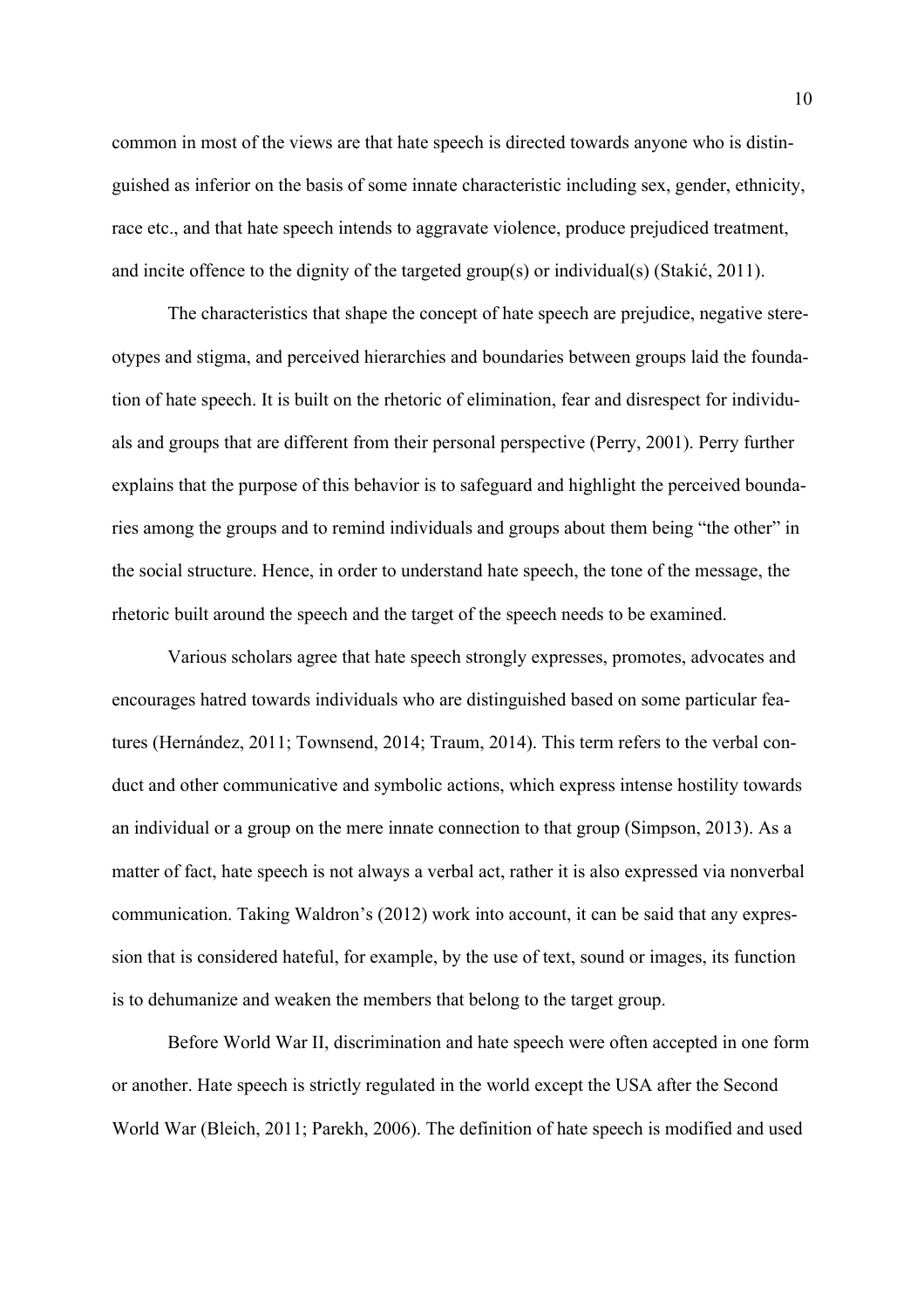in different countries, and all these countries have passed national and international regulations regarding the use of hate speech (Gagliardone, et al. 2015). For example, Norway has a strict stance against the use of hate speech. The Norwegian Penal Code section 185 defines and protects individual and groups from hate speech and discrimination based on skin color, ethnic background, nationality, religion, sexual orientation or disability. But this characterization does not mean that any other expression that is hateful towards individuals and groups is allowed; rather, they are taken into consideration under some other rules and laws that include the laws of defamation and threat of law on discrimination (see Wessel-Aas et al. 2016). Hence, hate speech intends to hold a strong message for the receiver.

Hate speech is always disseminated face to face or through some medium. The Internet is one of those platforms that allow communication among individuals, most evidently through social networking sites. Hate speech online has been escalating and activists have been expressing their apprehensions towards social networking sites due to their usage for spreading various forms of discrimination (Simon Wiesenthal Center, 2012). For a long time, social media operating companies have not done much to keep their platforms free of hate speech; as a result, these platforms end up being major hubs of hate speech (Knowledge-Wharton, 2018).

#### **2.2 Internet and social media**

"The Internet is the decisive technology of the Information Age" (Castells, 2014, p. 127). In today's globalized world, people's lives are significantly affected by the Internet. On October 24, 1995, the Federal Networking Council (FNC) defined the Internet as a "global information system". According to the FNC, the Internet is linked together through internet protocols. It supports the transfer of messages online by using Transmission Control Protocol (TCP) or Internet Protocol (IP). These protocols are the rules that govern the movement of data from the source to the receiver or the internet ("The TCP/IP Reference Model", n.d.). It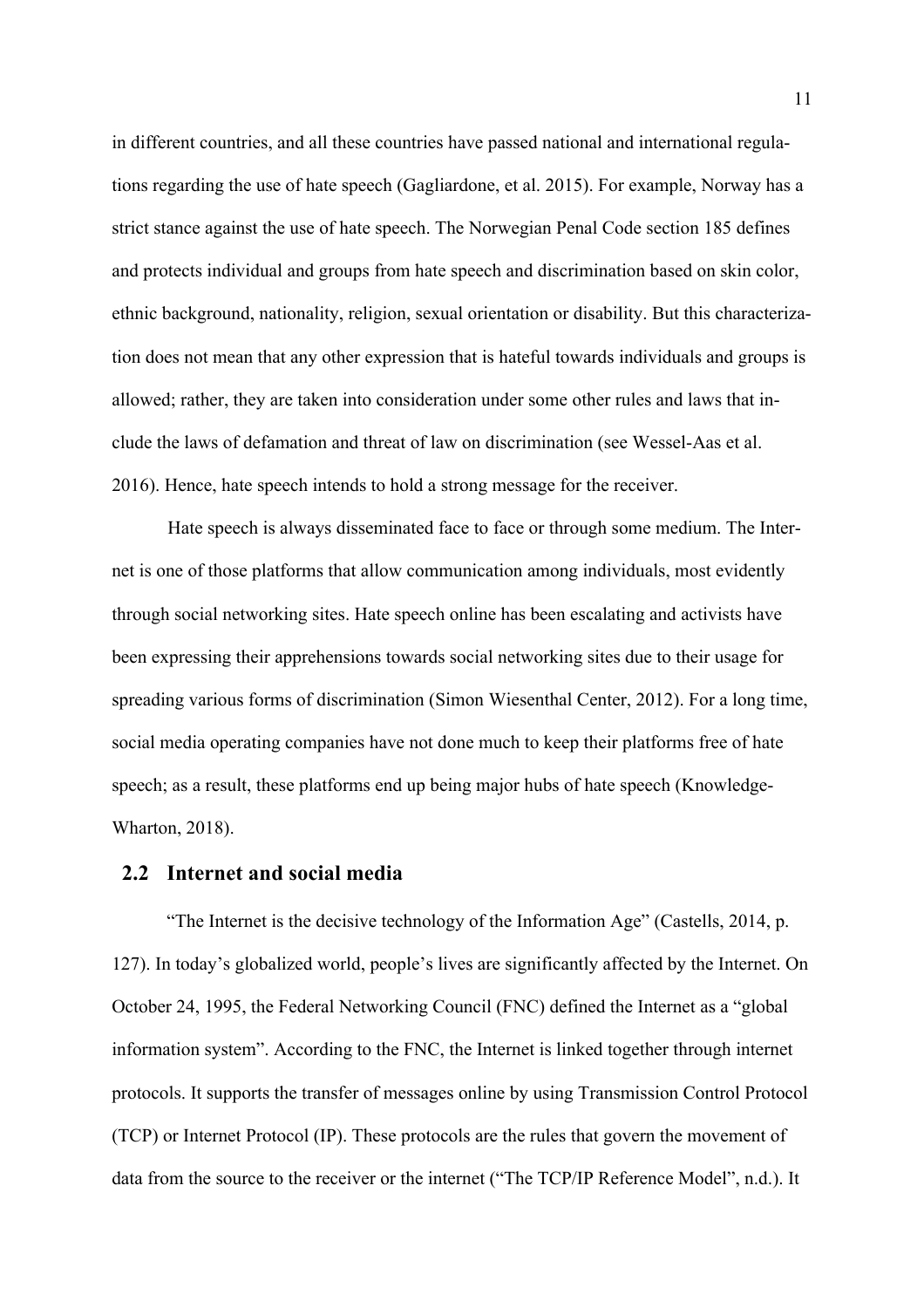also offers accessibility to an improved level of services that depends on communication and the infrastructure related to it (Leiner et al. 2009).

The development and extension of the Internet has created numerous openings for individuals to communicate and participate in the social networking platforms. This development picked up speed in the early 2000s, and could be seen, for example, in the creation of Friendster in 2002. Later on, Facebook, Instagram and many other social media platforms solidified the idea of social media on the Internet. Today, all kinds of human activities are taking place on these social networking sites, ranging from personal and social interaction, politics, work, business, etc. (Castells, 2014).

Since the networking sites facilitate communication, they have become an integral part of our daily routine. The social media platforms have also transformed the users from being passive to an active audience, who hold authority to comment publicly on the events they are interested in. According to Allen (2012):

"Today social media is beginning to change the form and nature of 'the media' in turn presenting many new and different challenges. In the social media sphere, we have recently seen existing boundaries being pushed, not just in what can and cannot be said, but so too by whom and to which audiences." (p. 3).

#### **2.3 Hate speech online**

Hate speech is a commonly occurring phenomenon on the Internet (Kettrey & Laster, 2014). Along with social media's significant role in negotiating communication and social interaction on a global scale, it has also facilitated negative behavior (Oksanen et al., 2014). Individuals use the social media space for addressing a wider audience by using hate disguised by anonymity, letting them surpass and circumvent editorial control and regulations (Citron, 2014). Consequently, the Internet becomes a platform that provides opportunities for cyber hate (Jaishankar, 2008) and cyber bulling (Kowalski, et al., 2012). As the sentiment of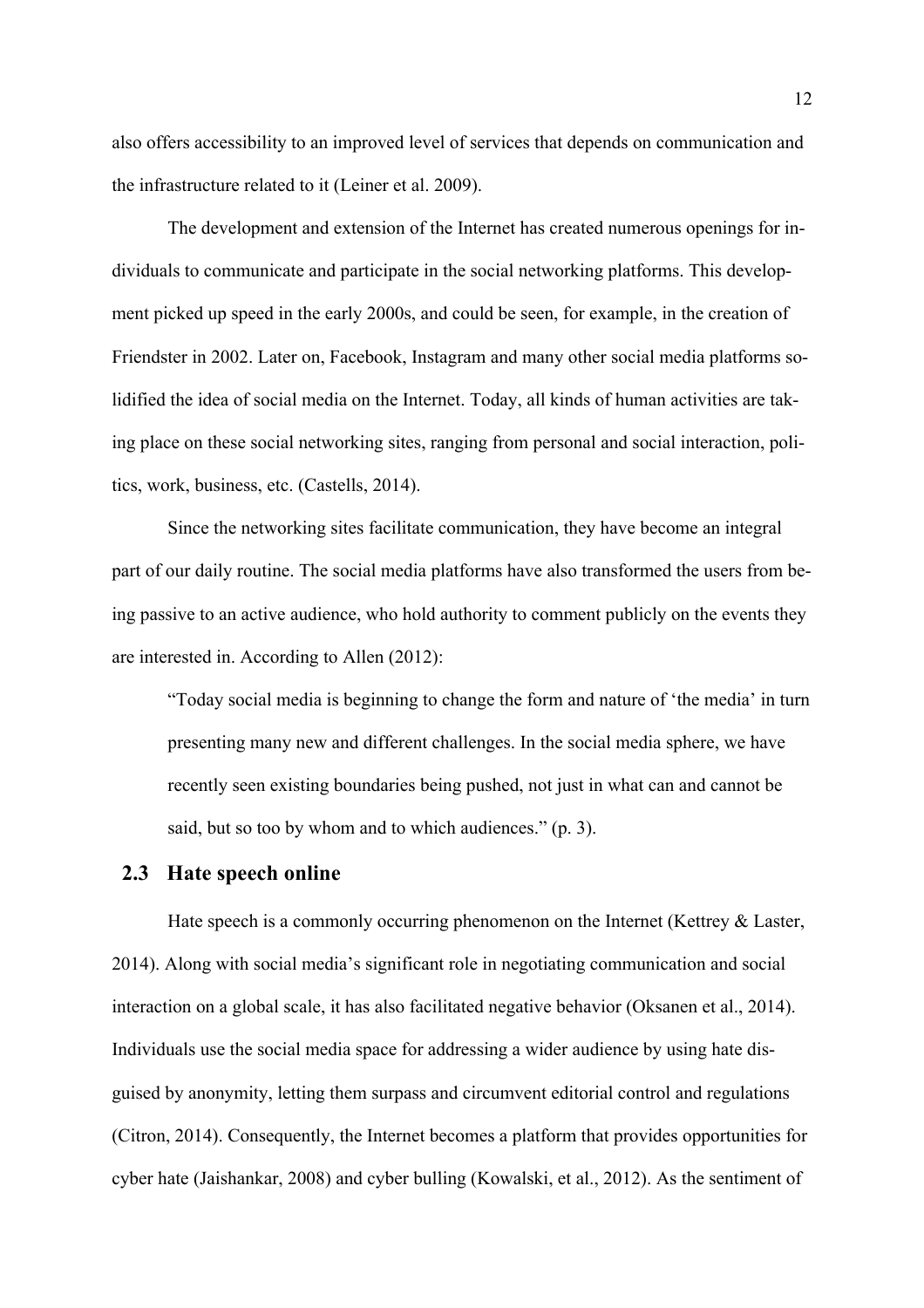hate and hate speech continue to grow online (Sood et al., 2012a), the social media platforms continue to encounter the problem of recognizing and censoring offensive posts (Moulson, 2016). People are still not well aware of the content that falls under hate speech (Ma, 2015). Groups are targeted systematically, which affects the world around us at individual, group and societal levels (Brennan, 2009). Various social networking sites may become a space for spreading hate online, and their visibility enhances, as they are used by a significant number of users (Oksanen et al., 2014). For example, in the US between 2000 and 2010, the active hate groups online increased by 66% and there were more than 1000 active hate groups online in 2010 (Potok, 2011, p. 41).

Victims of hate on the internet have varied experiences (Awan & Zempi, 2015; Chakraborti & Garland, 2009). Through hate online, victims are harassed and intimidated, along with experiencing devious crimes (Christopherson, 2007). Hence, the Internet has proven to be an important tool, holding the power to influence the users to behave in a specific manner. According to Iganski (2012), online hate crime can become a means of creating space for communicating messages whose effects can be witnessed in the physical world, well beyond the virtual world. Coliandris (2012) suggests that hate crime perpetrators are capable of targeting a particular community. The early adopters of the Internet have used this medium as a tool for building communities, reaching newer audiences and making new members (Gerstenfeld et al., 2003). Likewise, some of them have also used social networking sites for propagating racist propaganda and inciting violence offline (Chan et al., 2014).

Social media tends to operate as a corporate platform that helps in defining hate speech, establishing a code of conduct and its implementation. Foxman & Wolf (2013) argue that since the popularity of social media platforms like Facebook, Twitter and YouTube is on the rise, the challenges related to hate speech on these platforms are also significant. Hate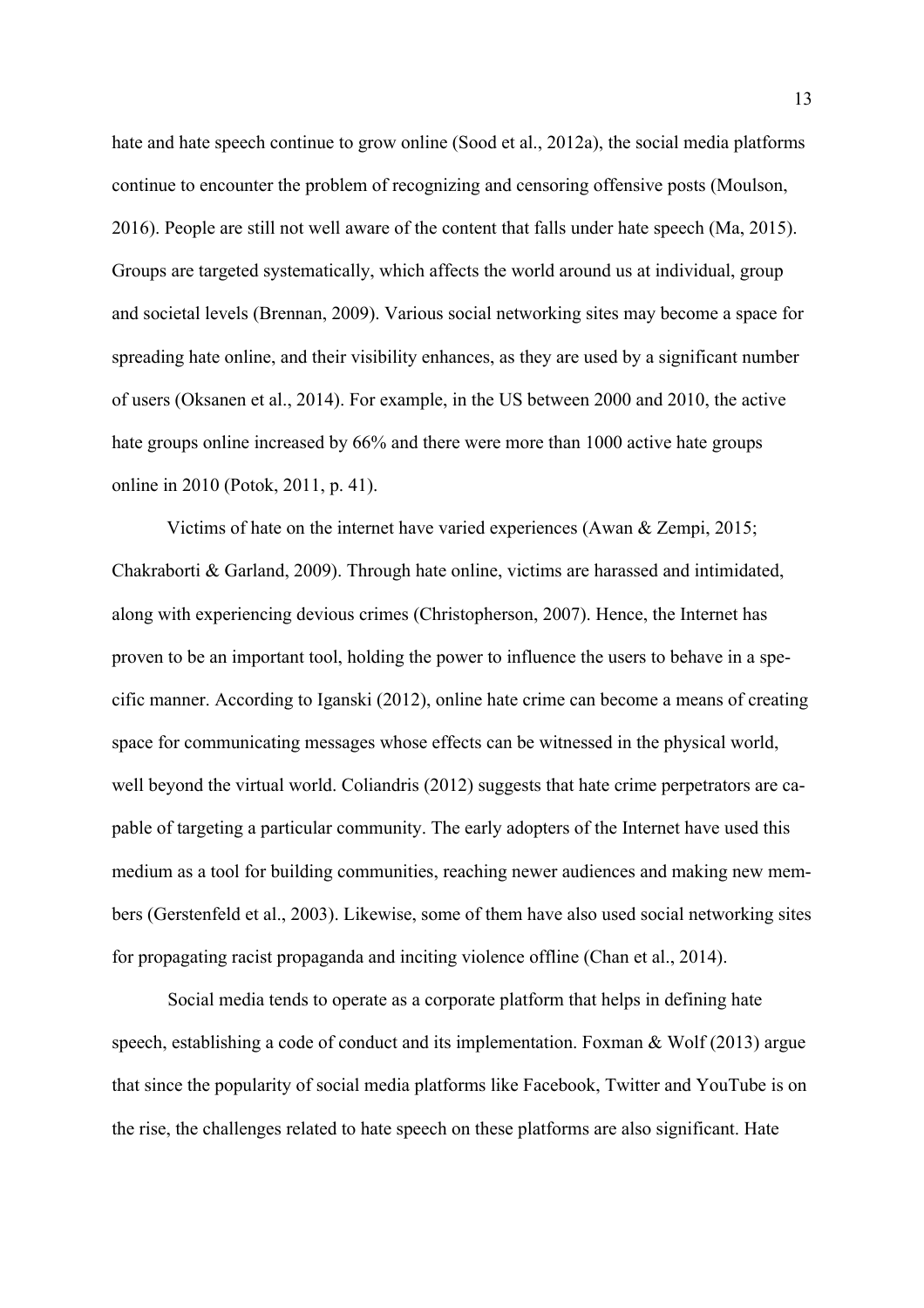speech online use electronic communication technology to spread hate messages and information that is related to ethnicity, religion, etc. Websites, blogs, social networking sites, email, instant messages, WhatsApp, etc. all constitute electronic communication technologies. In order to address these challenges, various legislations and regulatory policies are designed to protect freedom of expression and distinguish hate speech from free speech (Banks, 2010). He further reports that there has been a gradual increase in the number of ethnic hate groups online along with activities related to hate speech online. By October 2019, there were almost 4.48 billion internet users, meaning that, "58 percent of the global population was active internet users" (Clement, 2019). According to statistics, "around 2 billion internet users are using social networking sites" and these figures are expected to rise as there is a significant increase in the usage of reformulated mobile devices and mobile social networks (Clement, 2019). This can also be linked to the remarkable surge of Internet usage.

According to Banks (2011), the Internet has the potential and ability to virtually cross borders and break the barriers of "real life". Along with the benefits, there are some perils linked to this ideology. What makes the Internet an important tool for promoting hate speech is the underlying characteristics of anonymity and immediacy, along with its global nature. The interaction between individuals is characterized by polarization. They connect with each other by putting them into certain blocks that may or may not differ from themselves. This clear distinction between us and them, insider and outsider, normal and deviant defined "the other" (Staszak, 2008).

### **2.4 Positioning "the other" online**

The term positioning has its roots in Foucault's (1969) idea of "subject positions" that can be occupied in certain discourses (Depperman, 2015). While the idea of positioning in social psychology was first used by Wendy Hollway in 1984. She is regarded as one of the first scholars to use the notion of position and positioning, people take up when negotiating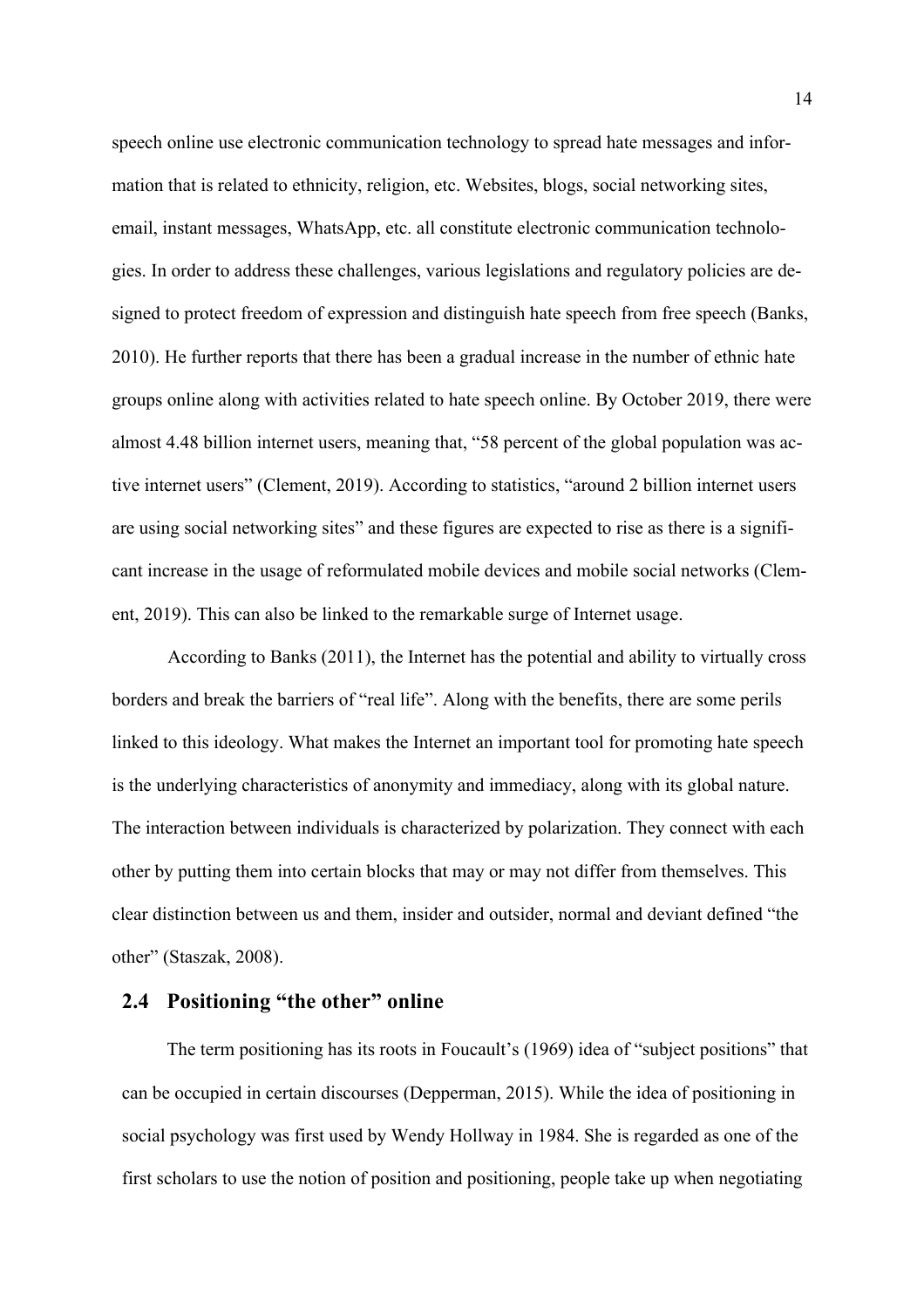gender related places in discourses. She considers positioning as an analytical tool that can help in understanding how individuals see themselves in interactions focused of gender and sexuality (Depperman, 2015).

Davies and Harré (1990) are the first ones to bring positioning to bear on interactive exchanges and to relate it to narratives. According to them, positioning is the basic mechanism by which a self and identity is acquired in social interaction in terms of practical, emotional, and epistemic commitment to identity‐categories and associated discursive practices. They argue that position is "the appropriate expression with which to talk about the discursive production of a diversity of selves" (p. 47). Davies and Harré (1990) further explain:

"Once having taken up a particular position as one's own, a person inevitably sees the world from the vantage point of that position and in terms of the particular images, metaphors, story lines and concepts which are made relevant within the particular discursive practice in which they are positioned." (p. 46)

Positioning theory as defined by Harré and Langenhove (1999) is a "study of local moral orders as ever-shifting patterns of mutual and contestable rights and obligations of speaking and acting". It revolves around intergroup relations, identity construction of the individual and individual narratives, and analyzes the fact that individuals participating in interaction easily change positions (Harré & Moghaddam, 2003; Harré & Langenhove, 1999). When there is a change in the situation, interactants are considered as active agents who tend to construct and change interactions. The process of positioning is like a thread that weaves social interaction and wraps the entire interactive situation.

Positioning signifies the activity in which competent individuals are positioned within a system of rights and obligations through interaction. Hence, positioning takes place during socialization and unfolds during interaction. In this respect, positioning and socialization tend to be synonyms. Positioning in interaction corresponds or amounts to a form of socialization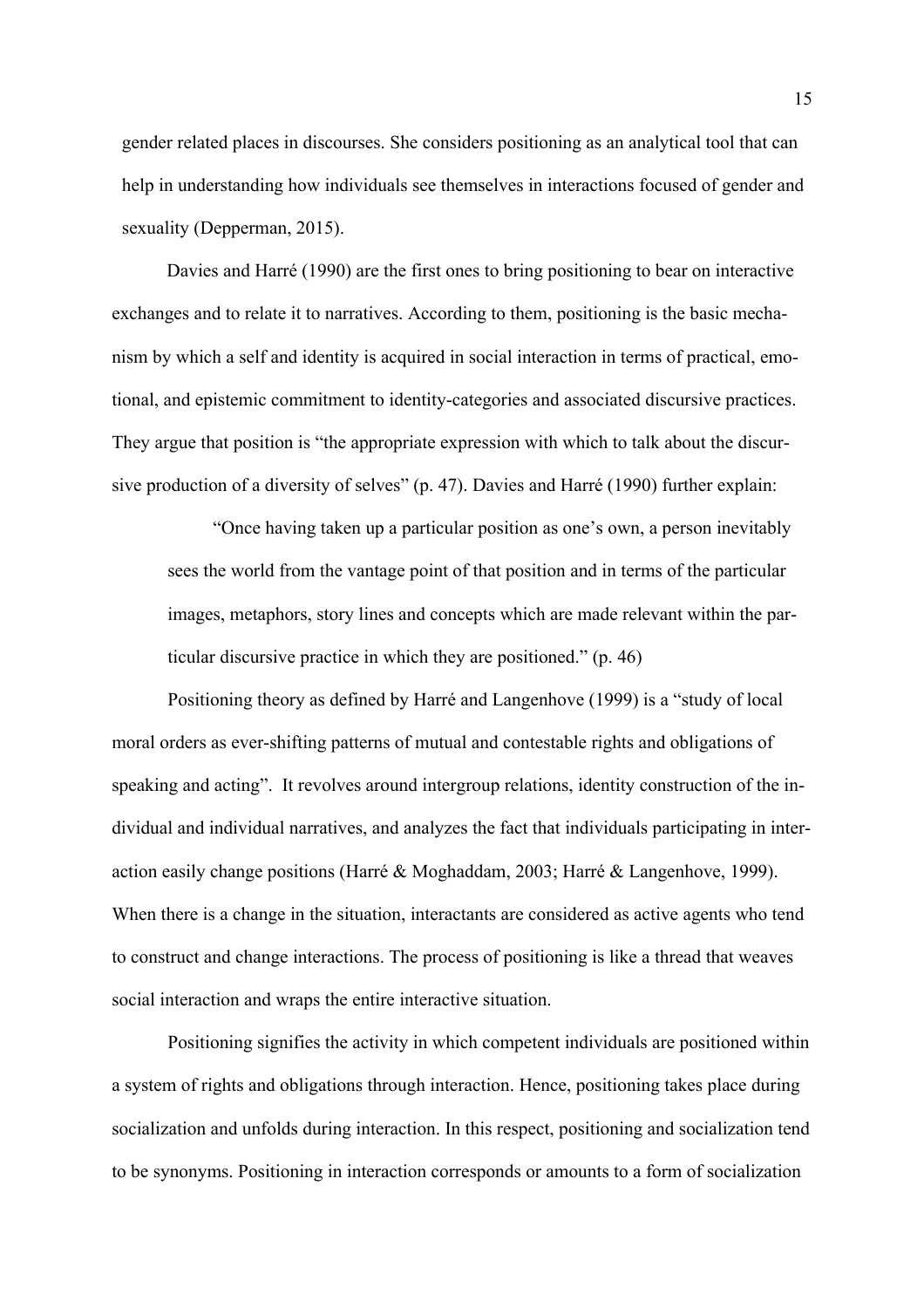(Tirado & Gálvez, 2007). Harré and Langenhove (1999) further elaborate the concept of position as a:

"cluster of generic personal attributes, structured in various ways, which impinges on the possibilities of interpersonal, intergroup and even intrapersonal action through some assignment of such rights, duties and obligations to an individual as are sustained by the cluster". (p. 1)

Positioning is a relational process that is formed in interaction with other people (Hollway, 1984). For positioning, the links and continuity between different episodes of interaction are very important. There is strong continuity between positionings if they interactional episodes in which they occur immediately follow upon one another (Harré & Moghaddam, 2003). Episodes hold an important place in positioning theory, as they helped in shaping social reality. A complete picture, making sense and meaning, was the compilation of episodes based on a series of interactions. Episodes were derivatives of social interactions and helped define social reality (Harré and Langenhove, 1999). In every episode there were two main elements: position and positioning. Position was the relationship between the self and the other, while positioning was the result of positions and their negotiations. Position is never static; it is negotiated, and changes according to the opinions of others.

Positioning theory uses triangulation of three units of analysis in order to look at discourse. First unit is positions, where rights and duties are determined as acts in a storyline. While the second unit is speech-acts described as expressions with illocutionary force. They help in shaping the storyline. And the third unit is the storyline which is unfolded in episodes (Warren & Maghaddam, 2018). Potter and Wetherall (1987), in order to perform discourse analysis use the idea of illocutionary force in speech act. In discourse analysis interpretive repertories or patterns are searched in the transcribed scripts. While these techniques are approached by the social scientists from the critical movement as critical discourse analysis,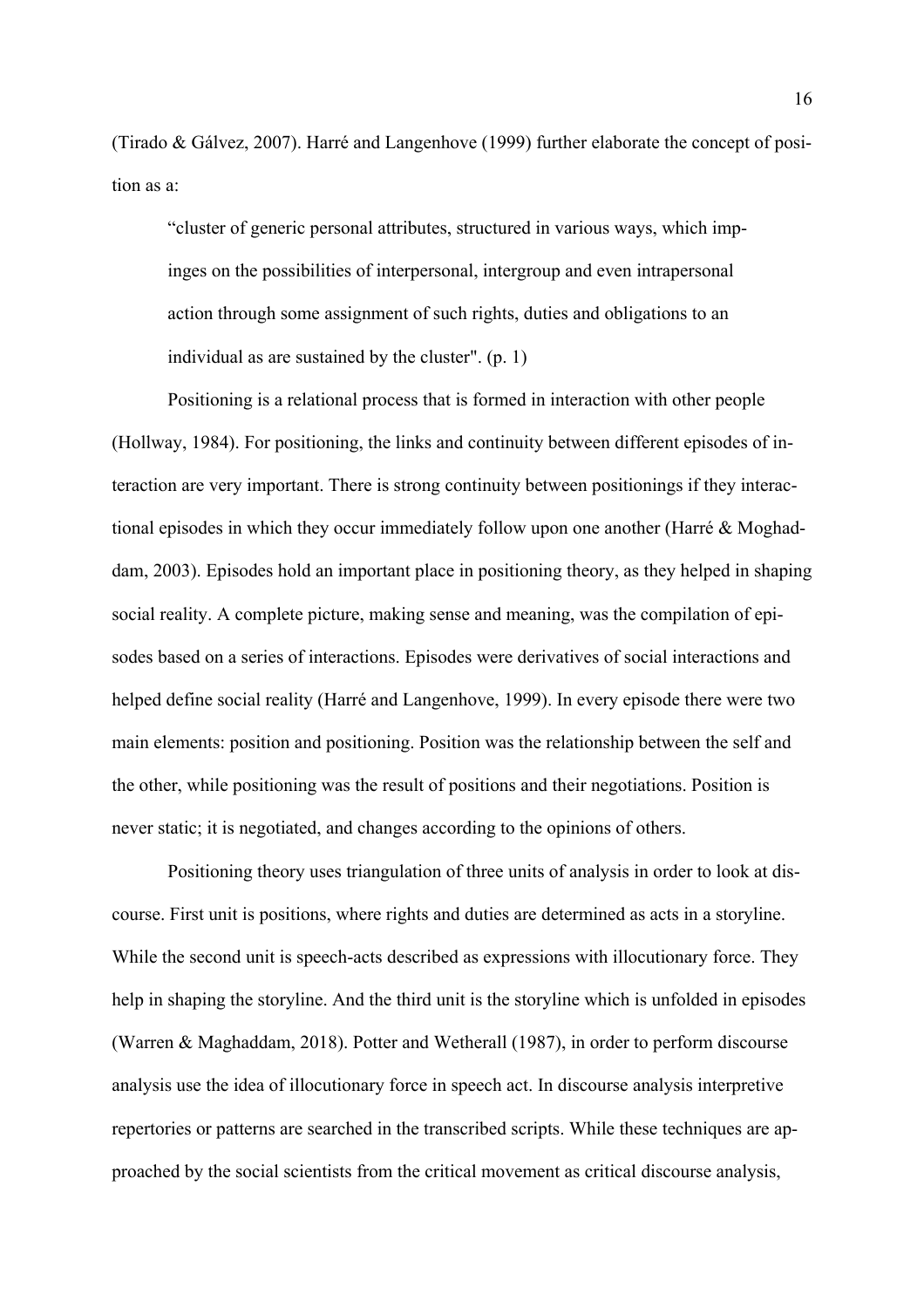where positions of power are assigned. Later it analyses the discourse to develop the understanding on the use of language for promoting the power of one group over the other.

Discursive practice is the rudimentary idea behind positioning theory; the background in this regard is provided by Bakhtin, Benveniste and Wittgenstein (Harré & Secord, 1973). Speech acts and social actions are the core issues when analyzing social reality. Not having any specific structure, they are connected and associated to each other through pace and rhythm involved in the specific interaction. Conversations, institutional practices and the use of rhetoric are the three things in discursive practices where social reality is raised. And these conversations are essential to social reality, where the reality of everyday is made, reproduced and transformed.

Positioning theory conceptualizes and studies discourse as the institutional use of language. This institutionalization of language occurs at various levels that include disciplinary, cultural, political and small group levels (Krogh, 2016). Discourse as a process tends to be dynamic in nature, which is neither intended nor confined to a particular space. It actively constructs, acquires and transformes meanings. Discourse is characterized by its ability to provide its subject a position (Tirado & Gálvez, 2008). On account of this idea, the theory claims that positioning is the product of conversation. Positioning is a dynamic process that adapts to changes easily. Changes in positions depend on narratives, images and metaphors by which they are made and constructed.

Another important element that we need to closely look at is the sociolinguistic symbols that people use to position themselves and their audience. According to Davies and Harré (1990), when a person takes on a position and owns it, he views the world around him from the specific viewpoint of his position. Being in the position of his role, certain concepts, images, metaphors and storylines become relevant to him. Therefore, the act of positioning, is the discursive construction of personalized stories by allocating roles and duties to one's own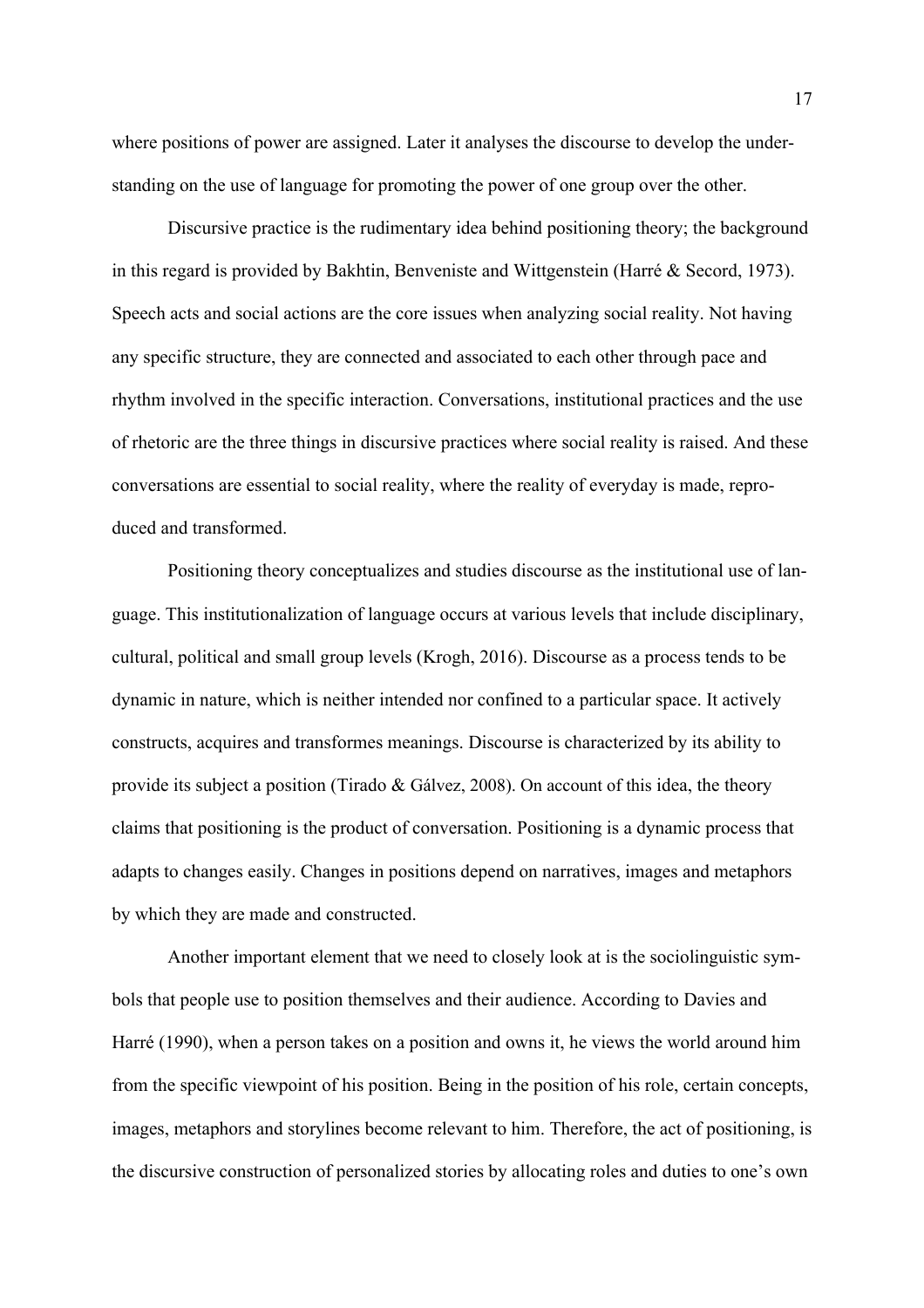self and the audience (Harre' & Langenhove, 1999). Positioning theory is also used to analyze interactions that take place online. It is further used in studying how stereotypes are produced and how social identity is created (Sabat & Harré, 1999) and how intergroup relations are developed (Tan & Moghaddam, 1999).

Positioning can be an important conceptual and methodological tool to study interaction in social media. As already discussed, positioning in interactions is considered as a discursive and narrative phenomenon that keeps on changing according to the context. Positioning in interactions on social media work the same way. It can be a helpful tool to study conflicts in social media, and hate speech is a type of conflict that also takes place online. Tirado and Gálvez (2008) suggest that positioning is a model with the help of which we can analyze conflicts. They further explain it as a situationally developed interactive process, whose analysis is based on agent's active role in the process.

This literature about the key concepts that we intend to explore in this study provide a detailed background of how diverse the concepts of hate speech, social media, hate speech online and dynamics of positioning theory are. We were able to identify some gaps, and in order to make the understanding of the topic under discussion more substantial, we will now move on to conduct a systematic literature review based on clear research questions.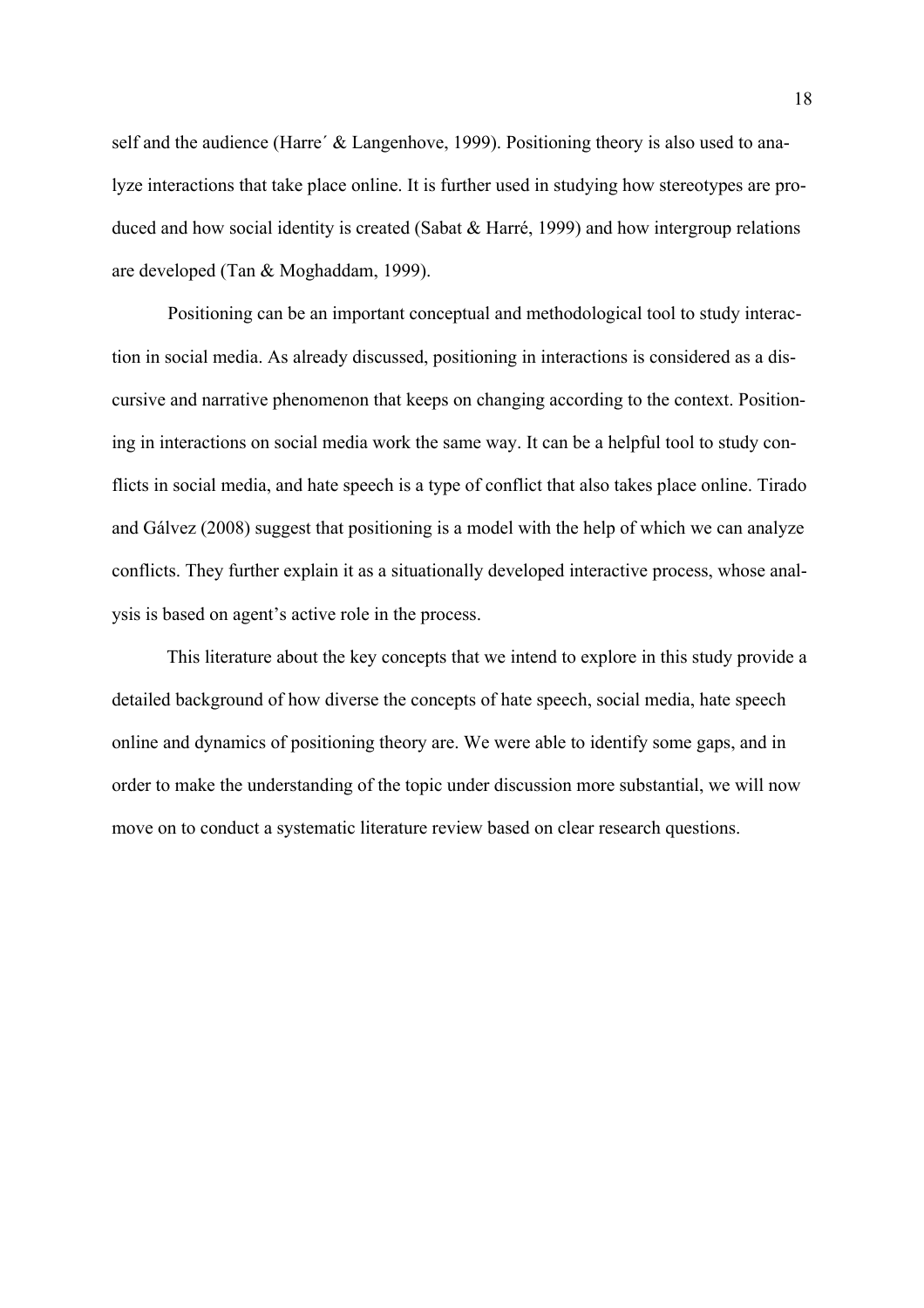## **3 METHODOLOGY**

This section provides an overview of the systematic literature review in detail, followed by an explanation of the methodology used in this study. Later, the process of systematic literature review is applied to the finalized data.

As an important research methodology, the systematic literature review gained popularity in the 1990s. A systematic literature review is important in research as it provides objective outlines of previously researched topics. Systematic literature reviews are valuable in those research areas where literature already exists and publications focus on certain aspects of the field (Budgen & Brereton, 2006).

According to Wright et al. (2007), the systematic literature review is an analysis of the corroboration of a distinctly devised question. It uses explicit and systematic methods to determine, choose and critically assess the most relevant primary search. It then helps in extracting and evaluating the data that is included in the review. Kitchenham and Charters (2007) defines a systematic literature review as:

"a means of identifying, evaluating and interpreting all available research relevant to a particular research question, or topic area, or phenomenon of interest" (p. 3).

 He further elaborated on the reasons for conducting a systematic literature review, which are:

- For encapsulating and summarizing the existing literature about the topic under study.
- To find gaps in the research.

• To help define a framework that can aptly position the updated research activities. The basic motivation behind the current research is to understand hate speech online thoroughly. To obtain a profound understanding of the said concept, its definitions and the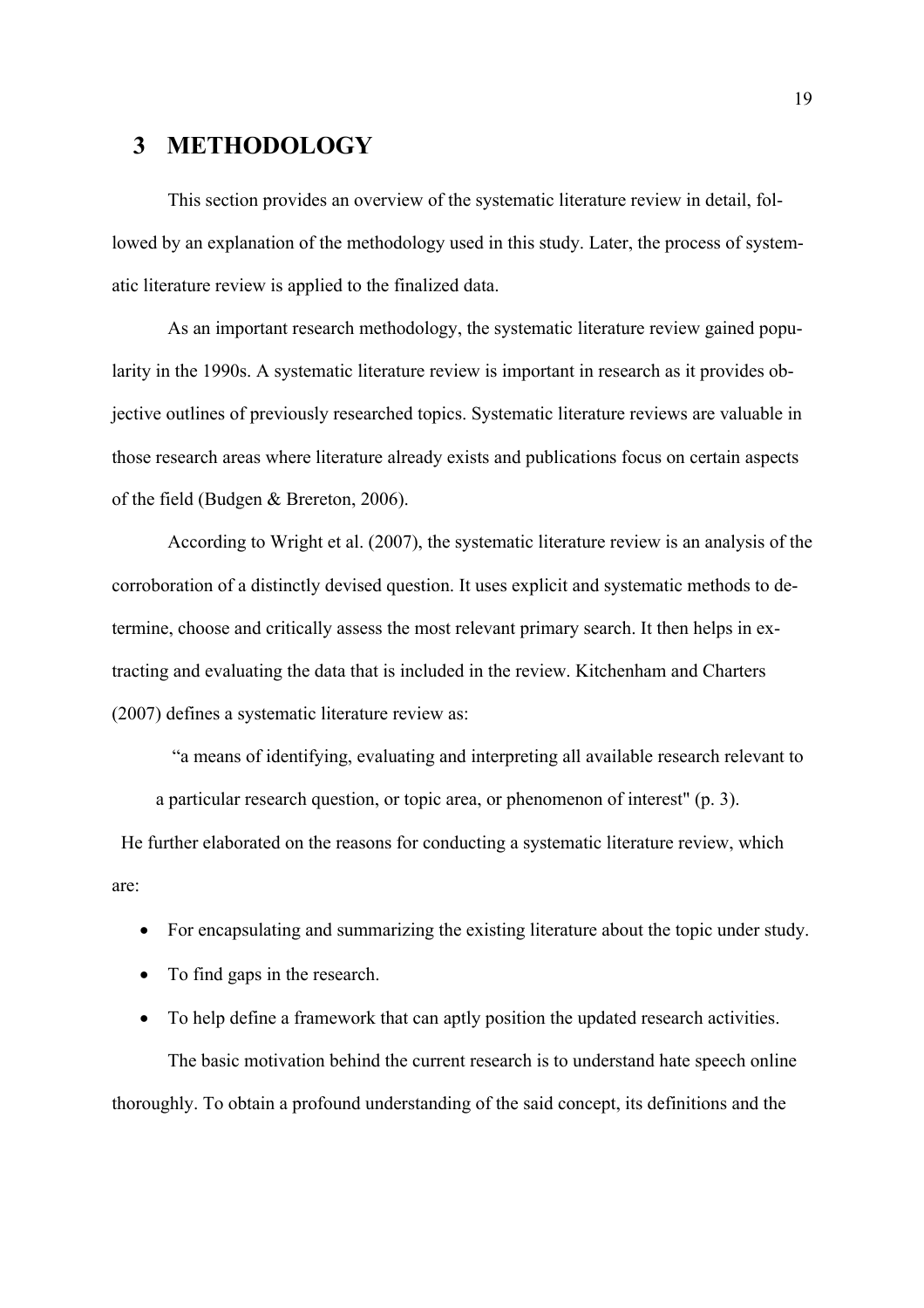various elements that constitute hate speech online are explored. Its working and ways of circulation in the social media are further investigated. This systematic literature review in particular is aimed at:

- Understanding the concept of hate speech in social media.
- Collecting and summarizing the available studies concerning hate speech in social media.
- Identifying the gaps that exist in the published research about hate speech in order to suggest areas for future research.

Kitchenham and Charters (2007), also define the important features of a systematic literature review, which according to them differs from a conventional literature review; the factors that contribute to making a systematic literature review valuable are:

- Review protocol. This is the main component of a systematic literature review; it postulates the research questions under consideration and the methods used in undertaking the review.
- Conducive research strategy. This is for extracting the maximum amount of relevant literature.
- Documentation of research strategy and results for future research.
- Assessing the criterion defined for the inclusion and exclusion of research to be finally included in the study.
- Extract information through data extraction forms and tools to provide consistent and desired information.

To find the answer related to the research questions, a systematic literature review method is employed. Specifically, this study presents a synthesis of research about hate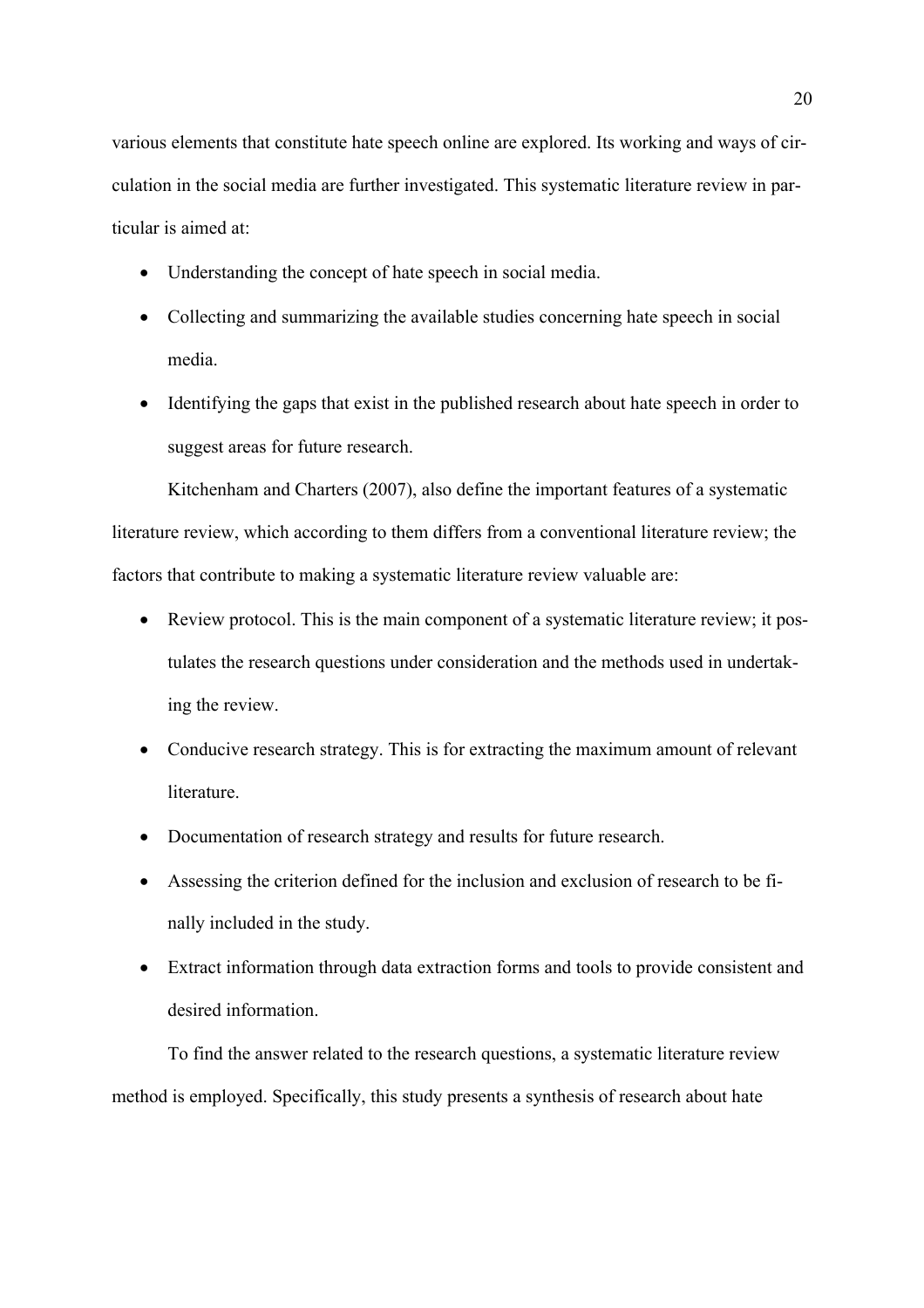speech in social media with a special focus on positioning. As a method, a systematic literature review has the potential to let the researcher extract general information and details about a research topic.

Tranfield, Benyer and Smart's (2003) three phase process is used to conduct a systematic literature review on hate speech in social media. This process is divided into "planning, conducting and reporting". Over the next paragraphs, each phase will be presented in detail.

#### **3.1 Phase 1; Planning**

In the first phase, a review panel is formed, the purpose of which is to find experts from the field who define review protocols along with the inclusion and exclusion criteria for the literature to be used (Tranfield et al. 2003). Since they do not define any particular size of the review panel, a team of at least two reviewers is proposed by Carter and Ellram (2003). The activities in the review process should not be planned meticulously - rather they should have enough flexibility to adjust to the needs of the review (Tranfield et al. 2003). The flexibility in protocols for a systematic literature review are inherent to the process (Moher et al. 2009).

For the present study, the review panel consists of myself and the supervisor of the study. In addition, input from colleagues in seminars and other discussions may be counted in this stage, as they informed the final decision-making. The inclusion/exclusion criteria for this study are:

1. The search concentrated on research articles published between January 1, 2010 and December 31, 2018. The reason for choosing this time frame is that around 2015, there was a significant influx of immigrants in the European countries, and many hate movements were also mushrooming in these countries, where social media is used as an active tool.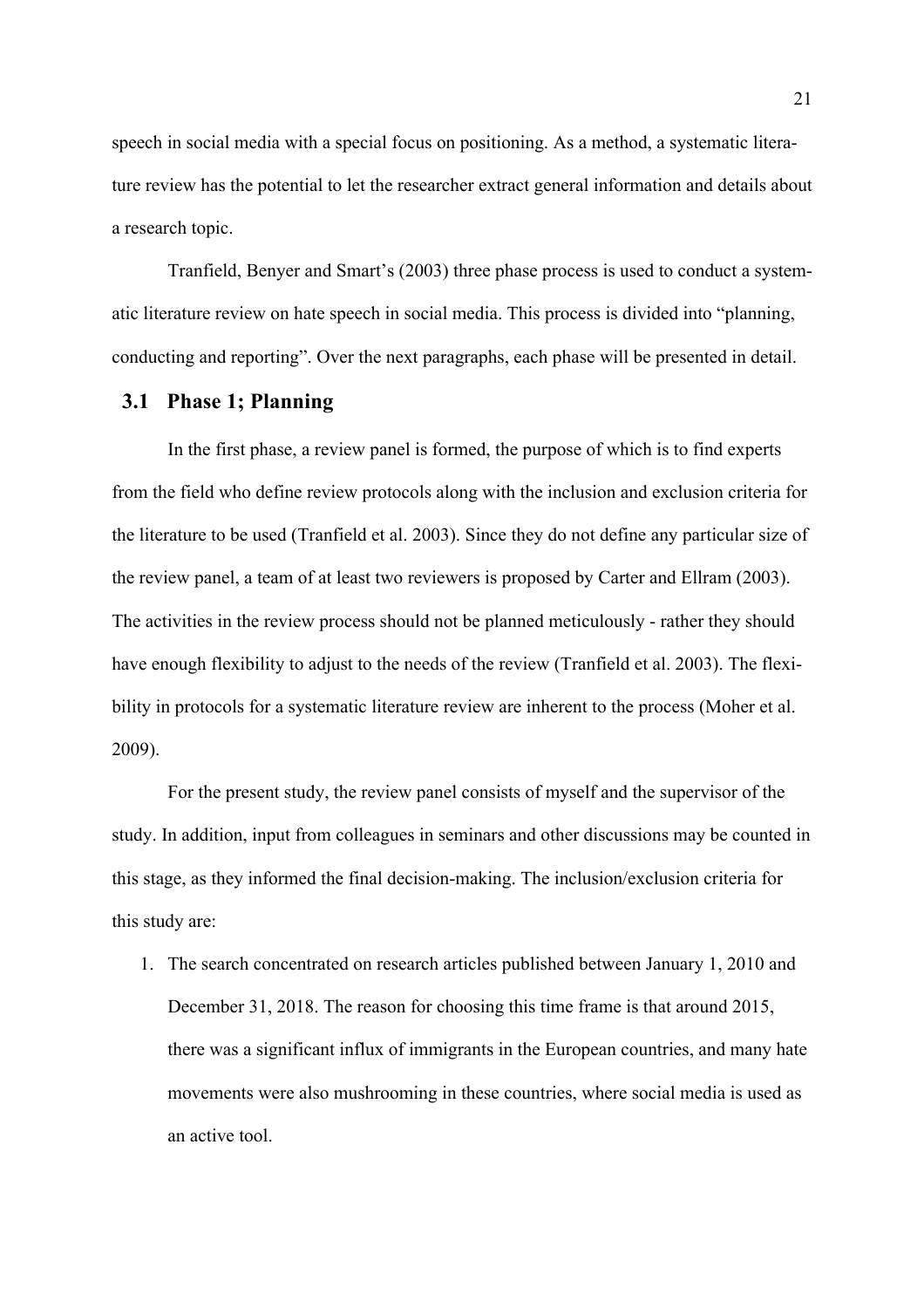- 2. Research articles are published in peer-reviewed scholarly journals. Peer-reviewed journal articles provide a "critical and ethical assessment of the quality of a manuscript" (Swartz, 2008).
- 3. Only research reported in English is included. Thus, restricting the studies to the English language carried the risk of not taking potential data into consideration.

### **3.2 Phase 2; Conducting**

In the next stage, the search terms need to be formulated. According to the guidelines of the University of York (2009), the search terms should be articulated considering the scope of the study and they should support the research with respect to obtaining the answers to the research questions. Defining a search strategy is also crucial, which is done after deciding the search terms. A search strategy typically includes the measures that are taken to detect the relevant literature that answers the research questions and thus holds critical value for validity of the findings and the success of the review (Bettany-Saltikov, 2010).

In this study, we received help from a professional librarian at the University of Jyväskylä library for matters such as choosing databases as well as search terms. The key search terms are: positioning theory, hate speech and social media (including combinations of those, e.g., "positioning theory" AND "hate speech" AND "social media"; "positioning theory" AND "hate speech" etc.).

Three publication databases are searched. These databases are suggested by the librarian as well. These are up to date and established research databases that include a wide range of peer reviewed journals. A variety of keywords are used to find the articles in the three selected databases.

- i. EBSCOhost's Academic Search Elite and Communication & Mass Media Complete databases.
- ii. Directory of Open Access Journals database.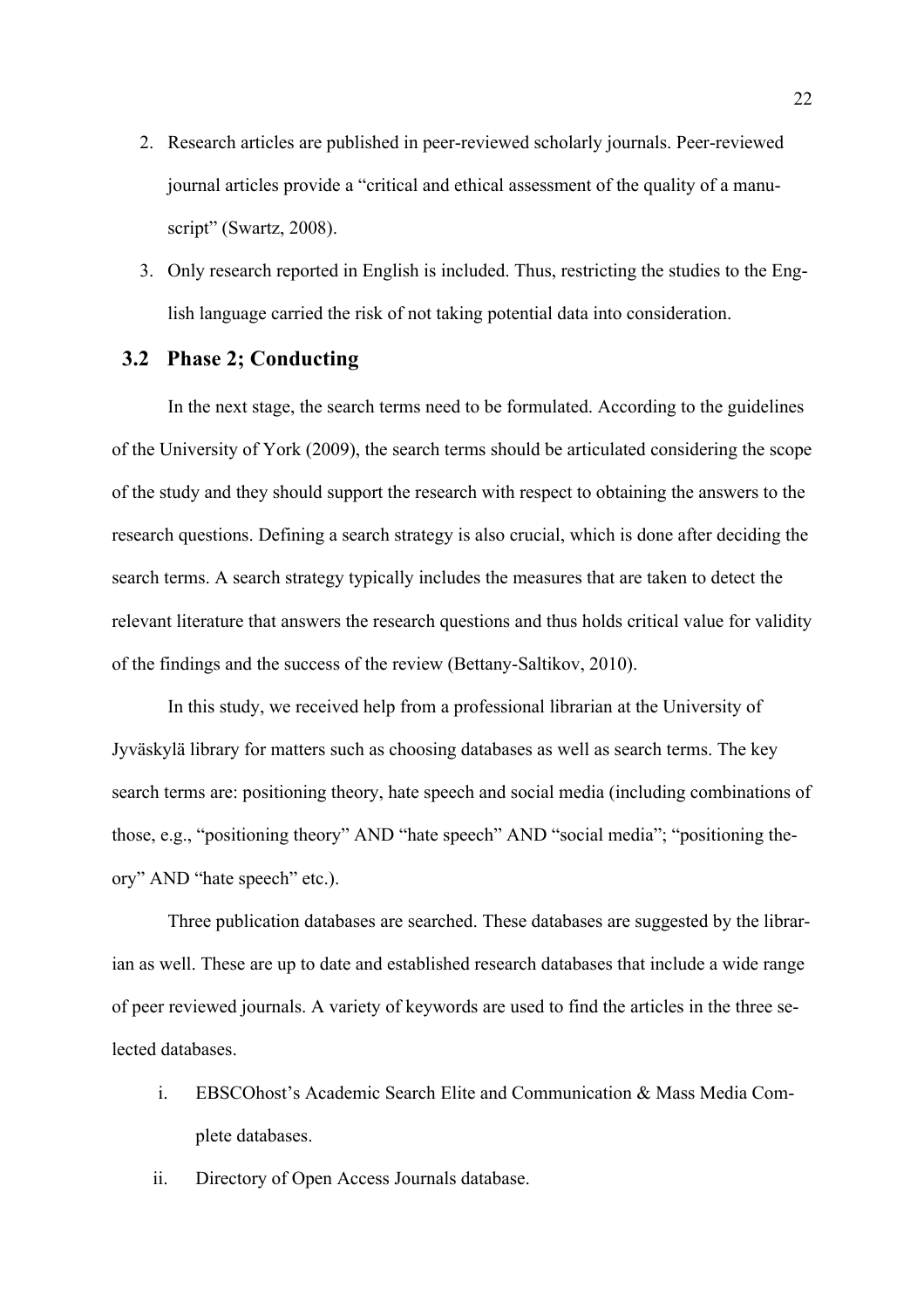### iii. ProQuest

The details of the search are mentioned below:

| <b>Databases</b>                               | <b>Results</b>                                |
|------------------------------------------------|-----------------------------------------------|
| EBSCOhost's Academic Search Elite and Communi- | i. "Positioning Theory" AND "Hate Speech" AND |
| cation & Mass Media Complete databases:        | "Social Media"                                |
|                                                | No results found.                             |
|                                                | ii. "Positioning Theory" AND "Hate Speech"    |
|                                                | No results found.                             |
|                                                | iii. "Positioning Theory" AND "Social Media"  |
|                                                | 2 results.                                    |
|                                                | iv. "Hate Speech" AND" Social Media"          |
|                                                | 17 results.                                   |
|                                                | v. Positioning AND "Social Media"             |
|                                                | 42 results.                                   |
| Directory of Open Access Journals database     | i. "Positioning Theory" AND "Hate Speech" AND |
| $(DOAJ)$ :                                     | "Social Media"                                |
|                                                | No results found.                             |
|                                                | ii. "Positioning Theory" AND "Hate Speech"    |
|                                                | No results found.                             |
|                                                | iii. "Positioning Theory" AND "Social Media"  |
|                                                | 22 results.                                   |
|                                                | iv. "Hate Speech" AND" Social Media"          |
|                                                | 32 results.                                   |
|                                                | v. Positioning AND "Social Media"             |
|                                                | 128 results.                                  |
| ProQuest                                       | i. "Positioning Theory" AND "Hate Speech" AND |
|                                                | "Social Media"                                |
|                                                | No results found.                             |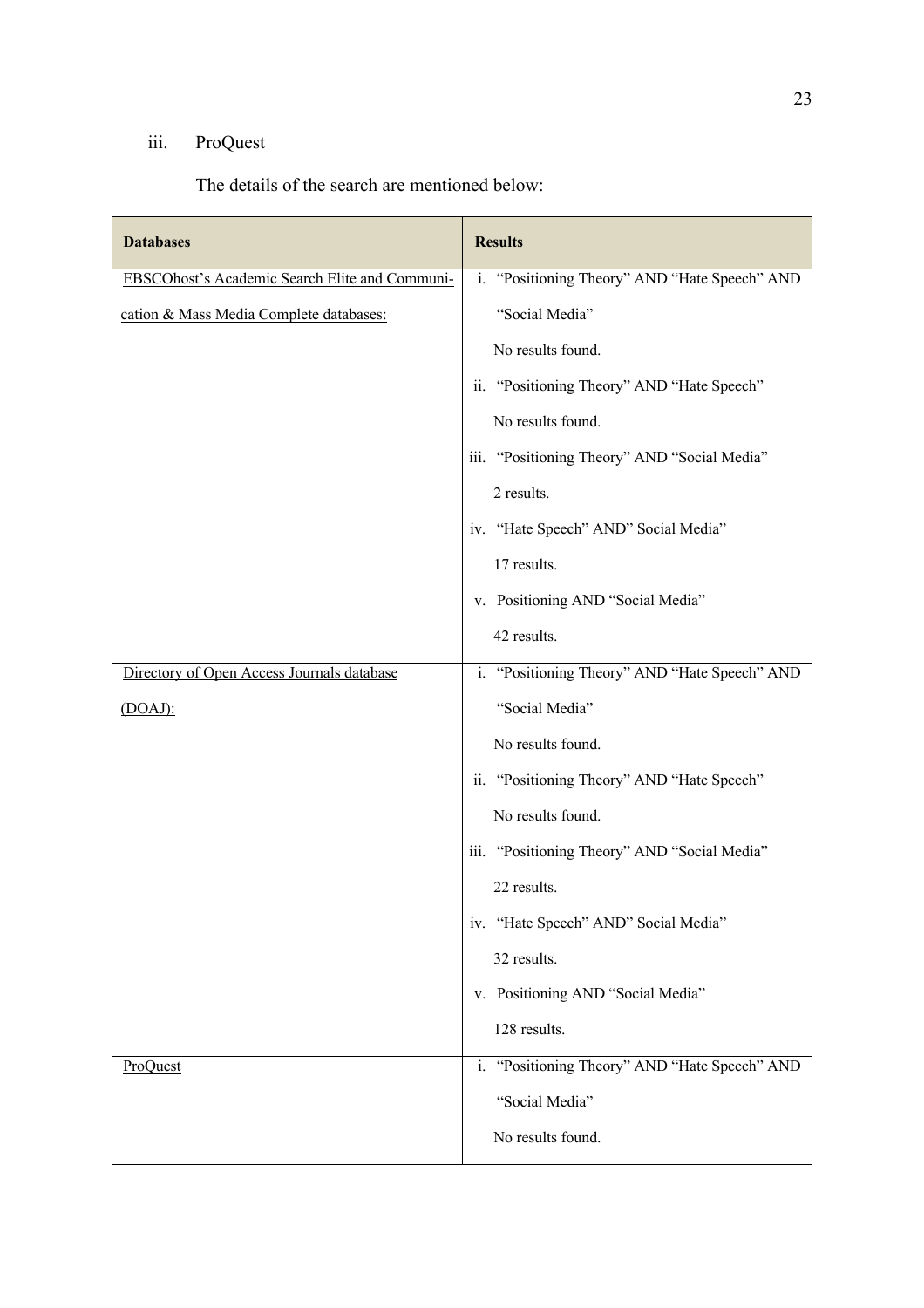| ii. "Positioning Theory" AND "Hate Speech"   |
|----------------------------------------------|
| No results found.                            |
| iii. "Positioning Theory" AND "Social Media" |
| No results found.                            |
| iv. "Hate Speech" AND" Social Media"         |
| 7 results.                                   |
| Positioning AND "Social Media"<br>V.         |
| No results found.                            |
|                                              |

Table 1 The initial search results and the frequency of hits per search term

A 12-step framework has been developed by Kable et al. (2012) for conducting a literature review. It is a structured approach for the formulation and documentation of a search strategy. The primary focus of the framework is on the elements that need to be documented in the manuscript so that the specific strategy can be replicated by other researchers. Detailed documentation of the search strategy helps the readers in understanding and comprehending the rationale of the study. Another benefit of the framework is that it directs the reviewers through its development phase and warrants that all the important aspects are incorporated in the review. Thus, this framework is considered to be a valuable tool for new researchers.

The 12-step framework has the following suggested steps, of which all the steps have been followed except for the 10th step i.e., quality assessment of retrieved literature in this review. Since peer reviewed articles are used in this systematic review, the need for assessing the quality of the retrieved literature is nonobligatory.

- 1) Purpose statement
- 2) Databases, search engines used
- 3) Search limits
- 4) Inclusion and exclusion criteria
- 5) Search terms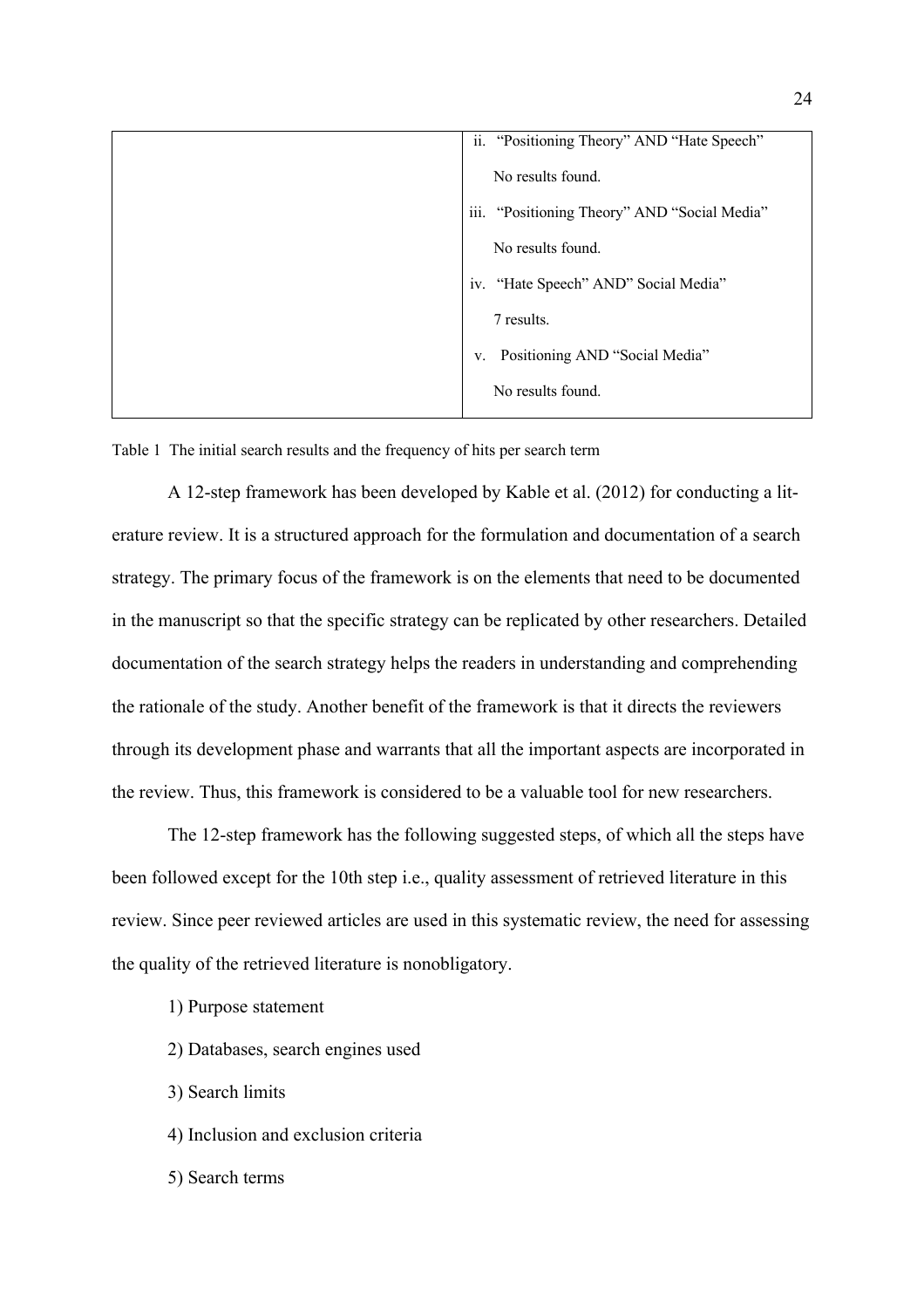6) Exact searches per database, search engine and the results

7) Relevance assessment of retrieved literature

8) Table reporting literature included in the review, accompanied with key

data such as title, author, but also research subject and findings

9) Document final number of search results

10) Quality assessment of retrieved literature

11) Review

12) Accurate, complete reference list

Kable et al., (2012)

At the very end, when the literature is retrieved and the search process is finished, the data needs to be assessed particularly for relevance. This can be done by going through the title and abstracts and comparing them with the inclusion and exclusion criteria already set (Bettany-Saltikov, 2010). Then comes the second stage of assessment, where all the studies that have passed the preliminary phase and qualify the first round are scanned thoroughly. This process helps in saving time and energy as we do not thoroughly go through the literature retrieved, rather shortlist the articles by going through their titles and abstracts only. By doing this a large bulk of literature can be evaluated rather quickly. We followed the same procedure and examined the titles and abstracts in the search database. By doing so, we were able to shortlist the articles that are included in the second stage of assessment. A total of 30 articles met the inclusion criteria, as presented in Appendix 1.

Finally, the researcher scans the literature for specific information and records the information that he gains from reading into a form. The form is used to list the answers related to the research questions. Wynstra (2010), in his review paper, has provided examples of the categories that he uses in data extraction form. The main categories he employed are topic,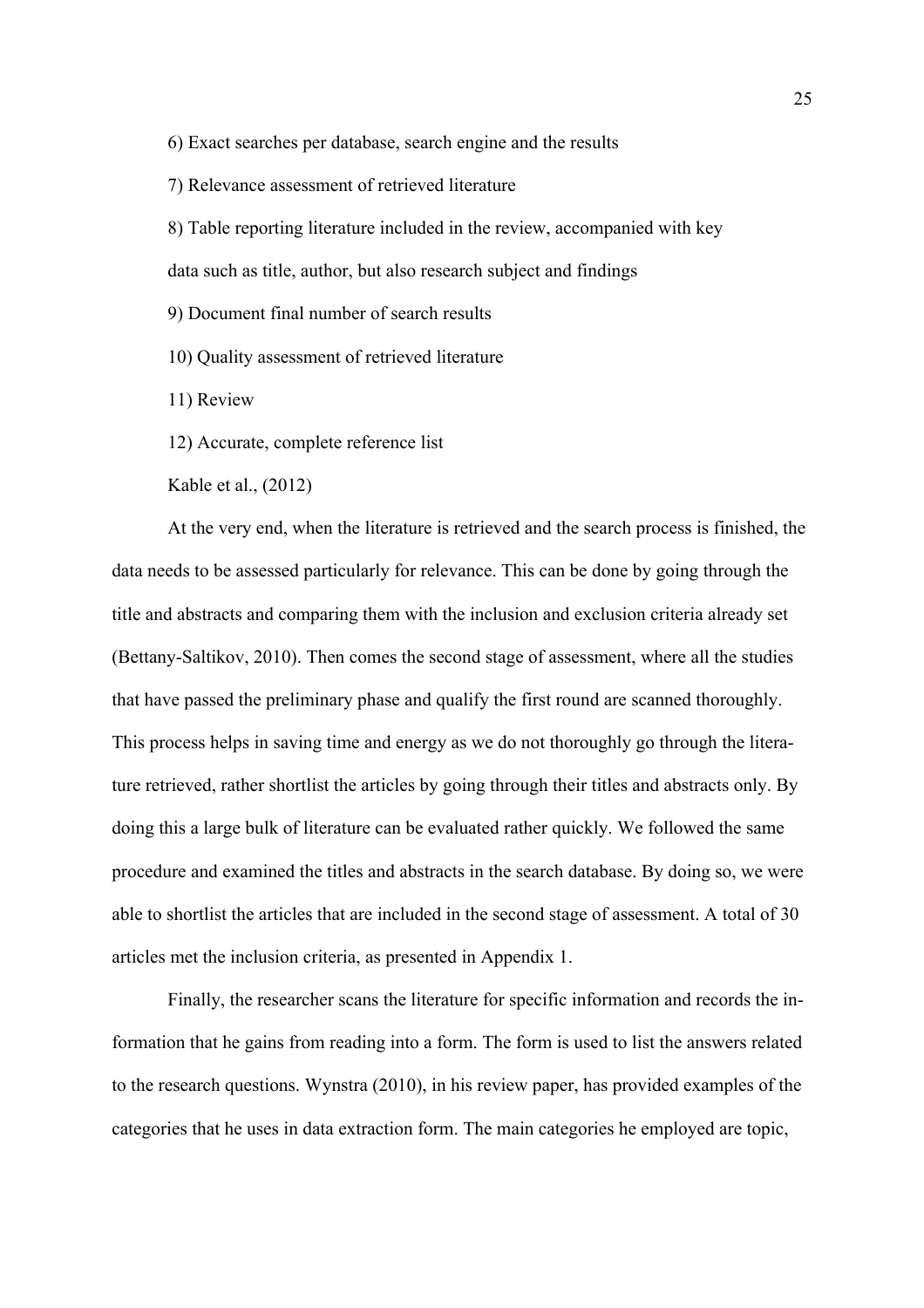data collection, analysis of data, product type, purchase type etc., and the main categories are further divided into subcategories.

In the present study, after the initial screening, the full text of the 30 articles is reviewed in detail. The following data is extracted from each included article: aim/focus of the research, theory/framework used in the research, method used for analysis (qualitative/quantitative), major findings of the research and future recommendation (if any).

### **3.3 Phase 3; Reviewing**

The final stage of a literature review is the synthesis phase that summarizes all the findings extracted in the previous stage. According to Tranfield et al. (2003), there are two methods by which data synthesis can be done: narrative and meta-analysis. A narrative synthesis simply helps in identifying what has been written and researched on a topic or area earlier (Greenhalgh, 1997). while meta analysis helps in obtaining reliability by synthesizing the findings from various studies (Tranfield et al., 2003). The present study uses narrative synthesis, as it suits the research aim. Over the following chapter, the findings and their subsequent analysis are presented.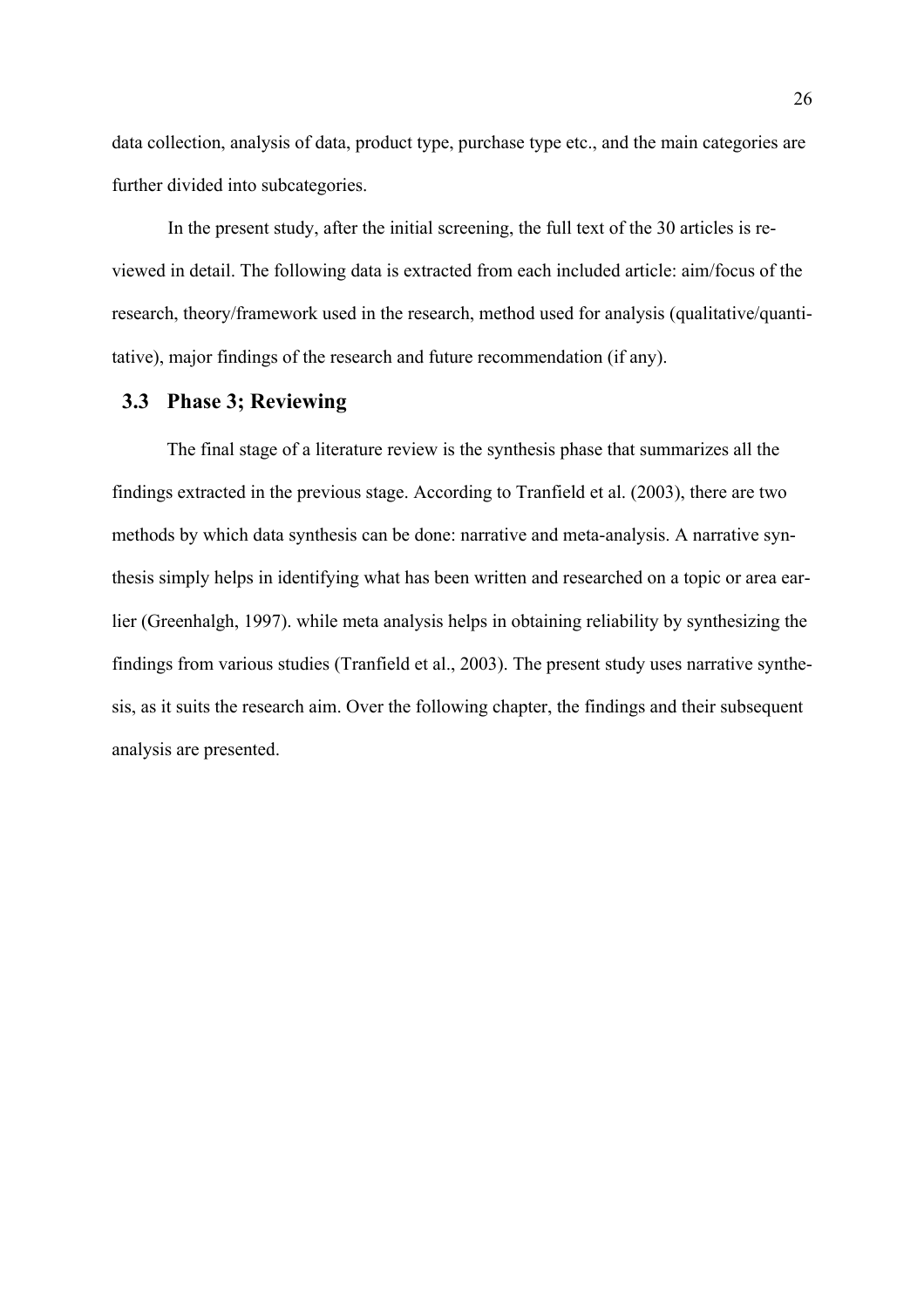## **4 ANALYSIS AND FINDINGS**

# **4.1 Data collection methods used in studying hate speech in**

## **social media**

The complete list of approaches and methodologies used in data collection and data analysis along with the focus of the studies selected for analysis is offered in Appendix 1. The data collection methods used in the selected publications are summarized in Table 2.

| <b>Methods used</b>                                    | <b>Publications</b>                                 |
|--------------------------------------------------------|-----------------------------------------------------|
| Various forms of qualitative data collection from      | Badarneh & Migdadi (2018); Sayımer & Derman         |
| online social networks that included reader com-       | (2017); Ben-David & Matamoros-Fernández (2016);     |
| ments on news websites, comments on social net-        | Özarslan (2014); Ott (2017); Meza (2016); Aguilera- |
| working sites, content on Facebook pages, tweets,      | Carnerero & Azeez (2016); Uysal, Schroeder &        |
| blog posts and messages on social media accounts.      | Taylor (2012); Al-Tahmazi (2015); Schaffar (2016);  |
|                                                        | Horbyk (2018); Maweu (2013); Abraham (2014);        |
|                                                        | Burnap & Williams (2015)                            |
|                                                        |                                                     |
| Survey method: data collection through question-       | White II & Crandall (2017); Harell (2010); Piechota |
| naires, physically and online.                         | (2014); Pitsilis, Ramampiaro & Langseth (2018);     |
|                                                        | Näsi, et al. (2015); Alam, Raina & Siddiqui (2016)  |
|                                                        |                                                     |
| Various forms of qualitative data that did not involve | Chetty & Alathur (2018); Mantilla (2013); Langford  |
| content from social networking sites and news web-     | & Speight (2015); Shepherd et al. (2015)            |
| sites; rather, they were essays, document analysis,    |                                                     |
| round table discussions and reviews.                   |                                                     |
|                                                        |                                                     |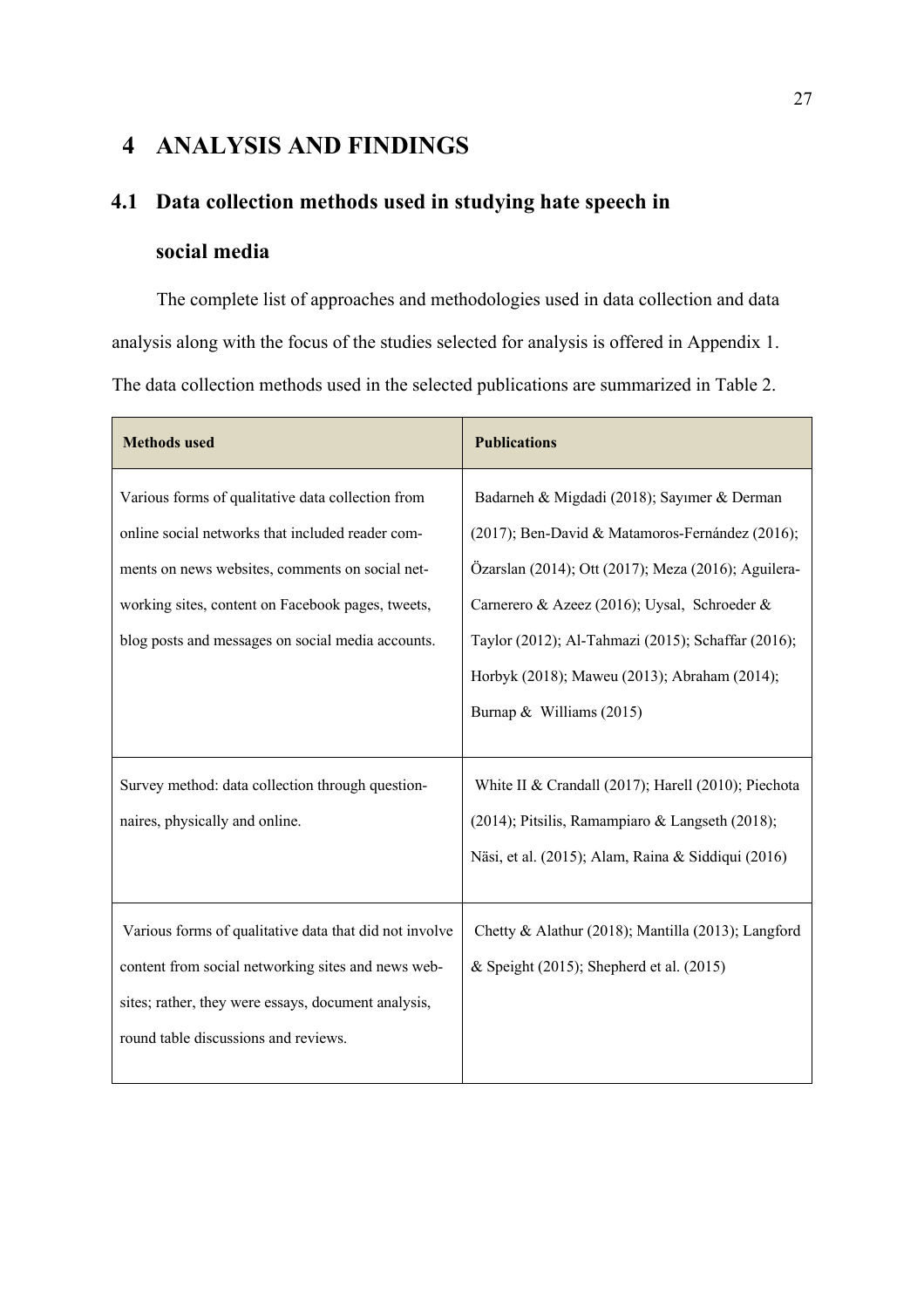| Mixed methodology: data collection through ques-<br>tionnaires and blog posts, questionnaires and focus<br>group discussions. | Kimotho & Nyaga (2016); Alakali, Faga & Mbursa<br>(2017) |  |
|-------------------------------------------------------------------------------------------------------------------------------|----------------------------------------------------------|--|
| Ethnographic study of online video of a movement.                                                                             | Yamaguchi (2015)                                         |  |

Table 2 Methods of data collection used in the selection of publications

Five main approaches related to data collection methods are recognized after summarizing the data from the shortlisted literature. The most common approach to qualitative data collection is that the data taken directly from online social networks. This includes, for example, reader comments on news websites and social networking sites, content on Facebook, Twitter and blog posts. Out of the 30 selected publications, 14 belong to the category where data is collected directly from social networking sites. Of all the social media platforms, Facebook and Twitter are used the most for data collection. Some studies focus on the content on Facebook pages and Twitter accounts, while the others focused on user comments only. Few studies used both Facebook and Twitter as the primary source of their data. Maweu (2013), for example, used a total of 30 hateful messages exchanged during the months of January to May 2013, on Facebook and Twitter, in order to examine the use of these platforms by the citizens of Kenya involved in political discussions online. Meza (2016) in order to examine the instances of hate speech in Romanian language comments to online media used user comments published on 25 Facebook pages along with 10 blogs. He also used comments on the news section of five online news websites between  $1<sup>st</sup>$  January 2015 and 30<sup>th</sup> June 2015. Suntai and Targema (2017) also used information available on online media that included news websites, social media and web blogs about the general elections of 2015.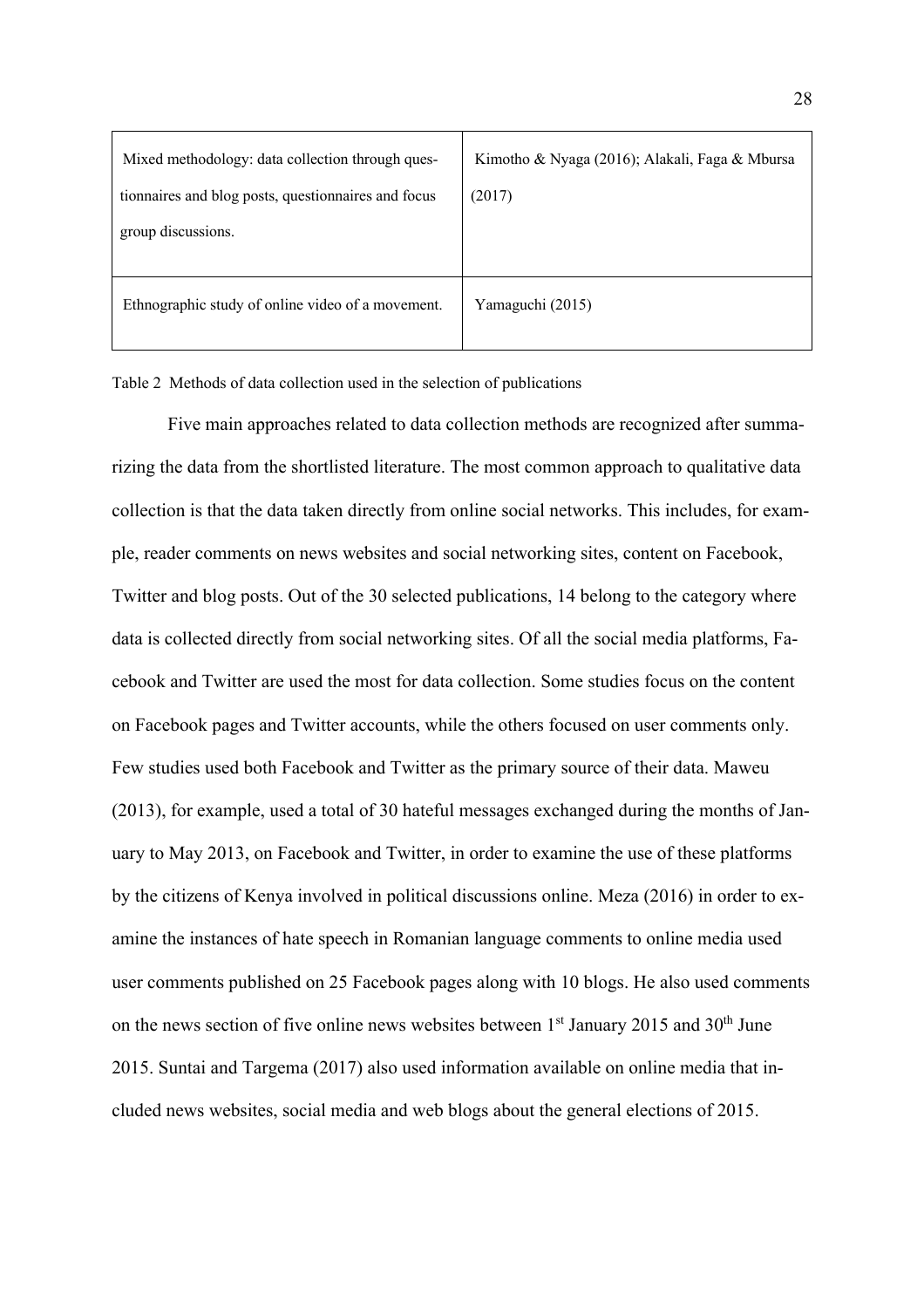In addition, Badarneh and Migdadi (2018) used 500 reader comments as their sample data from eight different news stories during the years 2014 and 2015. They took two Jordanian news websites into consideration: Ammon News and Khaberni. Similarly, Horbyk (2018) collected data from Ukrains'ka Pravda (Ukranian Truth), which is a leading news website in Ukraine. He used 3000 reader comments posted on the evening of Euromaiden protests as his data. With these comments, he tried to investigate how ethnolinguistic identities were constructed online.

Ben-David and Matamoros-Fernández (2016) used the official Facebook pages of seven extreme right political parties and the majoritarian party PP in Spain between 2009 and 2013 as their sample data. Al-Tahmazi (2015), used comments on Facebook pages of Iraqi political commentators as the data for his research. While some studies used user comments and content available on Facebook pages, Schaffar (2016) used the screenshots of posts along with the user comments on the Facebook page of Rubbish Collector Organization in 2015.

Özarslan (2014) used Twitter as the source of data. He used the case study of hate speech against the Kurds situated in Turkey and used the tweets posted on 23<sup>rd</sup> October 2011 as his data. Ott (2017) used the twitter feed of Donald Trump on  $10<sup>th</sup>$  November 2012, to explore the public discourse. Similarly, Arguilera-Carnerero & Azeez (2016), studied how an average netizen articulated Cyber Islamophobia through 10,025 tweets around the hashtag #jihad during the month of April, 2013. To study the use of Twitter as a public relations strategy by government officials, Uysal, Schroeder and Taylor (2012) analyzed the personal and official accounts of the top three Turkish government officials. Pitsilis, Ramampairo and Langset (2018) and Burnap and Williams (2015) also used publically available tweets as their dataset.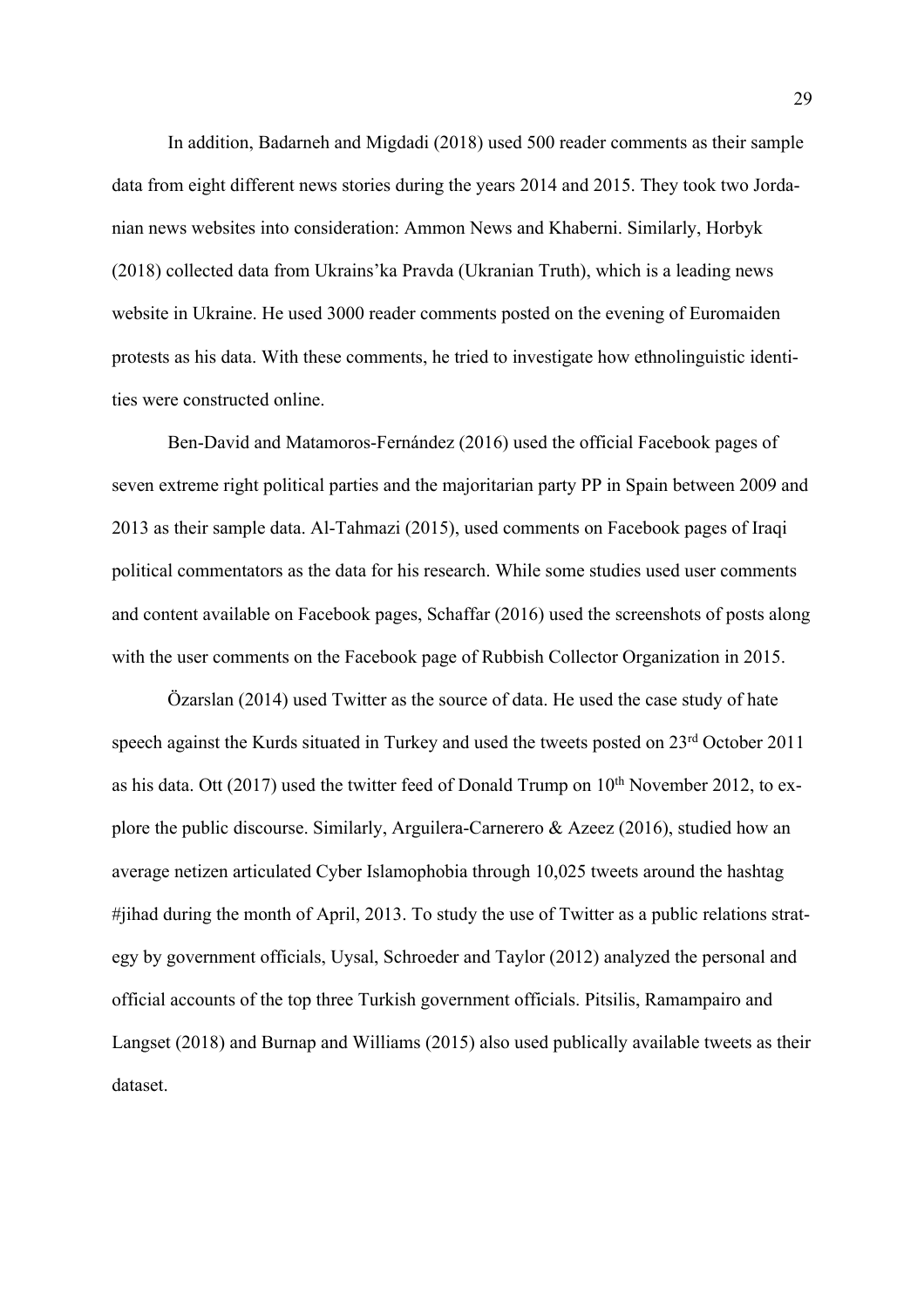The second most commonly used method of data collection was through surveys and questionnaires. These studies were quantitative in nature. For example, Piechota (2014) conducted a survey of 200 students selected through random sampling. Students from Germany and Poland, having various levels of multiculturalism in their local community were selected, to investigate the role of new media in overcoming the prejudice of students. Likewise, Alam, Raina and Siddiqui (2016), studied the perspective of people on free speech in social media, through questionnaires filled out by 200 social media users selected randomly. Näsi et al. (2015) conducted an online survey. The data was collected from Facebook users who were Finnish nationals, of ages between 15 and 18 years. The study was aimed at finding how material on hate available online affects respondent's trust towards people around them. With regards to mixed methods of data collection, Kimotho and Nyaga (2016) and Alakali, Faga and Mbursa (2017), used mixed methods in their studies. The former study investigated how ethnic hate speech is propagated among Kenyans through citizen journalism. It used data from questionnaires filled out by students at universities in Kenya, along with the content available on eight social networking sites between the months of January and April 2013. The latter study used questionnaires and focus group discussions as their data collection technique. The study was aimed at seeking answers as to why hate speech plagues social media in Nigeria, along with the consequences of such practices.

Overall, the content available on social networking sites in the form of user comments, blog posts and tweets have been of high importance to the researchers. Researchers have been interested in studying user generated content and responses on the content. The context of all these qualitative studies were different and the results could not be generalized. Focus groups have rarely been used, although Rubin and Babbie (2010) suggests that they provide in-depth understanding of issues under research, as they help discover unanticipated factors. Ethnography as a method has not been used much. Only one study by Yamaguchi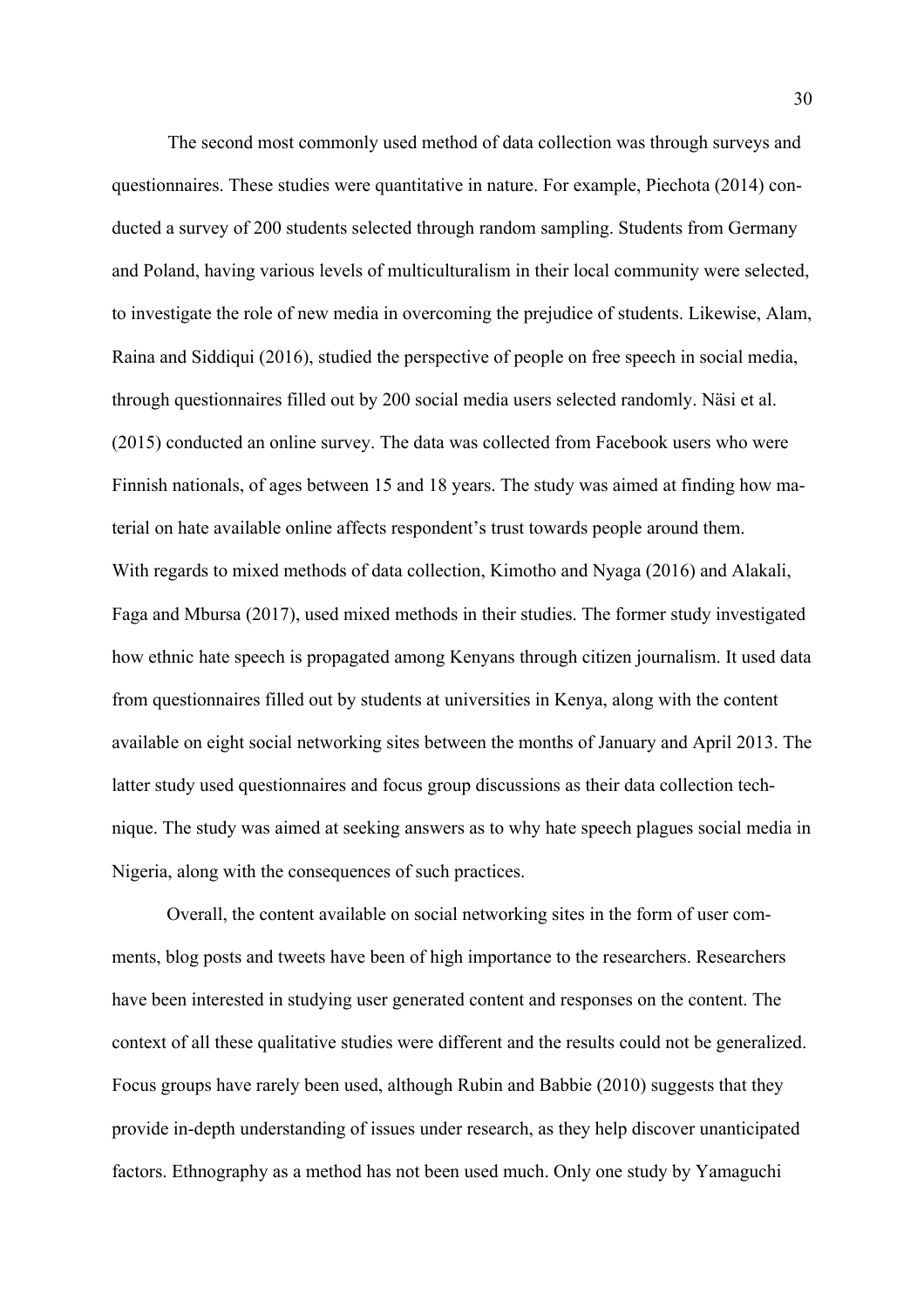(2015) used ethnographic data. This study is based on the fieldwork of the author with Action Conservative Movement (ACM) groups in Japan. This study seeks answers related to the use of communication modes online and social media in connection with those groups. Brewer (2000) considers ethnography a method that captures meaning to naturally occurring activities in the field.

### **4.2 Data analysis techniques**

Various types of data analysis techniques were used in the short-listed studies. Since not all the included articles were using empirical data, not all of them have a specific data analysis technique. All the articles with quantitative data used statistical methods while the studies that used qualitative methodology used various analysis methods. The data analysis methods used in the selected publications are summarized in Table 3.

| Data analysis methods                      | <b>Publications</b>                                                       |
|--------------------------------------------|---------------------------------------------------------------------------|
| Qualitative data analysis                  |                                                                           |
| Qualitative analysis of positioning online | Badarneh & Migdadi (2018)                                                 |
| Content analysis                           | Sayimer & Derman (2017); Meza (2016)                                      |
| Network analysis                           | Ben-David & Matamoros-Fernández (2016)                                    |
| Multimodal content analysis                | Ben-David & Matamoros-Fernández (2016)                                    |
| Critical discourse analysis                | Özarslan (2014); Aguilera-Carnerero & Azeez<br>$(2016)$ ; Horbyk $(2018)$ |
| Co-occurrence analysis                     | Meza (2016)                                                               |
| Qualitative content analysis               | Uysal, Schroeder & Taylor (2012); Maweu (2013)                            |
| Positioning analysis                       | Al-Tahmazi (2015)                                                         |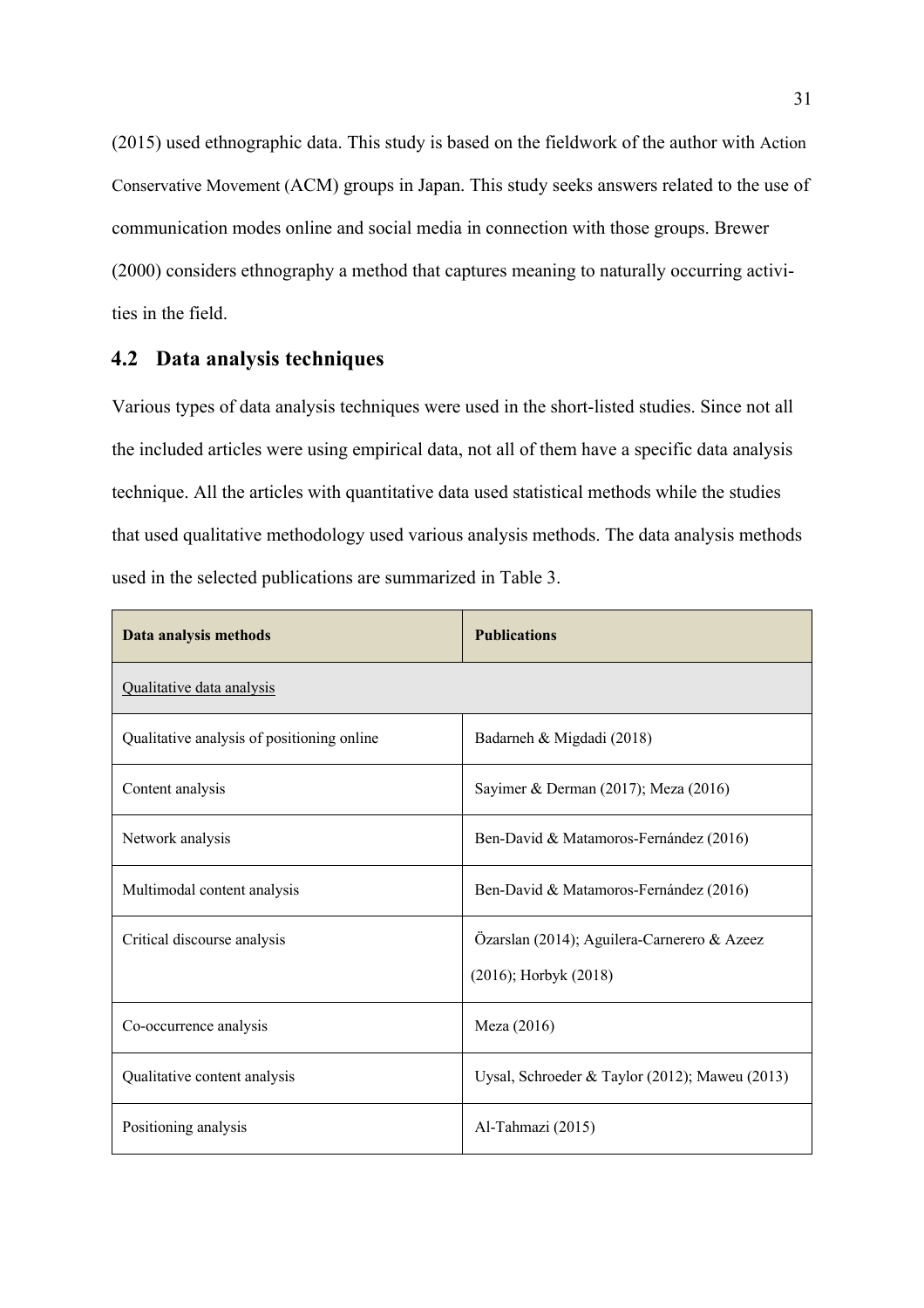| Corpus Linguistics                              | Aguilera-Carnerero & Azeez (2016)              |  |
|-------------------------------------------------|------------------------------------------------|--|
| Quantitative data analysis                      |                                                |  |
| Multinomial logistic regressions                | Harell (2010)                                  |  |
| 10-fold cross validation approach               | Burnap & Williams (2015)                       |  |
| A meta study of eight studies                   | White II & Crandall $(2017)$                   |  |
|                                                 |                                                |  |
| Graphical and descriptive analysis              | Piechota (2014), Alakali, Faga & Mbursa (2017) |  |
| Descriptive interpretive design (Data analyzed  | Kimotho & Nyaga (2016)                         |  |
| through analyzed using IBM SPSS version 21)     |                                                |  |
| Kolmogorov-Smirnov (K-S) Z test                 | Alam, Raina & Siddiqui (2016)                  |  |
| Developed an algorithm-based approach (RNN) for | Pitsilis, Ramampiaro & Langseth (2018)         |  |
| detecting hate speech online                    |                                                |  |
|                                                 |                                                |  |
| Univariate analysis of variance (ANOVA)         | Näsi, et al. (2015)                            |  |

Table 3 Methods of Data Analysis used in the selected publications.

The qualitative data analysis is descriptive in nature. In the articles in which qualitative data is used, the authors sought answers to the research questions by providing an indepth descriptive analysis. In most of the studies, the authors made attempts to explore the prevailing phenomenon of hate speech online. In addition, some have tried to create a conceptual framework by identifying themes and patterns in the content available online. Discourses online have been of particular interest to some of the authors, while some are focused on other types of content available online besides conversations.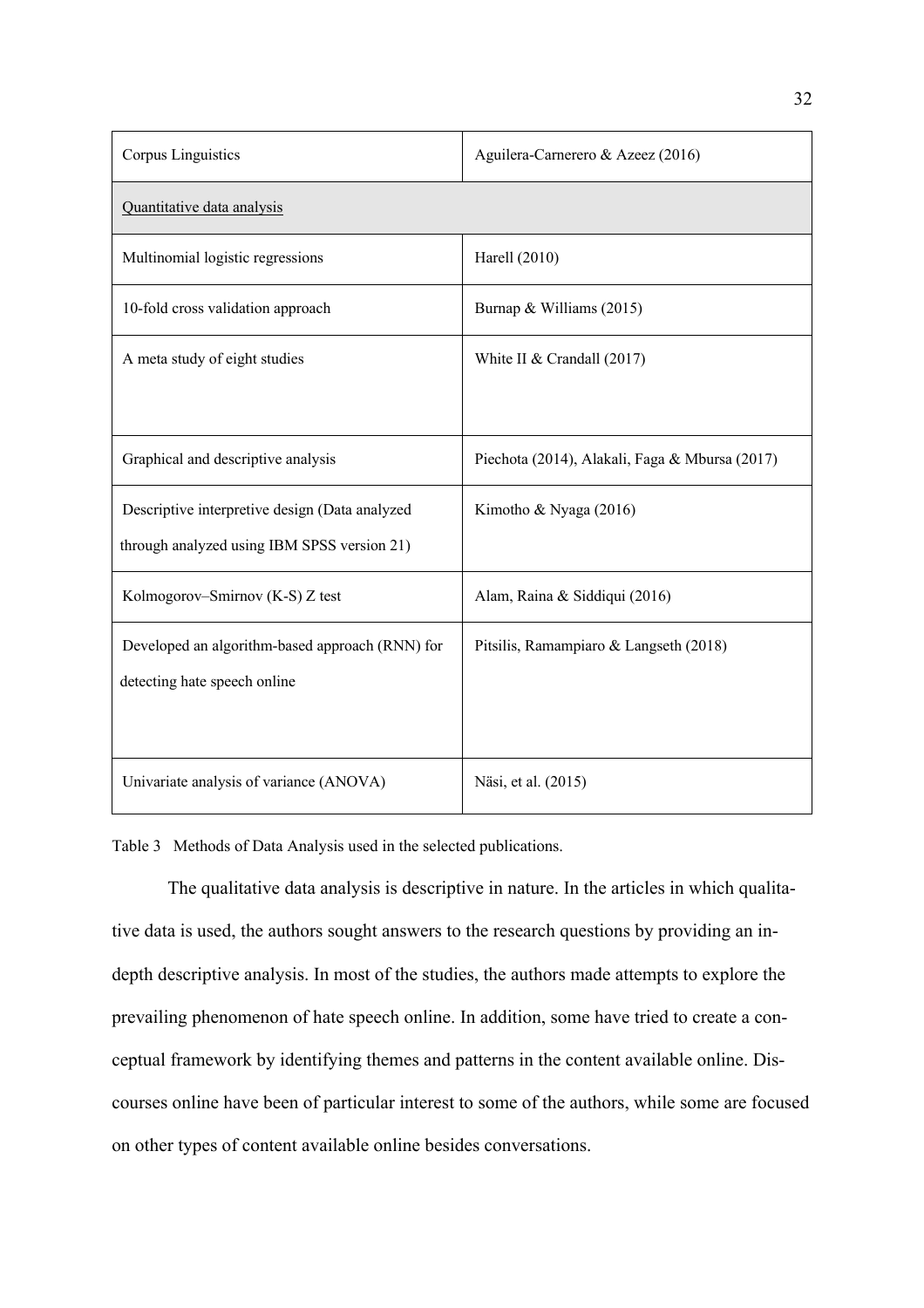For example, Meza (2016), uses content analysis in order to analyze the dataset, comprising of comments on Facebook pages, blogs and online news media. The aim of this study is to identify hate speech directed to the public figures who belong to minority ethnic groups and the representatives of the nationalist political groups. The application of content analysis is considered valuable in order to explore the sensitive topics like prejudice and discrimination in communication content (Das & Bhaskaran, 2008). Content analysis is defined as a method that uses a set of procedures to help make inferences from the text about the sender of the message, the messages and the audience of the message (Weber, 1985).

Content analysis is also used by Sayimer and Derman (2017) in order to show how hate speech about Syrian refugees is dispersed in Poland and Turkey in online debates. Their data comprise of comments in Polish and Turkish language on YouTube videos. These videos are about refugees and have more than 10,000 views. Although the studies Meza (2016) and Sayimer and Derman (2107) invariably differ in their purpose and focus, they reflect how the application of content analysis is possible on sensitive topics catering to hate speech online. Prasad (2008) suggests that content analysis is a context sensitive method that helps in processing symbolic meanings from data.

As per the findings Critical Discourse Analysis (CDA) is used by Horbyk (2018), Özarslan (2014) and Aguilera-Carnerero and Azeez (2016). Horbyk (2018), is applying critical discourse analysis using discourse-historical approach, committed to CDA. The prime focus of his study is that how ethnolinguistic identities are formed in social media. He has taken a particular focus of interactions of social media users on the eve of the Euromaiden protests in Ukraine. The application of the discourse-historical approach is done with the use of thematic analysis along with an in-depth analysis of the strategies used in arguments called topo. He also used the material surrounding the text in the form of foreground and background. In discourse-historical approach one can integrate texts of various genres about the subject being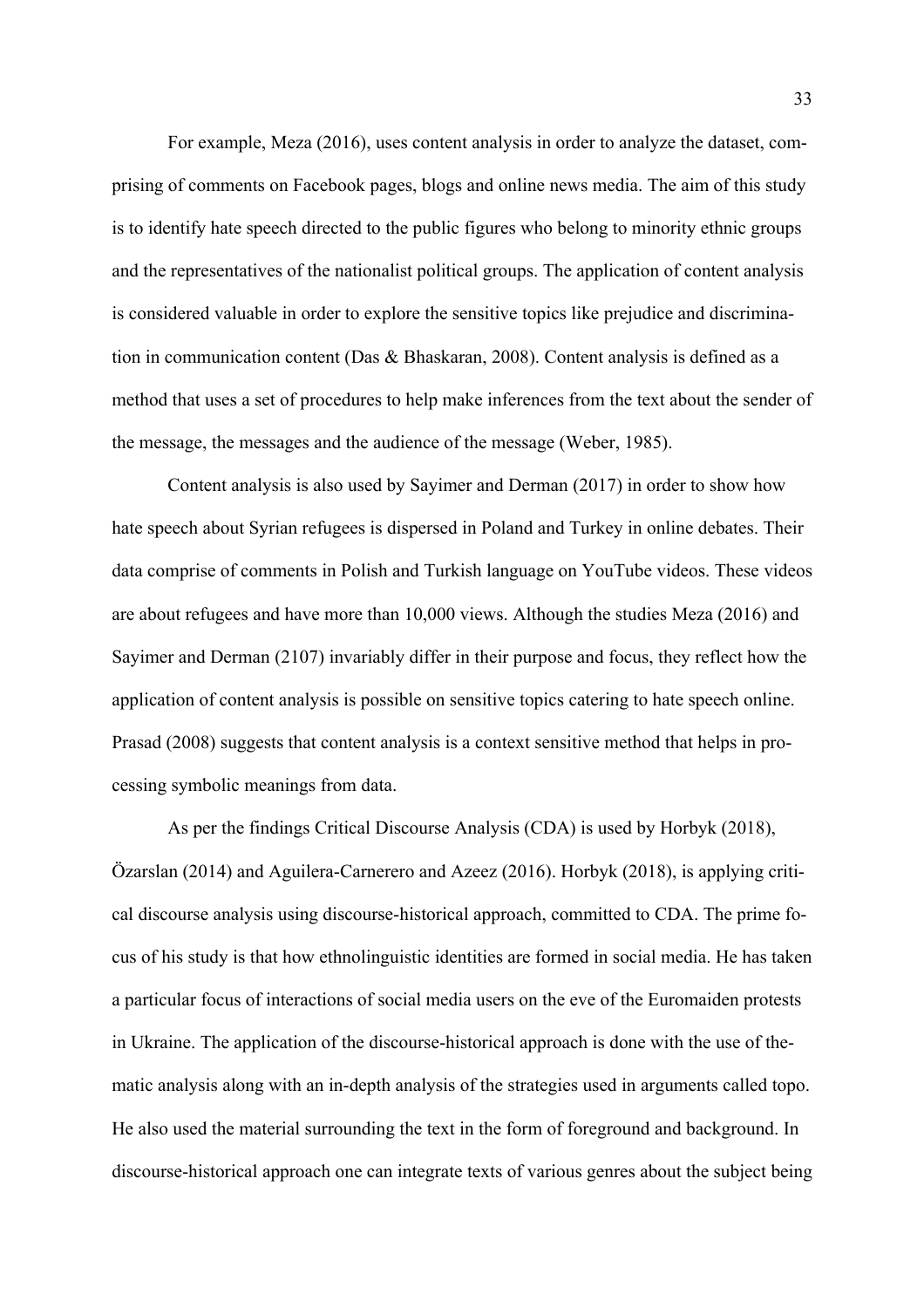investigated, along with the historical dimension (Wodak, 1999). The main distinguishing feature of discourse-historical approach is that it has the ability to work with several approaches and methods along with diverse background information and a wide variety of empirical data (Wodak, 2001). While Horbyk (2018) has used CDA by applying discourse-historical approach, Özarslan (2014), is using CDA method to analyze the case of hate speech in Twitter. The hate speech is targeted towards the Kurds, who are located in Van (a city in the east of Turkey). The hate speech is spread on Twitter after an earthquake in Van on Oct. 23rd, 2011. Critical discourse analysis according to Fairclough (2001):

"Analyses texts and interactions, but it does not start from texts and interactions. It starts rather from social issues and problems, problems which face people in their social lives." (p.26).

CDA is concerned with investigating how structural relationships of power and dominance are created and manifested in language use Wodak (2001). Hence, CDA critically investigates how social inequalities are expressed and legitimized in discourse and language use. In the study by Özarslan (2014), the tweets are sent by common people and not the racist groups. Those people link the natural disaster like earthquake with the battle in the east of Turkey with Kurds. Since CDA has effectively helped in analyzing hate speech spread through mainstream media, the author is convinced that CDA can equally be useful in analyzing hate speech in social media. In his analysis he is suggesting that hate speech as a term needs revision and considers Web 2.0 as the new era of hate speech. Also, that "hate speech acts" and "hate discourse" could be added to the concept of hate speech, as according to Özarslan (2014), hate speech is not only speech, but an act with huge repercussions.

Another study that used Critical discourse analysis and Corpus linguistics methodology is by Aguilera-Carnerero and Azeez (2016). The study investigates how an average netizen articulates Cyber Islamophobia discursively. The dataset in this study is comprised of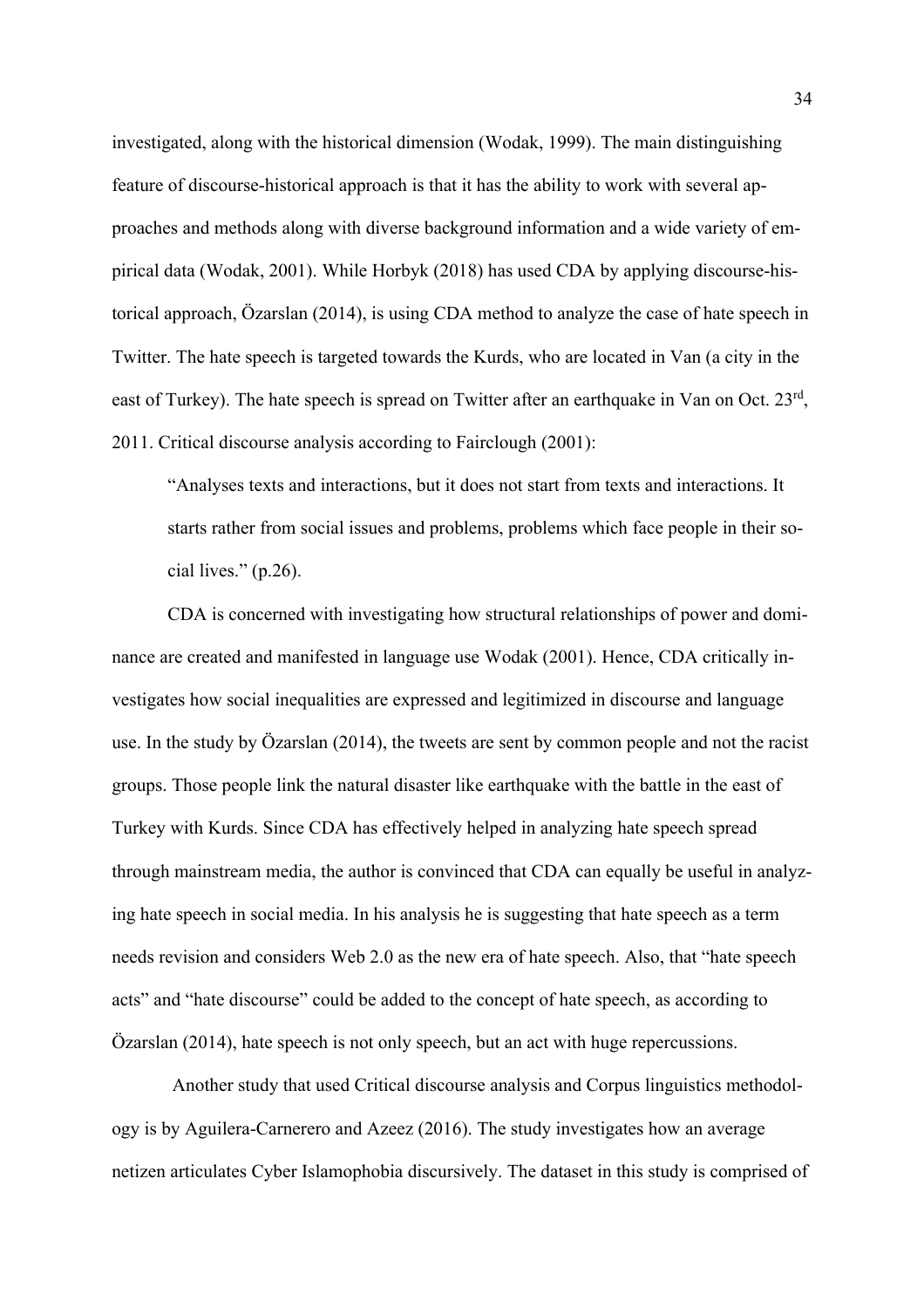10,025 tweets compiled around hashtag #jihad, posted from  $1<sup>st</sup>$  till 30<sup>th</sup> of April 2013 in English language. The aim of the study is to identify the virtual communities that are built surrounding some religious and socio-political values. It also uncovers the correlation among them and see how Muslims and Islam is evaluated by social media users. Considering the way data from the tweets has been analyzed, it is more closely resembles to content analysis.

Ben-David and Matamoros-Fernández (2016) in their study use the methods of network analysis and longitudinal multimodal content analysis of text, images and links (Kress &Van Leeuwen, 2001). This study combines the rise in the popularity of social media and popularity of political extremism in order to investigate how explicit hate speech and hidden discriminatory practices circulate on social media especially Facebook, where Facebook has a strict policy on hate speech. By using these two analysis methods, the authors try to evaluate the ways in which discriminatory and hate speech is circulated on the Facebook pages of political parties in Spain. In order to identify the patterns and compare the co-occuring terms and most frequently used words related to overt hate speech in Facebook pages, Ben-David and Matamoros-Fernández (2016) performed textual analysis. Parallel to this, they analyzed 272 images and 306 links manually. These were the links with highest engagements for the political parties. They also use network analysis to study the relationship between political parties and the Facebook pages they liked.

Badarneh and Migdadi (2018) in their study focus on providing an in-depth and theoretically analysis of the comments and the responses to those comments by the Jordanian readers on the news related to politics and the economy. In the study the readers perform the act of positioning the other by commenting and responding to the comments. To do so Jordanian readers employee three discursive strategies: face attack and impoliteness, invoking of national identity and invoking of religious identity. Uysal, Schroeder and Taylor (2012) and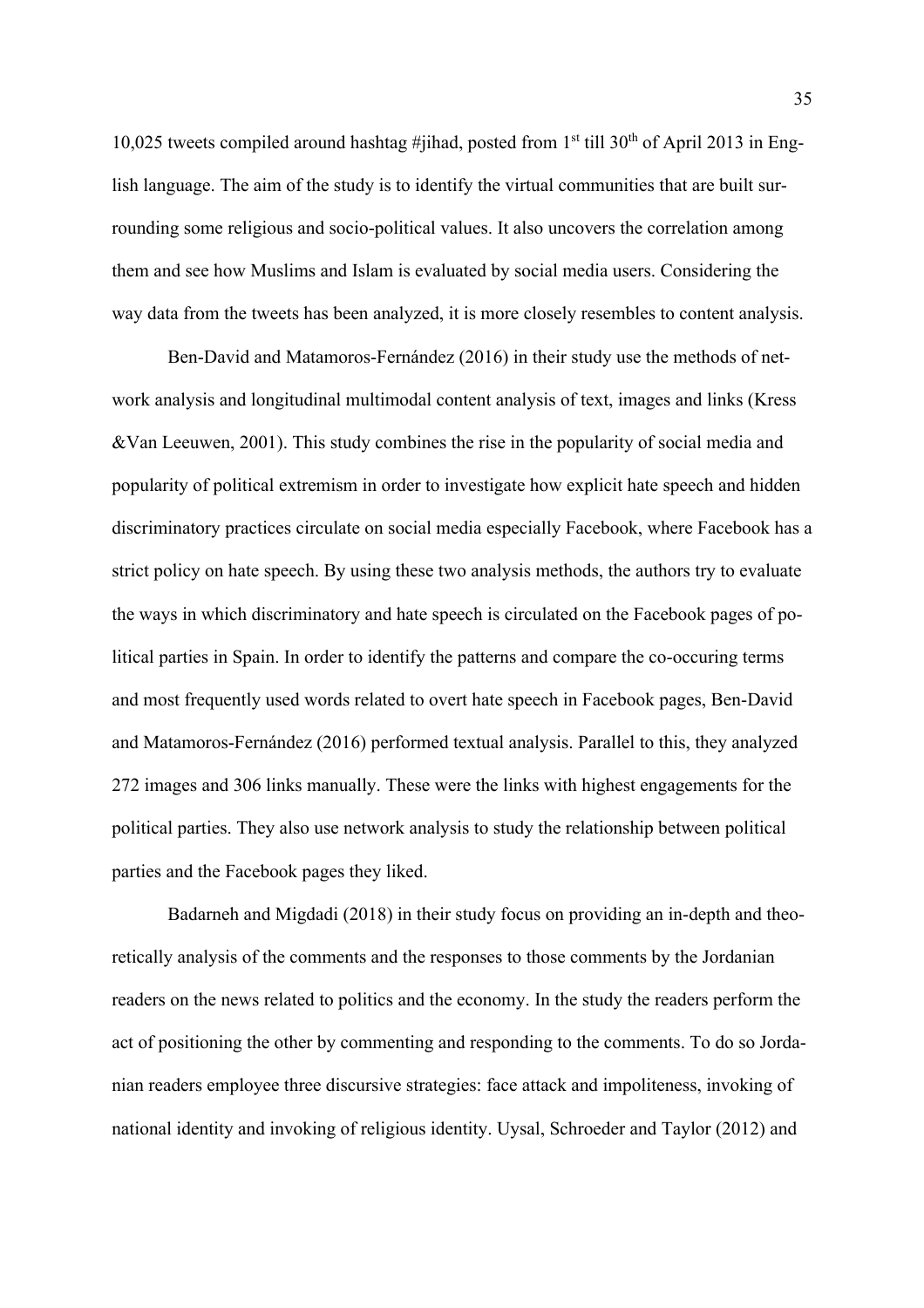Maweu (2013) used qualitative content analysis method to analyze the findings of their studies. Both the studies focus on analyzing content on social networking sites, while the study by Uysal et al. (2012) focuses on Turkey's use of Twitter to spread the image of the country as being a soft power. The study by Maweu (2013), evaluates the use of Facebook and Twitter by the audience, which involves inciting and vulgar content. Another analysis method, positioning analysis, is applied by Al-Tahmazi (2015). The purpose of the study was to analyze how political discussion polarizes subsequently constructing socio-political communities.

The quantitative data analysis involves statistical analysis. In the shortlisted data, almost all the researchers employed surveys (online/offline) and questionnaires as strategies of inquiry. Statistical analysis of the data enables the researchers to accept or reject the hypotheses about the topic in question. In only one article by Harell (2010), multinomial regression analysis is used. The aim of the study was to evaluate how influence in diversity in ethnic and racial networks can have an impact on the attitude of Canadian youth regarding their speech rights. Though it is also a statistical analysis, this classification method helps in generalizing logistic regression to multiple problems, with a possibility of more than two outcomes (Greene, 2012).

Burnap and Williams (2015), for example, used a 10-fold cross validation approach in their study. The study aimed to develop a machine learning classifier for hateful content in Twitter. By using this approach for classification, the researchers were able to achieve high levels of performance. Alam, Raina & Siddiqui (2016), applied Kolmogorov–Smirnov (K-S) Z test to their data. They examined the stance of individuals on conveying free speech through Facebook and found that the posts and messages with hate are on a rise: They also found that the number of users is also increasing. Näsi et al., 2015, used Univariate analysis of variance (ANOVA) in order to make a comparison between the trust level among social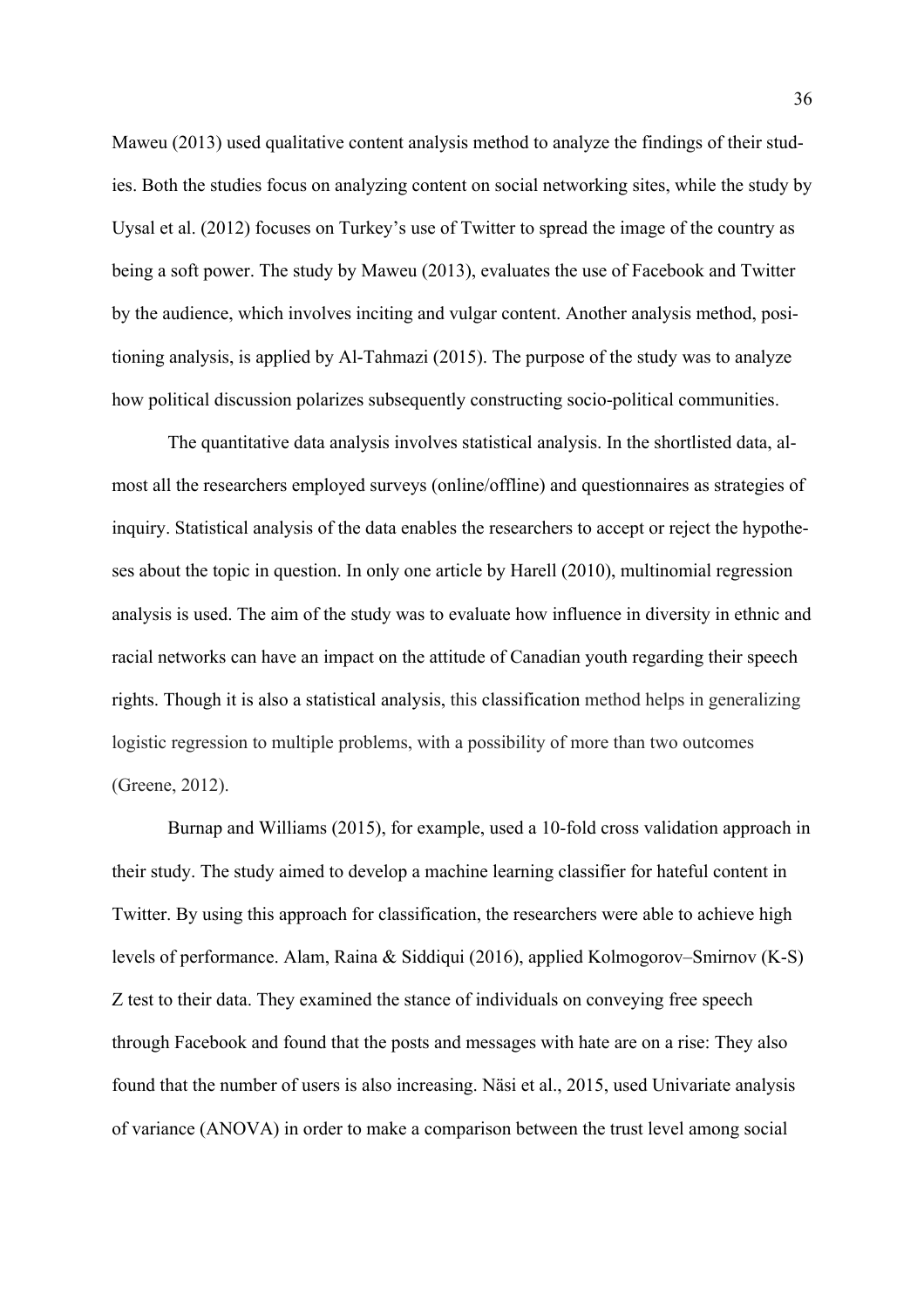groups, where they have exposure to hate material online. Piechota (2014) and Alakali, Faga and Mbursa (2017) applied graphical and descriptive analysis methods in their studies.

## **4.3 Focal points of research**

The analysis revealed that the studies covered seven different areas. They are presented in Table 4.

| <b>Areas of research</b>              | <b>Publications</b>                                              |
|---------------------------------------|------------------------------------------------------------------|
| Political hate speech                 | Badarneh & Migdadi (2018); Sayımer & Derman (2017); Ben-Da-      |
|                                       | vid & Matamoros-Fernández (2016); Ott (2017); Uysal, Schroeder & |
|                                       | Taylor (2012); Al-Tahmazi (2015); Schaffar (2016); Maweu (2013); |
|                                       | Suntai & Targema (2017)                                          |
| Ethnic/Racial hate speech             | Özarslan (2014); Meza (2016); White II & Crandall (2017); Yama-  |
|                                       | guchi (2015); Harell (2010); Langford & Speight (2015); Piechota |
|                                       | (2014); Kimotho & Nyaga (2016); Alakali, Faga & Mbursa (2017);   |
|                                       | Jakubowicz (2107); Alam, Raina & Siddiqui (2016); Burnap &       |
|                                       | Williams (2015); Näsi, et al. (2015)                             |
| Religious hate speech                 | Aguilera-Carnerero & Azeez (2016)                                |
| Gendered hate speech                  | Mantilla (2013); Shepherd et al. (2015); Chetty & Alathur (2018) |
| Hate speech in online social interac- | Antoci et al. (2016); Abraham (2014); Pitsilis, Ramampiaro &     |
| tions                                 | Langseth (2018)                                                  |
| Legal frame for international bodies  | Chetty & Alathur (2018)                                          |
| Language and Linguistics              | Horbyk (2018) Reader's comments concerning language issues in    |
|                                       | Ukraine's news website.                                          |

Table 4 Areas of research of the selected publications

The two most common areas of research on hate speech online, according to the analysis, are political and ethnic/racial issues. The studies use different platforms, varying from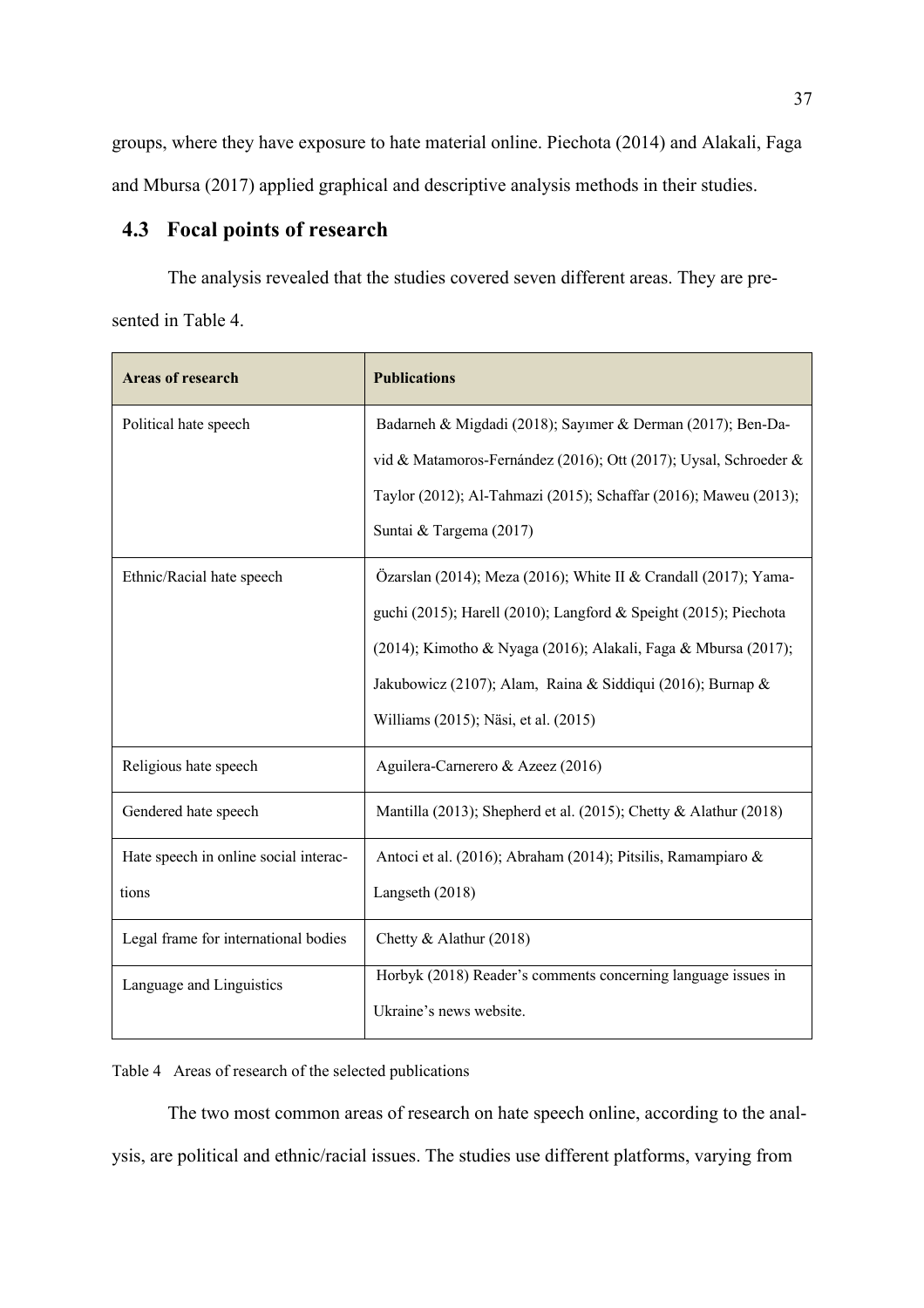online news sites, Facebook groups and Twitter. The studies are done while taking into consideration diverse elements of online communication, i.e., by analyzing comments, tweets, and content shared on these sites.

Almost half of the research publications focus on hate speech related to ethnicity and race. In these studies, either hate speech is targeted towards a specific group of people belonging to a certain race, or the points of view of people from a specific ethnic background are considered regarding hate speech. For example, Özarslan's (2014) article is a case study targeting Kurds as an ethnic group, while Meza (2016) examines the occurrence of hate speech in online posts and comments, targeted towards the Roma group in Romanian language. Studies by Harell (2010) and Näsi, et al. (2015) focus on the influence of ethnic networks online on social media users.

| <b>Theories and frameworks used</b>          | <b>Studies</b>                          |
|----------------------------------------------|-----------------------------------------|
| Positioning theory                           | Badarneh & Migdadi (2018)               |
| The works of Jeremy Waldron (2012), Susan    | Sayımer & Derman (2017)                 |
| Benesch (2012a, 2012b) and Antoine Buyse     |                                         |
| $(2014)$ , used as a theoretical base.       |                                         |
| Actor-network theory                         | Ben-David & Matamoros-Fernández (2016)  |
| Speech act theory                            | Özarslan (2014); Kimotho & Nyaga (2016) |
| Essayistic approach                          | Ott (2017)                              |
| Theoretical framework of computer mediated   | Meza (2016)                             |
| communication, which has two types: Synchro- |                                         |
| nous and asynchronous.                       |                                         |
| <b>Systemic Functional Linguistics</b>       | Aguilera-Carnerero & Azeez (2016)       |

### **4.4 Theories and frameworks used in the studies**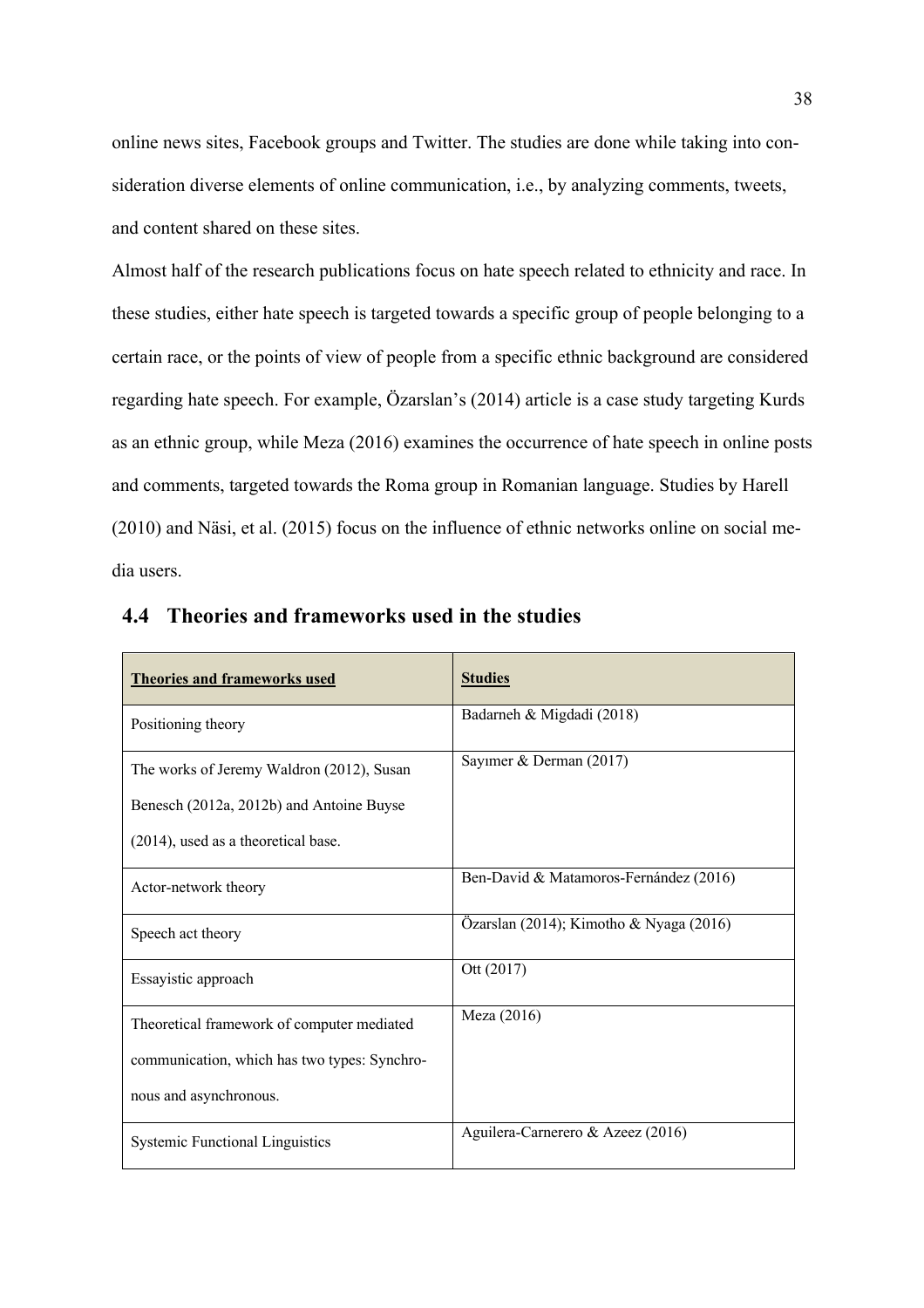| Social Actor Theory                               | Aguilera-Carnerero & Azeez (2016) |
|---------------------------------------------------|-----------------------------------|
| Justification-suppression model of the experience | White II & Crandall $(2017)$      |
| and expression of prejudice.                      |                                   |
| Model of social network effects                   | Harell (2010)                     |
| Mean field evolutionary framework.                | Antoci et al. (2016)              |
| Critical theory                                   | Langford & Speight (2015)         |
| Political discourse                               | Al-Tahmazi (2015)                 |
| Ethnolinguistic identity theory                   | Horbyk (2018)                     |
| Descriptive interpretive design                   | Kimotho & Nyaga (2016)            |
| Mediamorphosis theory and public sphere theory    | Alakali, Faga & Mbursa (2017)     |
| Social Responsibility Theory                      | Suntai & Targema (2017)           |

#### Table 5 Theoretical backgrounds and Frameworks used

Not all of the 30 studies use a specific theoretical background as their foundation. A total of 17 studies use theories or models to support their central ideas. Because these studies examined various elements of hate speech in social media, the theories and frameworks also vary.

Speech act theory is the only theory used in two different shortlisted studies, by Özarslan (2014) and Kimotho and Nyaga (2016). Both of these studies base their arguments on the notion that language is referential, informative and performative. According to Austin (1975), language is not just a medium of verbal expression and is not just used to say things, rather it is an action and things are done with words. Özarslan (2014) in his study considers illocutionary force of hate speech in social networking sites as a means of transformation. The article explores hate speech that is communicated via Twitter after the earthquake in Van (Turkey) mostly populated by Kurdish people, on Oct 23, 2011. The article presents the idea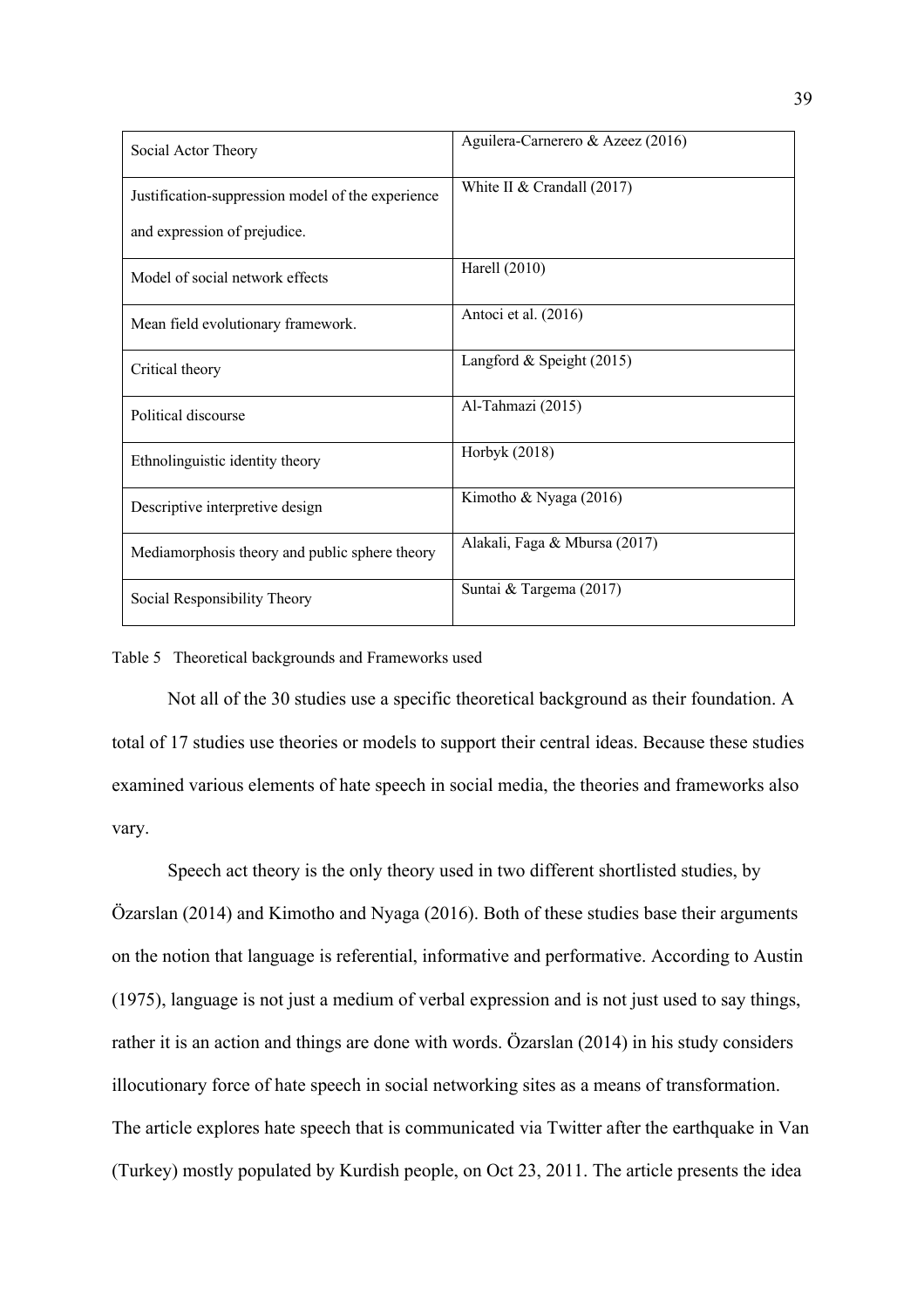that people sending tweets have dramatically wounded the victims of the earthquake. The research also argues that hate messages are destructive and racist against Kurds; it also justifies the use of speech act theory. Similarly, a study by Kimotho and Nyaga (2016) also focuses on the illocutionary force of hate speech in social media. More specifically, the research explores the different types of illocutionary acts, and the illocutionary force held by these acts that are present in the ethnic hate speech in social media in Kenya. Since the speech act theory emphasizes that speech generally has some specific meaning to the listener, the study also presented the notion that the disseminators of digitized hate speech in Kenya that intends to spur hatred and violence.

Positioning theory is used by Badarneh and Migdadi (2018) in their research that explores how the self and the other are positioned in comments and their responses on Jordanian news sites. Other theories taken into consideration in the selected data include ethnolinguistic identity theory, which is used by Horbyk (2018), and social responsibility theory, used by Suntai and Targema (2017), etc. Table 5 is listed above for reference.

Besides theories, certain frameworks and models are also used by the authors. Since the focus of the studies is diverse, so is the use of frameworks and models. For example, Harell (2010) uses the model of social network effects to examine the attitudes of young people in Canada influenced by diverse ethnic and racial networks. In order to analyze the civil and uncivil ways of interaction online and explore the effects on collective behavior, Antoci et al. (2016) defines an evolutionary framework. However, Ott (2017) uses an essayistic approach to his study, in which he examines Twitter from a particular focus of media ecology.

In this chapter, the data is analyzed, and all the findings are reported. The data collection and analysis methods, focal points of the research and theoretical frameworks used by the shortlisted studies are reviewed in detail. Further, in the next section, the results analyzed will be discussed along with future recommendations in the particular area of study.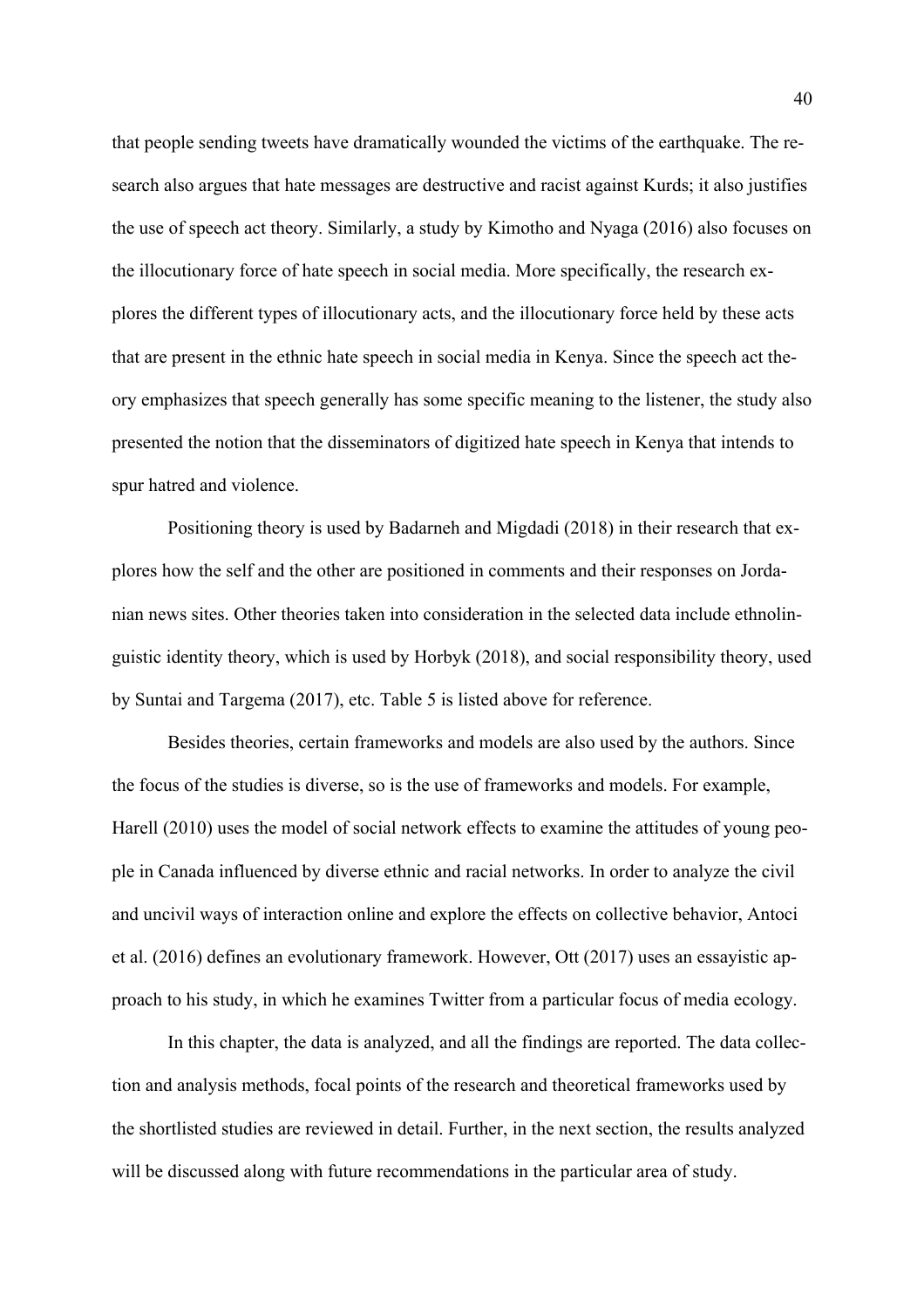## **5 DISCUSSION**

The aim of this study is to uncover the theoretical frameworks and methods used for data collection and data analysis by previous studies regarding hate speech in social media. One of the important questions that is kept into consideration is about the use of positioning theory in social media research. By restricting the research to the use of positioning theory has affected the results. We have used hate speech, social media and positioning theory as keywords, thus, limited amount of data is collected. After gathering the background information related to these keywords, the following research question are formed:

RQ1: What approaches, viewpoints and methodologies are used to study hate speech in social media?

RQ2: How is positioning theory used in the context of hate speech in social media?

While examining the data, an important finding is that out of 30 studies, only 7 studies are from the years from 2010 till 2014, while the remaining 24 studies are from the year 2015 till 2018. This drew an interesting comparison between the pre and post-2015 literature.

#### **5.1 Data collection and data analysis methods**

As per the findings, most of the studies analyzed in this systematic literature review use qualitative data, which includes user comments in social networking sites, tweets, blog posts, etc. Few studies also use reader's opinions on online news websites. What is interesting here is that the studies under scrutiny have their focus on user comments and opinions, which makes for a very interesting narrative overall. Ethnography and reviews are also used in collecting the data for analysis. In the initial search there are a few articles that did not have a clear-cut methodology for data collection and analysis. Those studies are think pieces and essays. For that reason, they are not included in this systematic literature review. As the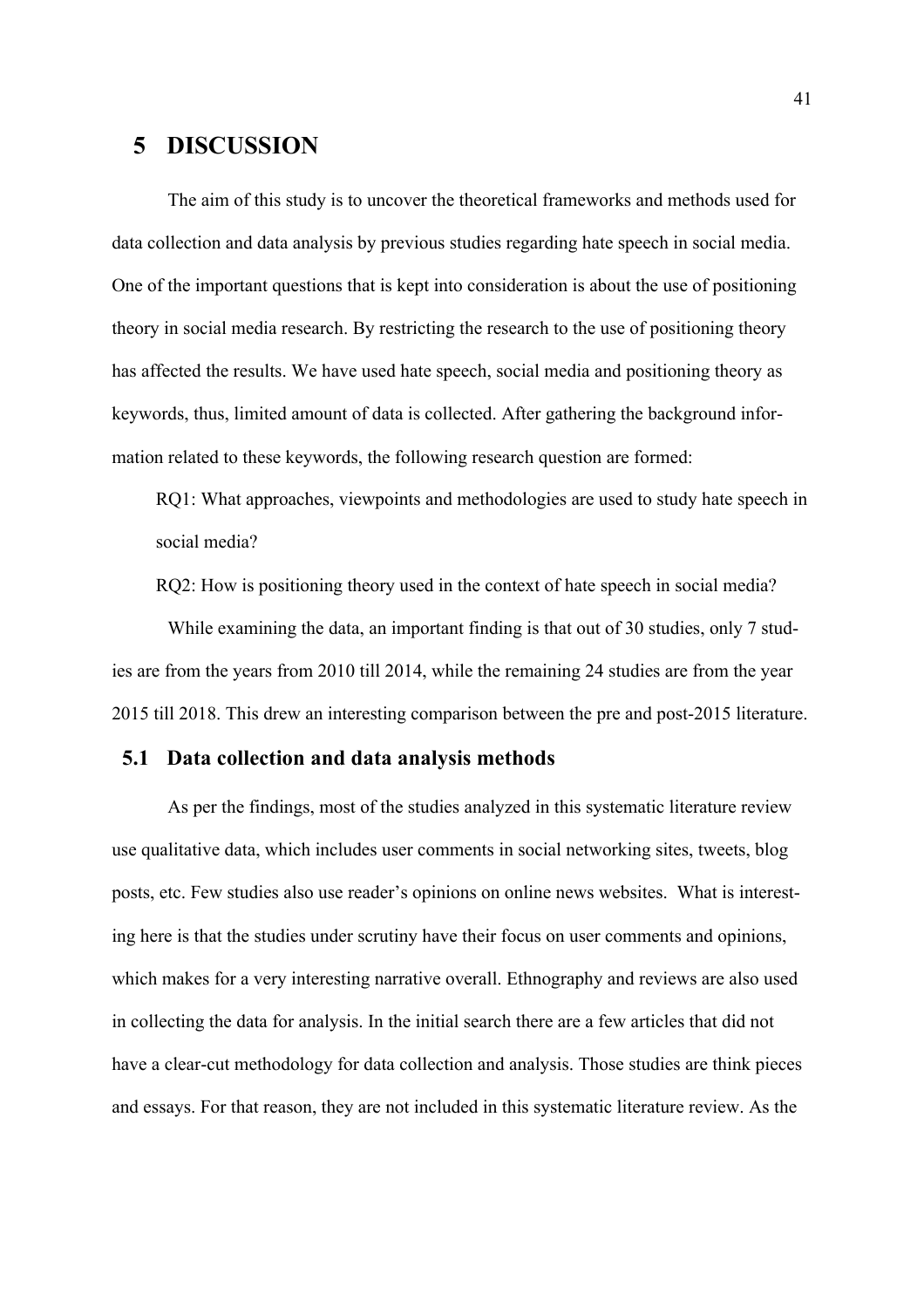purpose here is to look for the answers related to methods of data collection and data analysis. Most of the studies are qualitative in nature, and this reinforces the fact that the data analyzed cannot be generalized directly. Unlike qualitative methods, the use of quantitative data is very limited in the corpus.

One of the key findings from the data is that within the qualitative data analysis methods, the most commonly used method is critical discourse analysis. Three studies by Özarslan (2016), Aguilera-Carnerero and Azeez (2016) and Horbyk (2018) have used critical discourse analysis as their analysis method. None of the studies have a common focus; as, one study centered around ethnic hate speech, the other one was related to religion, while the third explored the linguistic situation in Ukraine. Of these three articles, only two take into consideration the tweets on Twitter, while the last one used user comments on news websites as their sample. There are two studies that use content analysis: Sayimer and Derman (2017) and Meza (2016). Both these studies used user comments during a certain time period as their sample to identify hate speech using content analysis. However, one focuses on comments about the political issue of Syrian refugees in Turkey and Poland and the other focuses on hate speech in the Romanian language in social media. Other qualitative data analysis methods are discourse analysis, network analysis, multimodal content analysis, co-occurrence analysis, qualitative content analysis, positioning analysis etc.

Considering the research studies that use quantitative data analysis methods, one study uses multimodal logic regression: Harell (2010). The aim of this study is to examine how ethnic and racial network diversity influence the attitude of young individuals in Canada. Another quantitative study, White and Crandall (2017), uses an experimental setup in which a total of seven experiments are conducted to examine anti-black prejudice. The results indicate that people use free speech as a justification for prejudice. Almost all other use statistical analysis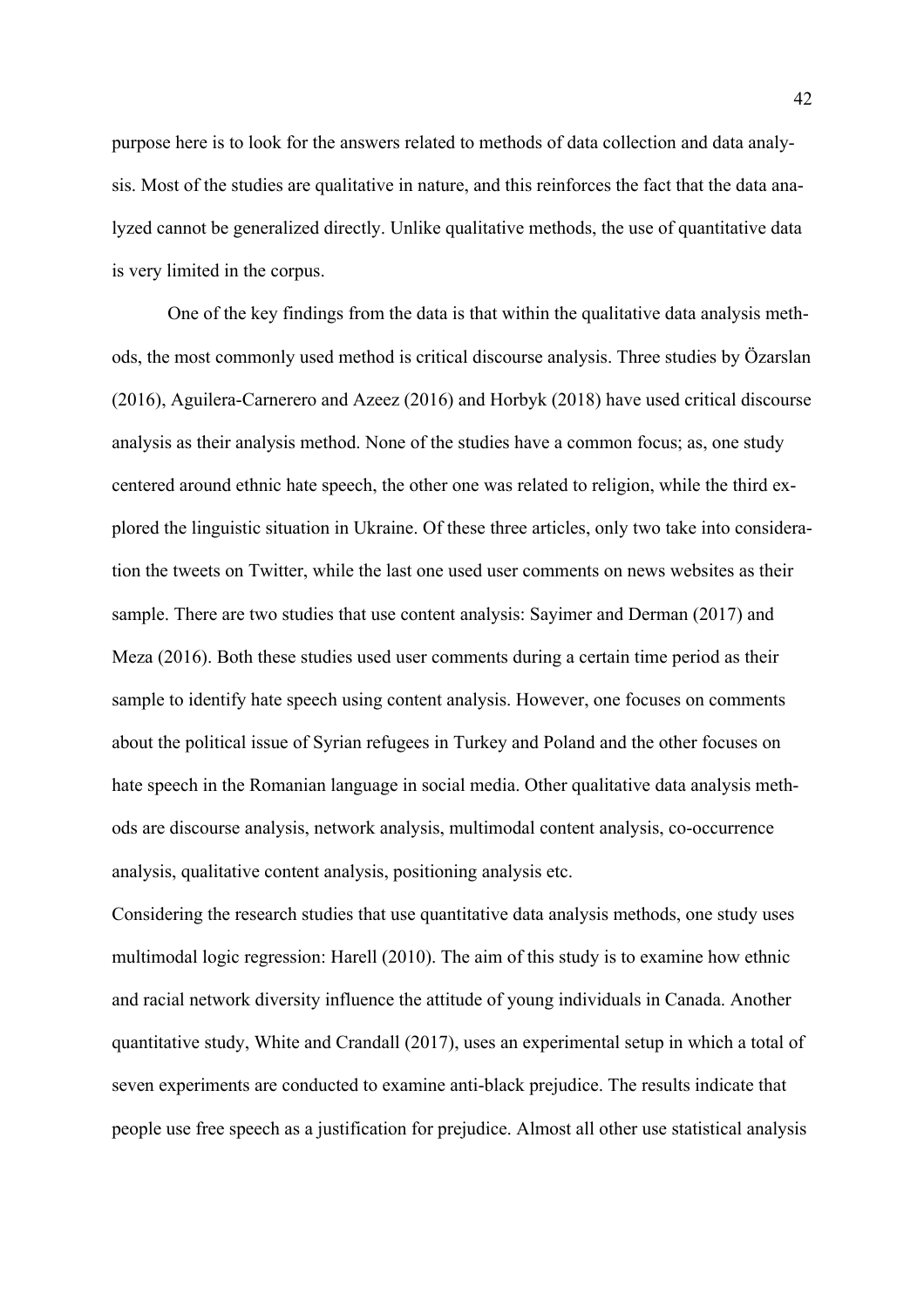methods using SPSS. The studies are mostly dealing with either identifying hate speech or people's attitudes towards hate/free speech.

In qualitative and quantitative data collection and analysis methods, where qualitative data gives us a very focused picture of an issue, handling the data quantitatively helps us understand a broader view of the problem under research. Since the use of quantitative data methodologies has been limited, the attention needs to be drawn towards this. As much as we need to understand qualitative methods, the importance of quantitative methods cannot be denied. The quantitative research in the corpus dealing with hate speech in social media is mostly focusing on detecting hate speech. There is a need to define the type and ways of hate speech is disseminated on various social media platforms. The research studies in the corpus also highlight the fact that social media platforms encounter the problem of identifying hate speech (Moulson, 2016). The awareness of the sentiment of hate speech is limited and needs attention (Ma, 2015).

#### **5.2 Important areas of research**

One of the important findings in this research is related to the focal points of earlier research. Initially, when planning this systematic literature review, the intended focus was only on religious hate speech and at that time, a very limited amount of data was retrieved from the shortlisted databases. Since there needs to be a considerable amount of data to be studied, the search criteria was enhanced to include more sensitive subjects other than just religious hate speech. At the initial screening and review, the studies covering hate speech in politics, race, religion, gender, etc., all are included for the final study. During the in-depth analysis, it is found that research on hate speech is done in seven different major areas. Ethnic and racial hate speech is the most concentrated unit. Thirteen out of thirty-one studies focuse on this area particularly. Similarly, the area of political hate speech also has a significant number of studies. Eight studies examine political hate speech from various angles. Three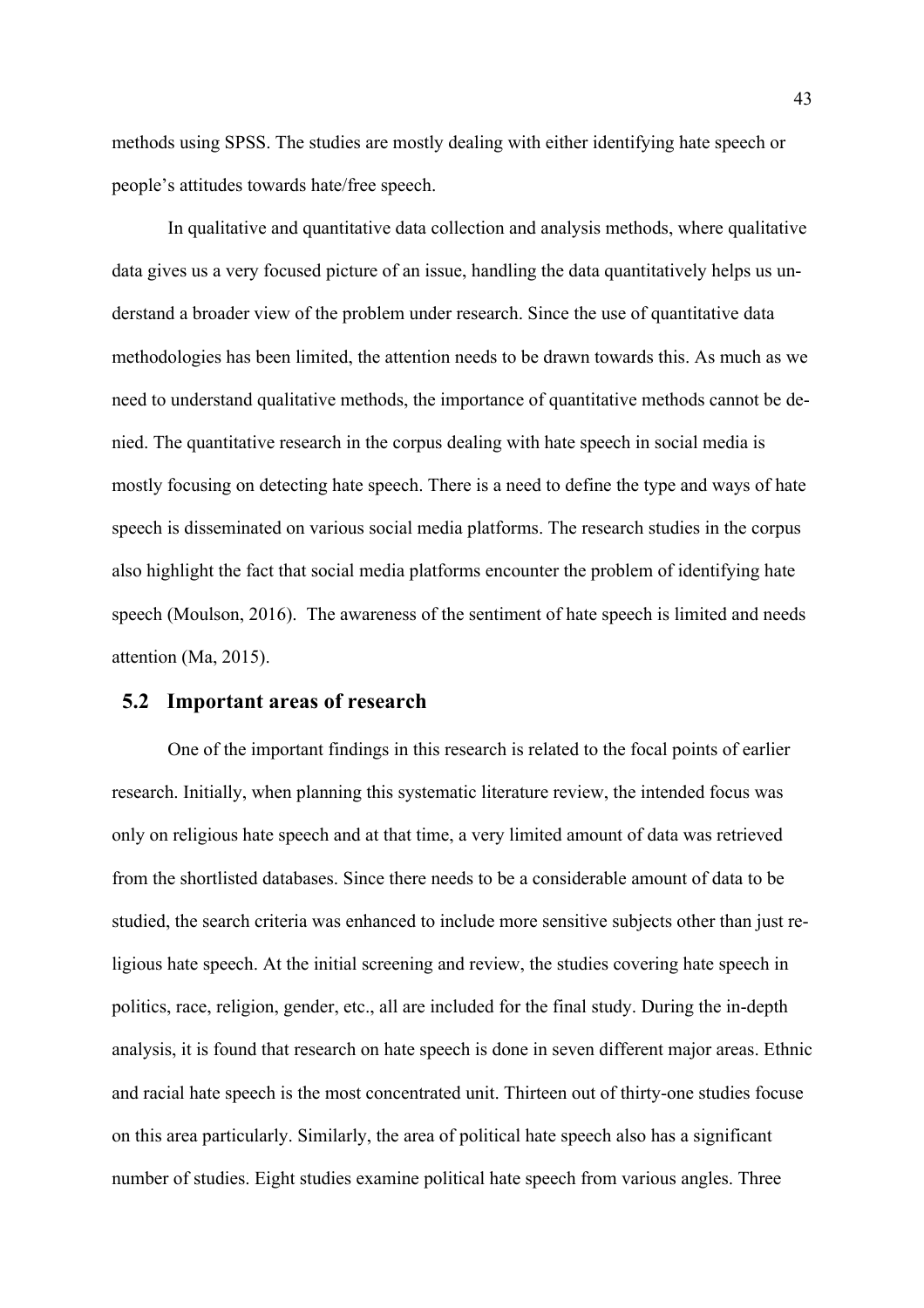studies focus on hate in online social interactions. Furthermore, three studies have their focus on gendered hate speech and only one study has its focus on religious hate speech.

In this systematic literature review, the focal points of the studies could be categorized into certain areas such as race and ethnicity, gender, politics, religion, etc., but the scope of individual studies still varies. For example, if thirteen studies are studying hate speech from an ethnic and racial perspective, few particularly studied hate speech against some ethnic group, e.g., hate speech about Kurds in Turkey (Özarslan, 2014), hate speech in the Romanian language in online media regarding the Roma group (Meza, 2016), etc. One study is an essay about the social media campaign #BlackLivesMatter (Langford & Speight, 2015), whereas a couple of studies investigate the nature of digitized hate speech and foul language in Kenya and Nigeria (Kimotho & Nyaga, 2016; Alaklai, Faga & Mbursa, 2017).

All the other groups have the same dynamics; the studies that are included in this systematic literature review do fall in one focal area, but their execution is in several different dimensions. Another example of this is political hate speech, where out of eight studies, two focus on how hate speech and dangerous speech is disseminated on social media about Syrian refugees and on Facebook pages of right-wing political parties in Spain (Sayimer & Derman, 2017; Ben-David & Matamoros-Fernández, 2016). Similarly, one case study is an essay that reflects on the Twitter practices of President Donald Trump (Ott, 2017), whereas another article explores Turkey's use of Twitter for public relations strategy (Uysal, Schroeder & Taylor, 2012). In the same category of political hate speech, one study explores how new media plays its role in the entrenchment of democracy in Nigeria (Suntai & Targema, 2017).

Out of the three studies on gendered hate speech, one is an essay that covers various events in the past to identify the features of gender trolling (Mantilla, 2013). The other article offers a dialogue among digital culture scholars considering #Gamersgame campaign aims at women in video games (Shepherd et al. 2015), while the third is a review on hate speech on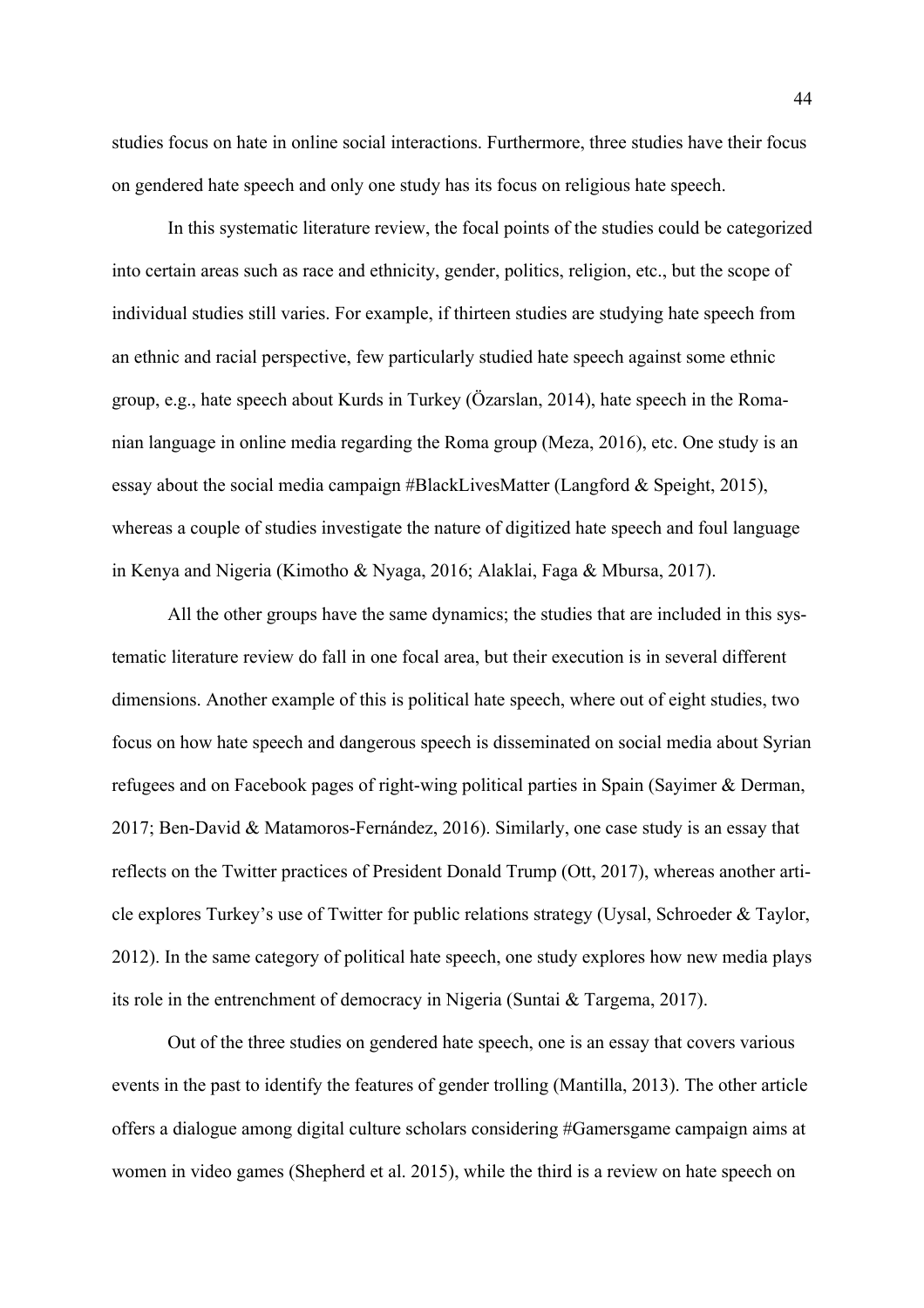social networking sites, where a part of the review also looks at gender-based hate speech (Chetty & Alathur, 2018).

Hence, the study of hate speech in social media is broad in scope. Even if we divide it into certain groups and focus areas, the studies within each area would stand alone. And the importance of each study cannot be denied, as they make the research substantial and worthwhile due to its diversity and immensity. Furthermore, these studies contribute to a clearer understanding of hate speech in social media related to politics, ethnicity, race, religion and gender.

### **5.3 Theoretical frameworks used**

Since the aim of the study is also to contemplate the theoretical frameworks used in the shortlisted studies, the findings in that section hold prodigious importance. The analysis further reveals that almost half of the studies did not use any particular approach and theoretical framework. Digging into the details of these studies, it is revealed that six of them are case studies that took into consideration a particular case or event. For example, the study by Ott (2017) was an essay, where the author examines the platform of Twitter from a media ecology perspective. He based his arguments on one of Donald Trump's tweets on  $10<sup>th</sup>$  Nov 2012. Similarly, Yamaguchi (2015) also based his research on a particular case of online video sharing in June 2010 by ACM, an activist group in Japan. Besides case studies, a review article by Chetty and Alathur (2018) also did not use any theoretical framework. Few qualitative and quantitative studies do not fall under the category of essays and review articles or use any particular theoretical framework. These articles are based on the gaps identified by the authors, which become the research questions whose answers are sought through the best suitable method. There are many studies that are done without any theory and the content is analyzed considering the research questions based on a certain observation. This does not make the study less valuable. It simply is a different way of conducting research.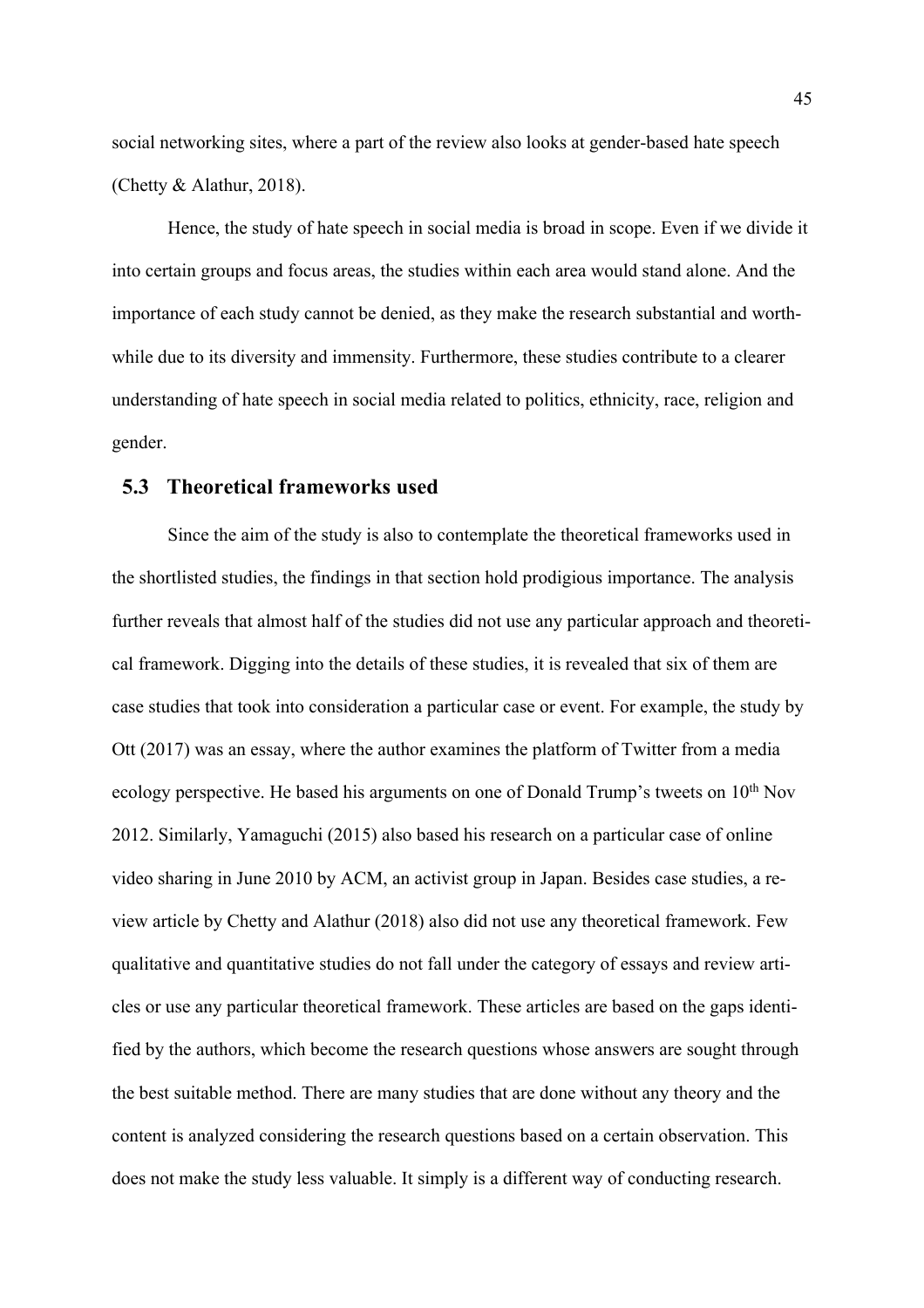Interestingly, there are hardly any studies that have used the same theory to back their arguments. Only the studies by Özarslan (2014) and Kimotho and Nyaga (2016) used speech act theory, where the former deliberates that the illocutionary force of hate speech in social media platforms works as a means of transformation, whereas the latter investigates the various types of illocutionary acts and the force held by those acts. Other theories include: ethnolinguistic theory, social responsibility theory, critical theory, social actor theory, etc.

#### **5.4 Positioning theory and hate speech in social media**

The analysis revealed that among the reviewed studies, only one, Badarneh and Migdadi (2018), has used positioning theory specifically as its theoretical base. Apparently, positioning is a characteristic of most of the conversations taking place in general and in social media. This does not mean that the other studies would not have considered positioning at all or related to it in some way. Indeed, positioning may be viewed as a characteristic of most of the conversations taking place in general and in social media. Davies and Harré (1990) originally presented the metaphors of positions and positioning in interactions. People involved in interactions understand positions as per their own experiences that include beliefs, histories, norms and emotions, etc. This creates the environment of echo chambers, ingroup and outgroup, or us versus them. According to Badarneh & Migdadi (2018):

"If we are to come close to understanding how it is that people actually interact in everyday life we need the metaphor of an unfolding narrative, in which we are constituted in one position or another within the course of one story, or even come to stand in multiple or contradictory positions, or to negotiate a new position by "refusing" the position that the opening rounds of a conversation have made available to us." (p. 53)

Badarneh and Migdadi (2018) further argue that the accomplishment of self and the other is attained through the application of three strategies online that include impoliteness, invoking of national identities and invoking of religious identities. They illustrate how social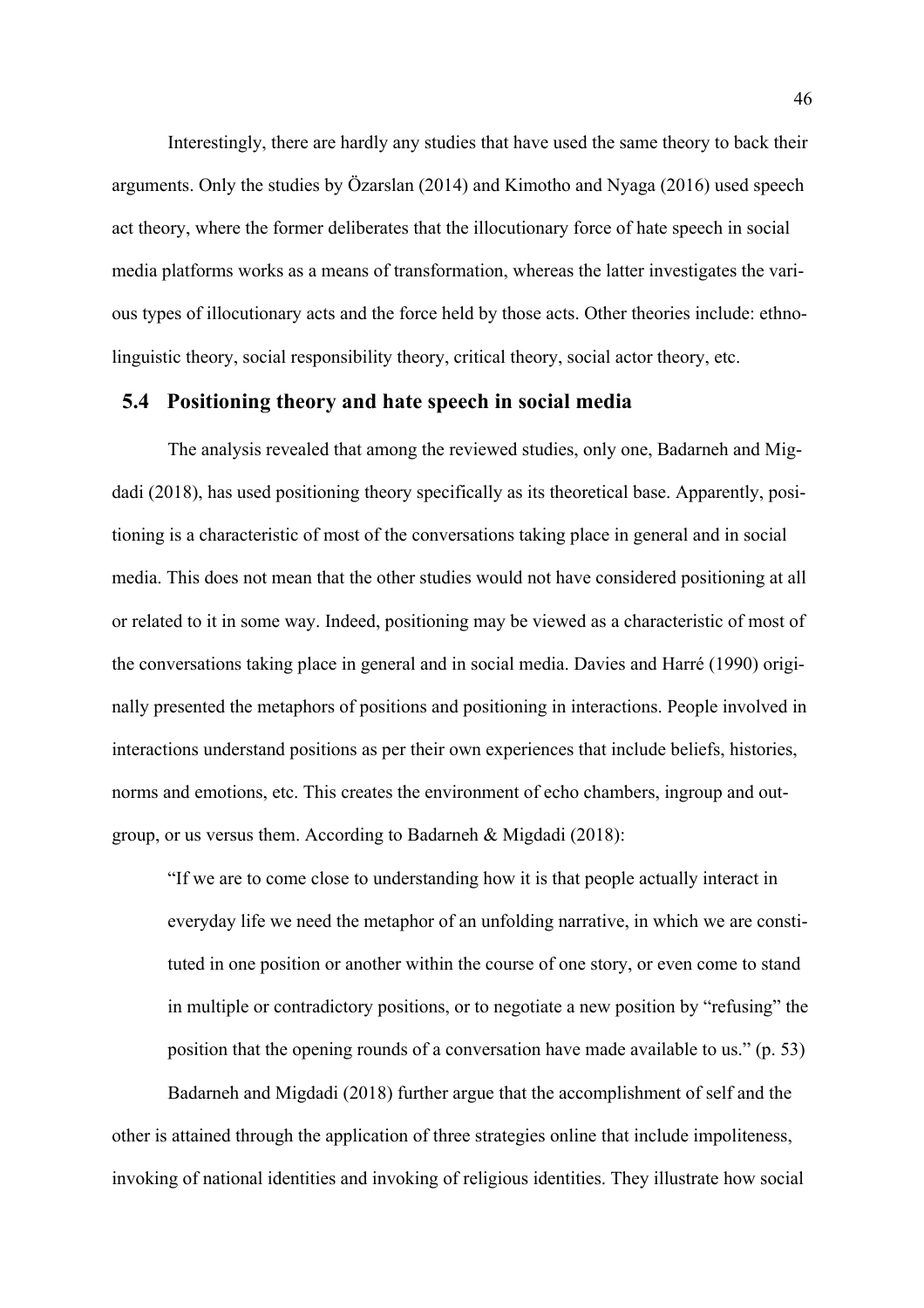media gives room for anti-social behavior that includes online harassment and trolling, and expressing hate, symbolically and verbally. The comments and rebuttal analyzed in the study show the existence of a certain stance where the 'other' holds a different stance. Overall, the article works as an example of how positioning theory may be used in context of social media.

While not referring to positioning theory as such, Al-Tahmazi's (2015) study utilized what they label as positioning analysis. The study aimes at finding out how political discussions are polarized by pursuit of power on Facebook, which ends in creating sociopolitical communities online. The author in this article argues that the gap between the macro analytical discourse approaches and micro analytical approaches can be filled by a multi-tiered positioning theory. Here they refer to Michael Bamberg (1997), who built his idea on the concept of positioning by Davies and Harré's (1990), where they define positioning as a "discursive process whereby selves are located in conversations as observably and subjectively coherent participants in jointly produced story lines" (p. 48). Bamberg, in turn views positioning as a discursive process that takes place at three levels. Al-Tahmazi (2015) applied the three-tiered process of positioning described in Bamberg's (2004) study to analyse his data at three different levels. His analysis reveals that at the first level of positioning, de/legitimization takes place, while at the second level of positioning, alignments are established and political fronts are shaped, while at the third level of positioning, socio-political communities are formed. The analysis gives a concrete example of how commentators on Facebook categorize themselves and others into opposite communities, consciously or unconsciously. This is in line with the original viewpoint of the positioning theory.

Positioning theory is a relatively new theory and it still needs to be used within the educational research. Rather it has a concrete purpose, where the individuals are positioned, position others, define audiences and the attitude they have before them (Tirado & Gálvez,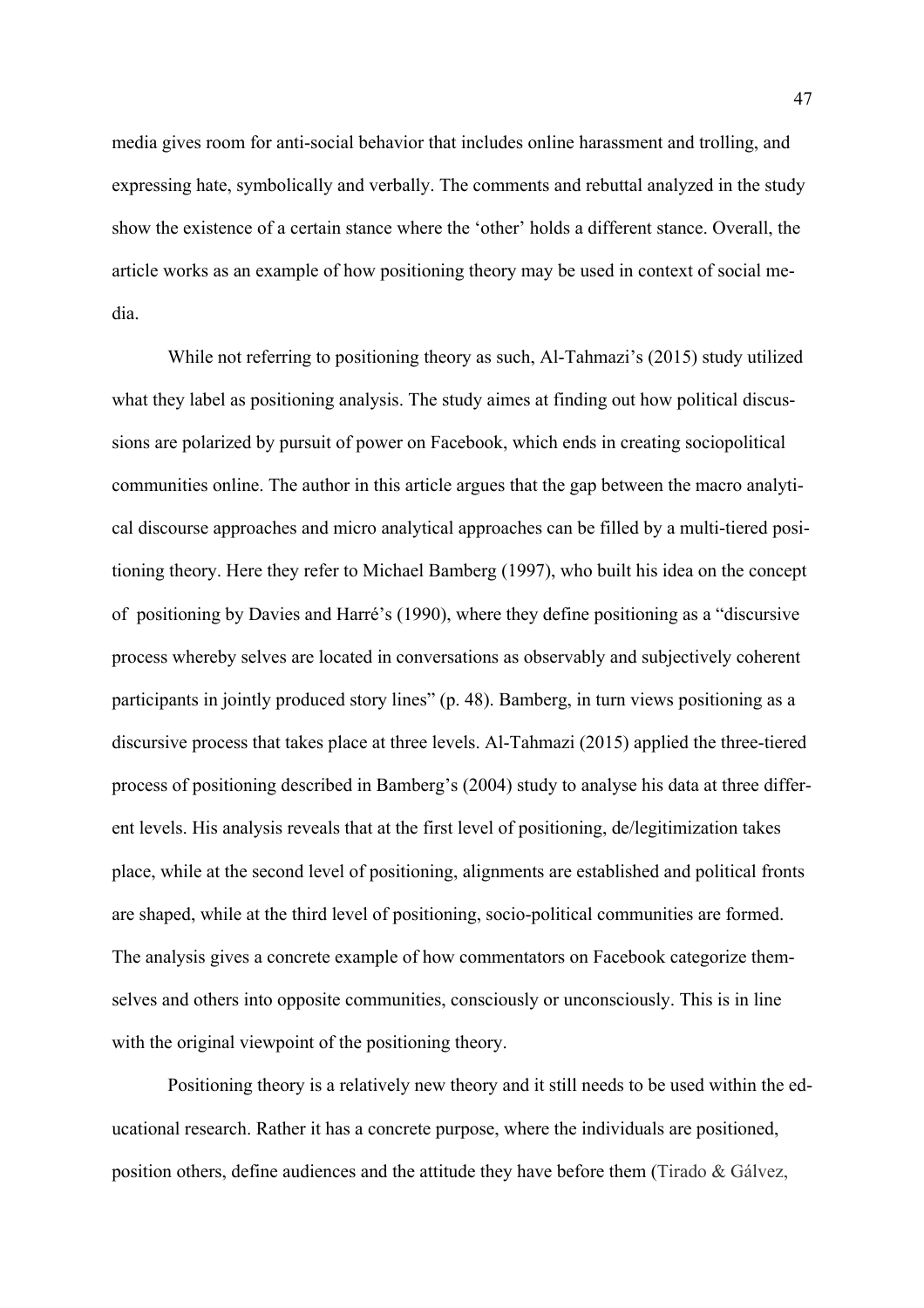2008). This opens endeavors of research on social media to a great extent. The literature shows that positioning theory has mostly been used in the area of linguistics and linguistic signs. Positioning theory has various branches and they cover certain areas of research, but it still needs to be explored in the area of multiple modalities like videos, images, films, etc. In addition, language researchers should use this theory in their work that is transdisciplinary, which will help in strengthening the actual use of the theory of positioning, and not just position or positioning as a metaphor.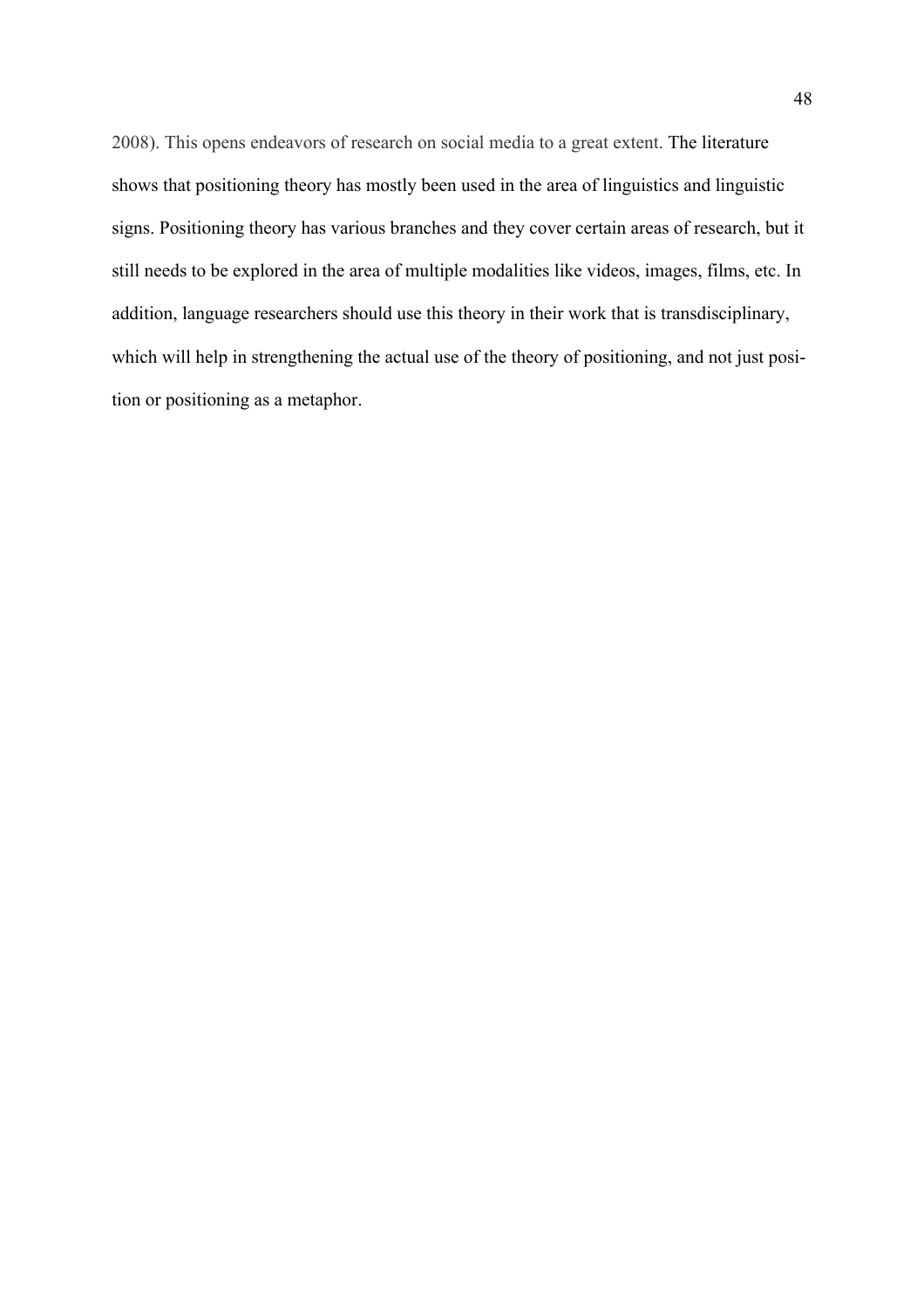## **6 CONCLUSION**

 Considering the core aim of this study, important data are gathered in the area of hate speech in social media. And this information is extracted to help in exploring various other areas for future research. Hate speech has always been an important area of research and studying it purely from the context of online media and social networking sites opens more opportunities in this field.

#### **6.1 Limitations and validity threats**

As a method, a systematic literature review has several limitations that need to be considered while reporting the findings. This particular study has the following limitations:

- The study is limited to research articles only.
- Only peer reviewed articles are included.
- Book chapters are not made a part of the study.
- Only articles that are accessible in the databases are included.
- Only full text articles are included in the review
- Only articles with a clear methodology are included.

Validity threats are the factors that influence the accuracy of the research in a negative manner. It is crucial to recognize these threats to make the results of the review reliable. This research study has various validity threats that are classified into three main categories, which are: researcher bias, biasness related to primary research studies, and the threats related to the data extraction process and the results.

As this research has been conducted by an individual, there is certainly an increased threat to validity when compared to reviews conducted by a group of researchers. To minimize the risk of validity biasness, certain tasks are carried out twice. The abstracts are read twice to ensure that none of the relevant research studies are left out.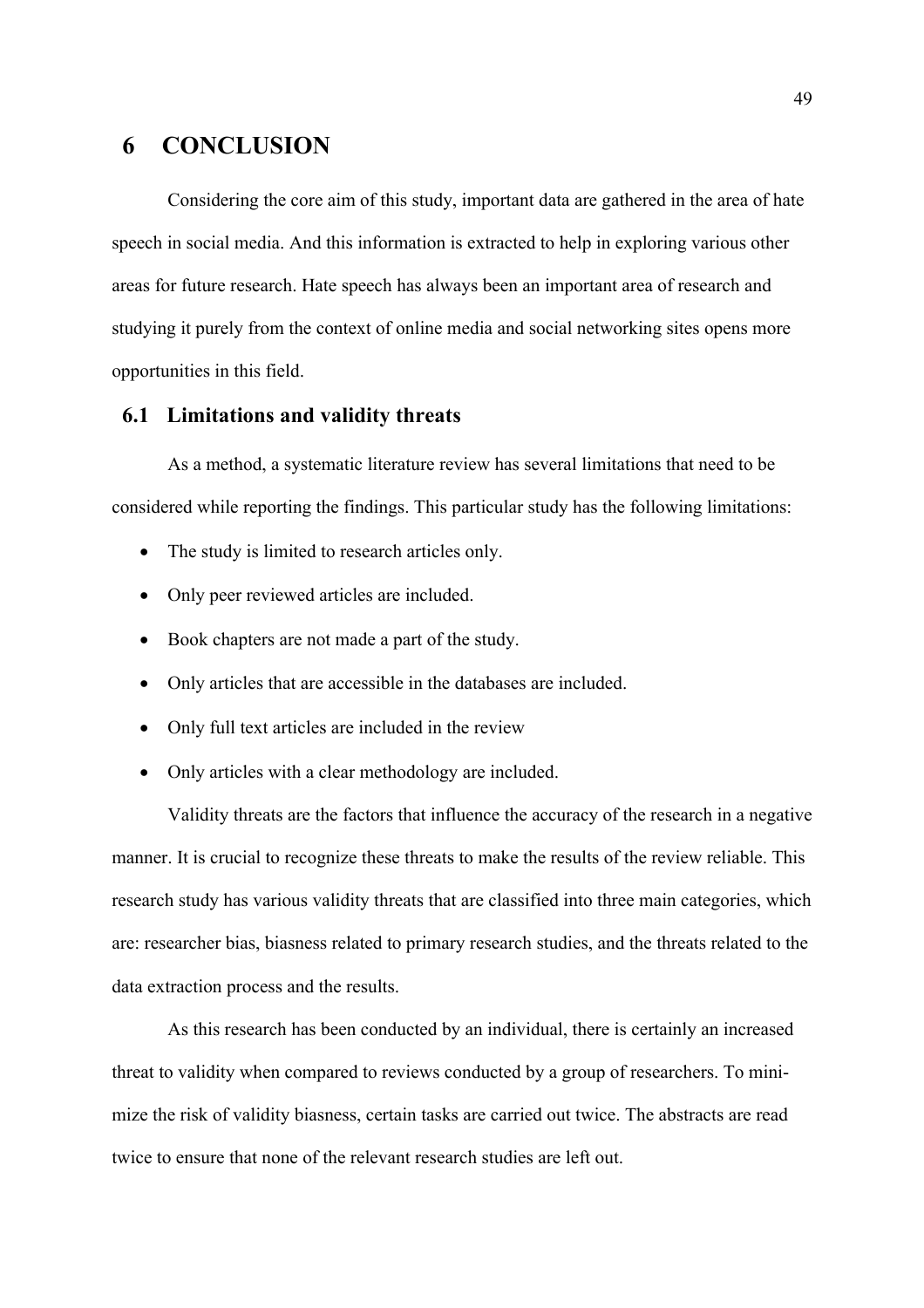In order to minimize the threat of biasness related to primary research studies, the researcher uses all the possible studies that could have been included in this research. The titles and abstracts are read numerous times to make sure that the right studies are included for this systematic literature review. Validity in the data extraction phase is crucial to a systematic literature review. For this particular research study, the data extraction process is well defined before conducting the research, which ensures that all the necessary information is recorded. This curtails the data extraction process bias.

#### **6.2 Recommendations and future directions**

Although this systematic review has its limitations, this research still offers a useful synthesis of previously used theoretical frameworks and adopted approaches for data collection and analysis. There is a considerable amount of research on the topic of hate speech in social media; the topic is complicated and needs to be studied and understood deeply. It is recommended that research in some more areas is performed in order to help researchers appreciate the vastness of the topic.

In the very beginning, when the keywords for the research are decided, the aim is to examine hate speech, commonly understood as hate in spoken and written expressions. It is observed during the initial search that many other terminologies are also used to address the concept including hate, free speech, incivility, inappropriate language, etc. Future research in this area can employ more keywords to obtain an even richer and comprehensive outcome. Since the systematic research is limited to three databases, some articles have not become a part of this particular research. Using more databases like Elsevier, etc., could uncover some relevant data, and made part of the systematic review. This research is restricted to the English language, so conducting a literature review in the same area but with other languages included could add some important research to the review.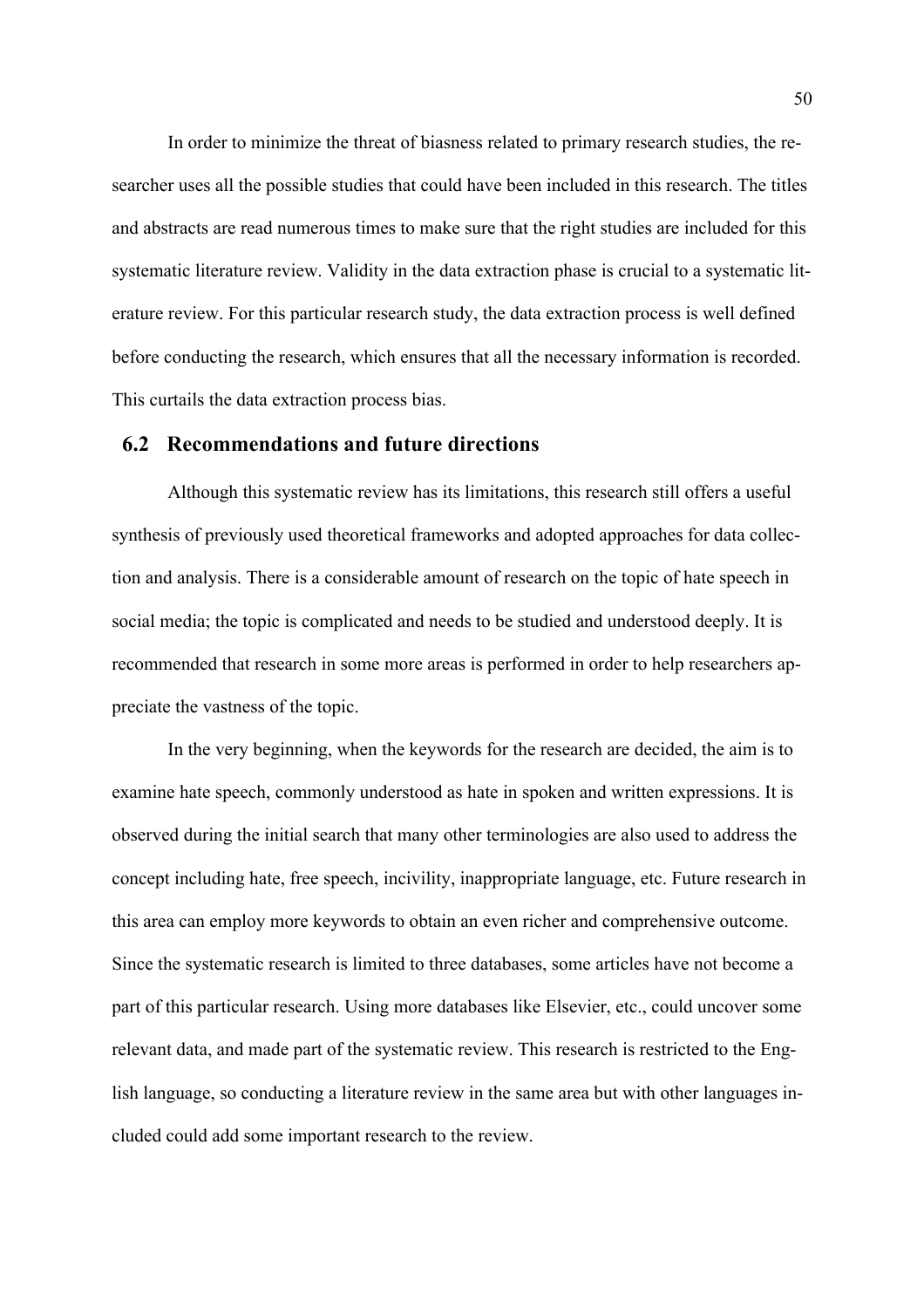While examining the studies shortlisted for this systematic literature review, a few fascinating areas are also found that could be researched further. Kimotho and Nyaga (2016), in their study about ethnic hate speech suggested examining certain other areas of hate speech such as "racist hate speech, religious hate speech and gender". Further, they also suggested studying the effects of online hate speech on the targeted groups. Some more possible topics for future research in online discourse related to language, the working of language and events shaping the language landscapes in social media are suggested by Badarneh and Migdadi (2018) and Horbyk (2018). Schaffar (2016) presented a case study related to the emergence of Fascist Vigilante Groups on Facebook in social media in Thailand. For future research, he suggests digging into the idea of linkage between online media, political polarization and Fascist vigilantism.

Similarly, in the research study by Piechota (2014), the aim is to investigate social media's role in overcoming prejudice through intercultural dialogue. Being quantitative in nature, the study showed the difference in the attitudes of students who are surveyed. Considering the nature of the study, it would be interesting if the idea of positioning is applied in the same area. Comparing how students position themselves and other students while engaging in intercultural dialogue on social media involving hate speech could generate interesting findings.

Näsi et al. (2015), in their study inspect the correlation of Finnish youth's exposure to hate material online with their trust towards people in their close family circle, friends circle, colleagues etc. This study is limited to a very specific age group and sample size; however, it dealt with online hate material. If this particular study uses positioning theory, it could help bring a clear understanding of the positioning of family, friends, colleagues, neighbors, etc. Finally, expanding on the sample could bring forward some interesting findings.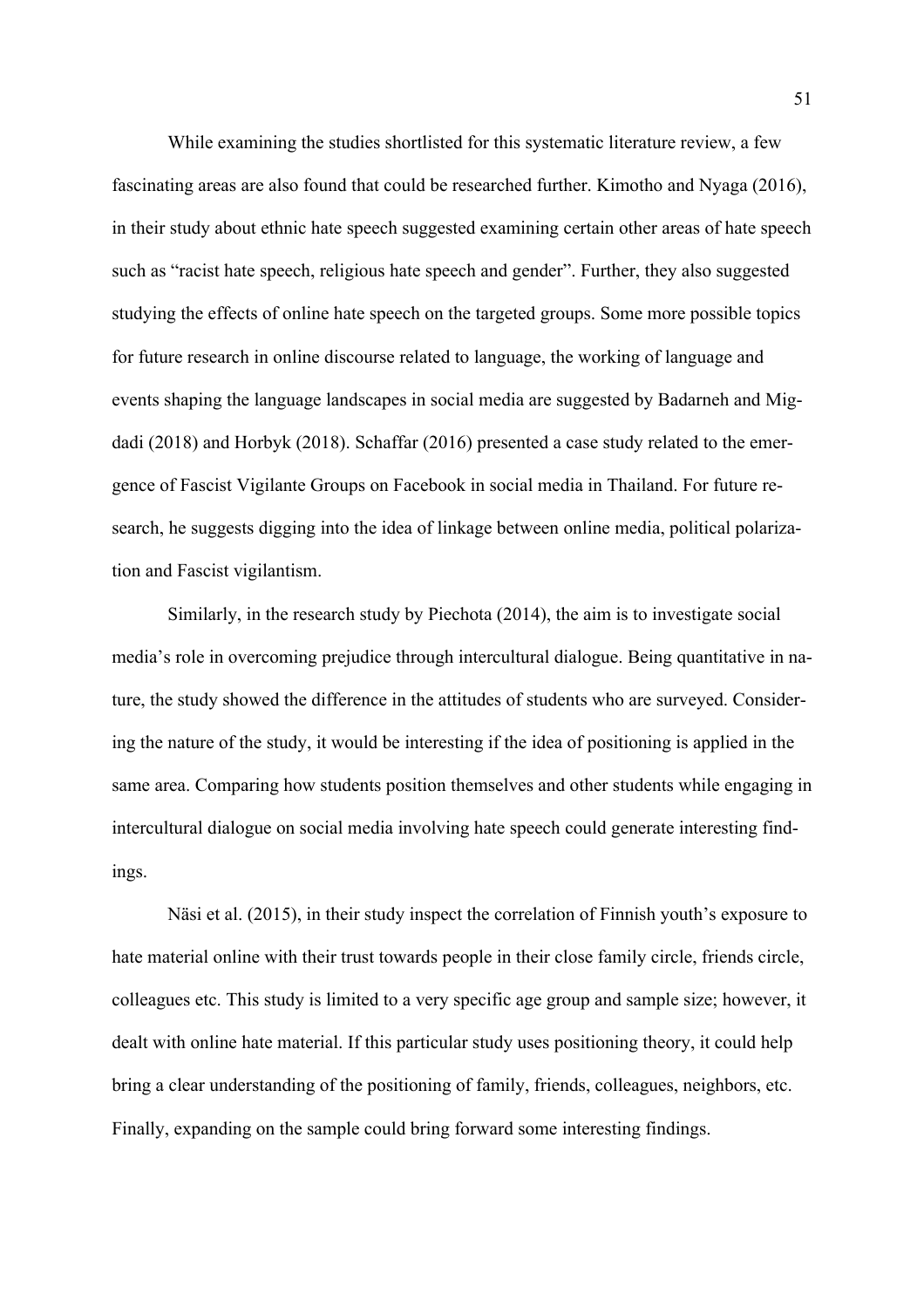#### **REFERENCES**

- Abraham, B. 2014. Challenging hate speech with Facebook Flarf: The role of user practices in regulating hate speech on Facebook. *The Fibreculture Journal,* 23, 47–72.
- Aguilera-Carnerero, C., & Azeez, A. H. (2016). 'Islamonausea, not Islamophobia': The many faces of cyber hate speech. *Journal of Arab & Muslim media research*, *9*(1), 21-40.
- Alam, I., Raina, R. L., & Siddiqui, F. (2016). Free vs hate speech on social media: the Indian perspective. *Journal of Information, Communication and Ethics in Society, 14*(4), 350-363. doi: 10.1108/JICES-06-2015-0016
- Alakali, T. T., Faga, H. P., & Mbursa, J. (2017). Audience perception of hate speech and foul language in the social media in Nigeria: Implications for morality and law. *Academicus - International Scientific Journal, 15*, 166-183. doi: 10.7336/academicus.2017.15.11
- Allen, C. (2012). A review of the evidence relating to the representation of Muslims and Islam in the British media. *Birmingham, AL: Institute of Applied Social Studies.* Retrieved from https://www.birmingham.ac.uk/Documents/college-social-sciences/social-policy/IASS/news-events/MEDIA-ChrisAllen-APPGEvidence-Oct2012.pdf
- Alkiviadou, N. (2019). Hate speech on social media networks: towards a regulatory framework? *Information & Communications Technology Law, 28*(1), 19-35. doi: 10.1080/13600834.2018.1494417
- Al-Tahmazi, T. H. (2015). The pursuit of power in Iraqi political discourse: Unpacking the construction of sociopolitical communities on Facebook. *Journal of Multicultural Discourses*, *10*(2), 163-179. doi: 10.1080/17447143.2015.1042383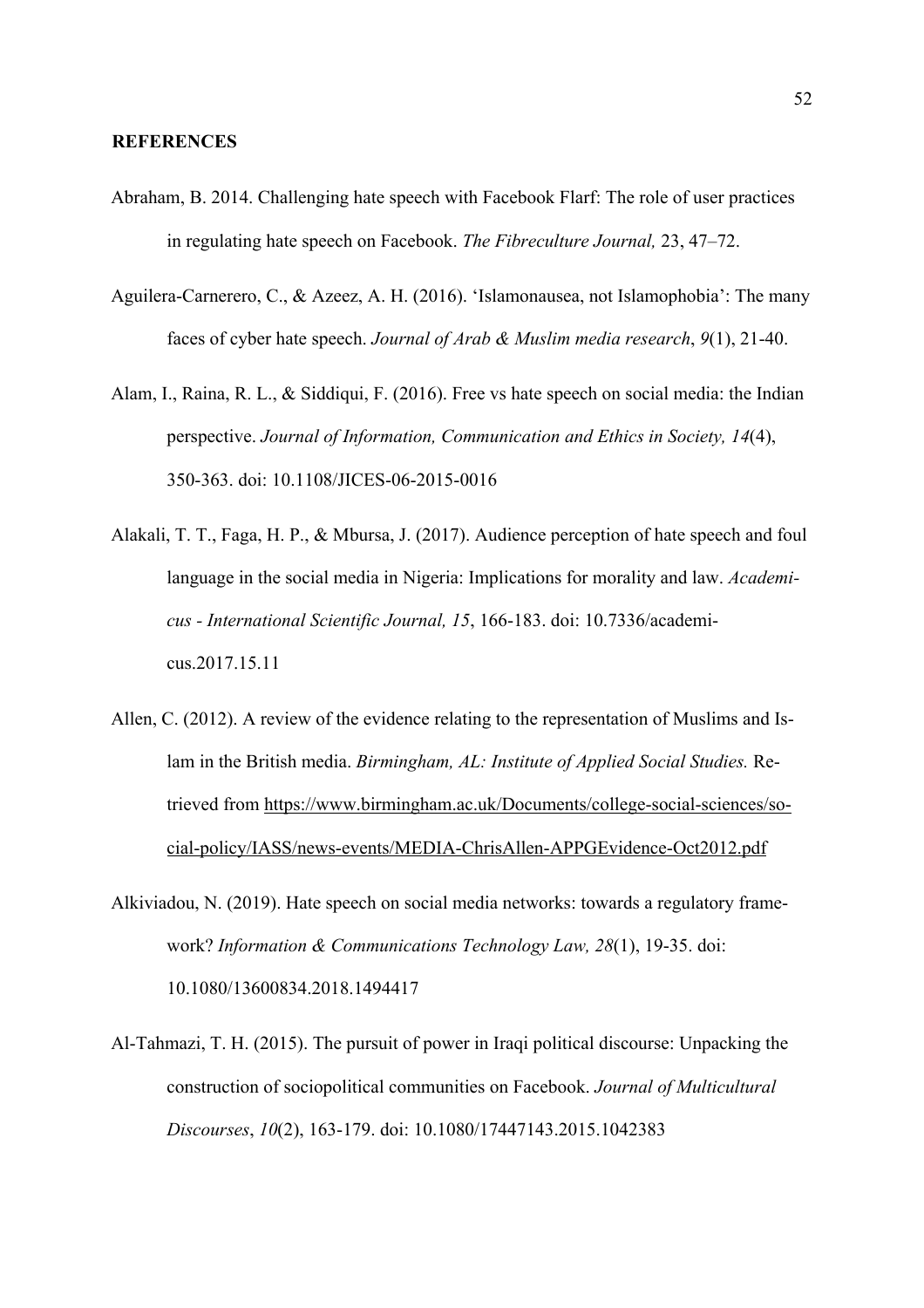- Altonen, J. P. (2017, May). Positions of opposition. Using the subject of immigration as a tool for identity construction for self and other (Unpublished master's thesis). Retrieved from https://helda.helsinki.fi/bitstream/handle/10138/193687/Altonen Jussi Pro-Gradu 2017.pdf?sequence=2&isAllowed=y
- Antoci, A., Delfino, A., Paglieri, F., Panebianco, F., & Sabatini, F. (2016). Civility vs. incivility in online social interactions: An evolutionary approach. *PLoS One*, *11*(11). doi: 10.1371/journal.pone.0164286

Austin, J. L. (1975). *How to do things with words*. Harvard University Press.

- Awan, I., & Zempi, I. (2015). *We fear for our lives: Offline and online experiences of anti-Muslim hostility.* Retrieved from https://www.tellmamauk.org/wp-content/uploads/resources/We%20Fear%20For%20Our%20Lives.pdf
- Badarneh, M. A., & Migdadi, F. (2018). Acts of positioning in online reader comments on Jordanian news websites. *Language & Communication*, *58*, 93-106. https://doi.org/10.1016/j.langcom.2017.08.003
- Bamberg, M. 1997. Positioning between structure and performance. *Journal of Narrative and Life History, 7*(1-4)*,* 335-342.
- Bamberg, M. (2004). Positioning with Davie Hogan. In C. Daiute & C. Lightfoot (Eds.), *Narrative analysis: Studying the development of individuals in society*. (pp. 135-158). Thousand Oaks, CA: Sage Publications.
- Banks, J. (2010). Regulating Hate Speech Online. *International Review of Law, Computers & Technology*, *24*(3), 233–239.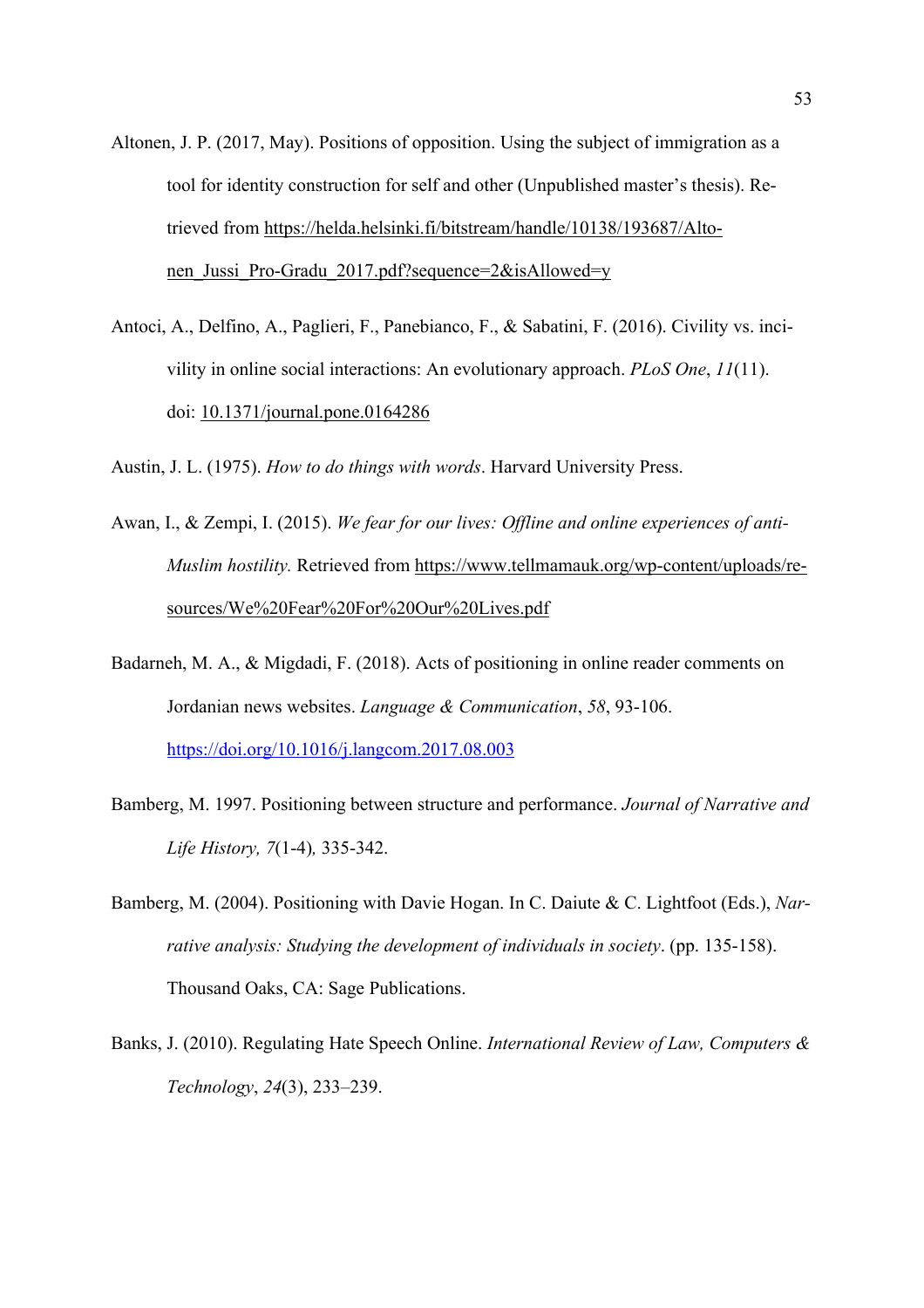- Banks, J. (2011). European Regulation of Cross-Border Hate Speech in Cyberspace: The Limits of Legislation. *European Journal of Crime, Criminal Law and Criminal Justice, 19*(1), 1–13.
- Ben-David, A., & Matamoros-Fernández, A. (2016). Hate speech and covert discrimination on social media: Monitoring the Facebook pages of extreme-right political parties in Spain. *International Journal of Communication*, *10*, 1167-1193.
- Bettany-Saltikov, J. (2010). Learning how to undertake a systematic review: part 2. *Nursing Standard, 24*(51), 47-56. doi:10.7748/ns2010.08.24.51.47.c7943.
- Bleich, E. (2011). What is Islamophobia and how much is there? Theorizing and measuring an emerging comparative concept. *American behavioral scientist*, *55*(12), 1581-1600.

Boeckmann, R. J., & Turpin-Petrosino, C. (2002). Understanding the Harm of

Hate Crime. *Journal of Social Issues*, *58*(2), 207-225. doi: 10.1111/1540-4560.00257

- Brennan, F. (2009). Legislating against Internet race hate. *Information & Communication Technology Law, 18*(2), 123-153.
- Brewer, J. D. (2000). *Ethnography.* Philadephia: Open University Press.
- Budgen, D., & Brereton, P. (2006, May). Performing systematic literature reviews in software engineering. In *Proceedings of the 28th international conference on Software engineering* (pp. 1051-1052).
- Burnap, P., & Williams, M. L. (2015). Cyber hate speech on twitter: An application of machine classification and statistical modeling for policy and decision making. *Policy & Internet*, *7*(2), 223-242.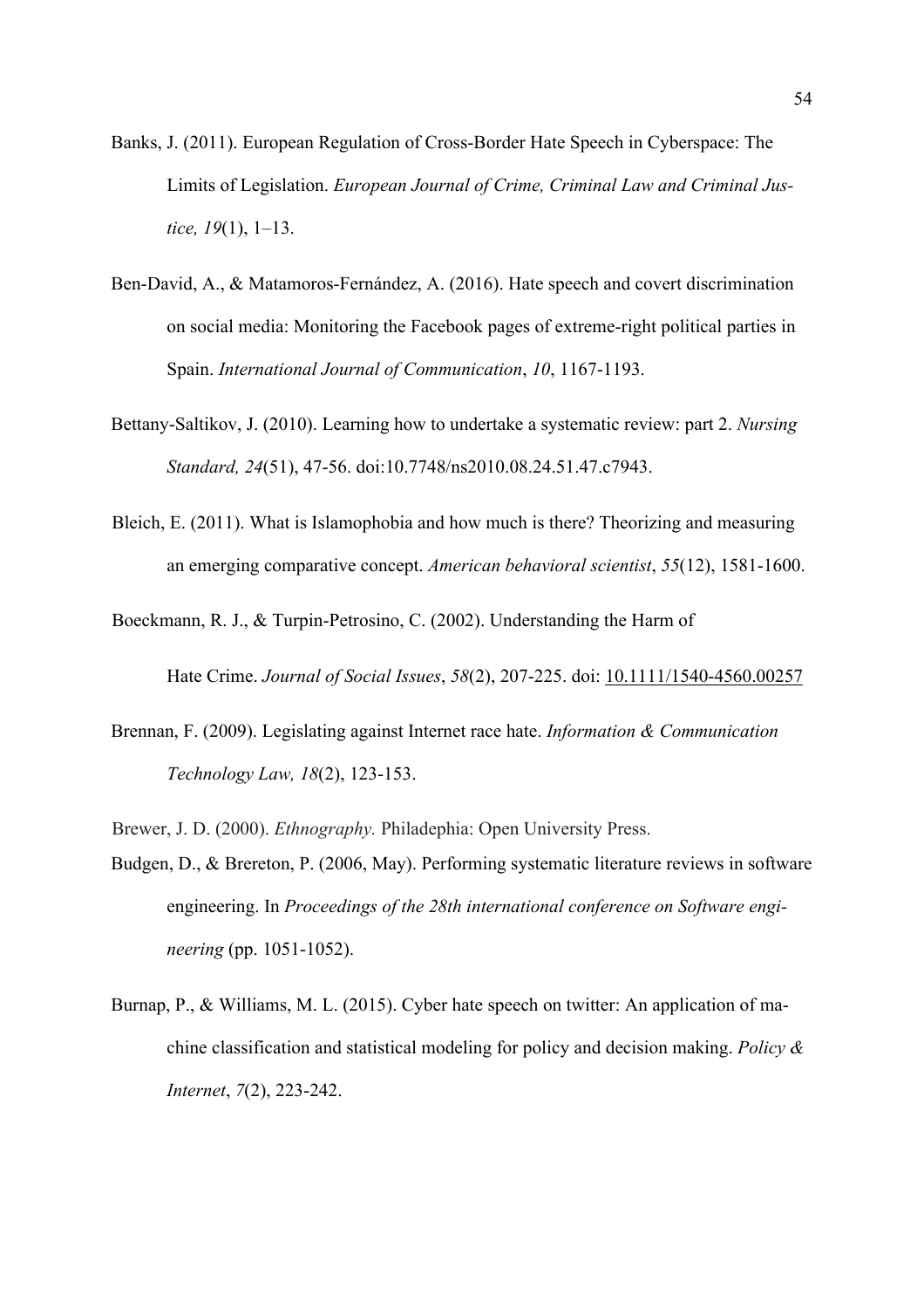- Carter, C. R., & Ellram, L. M. (2003). Thirty‐rve years of the Journal of Supply Chain Management: Where have we been and where are we going?. *Journal of Supply Chain Management*, *39*(1), 27-39.
- Castells, M. (2014). The impact of the internet on society: a global perspective. *Change*, *19*, 127-148.
- Chakraborti, N., & Garland, J. (2009). *Hate Crime: Impact, Causes and Responses*. Sage Publications.
- Chan, J., Ghose, A., & Seamans, R. (2014). *The Internet and hate crime: Offline spillovers from online access.* Rochester, NY: Social Science Research Network. Retrieved from http://papers.ssrn.com/abstract=2335637
- Chetty, N. & Alathur, S. (2018). Hate speech review in the context of online social networks. *Aggression and violent behavior*, *40*, 108-118. doi: https://doi.org/10.1016/j.avb.2018.05.003
- Citron, D. K. (2014). *Hate crimes in cyberspace*. Harvard University Press.
- Clement, J. (2019). *Worldwide Digital Population as of November 2019*. Retrieved from https://www.statista.com/statistics/617136/digital-population-worldwide/
- Clement, J. (2019). *Global Social Networks Ranked by Number of Users 2019*. Retrieved from https://www.statista.com/statistics/272014/global-social-networks-ranked-bynumber-of-users/
- Coliandris, G. (2012). Hate in a cyber age. *Policing Cyber Hate, Cyber Threats and Cyber Terrorism*, 75-94.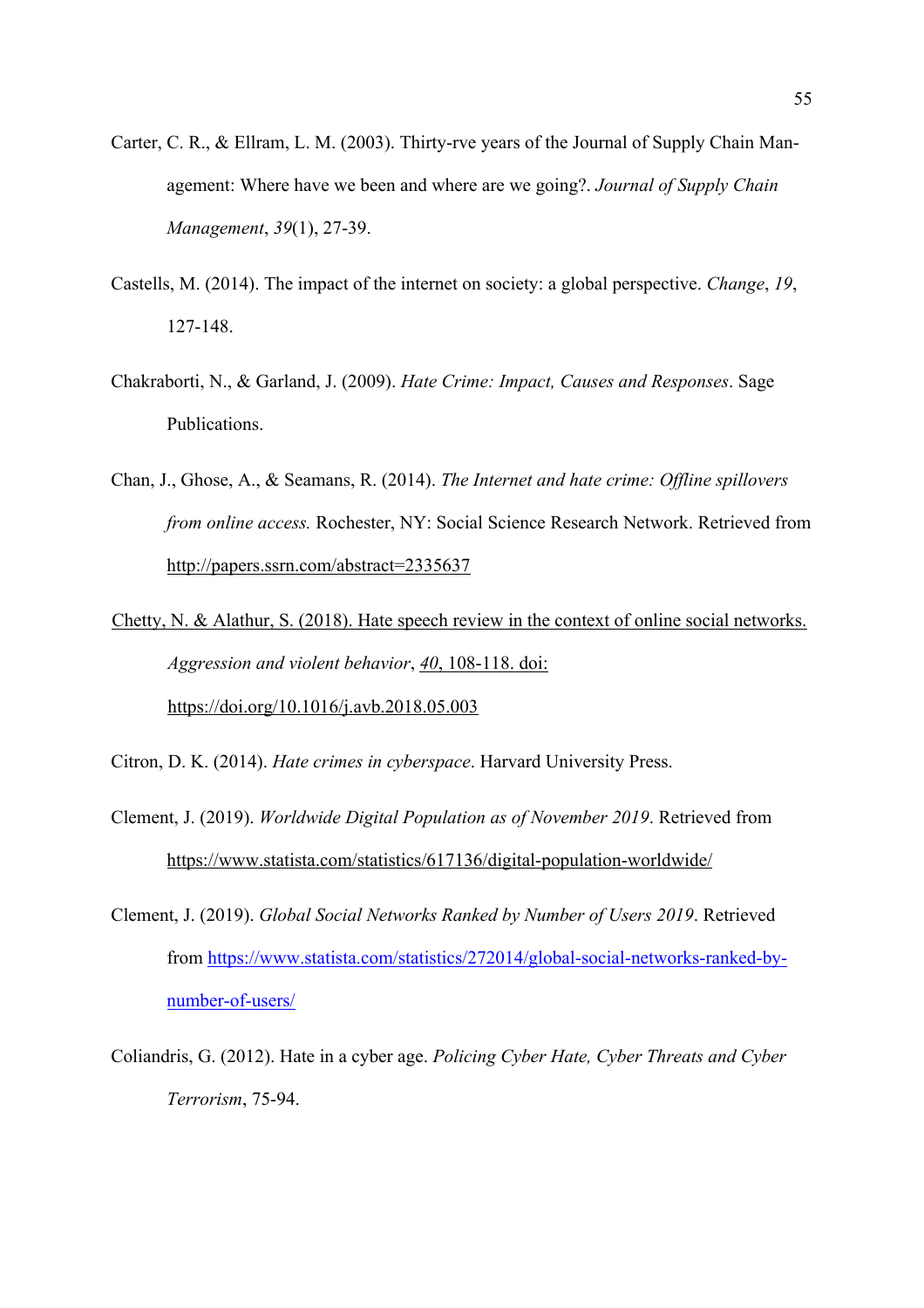- Coliver, S. (1992). *Striking a Balance: Hate Speech, Freedom of Expression and Non-discrimination.* London: University of Essex Press
- Council of Europe. (2013, August). No Hate Speech Movement: Campaign for Human Rights Online. Retrieved from https://rm.coe.int/09000016806cae52
- Christopherson, K. (2007). "The Positive and Negative Implications of Anonymity in Internet, Nobody Knows You're a Dog." *Computers in Human Behavior*, *23*(6), 3038-56.
- Das, D. K., & Bhaskaran, V. (2008). *Research methods for social work*. New Delhi: Rawat, 173-193.
- Davies, B., & Harré, R. (1990). Positioning: The discursive production of selves. *Journal for the Theory of Social Behaviour, 20*, 46-63.
- Depperman, A. (2015). Positioning. In A. De Fina & A. Georgakopolou (Eds.), *The handbook of narrative analysis.* Chichester, West Sussex: Wiley Blackwell, pp. 369-387.
- Fairclough, N. (2001). Critical discourse analysis. *How to analyse talk in institutional settings: A casebook of methods*, 25-38.
- Foxman, A. H., & Wolf, C. (2013). *Viral hate: Containing its spread on the Internet*. New York, NY: St. Martin's Press.
- Gerstenfeld, P. B., Grant, D. R., & Chiang, C. P. (2003). Hate online: A content analysis of extremist Internet sites. *Analyses of social issues and public policy*, *3*(1), 29-44.

Gagliardone, I. (2014). *Mapping and analysing hate speech online.* Retrieved from https://www.researchgate.net/publication/314552833 Mapping and Analysing Hate Speech Online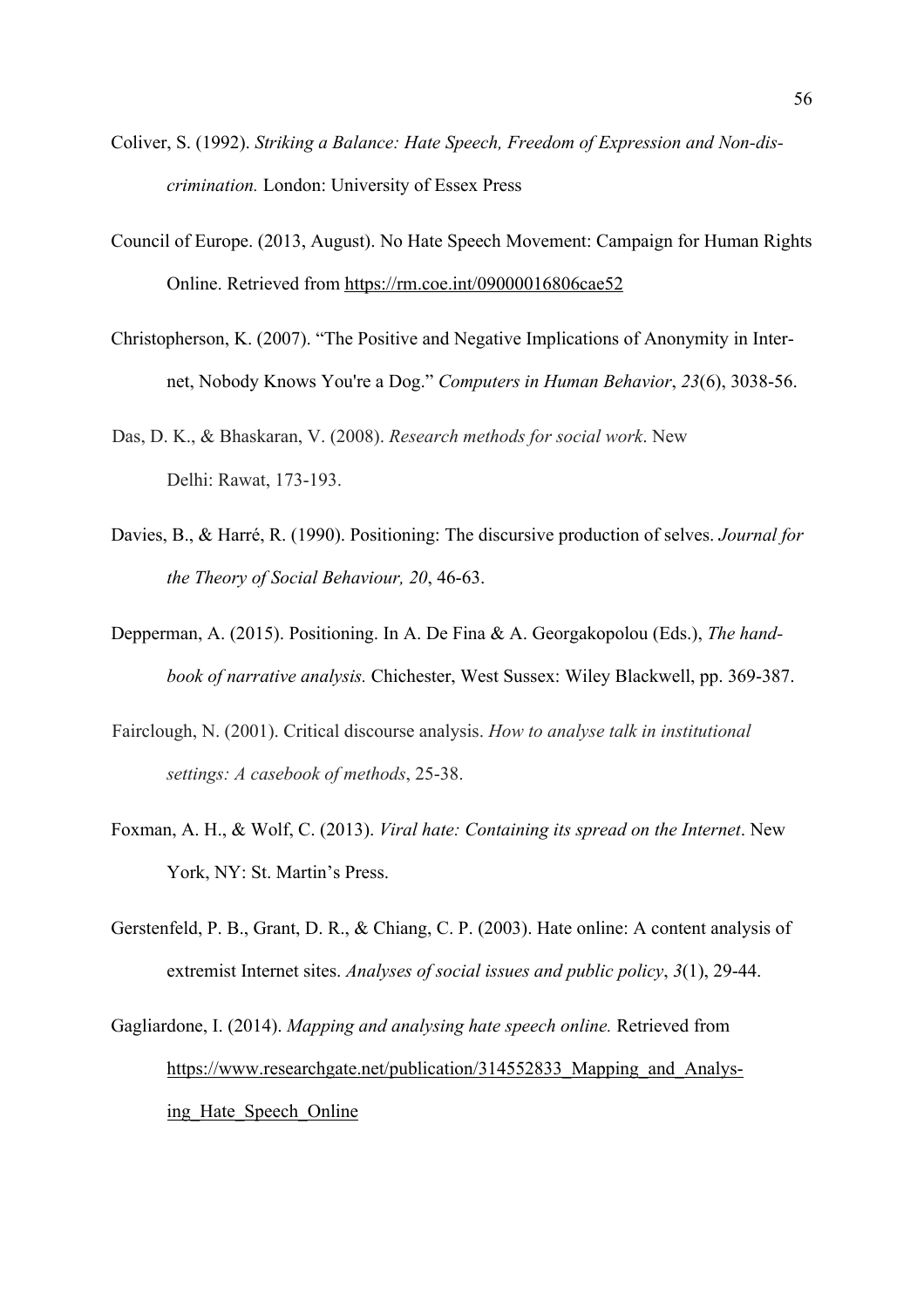Gagliardone, I., Gal, D., Alves, T., & Martinez, G. (2015). *Countering online hate speech*. Unesco Publishing. Retrieved from

https://unesdoc.unesco.org/ark:/48223/pf0000233231

- Greenhalgh, T. (1997). 'Papers that Summarise Other Papers (systematic reviews and meta analyses), *British Medical Journal, 315* (7109), 672–675.
- Harré, R., & Langenhove, L. V. (1991). Varieties of positioning. *Journal for the theory of social behaviour*, *21*(4), 393-407.
- Harré, R., & Langenhove, L.V. (Eds.). (1999). *Positioning theory: Moral contexts of intentional action*. Oxford, UK: Blackwell.
- Harré, R., & Moghaddam, F. (2003). *The self and others: Positioning individuals and groups in personal, political and cultural contexts.* Westport, CT: Praeger.
- Harré, R., Moghaddam, F. M., Cairnie, T. P., Rothbart, D., & Sabat, S. R. (2009). Recent advances in positioning theory. *Theory & psychology*, *19*(1), 5-31.
- Harre, R. and Secord, P. (1973), *The Explanation of Special Behaviour*, Totowa, NJ.: Adams Littlefield
- Harell, A. (2010). Political tolerance, racist speech, and the influence of social networks. *Social Science Quarterly*, *91*(3), 724-740.
- Hernández, T. K. (2011). Hate speech and the language of racism in Latin America: a lens for reconsidering global hate speech restrictions and legislation models. *University of Pennsylvania. Journal of International Law, 32*(3), 805-841.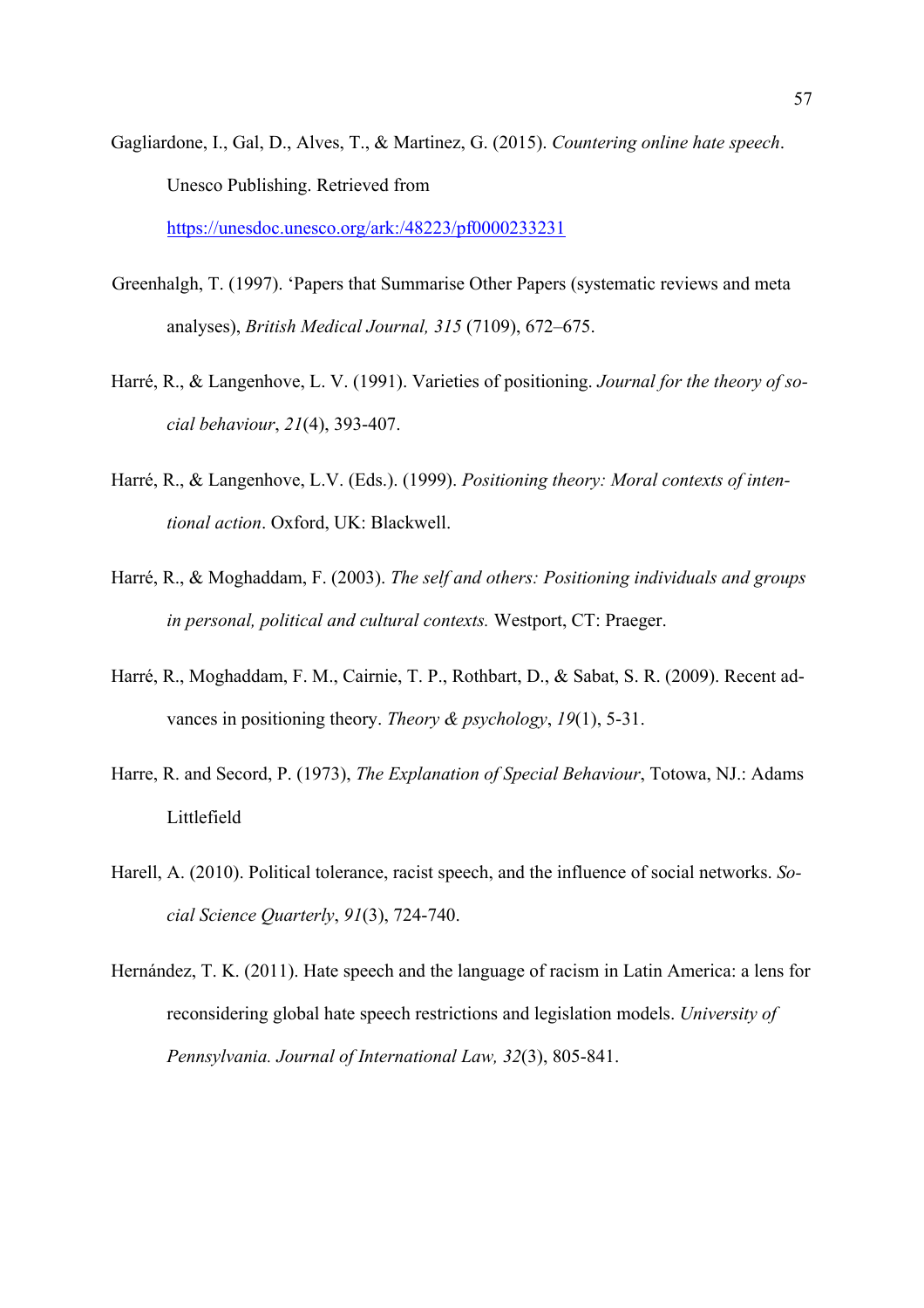- Hollway, W. (1984). Gender difference and the production of subjectivity'in Henriques, J, Hollway, W, Urwin, C, Venn, C and Walkerdine, V (eds) Changing the Subject: Psychology, Social Regulation and Subjectivity. *Social Regulation and Subjectivity, London: Methuen*.
- Hinduja, S., & Patchin, J. W. (2008). Cyberbullying: An Exploratory Analysis of Factors Related to Offending and Victimization. *Deviant behavior*, *29*(2), 129-156.
- Hirvonen, P. (2016). Positioning theory and small-group interaction: Social and task positioning in the context of joint decision-making. *Sage Open*, *6*(3), doi: 10.1177/2158244016655584
- Horbyk, R. (2018). Discourses on Languages and Identities in Readers' Comments in Ukrainian Online News Media: An Ethnolinguistic Identity Theory Perspective. *East/West: Journal of Ukranian Studies*, *5*(2). doi: https://doi.org/10.21226/ewjus417
- Iganski, P. (2012). *Hate Crime: Taking Stock: Programmes for Offenders of Hate*. Belfast: Northern Ireland Association for the Care and Resettlement of Offenders.
- Jaishankar, K. (2008). Cyber hate: Antisocial networking in the Internet. *International Journal of Cyber Criminology*, *2*(2), 16.
- Jakubowicz, A. (2017). Alt Right White Lite: trolling, hate speech and cyber racism on social media. *Cosmopolitan Civil Societies: An Interdisciplinary Journal*, *9*(3), 41-60. doi: http://dx.doi.org/10.5130/ccs.v9i3.5655
- Kable, K, A., Pich, J., and Sian, E., Maslin-Prothero. A. (2012). Structured approach to documenting a search strategy for publication: *A 12 step guideline for authors. Nurse Education Today, 32*(8), 878-886. doi:10.1016/j.nedt.2012.02.022.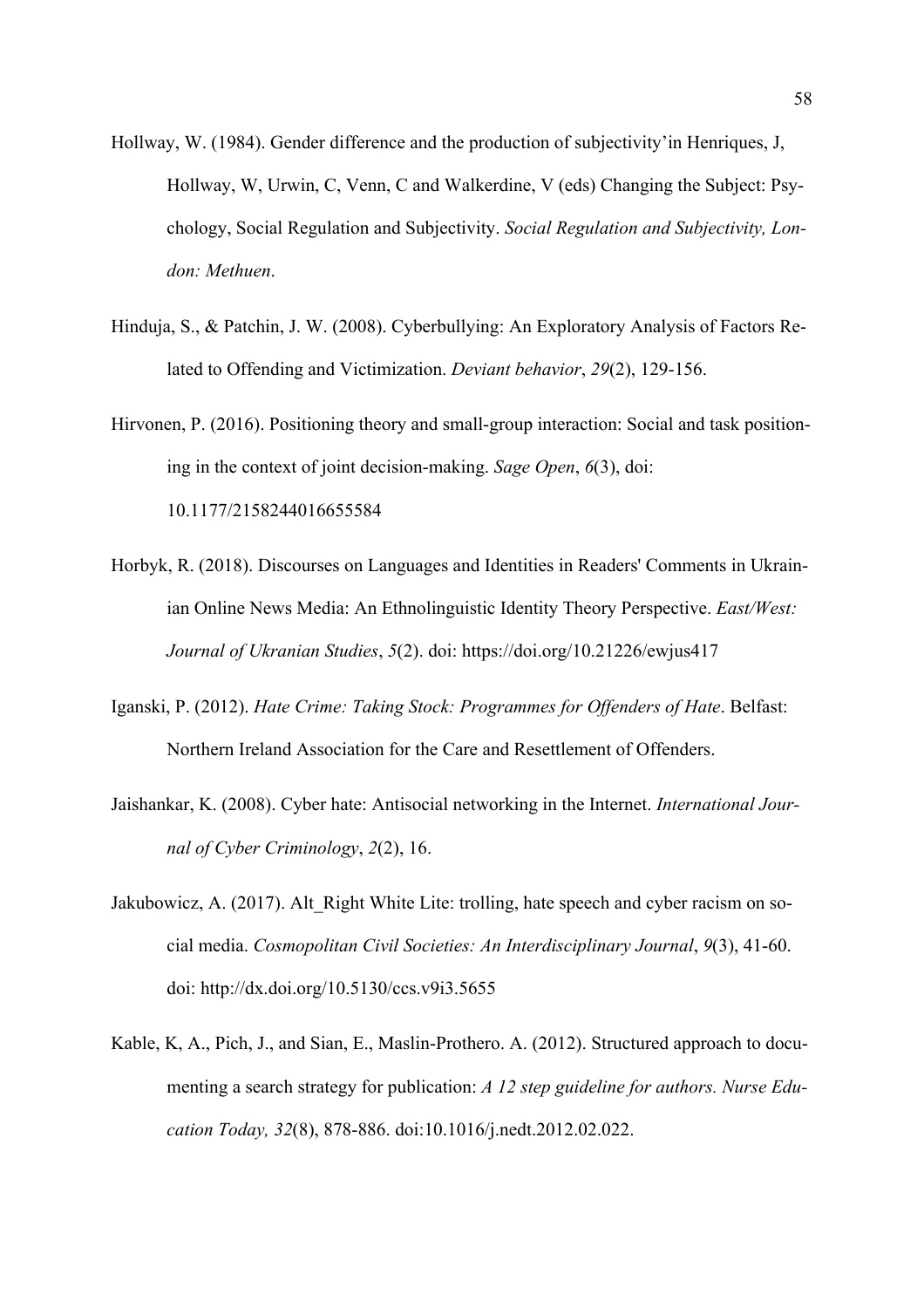- Kettrey, H. H., & Laster, W.N. (2014). Staking territory in the "World White Web" an exploration of the roles of overt and. Color-blind racism in maintaining racial boundaries on a popular web site. *Social Currents, 1*(3), 257-274.
- Kimotho, S. G., & Nyaga, R. N. (2016). Digitized ethnic hate speech: Understanding effects of digital media hate speech on citizen journalism in Kenya. *Advances in Language and Literary Studies*, *7*(3), 189-200. doi:10.7575/aiac.alls.v.7n.3p.189
- Kitchenham, B., & Charters, S. (2007). Guidelines for performing systematic literature reviews in software engineering.
- KnowledgeWharton. (2018). *How Can Social Media Firms Tackle Hate Speech?* Retrieved from https://www.fairobserver.com/region/north\_america/social-media-free-speechmark-zuckerberg-latest-facebook-news-this-week-23439/
- Kowalski, R. M., Limber, S. P., & Agatston, P. W. (2012). *Cyberbullying: Bullying in the digital age*. John Wiley & Sons.
- Krogh, S.  $(2016)$ . Anticipating organizational change A positioning theory perspective (Doctoral dissertation). Retrieved from https://openarchive.cbs.dk/bitstream/handle/10398/9365/Simon Krogh ISEOR2016.pdf?sequence=1
- Langford, C. L., & Speight, M. (2015). # BlackLivesMatter: Epistemic Positioning, Challenges, and Possibilities. *Journal of Contemporary Rhetoric*, *5*(3/4), 78-89.
- Leiner, B. M., Cerf, V. G., Clark, D. D., Kahn, R. E., Kleinrock, L., Lynch, D. C., ... & Wolff, S. (2009). A brief history of the Internet. *ACM SIGCOMM Computer Communication Review*, *39*(5), 22-31.
- Ma, A. (2015). *Global Survey Finds Nordic Countries Have the Most Feminists.* Retrieved from https://www.huffpost.com/entry/global-gender-equality-study-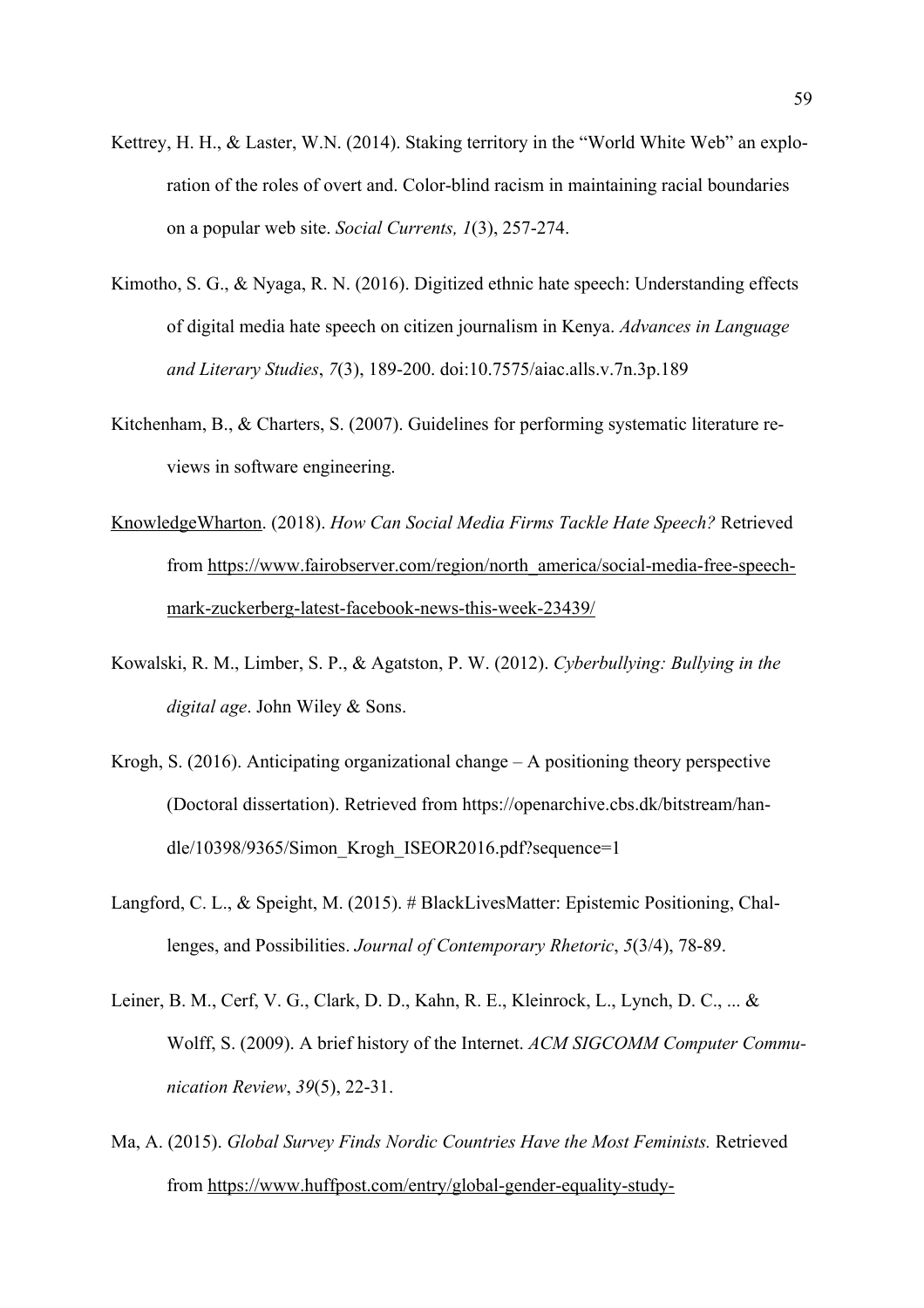yougov\_n\_564604cce4b045bf3deeb96d?guccounter=1&guce\_referrer=aHR0cHM6Ly9kdWNrZHVja2dvLmNvbS8&guce\_referrer\_sig=AQAAAAUbp\_7alP1-Ws\_p4KPuSRGCP8Ed2dagiSXiW2qenBLY52DrlbhhMg3ae5B65KHKU1BTTIM5ttFDSHHGEFyUOqgWn51q7pMEo2tUjks42f9l\_AUKGrS98w6ZGHnLh7nK5vjCqqirvk-2wfRU\_BCY6PCMlGNIRbGh\_B1LDTHHasE0

- Mantilla, K. (2013). Gendertrolling: Misogyny adapts to new media. *Feminist Studies*, *39*(2), 563-570.
- Maweu, J. M. (2013). The Ethnic Hate Speech was Networked: What Social Media Political Discussions Reveal about the 2013 General Elections in Kenya'. *Index. Comunicación Journal*, *3*(2), 37-52
- McVee, M. B., Silvestri, K. N., Barrett, N., & Haq, K. S. (2018). Positioning theory. *In Theoretical models and processes of literacy*, 397-416. Routledge.
- Meza, R. (2016). Hate-Speech in the Romanian online media. *Journal of Media Research-Revista de Studii Media*, *9*(26), 55-77.
- Moghaddam, F., & Harré, R. (2010). *Words, conflicts and political processes.* Santa Barbara, CA: Praeger.
- Moher, D, Liberati, A., Jennifer, Tetzla. and Altman, G.D. (2009). Preferred reporting items for systematic reviews and meta-analyses: The prisma statement. *Annals of Internal Medicine, 151*(4), 264-269, 2009. doi:10.7326/0003-4819-151-4-200908180-00135.
- Moulson, G. (2016). Zuckerberg in Germany: No place for hate speech on Facebook. Retrieved Nov 16, 2019, from https://www.seattletimes.com/business/zuckerberg-noplace-for-hate-speech-on-facebook/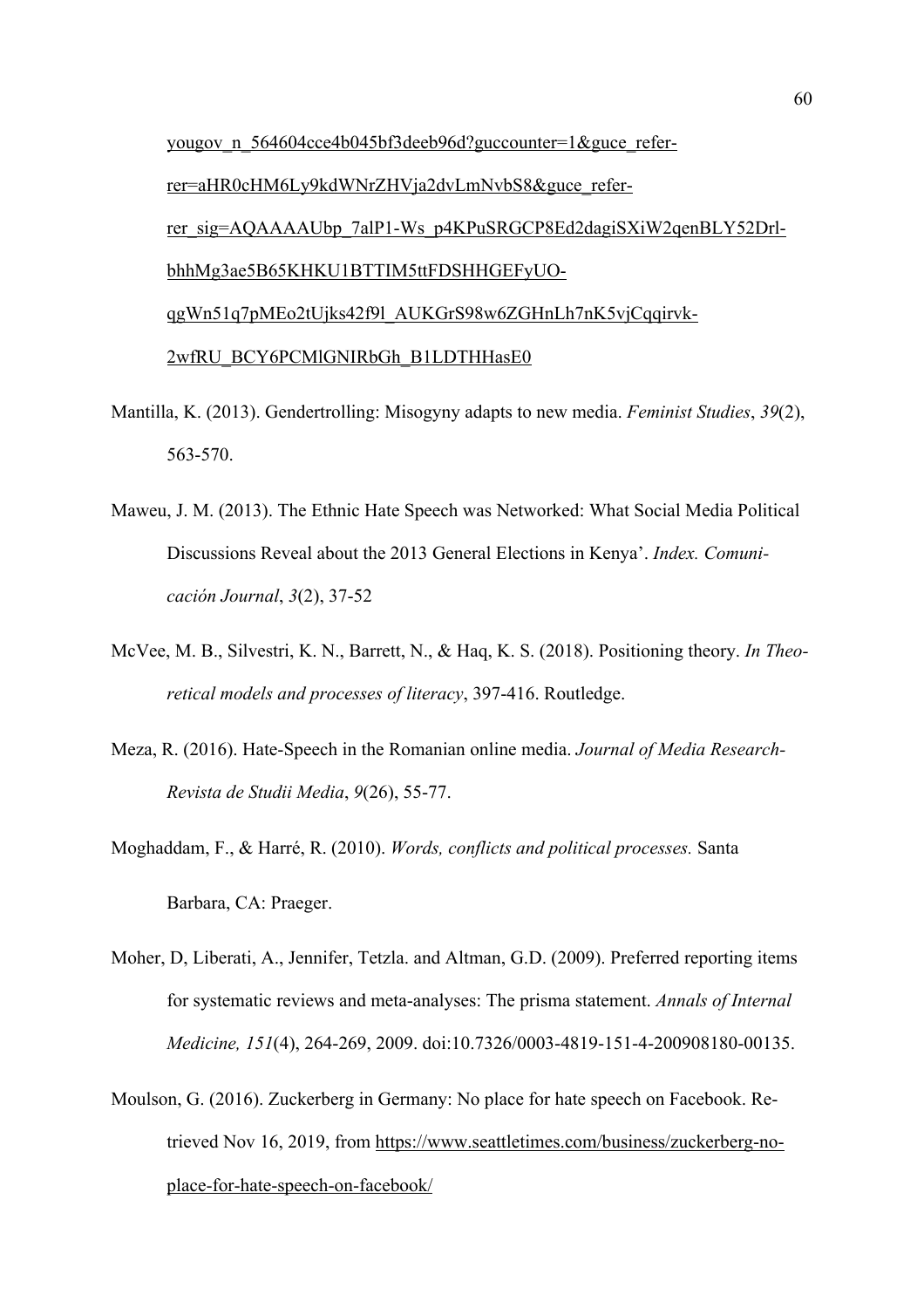- Näsi, M., Räsänen, P., Hawdon, J., Holkeri, E., & Oksanen, A. (2015). Exposure to online hate material and social trust among Finnish youth. *Information Technology & People*, *28*(3), 607-622. doi: 10.1108/ITP-09-2014-0198
- Nockleby, J. T. (2000). Hate speech. *Encyclopedia of the American constitution*, *3*(2), 1277- 1279.
- Oksanen, A., Hawdon, J., Holkeri, E., Näsi, M., & Räsänen, P. (2014). Exposure to online hate among young social media users. *Sociological studies of children & youth*, *18*(1), 253-273.
- Ott, B. L. (2017). The age of Twitter: Donald J. Trump and the politics of debasement. *Critical studies in media communication*, *34*(1), 59-68. doi: 10.1080/15295036.2016.1266686
- Özarslan, Z. (2014). Introducing two new terms into the literature of hate speech:" Hate Discourse" and" Hate Speech Act" Application of" speech act theory" into hate speech studies in the era of Web 2.0. *Ileti-s-im*, (20), 53-75.
- Parekh, B. (2006). Hate speech. *Public policy research*, *12*(4), 213-223.
- Perry, B. (2001). *In the name of hate: Understanding hate crimes*. London, UK: Routledge.
- Piechota, G. (2014). The Role of Social Media in Creating Intercultural Dialogue and Overcoming Prejudice–a Comparative Analysis of Pilot Survey Results. *KOME − An International Journal of Pure Communication Inquiry, 2*(2), 37-63.
- Pitsilis, G. K., Ramampiaro, H., & Langseth, H. (2018). Effective hate-speech detection in Twitter data using recurrent neural networks. *Applied Intelligence*, *48*(12), 4730-4742. https://doi.org/10.1007/s10489-018-1242-y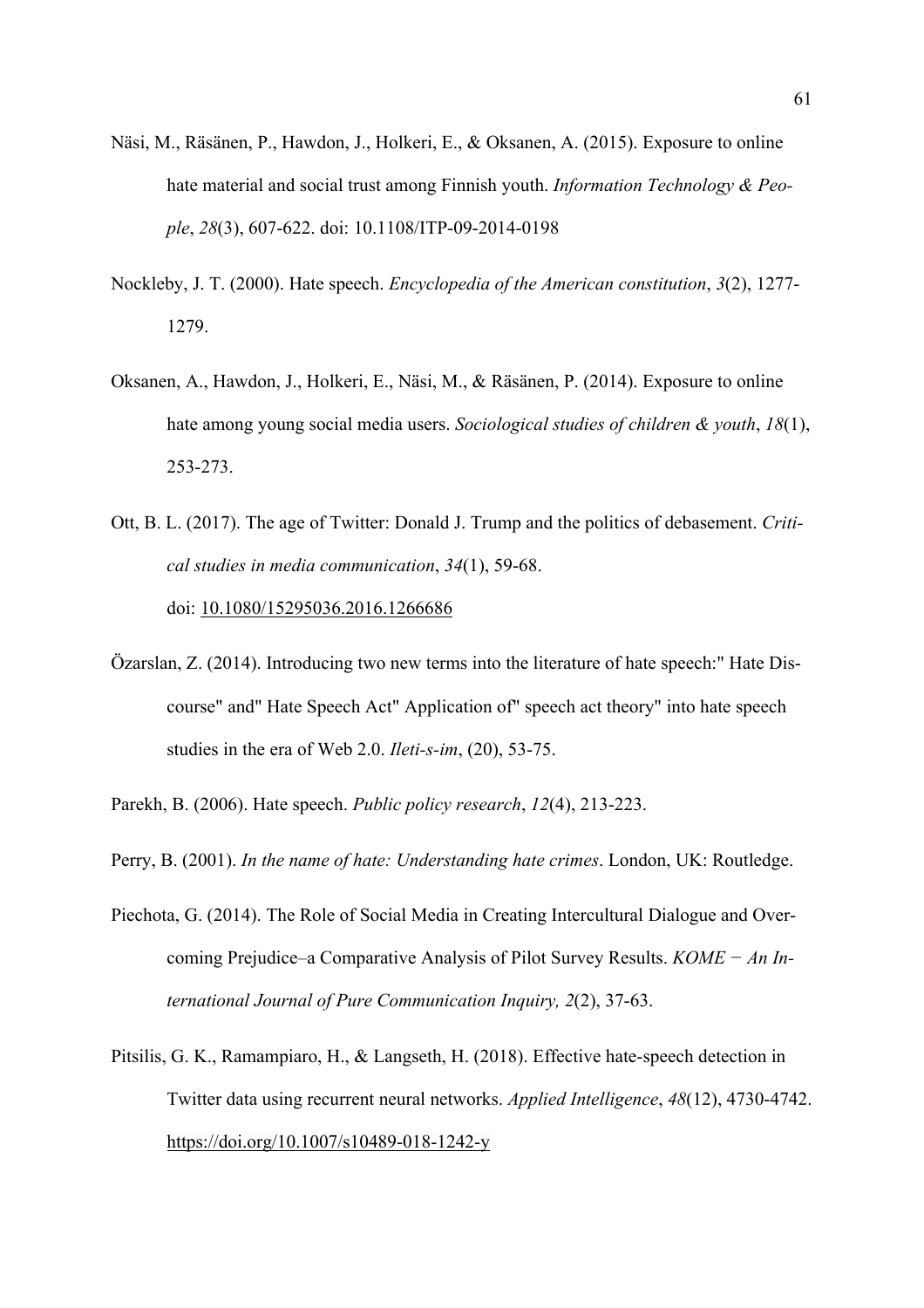- Potok, M. (2011). Hate groups top 1,000: The year in hate and extremism. Intelligence Report, 14, 40‐67.
- Potter, D., and M. Wetherell. (1987). Discourse and Social Psychology. London: Sage.
- Prasad, B. D. (2008). Content analysis. *Research methods for social work*, *5*, 1-20.
- Rubin A. and Babbie, E. 2010. Essential Research Methods for Social Work. 2nd ed. Belmont (Calif.): Brooks/Cole: Cengage Learning.
- Riffe, D., Lacy, S., Fico, F., & Watson, B. (2019). *Analyzing media messages: Using quantitative content analysis in research*. Routledge.
- Sabat, S., & Harré, R. (1999). Positioning and the recovery of social identity. *Positioning theory: Moral contexts of intentional action*, 87-101.
- Schaffar, W. (2016). New social media and politics in Thailand: The emergence of fascist vigilante groups on Facebook. *Austrian Journal of South-East Asian Studies*, *9*(2), 215-234. doi 10.14764/10.ASEAS-2016.2-3
- Sayimer, İ., & Derman, M. R. (2017). Syrian refugees as victims of fear and danger discourse in social media: A Youtube analysis. *Global Media Journal: Turkish Edition*, *8*(15).
- Shepherd, T., Harvey, A., Jordan, T., Srauy, S., & Miltner, K. (2015). Histories of hating. *Social Media+ Society*, *1*(2), 1-10. doi: 10.1177/2056305115603997
- Silva, L., Mondal, M., Correa, D., Benevenuto, F., & Weber, I. (2016, March). *Analyzing the targets of hate in online social media.* In Tenth International AAAI Conference on Web and Social Media, North America. Retrieved from https://www.aaai.org/ocs/index.php/ICWSM/ICWSM16/paper/view/13147/12829.
- Simon Wiesenthal Center. (2012, March 27). *Social Media Must Do More to Thwart Subculture Of Hate Fueling Lone Wolf Terrorism - Simon Wiesenthal Center Debuts 2012*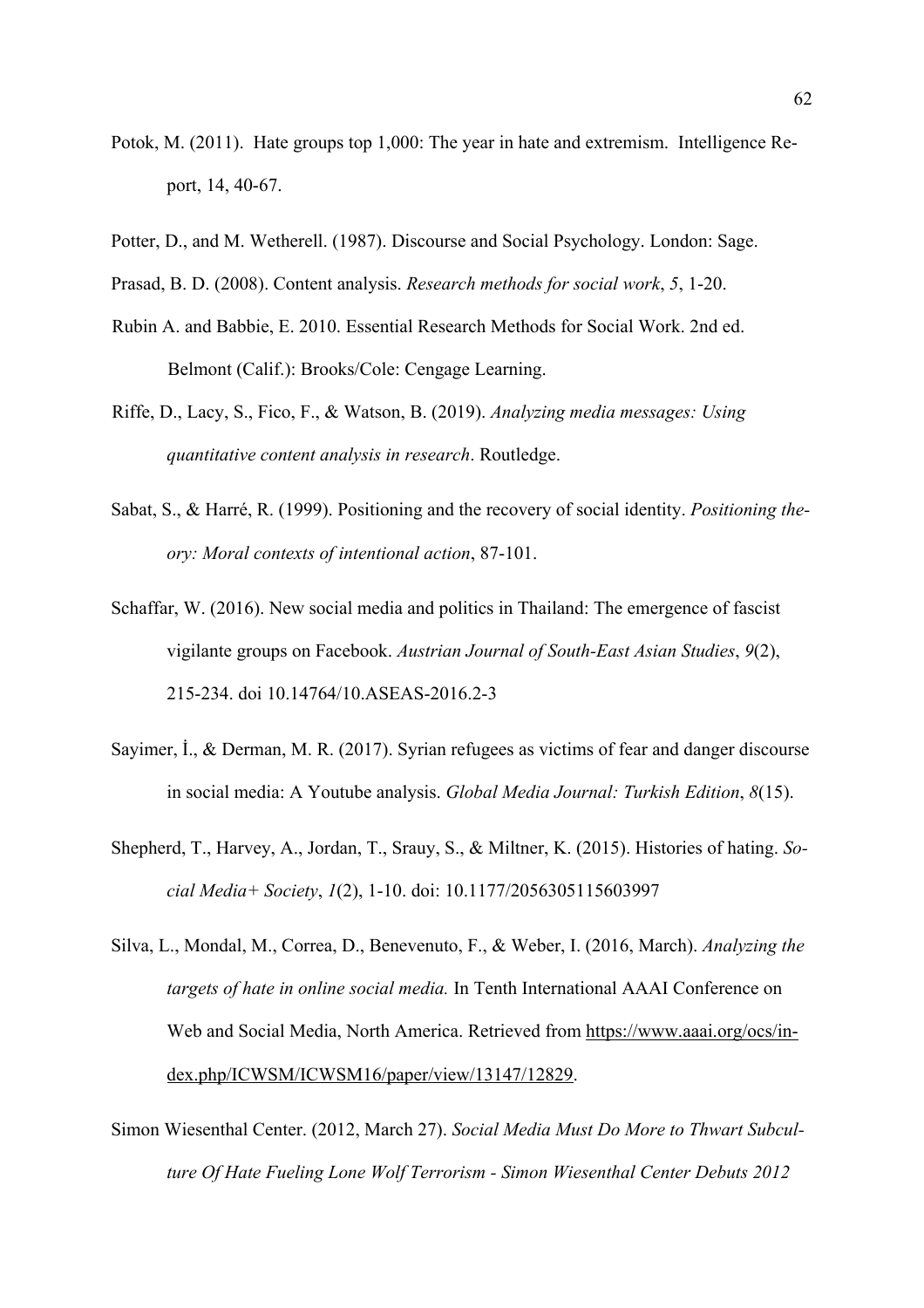*Digital Hate Report.* Retrieved from http://www.wiesenthal.com/about/news/socialmedia-must-do-more-to.html

Simpson, R. M. (2013). Dignity, harm, and hate speech. *Law and Philosophy, 32*(6), 701-728.

- Sood, S., Antin, J., & Churchill, E. (2012, May). *Profanity Use in Online Communities.* In Proceedings of th4 SIGCHI Conference on Human Factors in Computing Systems. doi: 10.1145/2207676.2208610
- Stakić, I. (2011). Homophobia and hate speech in Serbian public discourse: How nationalist myths and stereotypes influence prejudices against LGBT minority. *The Equal Rights Review*, *7*, 44–65.

Staszak, J., F. (2008). Other/Otherness. International Encyclopedia of Human Geography.

- Suntai, D. I., & Targema, T. S. (2017). New media and democracy in Nigeria: an appraisal of the opportunities and threats in the terrain. *Brazilian Journal of African Studies*, *2*(4), 198-209.
- Swartz, M. K. (2008). The Importance of Peer Review. *Journal of Pediatric Health Care, 22*(6), 333-334. https://doi.org/10.1016/j.pedhc.2008.08.004
- Tan, S. L., & Moghaddam, F. M. (1999). Positioning in intergroup relations. *Positioning theory*, 178-194.
- The TCP/IT reference model. (n.d.). Retrieved from: https://www.studytonight.com/computer-networks/tcp-ip-reference-model
- Timofeeva, Y. A. (2002). Hate Speech Online: Restricted or Protected-Comparison of Regulations in the United States and Germany. *Journal of Transnational Law & Policy, 12*(2), 253-268.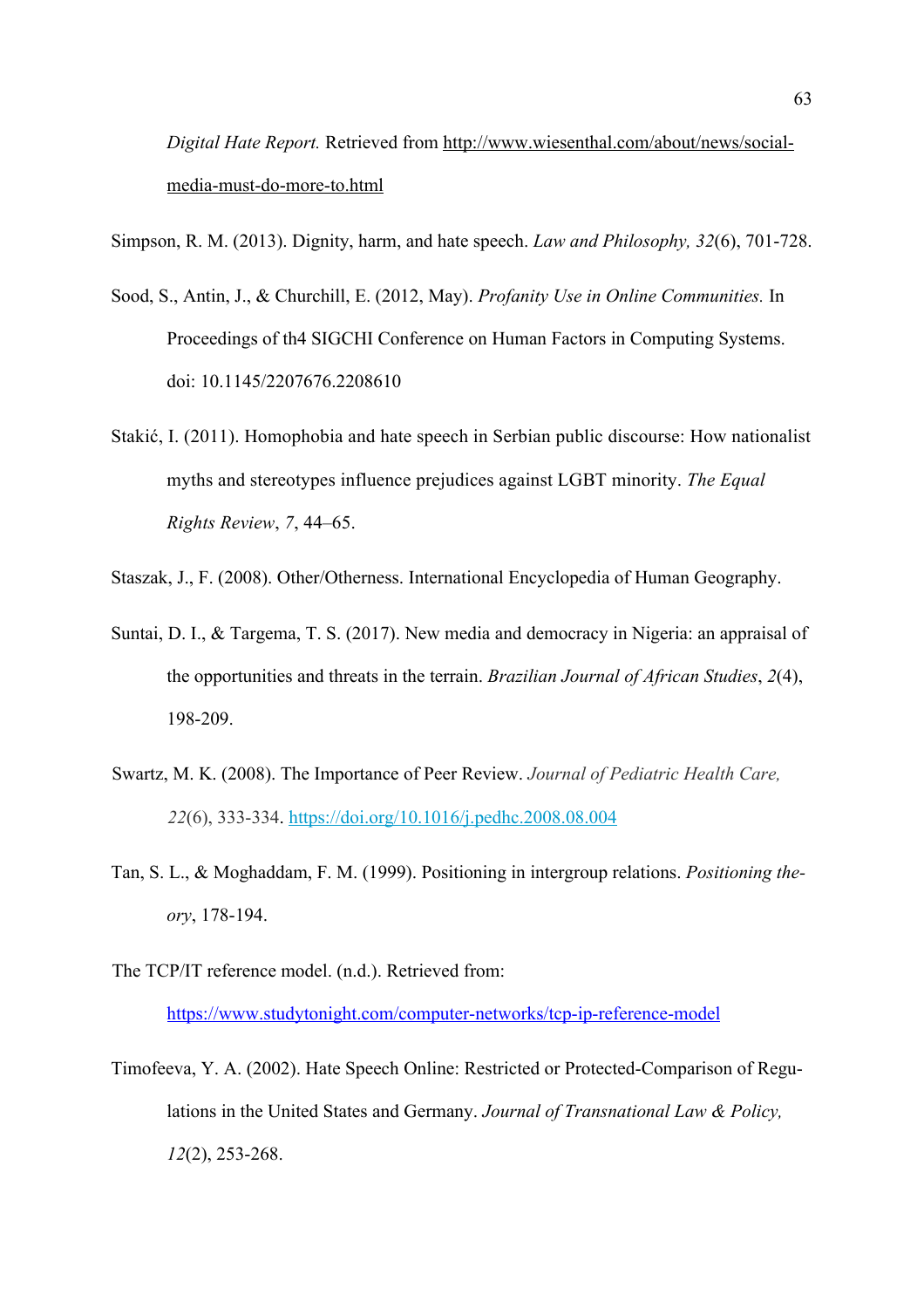- Tirado, F., & Gálvez, A. (2007). Positioning Theory and Discourse Analysis: Some Tools for Social Interaction Analysis. *Forum Qualitative Sozialforschung / Forum: Qual itative Social Research, 8*(2). doi:http://dx.doi.org/10.17169/fqs-8.2.248
- Tirado, F., & Gálvez, A. (2008). Positioning Theory and Discourse Analysis: Some Tools for Social Interaction Analysis. *Historical Social Research / Historische Sozialforschung, 33*(1 (123), 224-251.
- Townsend, E. (2014). Hate Speech or Genocidal Discourse? An Examination of Anti-Roma Sentiment in Contemporary Europe. *PORTAL Journal of Multidisciplinary International Studies, 11*(1).
- Tranfield, D., Denyer, D. and Smart, P. (2003) Towards a methodology for developing Evidence: Informed Management Knowledge by Means of Systematic Review. *British Journal of Management, 14,* 207-222. doi: http://dx.doi.org/10.1111/1467-8551.00375
- Traum, A. (2014). Contextualising the hate speech debate: The United States and South Africa. *Comparative and International Law Journal of Southern Africa, 47*(1), 64-88.
- University of York. (2009). Systematic Reviews. *CRD's guidance for undertaking reviews in health care.* Retrieved from https://www.york.ac.uk/media/crd/Systematic\_Reviews.pdf
- Uysal, N., Schroeder, J., & Taylor, M. (2012). Social media and soft power: Positioning Turkey's image on Twitter. *Middle East Journal of Culture and Communication*, *5*(3), 338-359. doi: 10.1163/18739865-00503013.
- Vajić, N., & Voyatzis, P. (2012). The Internet and freedom of expres sion: a "brave new world" and the ECtHR's evolving case law'. *Freedom of Expression: Essays in Honor of Nicolas Bratza.* Oisterwijk: Wolf Legal Publishers.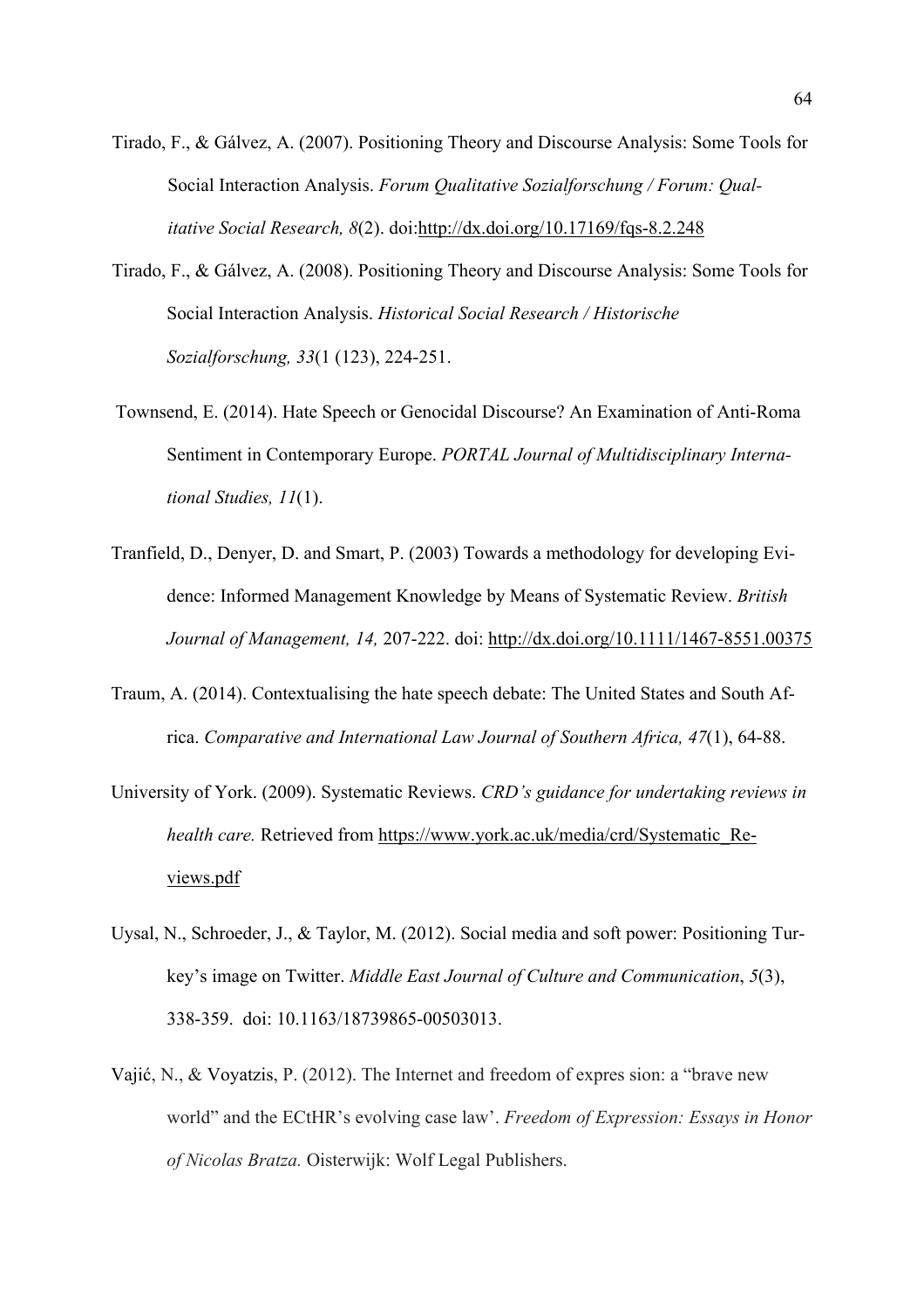- Waldron, J. (2012). *The Harm in the Hate Speech.* Cambridge, Massachusetts & London, England: Harvard University Press.
- Warren, Z., & Moghaddam, F. M. (2018). Positioning theory and social justice. *The Oxford handbook of social psychology and social justice*, 319-331.

Weber, R. P.(1985). *Basic content analysis*, Newbury Park, CA: Sage.

- Wessel-Aas, J., Fladmoe, A., & Nadim, M. (2016). Hate speech, report 3. The boundary between freedom of speech and criminal law protection against hate speech. *Rapport Institutt for samfunnsforskning.*
- White, M. H. II, & Crandall, C. S. (2017). Freedom of racist speech: Ego and expressive threats. *Journal of Personality and Social Psychology, 113*(3), 413- 429. https://doi.org/10.1037/pspi0000095
- Wodak, R. (1999). Critical Discourse Analysis at the End of the 20th Century. *Research on Language & Social Interaction, 32*(1-2), 185-193, doi: 10.1080/08351813.1999.9683622
- Wodak, R. (2001). The discourse-historical approach. In R. Wodak & M. Meyer (Eds.), *Methods of critical discourse analysis* (pp. 63-94). London: SAGE Publications Ltd doi: 10.4135/9780857028020.n4
- Wright, R. W., Brand, R. A., Dunn, W., & Spindler, K. P. (2007). How to write a systematic review. *Clinical Orthopaedics and Related Research®*, *455*, 23-29.
- Wynstra, F. (2010). What did we do, who did it and did it matter? a review of fifteen volumes of the (European) journal of purchasing and supply management. *Journal of Purchasing & Supply Management, 16*(4), 279-292. doi: 10.1016/j.pursup.2010.09.003.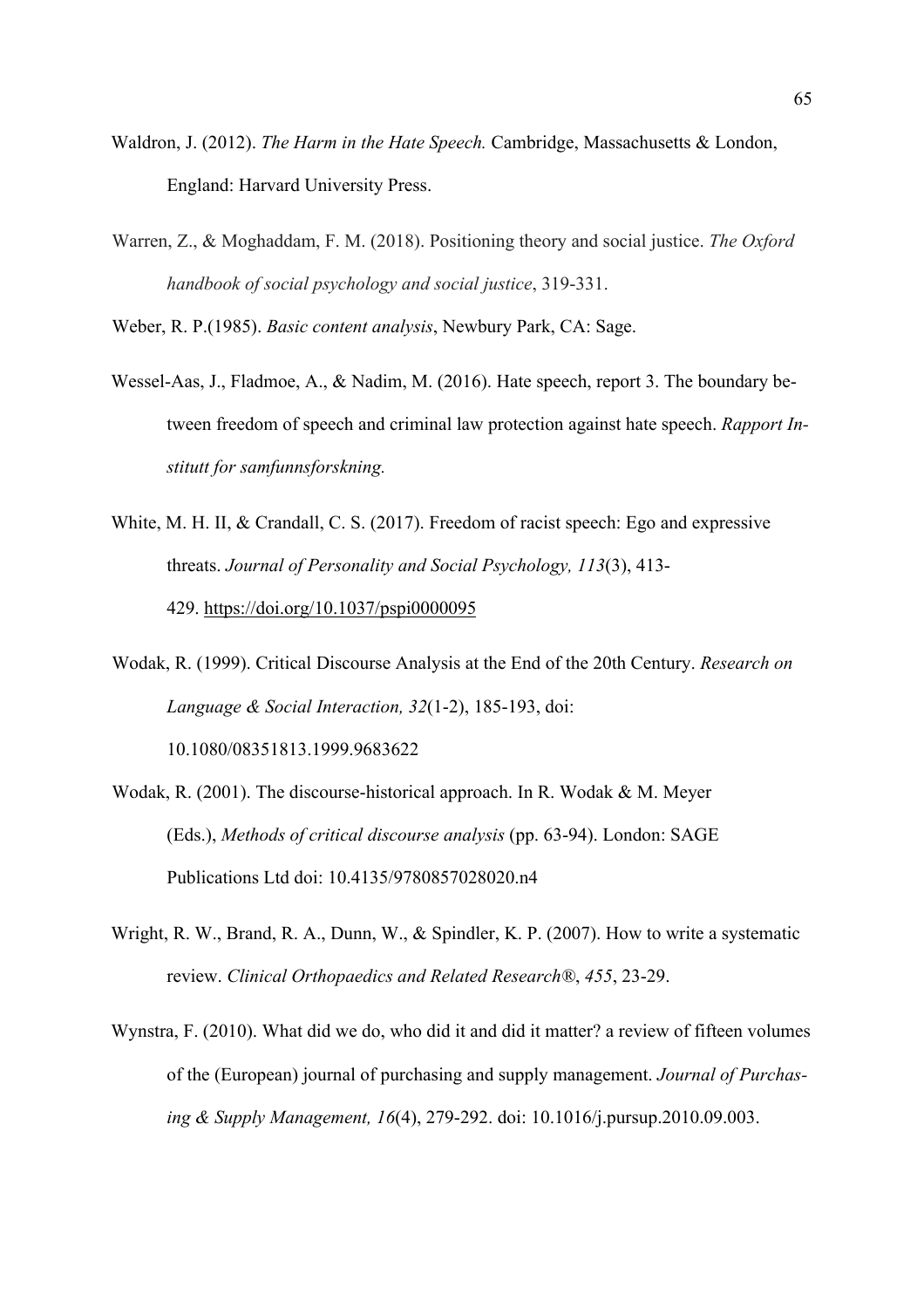Yamaguchi, T. (2013). Xenophobia in Action: Ultranationalism, Hate Speech, and the Internet in Japan. Radical history review, (117), 98-118. doi: 10.1215/01636545-2210617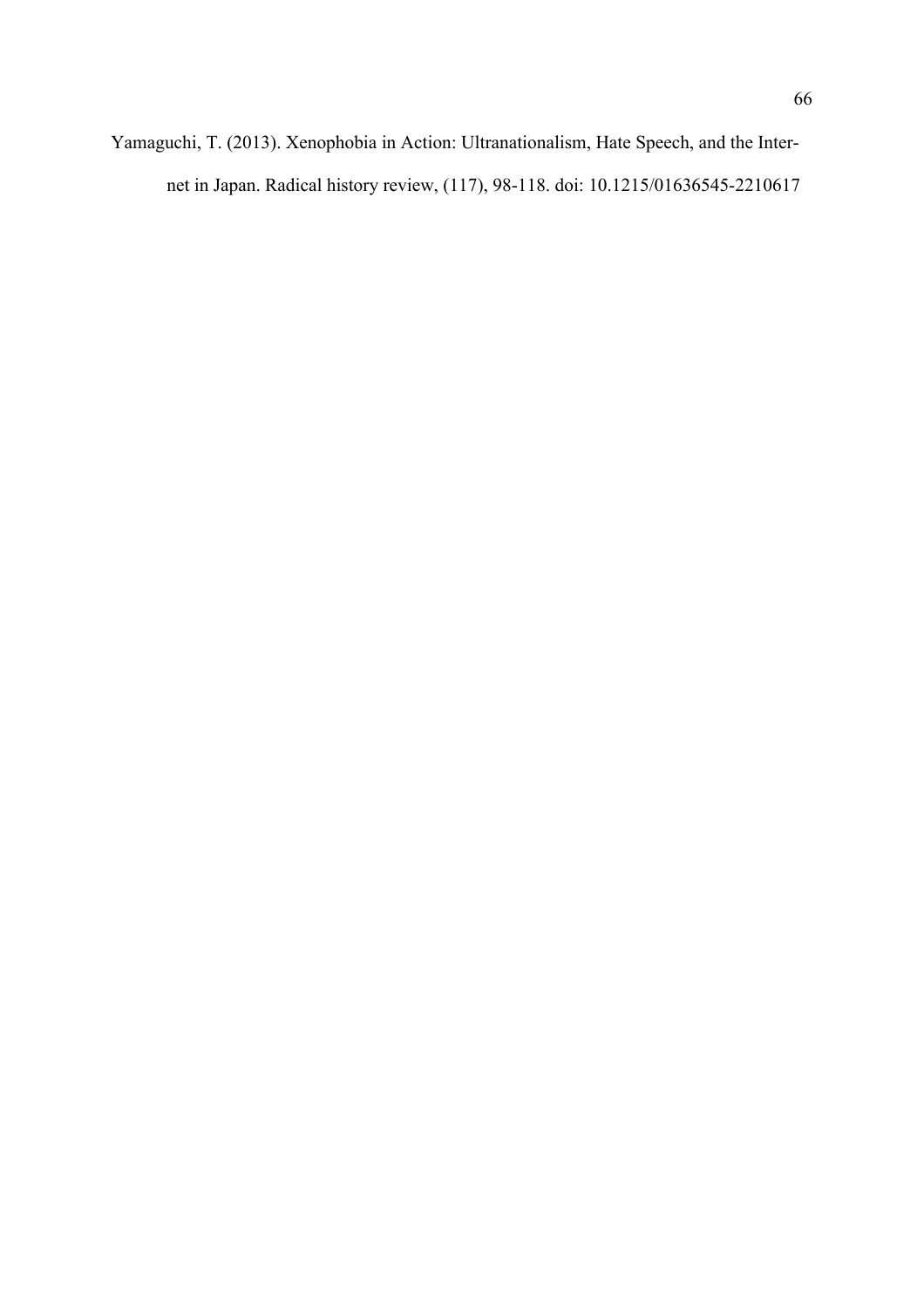# **APPENDICES**

# **APPENDIX 1**

| S.                       |                |                                          | Theory/            |                          |               |                                                         |                                        |
|--------------------------|----------------|------------------------------------------|--------------------|--------------------------|---------------|---------------------------------------------------------|----------------------------------------|
| #                        | <b>Authors</b> | Aim/Focus                                | Framework          | <b>Sample</b>            | <b>Method</b> | <b>Findings</b>                                         | <b>Future Recommendations</b>          |
|                          | Badarneh &     | The focus of this study was to explore   | Positioning theory | 500 reader               | Qualitative   | The readers seek to accomplish self and other posi-     | To investigate other aspects of Jorda- |
|                          | Migdadi        | reader comments and responses on local   |                    | comments                 | analysis of   | tioning through three main strategies: impoliteness     | nian, and Arab, online reader com-     |
|                          | (2018)         | online news sites in Jordan and how      |                    |                          | positioning   | and face attack, invoking of national identity, and in- | ments on news so as to examine more    |
|                          |                | readers respond to, comment on, or chal- |                    |                          |               | voking of religious identity.                           | workings of language and interaction   |
|                          |                | lenge the news source, specifically re-  |                    |                          |               |                                                         | in Arabic-language online discourse.   |
|                          |                | garding much debated issues pertaining   |                    |                          |               |                                                         |                                        |
|                          |                | to the political, economic and social    |                    |                          |               |                                                         |                                        |
|                          |                | landscape of the country.                |                    |                          |               |                                                         |                                        |
| $\overline{\mathcal{L}}$ | Sayımer &      | The aim of this paper is to reveal how   | The works of Jer-  | The sample cov-          | Content       | Hate speech was identified in 855 Polish and 1705       |                                        |
|                          | Derman         | the dangerous speech and fear speech to- | emy Waldron        | ered the comments        | Analysis      | Turkish comments, which, in both data sets, estab-      |                                        |
|                          | (2017)         | wards Syrian refugees is disseminated    | $(2012)$ , Susan   | published between        |               | lished exactly the same proportion of hate speech -     |                                        |
|                          |                | from online debates in two different     | Benesch (2012a,    | December the             |               | 13.8 per cent.                                          |                                        |
|                          |                | countries: Poland and Turkey.            | 2012b) and An-     | 25th, 2015 to De-        |               |                                                         |                                        |
|                          |                |                                          | toine Buyse        | cember the 25th.         |               |                                                         |                                        |
|                          |                |                                          | $(2014)$ were used | $2016$ (in total         |               |                                                         |                                        |
|                          |                |                                          | as a theoretical   | 18,563 comments          |               |                                                         |                                        |
|                          |                |                                          | base.              | $-6190$ comments         |               |                                                         |                                        |
|                          |                |                                          |                    | from the Polish          |               |                                                         |                                        |
|                          |                |                                          |                    | and 12,373 com-          |               |                                                         |                                        |
|                          |                |                                          |                    | ments from the           |               |                                                         |                                        |
|                          |                |                                          |                    | Turkish videos).         |               |                                                         |                                        |
| $\overline{3}$           | Ben-David      | This study considers the ways that overt | Actor-network      | <b>Official Facebook</b> | Network       | The Spanish extreme-right political parties primarily   |                                        |
|                          | &              | hate speech and covert discriminatory    | theory             | pages of seven ex-       | analysis and  | implicate discrimination, which is then taken up by     |                                        |
|                          | Matamoros-     | practices circulate on Facebook despite  |                    | treme-right politi-      | multimodal    | their followers who use overt hate speech in the        |                                        |
|                          | Fernández      | its official policy that prohibits hate  |                    | cal parties in Spain     | content anal- | comment space.                                          |                                        |
|                          | (2016)         | speech.                                  |                    | between 2009 and         | ysis          |                                                         |                                        |
|                          |                |                                          |                    | 2013.                    |               |                                                         |                                        |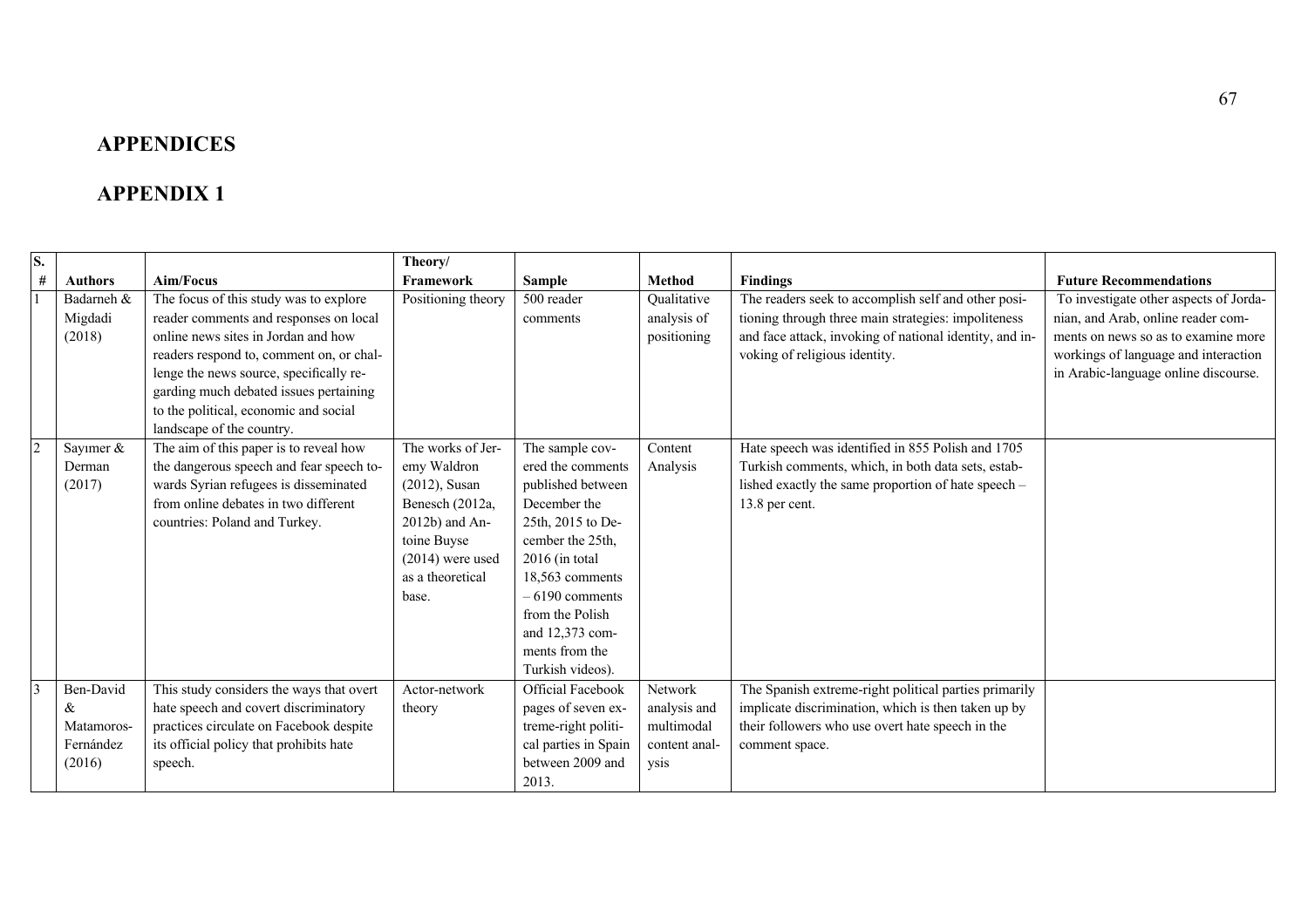| Özarslan<br>(2014) | The aim of this paper is to explain the<br>need for a revision of the term "hate<br>speech" in the era of Web 2.0 and to in-<br>troduce two new terms into the literature<br>of hate speech, that is "hate discourse"<br>and "hate speech act."                                                                                                                                                                                                     | Speech-act theory                                                                                                                                                   | Case study-hate<br>speech communi-<br>cated through<br>Twitter after the<br>earthquake in Van,<br>a city situated in<br>the east of Turkey<br>and populated<br>mostly by Kurds,<br>on 23 October<br>2011 | Critical<br>discourse<br>analysis                           | Revision of the term 'hate speech' from the perspec-<br>tive of 'speech act theory' could provide effective<br>ways to combat against hate speech in the era of<br>Web 2.0. Hate speech is not only 'speech' anymore,<br>it is an 'act'.                                                                                                                                                                                                                                                                                                                                                                                                                                                               | New media literacy with special em-<br>phasis on critical thinking could con-<br>tribute to the development of more<br>democratic acts, common sense, in<br>Web 2.0 and so more works should<br>be done to develop critical new media<br>literacy not only by academics but<br>also by the institutions such as media,<br>schools, municipalities, etc.                                                                                                                  |
|--------------------|-----------------------------------------------------------------------------------------------------------------------------------------------------------------------------------------------------------------------------------------------------------------------------------------------------------------------------------------------------------------------------------------------------------------------------------------------------|---------------------------------------------------------------------------------------------------------------------------------------------------------------------|----------------------------------------------------------------------------------------------------------------------------------------------------------------------------------------------------------|-------------------------------------------------------------|--------------------------------------------------------------------------------------------------------------------------------------------------------------------------------------------------------------------------------------------------------------------------------------------------------------------------------------------------------------------------------------------------------------------------------------------------------------------------------------------------------------------------------------------------------------------------------------------------------------------------------------------------------------------------------------------------------|--------------------------------------------------------------------------------------------------------------------------------------------------------------------------------------------------------------------------------------------------------------------------------------------------------------------------------------------------------------------------------------------------------------------------------------------------------------------------|
| Ott (2017)         | This essay explores the changing charac-<br>ter of public discourse in the Age of<br>Twitter. The essay highlights how Twit-<br>ter priviliges discourse that is simple, im-<br>plusive and uncivil. Based on this claim,<br>the author examines the platform of<br>Twitter from the perspective of media<br>ecology. The author further reflects upon<br>the Twitter practices of President-Elect<br>Donald J. Trump.                              | Case Study                                                                                                                                                          | Donald Trump's<br>twitter feed on<br>Nov 10, 2012;<br>"Thanks- many are<br>saying I'm the best<br>140 character<br>writer in the<br>world."                                                              | Essay                                                       | The author concludes that Twitter is producing most<br>self-involved people in history by treating every-<br>thing one does or thinks as newsworthy. Television<br>may have assaulted journalism, but Twitter killed it.<br>If Twitter is treated as a legit source of news, it will<br>have its consequences. Firstly, Twitter's underlying<br>logic will continue to supplant television. Secondly,<br>we will continue to witness the rise and mainstream-<br>ing of divisive and incendiary public discosurse.<br>Thirdly, we are likely to witness a growing intoler-<br>ance for cultural and political platforms. And<br>fourthly, we will see more dangerous demagogues<br>rise to prominence. |                                                                                                                                                                                                                                                                                                                                                                                                                                                                          |
| Meza (2016)        | This research explores new methodo-<br>loges for automatically identodying and<br>classifying online hate speech, both on<br>popular social network sites like Face-<br>book, and on web content management<br>system driven dynamic webistes like<br>blogs or online news sites. The goal of<br>the research is to identify and classify in-<br>stances of hate-speech in Romanian lan-<br>guage comments to online media (posts<br>and articles). | The author refers<br>to the theoretical<br>framework of<br>computer medi-<br>ated communica-<br>tion, which has<br>two types; Syn-<br>chronous and<br>asynchronous. | All the comments<br>published on 25<br>Facebook pages,<br>10 blogs and the<br>news sections of 5<br>major online news<br>outlets between<br>January 1 2015<br>and June 30 2015.                          | Content<br>analysis and<br>Co-occur-<br>rence analy-<br>sis | The most frequently referenced target group in<br>online comments is the Roma group, mostly through<br>the term(s) "tigan/i". There were also significant<br>numbers of references to Hungarians, Jews and<br>members of the LGBT community, some of them<br>through use of the derogative terms "bozgori",<br>"jidani" or "poponari", cases in which these can be<br>considered hate-speech by themselves. Violent or of-<br>fensive language was encountered in varying de-<br>grees in comments posted on Facebook (2%), on<br>blogs $(6.3\%)$ or on news websites $(8.3\%)$ . The most                                                                                                             | This research opens up new method-<br>ological pathways in researching<br>online hate-speech in Romania. The<br>analysis methods may be replicated<br>and extended to cover more time and<br>more contexts for online computer<br>mediated communication. The author<br>considers discussion groups, Web fo-<br>rums or Facebook groups popular<br>among teenages such as Toti Pentru<br>Unu (tpu.ro) or Junimea to be of par-<br>ticular interest. Also, Facebook pages |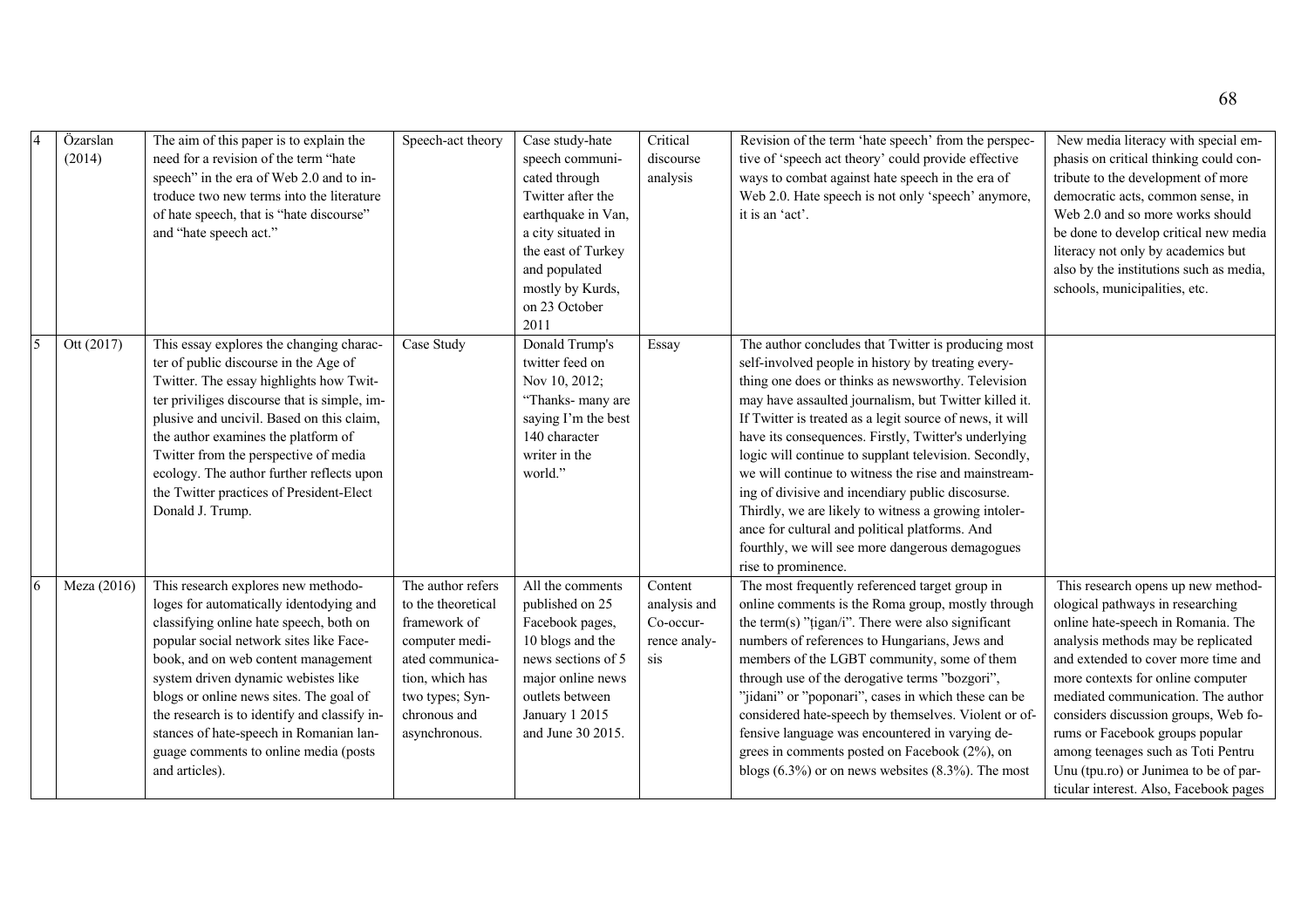|                                             |                                                                                                                                                                                                                                                                                                                                                                                                                                                                                      |                                                                                             |                                                                                                                                                                                                      |                                                                             | frequent negative, violent or offensive terms de-<br>tected were those in the semantic areas of "stupidity"<br>and "debility". A higher frequency of obscene ex-<br>plicit language was detected in comments posted on<br>blogs or online news outlets. The frequency of co-<br>occurrences of terms referencing targets of hate-<br>speech with violent and offensive language is below<br>1% in the 2.6 million comments which were ana-<br>lyzed - 0,1% in Facebook comments, 0.14% on<br>blogs and 0.28% on online news websites. Still, it is<br>worth noting, that more in-depth analysis may allow<br>precise pin-pointing of contexts in which these co-<br>occurrences surge. | belonging to other public figures, po-<br>litical parties or civil society groups<br>might be of interest to future re-<br>searchers.                      |
|---------------------------------------------|--------------------------------------------------------------------------------------------------------------------------------------------------------------------------------------------------------------------------------------------------------------------------------------------------------------------------------------------------------------------------------------------------------------------------------------------------------------------------------------|---------------------------------------------------------------------------------------------|------------------------------------------------------------------------------------------------------------------------------------------------------------------------------------------------------|-----------------------------------------------------------------------------|----------------------------------------------------------------------------------------------------------------------------------------------------------------------------------------------------------------------------------------------------------------------------------------------------------------------------------------------------------------------------------------------------------------------------------------------------------------------------------------------------------------------------------------------------------------------------------------------------------------------------------------------------------------------------------------|------------------------------------------------------------------------------------------------------------------------------------------------------------|
| Aguilera-<br>Carnerero &<br>Azeez<br>(2016) | The aim of this article is to study how<br>Cyber Islamophobia is articulated discur-<br>sively by the average netizen (as opposed<br>to the mainstream media).                                                                                                                                                                                                                                                                                                                       | Systemic Func-<br>tional Linguistics,<br>Social Actor The-<br>ory                           | A corpus of more<br>than 10,025 tweets<br>compiled around<br>the hashtag #jihad<br>between April 1<br>and 30, 2013.<br>Also, only the<br>tweets in English<br>were retrieved.                        | Critical Dis-<br>course Anal-<br>ysis, Corpus<br>Linguistics<br>methodology | The conception of 'jihad' and the stereotypes of<br>Muslims and Muslim culture associated with it in<br>our corpus reflect the ways Muslims and 'jihad' has<br>been represented in the mainstream media in the re-<br>cent past. Muslims are portrayed as being inherently<br>violent, backward and oriented to the destruction of<br>the West. The 'otherness' of Muslims is what Ameli<br>et al. (2007: 14) call 'new ways of racism', defined<br>by Van Dijk (2000) as being more subtle and of a<br>symbolic nature; discursive and expressed in text<br>and in everyday talk.                                                                                                     | A re-analysis of the corpus at more<br>recent date may shed insight into how<br>the discourse around #jihad has been<br>impacted by the emergence of ISIS. |
| White II &<br>Crandall<br>(2017)            | The study investiagtes whether the claim<br>of "free speech" provides cover and jus-<br>tification for prejudice? The aim of the<br>research is to find whether prejudiced<br>people strategically use freedom of<br>speech as a justification for - or defense<br>against - these punishments for racism?<br>Two main hypothesis were considered,<br>(a) Learning someone else was punished<br>for a prejudice that one shares threatens<br>one's self-image and (b) Seeing someone | Justification-su-<br>pression model of<br>the experience<br>and expression of<br>prejudice. | Seven studies were<br>conducted, with<br>1078 participants<br>in total. These ex-<br>perimental studies<br>were held consid-<br>ering some racist<br>events that went<br>viral on the inter-<br>net. | Survey                                                                      | The main finding of the research is that prejudiced<br>people justify another person's prejudiced speech. It<br>was found that explicit racial prejudice is a reliable<br>predictor of the "free speech defense" of racist ex-<br>pression. Participants endorsed free speech values<br>for singing racists songs or posting racist comments<br>on social media; people high in prejudice endorsed<br>free speech more than people low in prejudice. This<br>endorsement was not principled— high levels of<br>prejudice did not predict endorsement of free speech<br>values when identical speech was directed at<br>coworkers or the police. Participants low in explicit           |                                                                                                                                                            |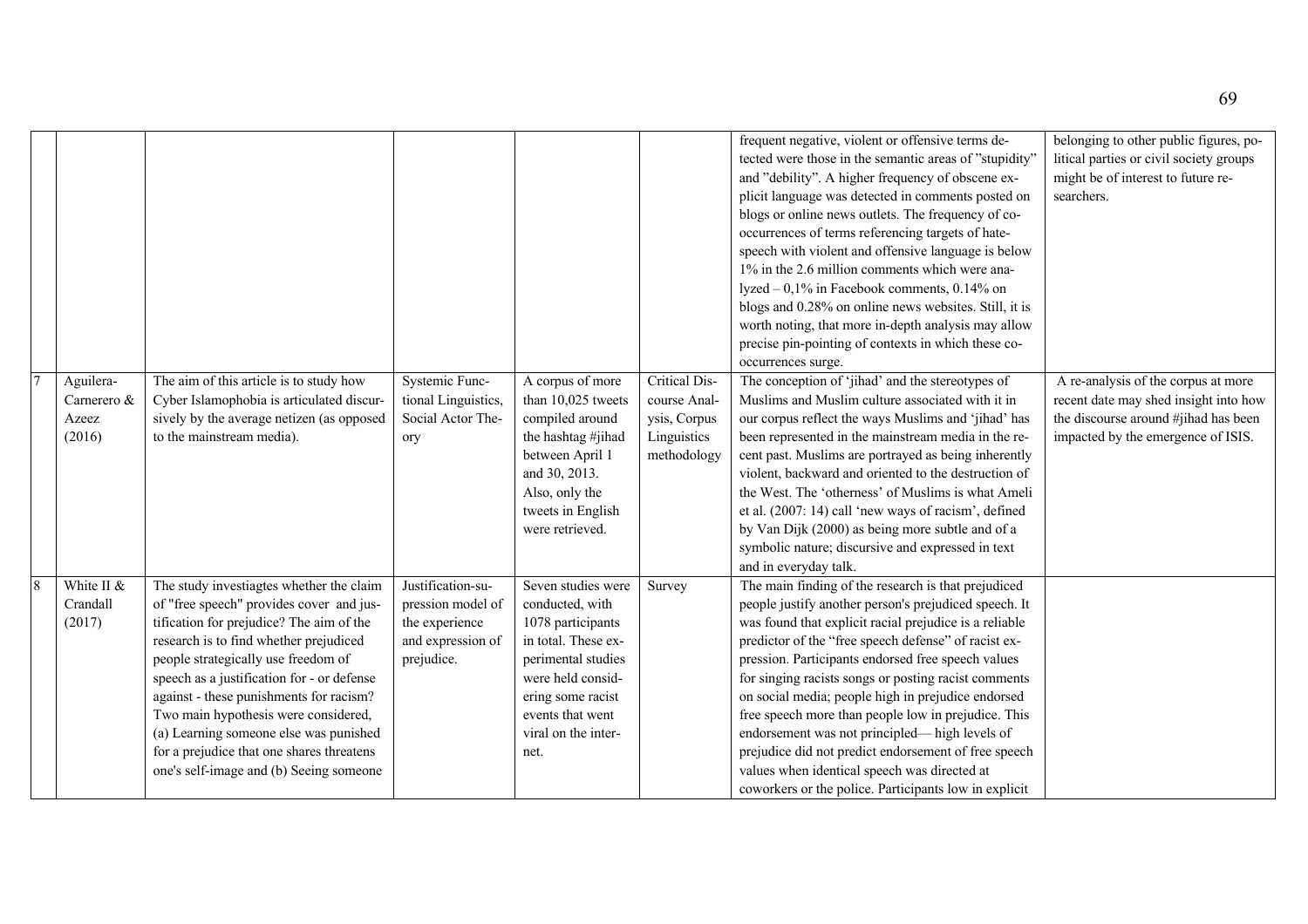|    |           | else punished threatens one's sense of      |                     |               | racial prejudice actively avoided endorsing free       |                                    |
|----|-----------|---------------------------------------------|---------------------|---------------|--------------------------------------------------------|------------------------------------|
|    |           | freedom, triggering reactance.              |                     |               | speech values in racialized conditions compared to     |                                    |
|    |           |                                             |                     |               | nonracial conditions, but participants high in racial  |                                    |
|    |           |                                             |                     |               | prejudice increased their endorsement of free speech   |                                    |
|    |           |                                             |                     |               |                                                        |                                    |
|    |           |                                             |                     |               | values in racialized conditions. Three experiments     |                                    |
|    |           |                                             |                     |               | failed to find evidence that defense of racist speech  |                                    |
|    |           |                                             |                     |               | by the highly prejudiced was based in self-relevant    |                                    |
|    |           |                                             |                     |               | or self-protective motives. Two experiments            |                                    |
|    |           |                                             |                     |               | found evidence that the free speech argument pro-      |                                    |
|    |           |                                             |                     |               | tected participants' own freedom to express their at-  |                                    |
|    |           |                                             |                     |               | titudes; the defense of other's racist speech seems    |                                    |
|    |           |                                             |                     |               | motivated more by threats to autonomy than threats     |                                    |
|    |           |                                             |                     |               | to self-regard. These studies serve as an elaboration  |                                    |
|    |           |                                             |                     |               | of the Justification-Suppression Model (Crandall &     |                                    |
|    |           |                                             |                     |               | Eshleman, 2003) of prejudice expression. The justi-    |                                    |
|    |           |                                             |                     |               | fication of racist speech by endorsing fundamental     |                                    |
|    |           |                                             |                     |               | political values can serve to buffer racial and hate   |                                    |
|    |           |                                             |                     |               | speech from normative disapproval.                     |                                    |
| 9  | Yamaguchi | This article investigates the use of online | Demonstration as    | Ethno-        | The ACM successfully used the internet to spread its   |                                    |
|    | (2015)    | communication an social media in con-       | performance by      | graphic de-   | racist agenda, but such tactics also had negative ef-  |                                    |
|    |           | nection with the ACM in Japan. The pri-     | ACM with online     | scriptionn of | fects. To appeal to a wider audience, ACM activits     |                                    |
|    |           | mary focus of the study is the signifi-     | video sharing on in | the influence | sought to present themselves as "ordinary" citizens,   |                                    |
|    |           | cance of the Internet and online video      | June 2010           | of online     | yet, at the same time, the extensive recording and     |                                    |
|    |           | streaming and sharing in particular for     |                     | video on the  | dissemination of aggressive hate speech to attract     |                                    |
|    |           | the ACM. It also examines the function      |                     | movement      | viewers created a form og celebrity that undermined    |                                    |
|    |           | of those media in the making of the         |                     | and its ac-   | the very movement that spawned it. The style also      |                                    |
|    |           | movement's action styles, by fostering      |                     | tions.        | has caused serious problems to the movement itself     |                                    |
|    |           | real-time, synchoronous communicatio        |                     |               | and to people influenced by such actions and           |                                    |
|    |           | between activists and spectators. This re-  |                     |               | speeches.                                              |                                    |
|    |           | search also explored the problems result-   |                     |               |                                                        |                                    |
|    |           | ing from the mmovement'S excessive de-      |                     |               |                                                        |                                    |
|    |           | pendency on online videos.                  |                     |               |                                                        |                                    |
| 10 | Chetty &  | This article is a review on hate speech in  | Definition of hate  | Review        | The study concludes that the existence of online so-   | In the future the researchers can  |
|    | Alathur   | the context of online social netwrorks.     | speech by re-       |               | cial networks led to increase in features such as con- | work towards any of the approaches |
|    | (2018)    | Initially the definitions of hate speech by | searchers. Interna- |               | tact establishment, message exchange, infromation      | to counter hate speech.            |
|    |           | different researchers are reviewed. In this |                     |               | sharing and news posting with the penalties such as    |                                    |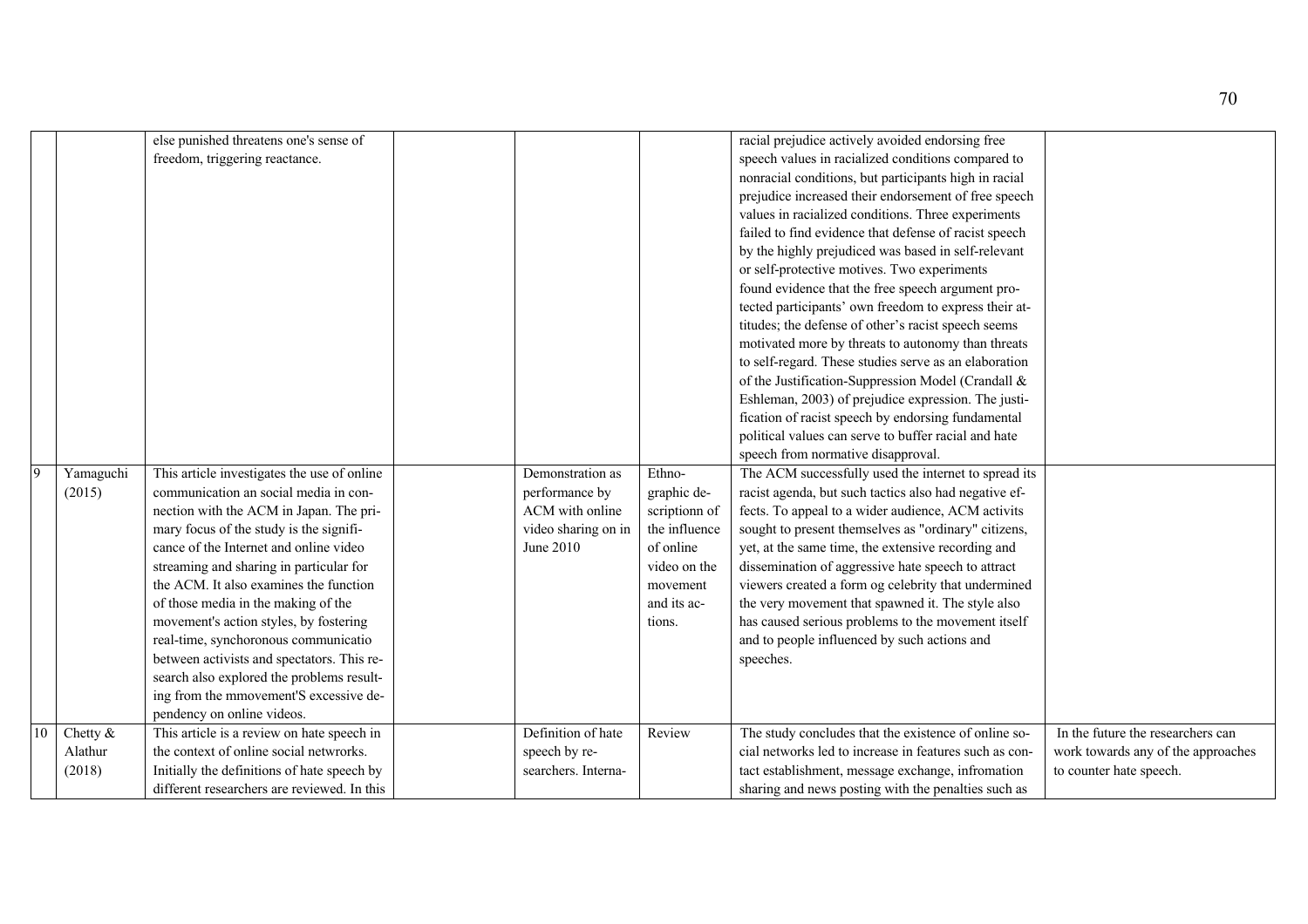|        | article legal framework on hate speech     |                 | tional legal frame- |               | hate speech, hate crime, cyberterrorism and extrem-      |                                      |
|--------|--------------------------------------------|-----------------|---------------------|---------------|----------------------------------------------------------|--------------------------------------|
|        | from international bodies is also ob-      |                 | works for hate      |               | ism. It has been identified that by framing proper       |                                      |
|        | served. Gender based hate speech is also   |                 | speech from India,  |               | policies from the government in association with the     |                                      |
|        | reviewed. And finally cyber-terrorist net- |                 | Canada, UK, Po-     |               | Internet Service Providers (ISPs) and online social      |                                      |
|        | works are also discussed.                  |                 | land, UAE and       |               | networks, countering both hate speech and terrorism      |                                      |
|        |                                            |                 | USA. Comparison     |               | is efficient and effective. Therefore, there is a neces- |                                      |
|        |                                            |                 | of works on reli-   |               | sity to develop policies and methods to prevent and      |                                      |
|        |                                            |                 | gious hate speech,  |               | control these online activities. As women are one of     |                                      |
|        |                                            |                 | comparison of       |               | the targets of online hate speech, it is necessary to    |                                      |
|        |                                            |                 | works on hybrid     |               | have mandatory gender information while creating         |                                      |
|        |                                            |                 | hate speech target- |               | online social network accounts. In case of any sus-      |                                      |
|        |                                            |                 | ting multiple iden- |               | pect, this gender identity information can be used to    |                                      |
|        |                                            |                 | tities.             |               | watch internet traffic to and from female accounts       |                                      |
|        |                                            |                 |                     |               | while maintaining the freedom of expression. With        |                                      |
|        |                                            |                 |                     |               | this knowledge, the possibility of joining a female to   |                                      |
|        |                                            |                 |                     |               | any terrorist organizations can be reduced. Other        |                                      |
|        |                                            |                 |                     |               | possible approaches to counter hate speech are           |                                      |
|        |                                            |                 |                     |               | speech vs. speech, education and training, public        |                                      |
|        |                                            |                 |                     |               | awareness meeting on hate speech, making public          |                                      |
|        |                                            |                 |                     |               | more tolerant, usage of hate speech monitoring sys-      |                                      |
|        |                                            |                 |                     |               | tems, and television broadcast programmes.               |                                      |
| Harell | This study examines the influence of eth-  | Model of social | The data are drawn  | The study     | The analysis suggests that exposure to racial and        | Future work should assess the extent |
| (2010) | nic and racial network diversity on        | network effects | from the Canadian   | presents      | ethnic diversity in one's social networks decreases      | to which target group                |
|        | young people's attitudes about speech      |                 | Youth Study, a      | multinomial   | political tolerance of racist speech while simultane-    | distinctions in political tolerance  |
|        | rights in Canada by examining the im-      |                 | sample of 10th-     | logistic re-  | ously having a positive effect on political tolerance    | judgments have evolved over time     |
|        | pact of diversity on racist groups' speech |                 | and 11th-grade      | gressions to  | of other types of objectionable speech. The dual ef-     | and across age                       |
|        | compared to other objectionable speech.    |                 | students in Quebec  | assess the    | fects arguably represent an evolving norm of multi-      | cohorts.                             |
|        |                                            |                 | and Ontario         | impact of     | cultural political tolerance, in which citizens endorse  |                                      |
|        |                                            |                 | $(N53, 334)$ .      | network       | legal limits on racist speech.                           |                                      |
|        |                                            |                 |                     | diversity on  |                                                          |                                      |
|        |                                            |                 |                     | three types   |                                                          |                                      |
|        |                                            |                 |                     | of political  |                                                          |                                      |
|        |                                            |                 |                     | tolerance     |                                                          |                                      |
|        |                                            |                 |                     | dispositions. |                                                          |                                      |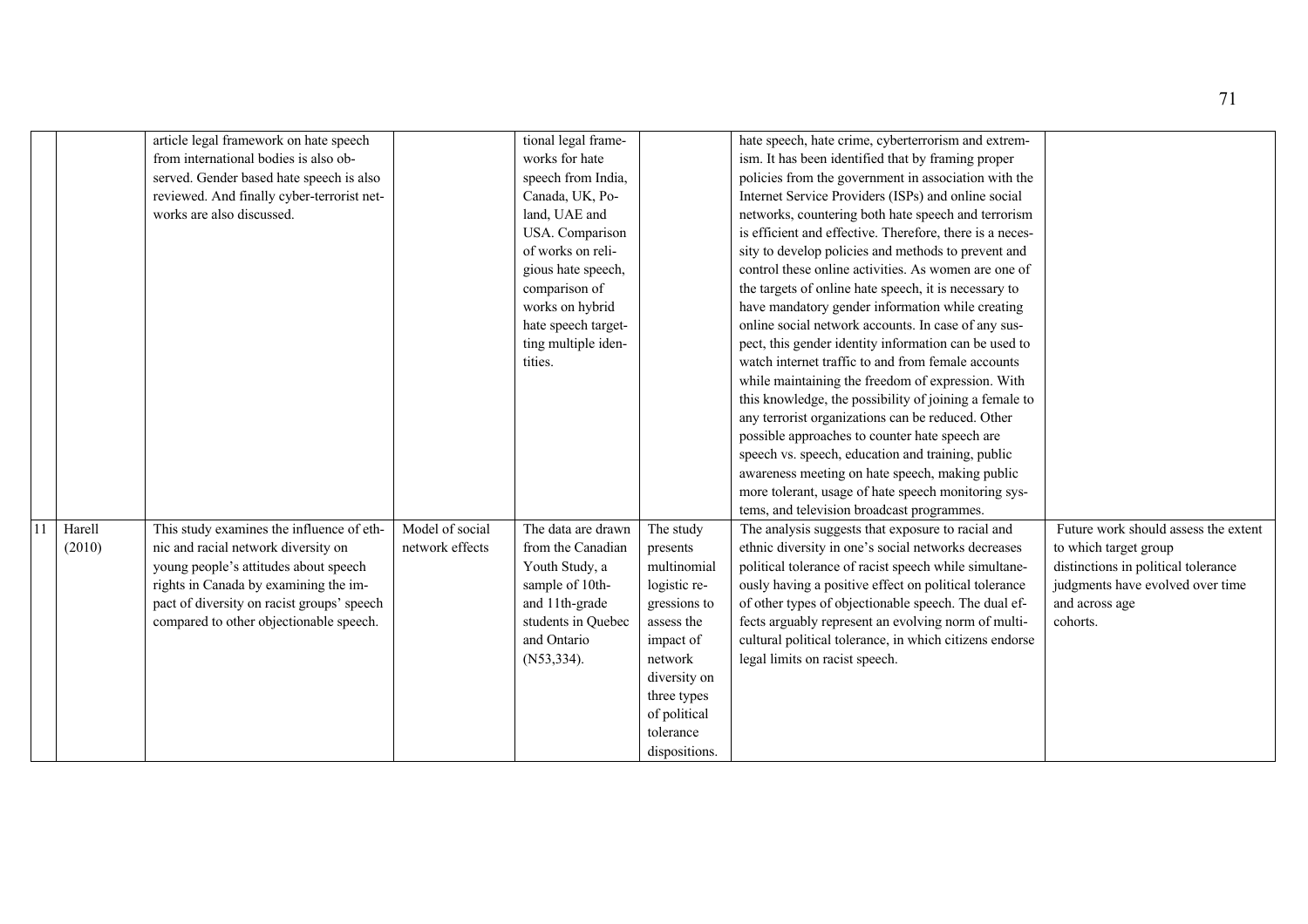|    | Antoci et al.<br>(2016)         | This research study defines an evolution-<br>ary game framework to analyse the dy-<br>namics of civil and uncivil ways of inter-<br>action in online social networks and their<br>consequences for collective behaviour.<br>The purpose of the study is to define in-<br>civility as a manner of offensive interac-<br>tion that can range from aggressive com-<br>menting in threads, incensed discussion<br>and rude critiques, to outrageous claims,<br>hate speech and harassment. | Mean field<br>evolutionary<br>framework. | Homogenous pop-<br>ulation, were indi-<br>viduals have the<br>same access to<br>technologies, but<br>can pursue three<br>different strategies<br>of social interac-<br>tion. |       | The findings of the study state that, when the initial<br>share of the population of polite users reaches a criti-<br>cal level, civility becomes generalized if its payoff<br>increases more then that of incivility with the<br>spreading of politeness in online interactions. Other-<br>wise, the spreading of self-protective behaviours to<br>cope with online incivility can lead to economy to<br>non-socially optimal stationary states.                                                                                                                                                                                                                                                                                                                            | Future research should consider re-<br>laxing the mean-field assumption that<br>the researchers adopted in their<br>framework. Furthermore, the future<br>research should address te role of ho-<br>mophily by analysing how P and the<br>H strategies interact with other users'<br>personal features such as, their opin-<br>ions. |
|----|---------------------------------|----------------------------------------------------------------------------------------------------------------------------------------------------------------------------------------------------------------------------------------------------------------------------------------------------------------------------------------------------------------------------------------------------------------------------------------------------------------------------------------|------------------------------------------|------------------------------------------------------------------------------------------------------------------------------------------------------------------------------|-------|------------------------------------------------------------------------------------------------------------------------------------------------------------------------------------------------------------------------------------------------------------------------------------------------------------------------------------------------------------------------------------------------------------------------------------------------------------------------------------------------------------------------------------------------------------------------------------------------------------------------------------------------------------------------------------------------------------------------------------------------------------------------------|--------------------------------------------------------------------------------------------------------------------------------------------------------------------------------------------------------------------------------------------------------------------------------------------------------------------------------------|
| 13 | Mantilla<br>(2013)              | This essay attempts to identify the dis-<br>tinct features of gendertrolling and bring<br>attention to recent examples from a range<br>of internet communities.                                                                                                                                                                                                                                                                                                                        |                                          | Case of Kathy Si-<br>erra, 2007. Melissa<br>McEwan 2007,<br>Anita Sarkeesian,<br>Daniel Tosh 2012,<br>Zerlina Maxwell<br>2012                                                | Essay | The characteristics of these online campaign against<br>outspoken women echo the misogynistic responses<br>to the "Who Needs Feminism?" campaign. Gender-<br>trolling has much in common with other offline tar-<br>getting of women such as sexual harassment in the<br>workplace and street harassment. In those arenas, as<br>is the case with gendertrolling, the harassment is<br>about patrolling gender boundaries and using insults,<br>hate, and threats of violence and /or rape to ensure<br>that women and girls are either kept out of, or play<br>subservient roles in, male-dominated arenas. Sexual<br>harassment of women is a behaviour that functions<br>to inhibit women from fully occupying professional<br>environments and fully competing with men. |                                                                                                                                                                                                                                                                                                                                      |
| 14 | Langford &<br>Speight<br>(2015) | In this essay the researcher argues that<br>the #BlackLivesMatter hashtag provides<br>a rhetorical space to rescript Black bod-<br>ies. It begins by discussing how the<br>hashtag can be considered a grassroots<br>movement. Next it discusses the counter<br>movements that seek to invalidate the<br>#BlackLivesMatter movement.                                                                                                                                                   | Critical theory                          | Social media<br>campaign<br>#BlackLivesMatter                                                                                                                                | Essay | The research reveals an epistemological logic of<br>#BlackLivesMatter that moves from granting Black<br>individuals presence to creating a rhetorical space to<br>re-script the Black body as valuable. First, Black in-<br>dividuals have a positive presence—they are not in-<br>visible or portrayed<br>as a negative stereotype. Second, violence against<br>the Black body is news-the violence<br>against this marginalized community cannot be ig-<br>nored. Third, white privilege is unmasked by<br>calling attention to the violence and marginalization                                                                                                                                                                                                           |                                                                                                                                                                                                                                                                                                                                      |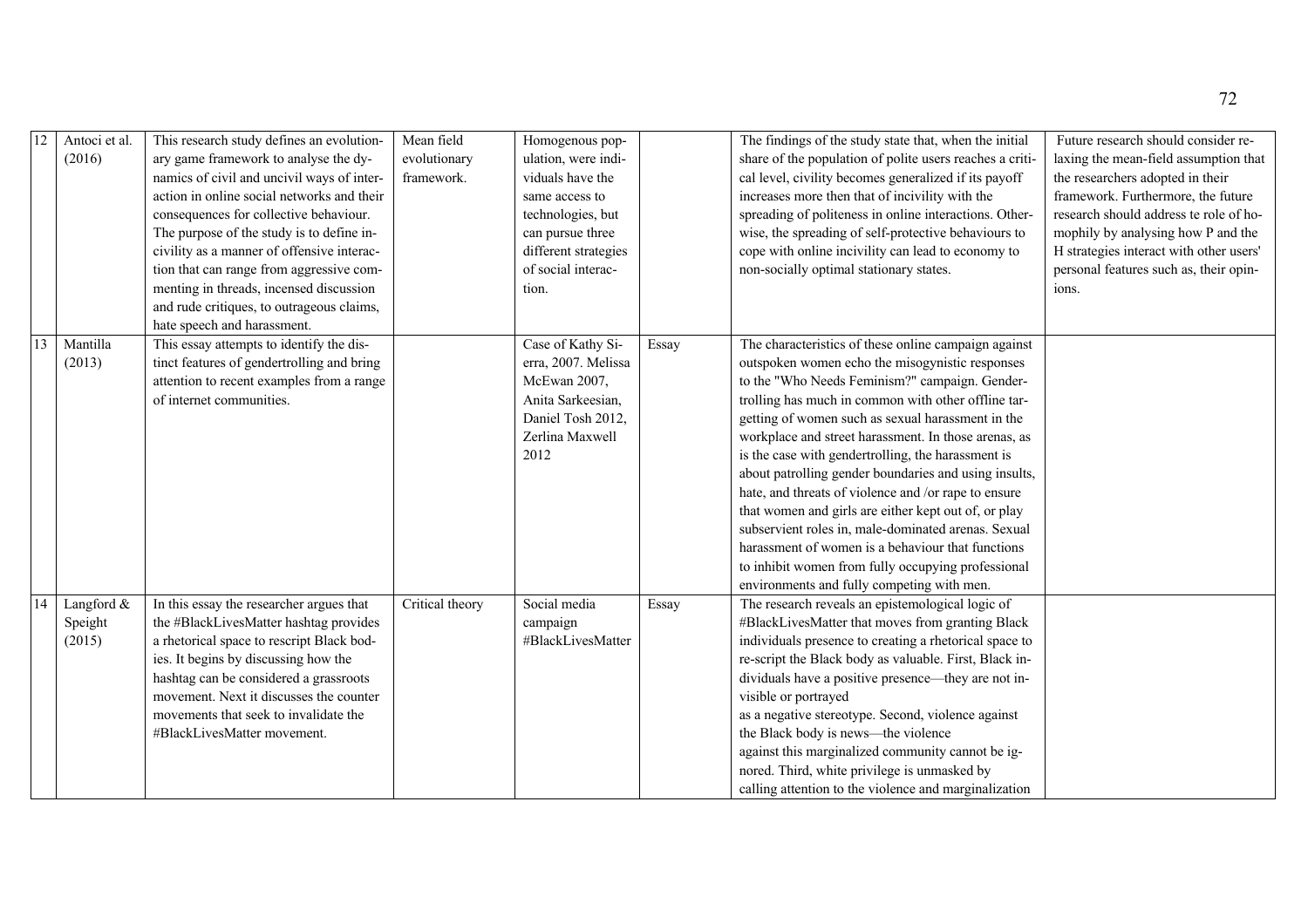| 15 | Uysal,<br>Schroeder &<br>Taylor<br>(2012) | This article explores how Turkey is us-<br>ing social media via Twitter, a public re-<br>lations strategy, to spread its messages<br>and to establish itself within the interna-<br>tional community.                                                                                                                                                                                                                                       |                     | Three top Turkish<br>governmental offi-<br>cials' personal and<br>official Twitter ac-<br>counts                                                                                                                                                                                          | Qualitative<br>content<br>analysis | perpetuated against Black individuals. Fourth, color-<br>blind rhetoric, which argues that we live in a post-ra-<br>cial society, advances the civil rights and civil liber-<br>ties of African Americans.<br>Turkey is wielding its soft-power in both the West<br>and the Middle East/North Africa regions. Yet the<br>quantitative analysis reveals that the western empha-<br>sis is more prominent in the messages. In its Twitter<br>messages, the Turkish government follows an image<br>cultivation and information subsidy approach in pub-                                                                                                                                     | Future studies could examine<br>the use of other social media tools<br>and social media activism in the con-<br>text of public diplomacy. Alternative<br>methods, such as surveys, experi-<br>ments and interviews with the tweet-<br>ers and followers would no doubt |
|----|-------------------------------------------|---------------------------------------------------------------------------------------------------------------------------------------------------------------------------------------------------------------------------------------------------------------------------------------------------------------------------------------------------------------------------------------------------------------------------------------------|---------------------|-------------------------------------------------------------------------------------------------------------------------------------------------------------------------------------------------------------------------------------------------------------------------------------------|------------------------------------|------------------------------------------------------------------------------------------------------------------------------------------------------------------------------------------------------------------------------------------------------------------------------------------------------------------------------------------------------------------------------------------------------------------------------------------------------------------------------------------------------------------------------------------------------------------------------------------------------------------------------------------------------------------------------------------|------------------------------------------------------------------------------------------------------------------------------------------------------------------------------------------------------------------------------------------------------------------------|
|    |                                           |                                                                                                                                                                                                                                                                                                                                                                                                                                             |                     |                                                                                                                                                                                                                                                                                           |                                    | lic diplomacy. Contrary to the highly interactive fea-<br>tures of this social media tool, Turkish bureaucracy<br>is not engaged in building relationships with its pub-<br>lics through Twitter.                                                                                                                                                                                                                                                                                                                                                                                                                                                                                        | provide<br>additional insight into the reach of<br>soft power and the role of public rela-<br>tions in public diplomacy.                                                                                                                                               |
| 16 | Al-Tahmazi<br>(2015)                      | The research aims to show how the pur-<br>suit of power polarizes political discus-<br>sions on Facebook and consequently<br>constructs online sociopolitical commu-<br>nities. The article investigates how the<br>pursuit of power, by means of de/legiti-<br>mization, is<br>produced and perceived in the Iraqi polit-<br>ical discourses produced in social media<br>as discourses of ethno-sectarian and cul-<br>tural contestations. | Political discourse | The corpus ana-<br>lyzed in this paper<br>represents three<br>comment-threads<br>consists of 396 in-<br>dividual comments<br>(comprising 8322<br>words in total) se-<br>lected from three<br>publically availa-<br>ble Facebook<br>pages of leading<br>Iraqi political com-<br>mentators. | Positioning<br>analysis            | The results show that recontextualizing political ac-<br>tions and actors to de/legitimize particular interpreta-<br>tions of political reality based on differentiation and<br>exclusion polarizes the discussions on Facebook.<br>The delegitimization process that is based on differ-<br>entiation and exclusion emphasizes the distinction<br>between in-groups and out-groups and motivates the<br>commentators to categorize themselves in opposi-<br>tional sociopolitical communities that<br>are discursively constructed. These sociopolitical<br>communities range from completely imagined com-<br>munities to the online recreation of actual ethno-sec-<br>tarian groups. |                                                                                                                                                                                                                                                                        |
| 17 | Piechota<br>(2014)                        | This article studies the role of new media<br>in overcoming schemata and prejudice of<br>students in two different cities Ber-<br>lin(Germany) and Krakow (Poland) with<br>different levels of multiculturalism in the<br>local community was carried out.                                                                                                                                                                                  |                     | 200 randomly<br>selected students                                                                                                                                                                                                                                                         | Survey                             | The carried out pilot survey revealed differences in<br>attitudes of students from Berlin and Krakow. Stu-<br>dents in Krakow more often communicate with the<br>use of social media than students in Berlin. The lat-<br>ter at the same time declare that they more often use<br>social media to search for information connected                                                                                                                                                                                                                                                                                                                                                      | An interesting area for qualitative re-<br>search that may be continuation of<br>the carried out pilot study, is the ob-<br>servation of communication in social<br>media in different groups and com-<br>munities whose aim is to promote tol-                        |

73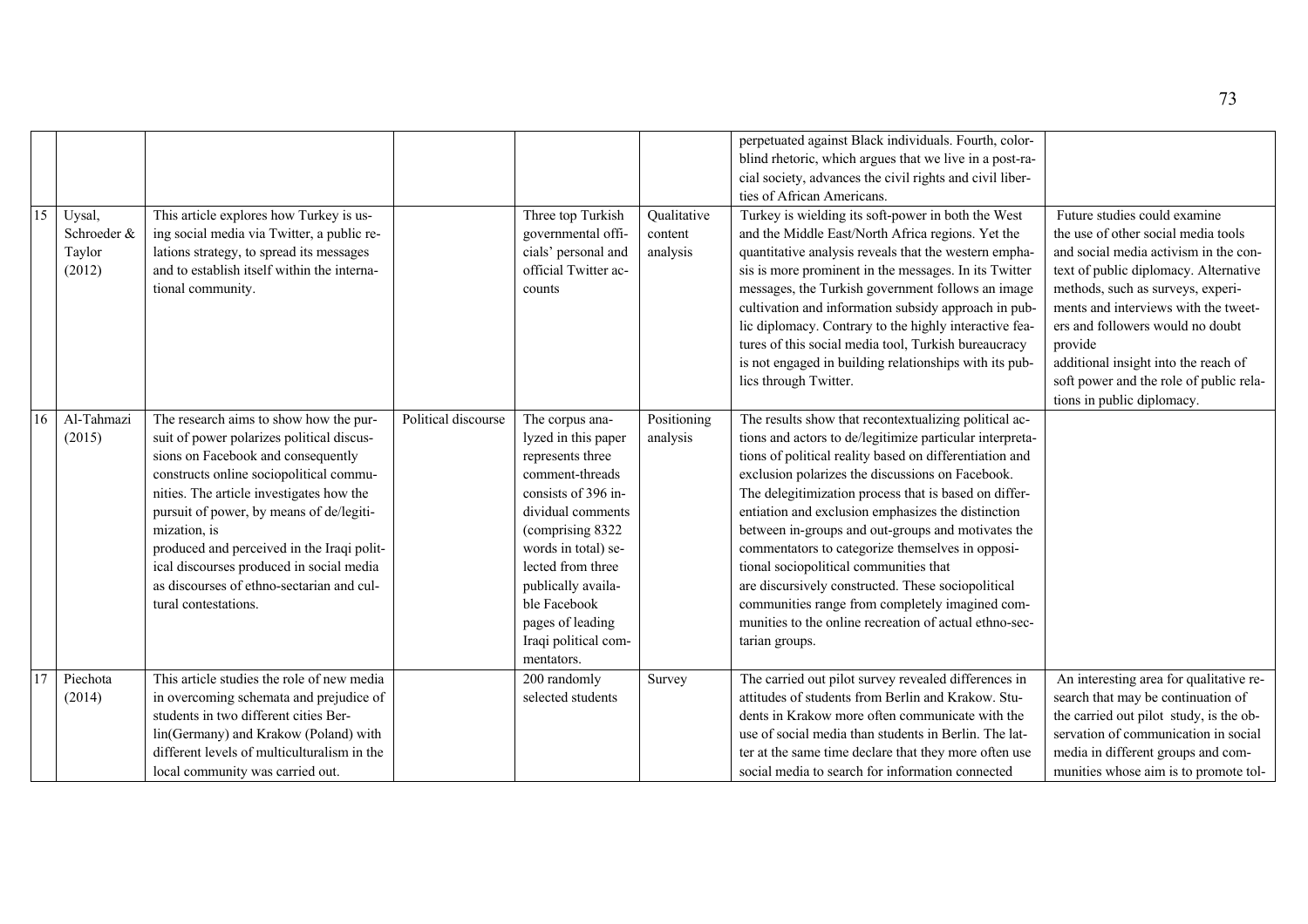|    |          |                                         |            |                    |               | with multiculturalism, promoting tolerance and help-      | erance, equality, intercultural dia-      |
|----|----------|-----------------------------------------|------------|--------------------|---------------|-----------------------------------------------------------|-------------------------------------------|
|    |          |                                         |            |                    |               | ing immigrants to assimilate with the society. At the     | logue, and supporting immigrants in       |
|    |          |                                         |            |                    |               | same time both groups declared a rather low level of      | their assimilation with the environ-      |
|    |          |                                         |            |                    |               | interest and activity in groups, whose aim is oppos-      | ment.                                     |
|    |          |                                         |            |                    |               | ing to building multicultural societies, what may be      |                                           |
|    |          |                                         |            |                    |               | treated as a positive effect. The analysis how stu-       |                                           |
|    |          |                                         |            |                    |               | dents in both cities use social media has shown that      |                                           |
|    |          |                                         |            |                    |               | they do not use them to start new relations but only      |                                           |
|    |          |                                         |            |                    |               | move relations existing in real life to the Internet.     |                                           |
|    |          |                                         |            |                    |               | We cannot therefore definitely say that students' ac-     |                                           |
|    |          |                                         |            |                    |               | tivity in social media influences overcoming stereo-      |                                           |
|    |          |                                         |            |                    |               | types and eliminating prejudice, although in the long     |                                           |
|    |          |                                         |            |                    |               | run it may be important, particularly in the light of     |                                           |
|    |          |                                         |            |                    |               | increasing educational mobility of students.              |                                           |
| 18 | Schaffar | The paper analyses the genesis of two   | Case study | Screenshots of     | Analysis of   | The analysis of online communication in July 2015         | Further studies on similar groups         |
|    | (2016)   | vigilante Facebook groups, Social Sanc- |            | positings found in | the screen-   | shows that despite the large number of several hun-       | will be needed to get a mroe com-         |
|    |          | tion group and Rubbish Collector Organ- |            | the RCO Facebook   | shots, inter- | dreds comments connected to one post, each com-           | plete picture of the recent rise of vigi- |
|    |          | ization in Thailand. The aim of these   |            | group in summer    | views and     | ment was responded from Rienthong's personal ac-          | lante groups on the internet. A crucial   |
|    |          | groups is to expose political opponents |            | 2015.              | informal      | count - a clear sign that there is professional staff be- | question to ask will be in how far the    |
|    |          | by accusing them of lèse-majesté, which |            |                    | talks with    | hind this account. Also in stark contrast to the im-      | specific features of Facebook, the        |
|    |          | can result in a prison sentence of 15   |            |                    | Thai friends  | age of the 'common man of the streets' is the mili-       | general trend toward political polari-    |
|    |          |                                         |            |                    | and col-      |                                                           | zation, and more or less dormant leg-     |
|    |          | years or more.                          |            |                    |               | tancy and violence that was apparent in the lan-          |                                           |
|    |          |                                         |            |                    | leagues who   | guage of the RCO's official proclamations and Face-       | acies of Fascist vigilantism are inter-   |
|    |          |                                         |            |                    | were threat-  | book posts. The ritual performance of indignation,        | linked.                                   |
|    |          |                                         |            |                    | ened or tar-  | followed by hate speech and the documentation of          |                                           |
|    |          |                                         |            |                    | geted by vio- | actions, under the guidance of a fatherly but uncom-      |                                           |
|    |          |                                         |            |                    | lence attacks | promising and rigorous                                    |                                           |
|    |          |                                         |            |                    | conected      | leader, was increasingly combined with calls for and      |                                           |
|    |          |                                         |            |                    | with Face-    | documentation of mass mobilization of members             |                                           |
|    |          |                                         |            |                    | book.         | 'performing' their loyalty to the monarchy. In this       |                                           |
|    |          |                                         |            |                    |               | respect too, the RCO page constitutes a new devel-        |                                           |
|    |          |                                         |            |                    |               | opment compared to the SS page. Whereas older Fa-         |                                           |
|    |          |                                         |            |                    |               | cebook pages served as fora for the documentation         |                                           |
|    |          |                                         |            |                    |               | of private initiatives, the RCO's, with its prominent     |                                           |
|    |          |                                         |            |                    |               | individual members and its mass membership, trig-         |                                           |
|    |          |                                         |            |                    |               | gered a new effect.                                       |                                           |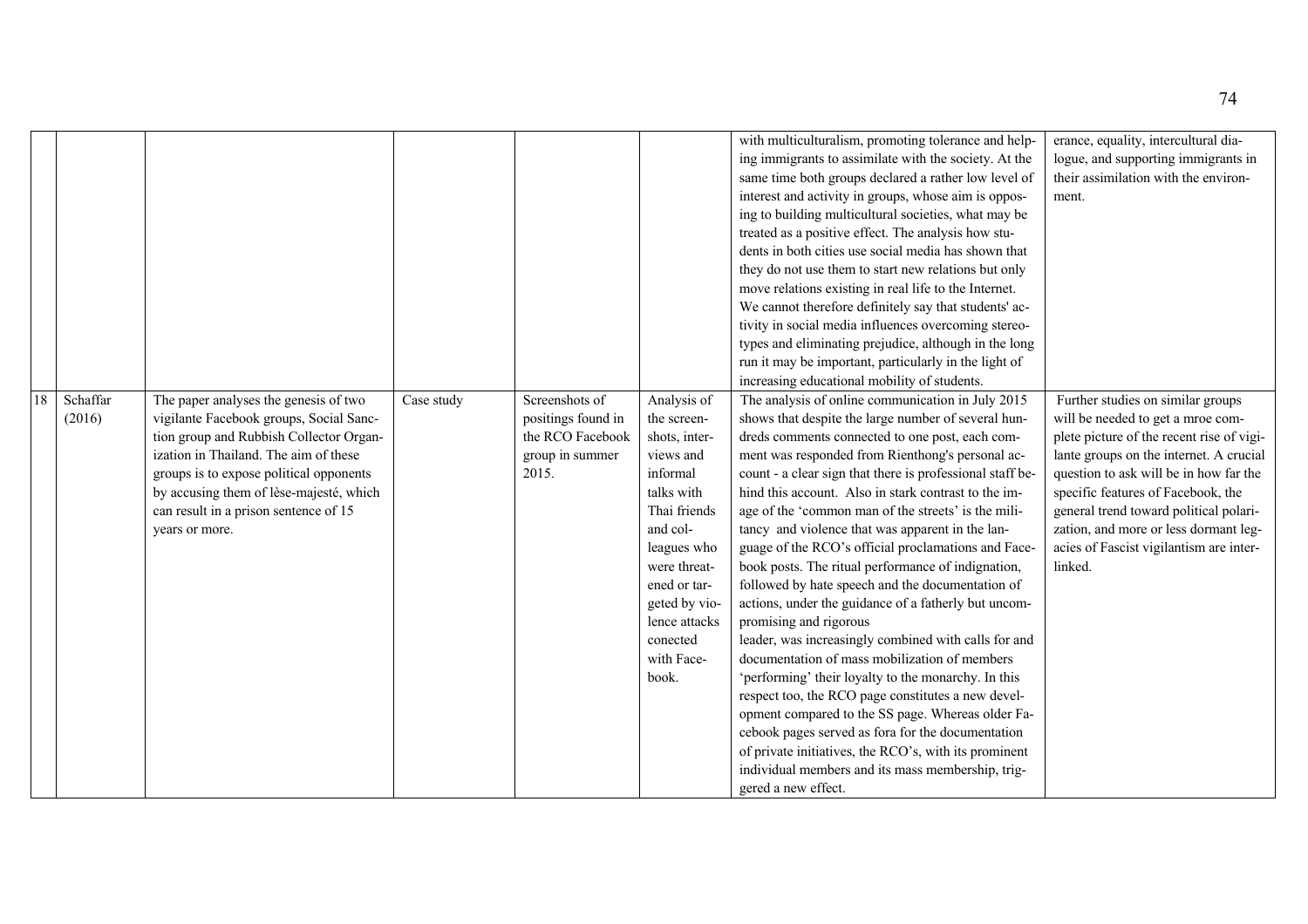| 19 | Horbyk<br>(2018) | The main objective of this research is to<br>investigate how different ethnolinguistic<br>identities were constructed in informal<br>public online communication on the eve<br>of the Eurimaidan protests. The research<br>compared the self perception of<br>Ianukovzch's controvertial language pol-<br>icy. It also examined the linguistic<br>situation in Ukraine.                                                                                                                                                                                                            | Ethnolinguistic<br>identity theory | Nearly 3,000 read-<br>ers' comments<br>concerning lan-<br>guage issues<br>posted to<br>Ukraine's leading<br>news website<br>Ukrains'ka pravda<br>(Ukrainian Truth)<br>in 2010-12                                                                                                                                          | Critical<br>discourse<br>analysis   | At first sight, news readers' comments on<br>Ukrains'ka pravda during the sampling timeframes<br>embodied a classical East European srach, or, to use<br>its apt English equivalent, a "shitstorm." The<br>Ukrains'ka pravda commenters had both optimist<br>and pessimist perspectives of Ukrainian language vi-<br>tality. However, this ambiguity should be interpreted<br>in relation to the status of the competing language,<br>Russian. An evaluation of the comments posted re-<br>vealed that there was not much concern about the vi-<br>tality of the Russian language in Ukraine and there<br>was considerable concern about the vitality of the<br>Ukrainian language in Ukraine. This analysis shows<br>that Ukrainophones' assimilation into the Russo-<br>phone group in 2010-12 was likely obstructed by<br>factors such as language proximity and ease of code-<br>switching, but also by the unique official status of<br>the Ukrainian language that increased its perceived<br>vitality (in line with Bilaniuk and Melnyk's find-<br>ings). | This study presents an avenue for fu-<br>ture research: going beyond the vir-<br>tual space into the real world, with in-<br>dividual biographies, case studies, in-<br>depth interviews and focus groups<br>aimed at locating personal motiva-<br>tions and strategies, could help under-<br>stand how Ukrainian society accumu-<br>lated energy for its outpouring of an-<br>ger during Euromaidan and how its<br>subsequent events are shaping the<br>current media and language land-<br>scapes. |
|----|------------------|------------------------------------------------------------------------------------------------------------------------------------------------------------------------------------------------------------------------------------------------------------------------------------------------------------------------------------------------------------------------------------------------------------------------------------------------------------------------------------------------------------------------------------------------------------------------------------|------------------------------------|---------------------------------------------------------------------------------------------------------------------------------------------------------------------------------------------------------------------------------------------------------------------------------------------------------------------------|-------------------------------------|------------------------------------------------------------------------------------------------------------------------------------------------------------------------------------------------------------------------------------------------------------------------------------------------------------------------------------------------------------------------------------------------------------------------------------------------------------------------------------------------------------------------------------------------------------------------------------------------------------------------------------------------------------------------------------------------------------------------------------------------------------------------------------------------------------------------------------------------------------------------------------------------------------------------------------------------------------------------------------------------------------------------------------------------------------------|------------------------------------------------------------------------------------------------------------------------------------------------------------------------------------------------------------------------------------------------------------------------------------------------------------------------------------------------------------------------------------------------------------------------------------------------------------------------------------------------------|
| 20 | Maweu<br>(2013)  | This article examines if the increased po-<br>litical discussions on social media espe-<br>cially Twitter and Facebook before and<br>after the March 4th, 2013 general elec-<br>tions in Kenya translated to a more ro-<br>bust alternative public sphere that broke<br>the hegemony of the traditional media as<br>agenda setters or an alternative space for<br>the audience to vent out their frustrations<br>and grievances about the election. The<br>main aim was to examine how citiyens<br>used new media (Twitter and Facebook)<br>to fight out their ethnic wars online. |                                    | A purposive sam-<br>ple of 30 hate mes-<br>sages exchanged<br>between January<br>2013 and May<br>2013 was chosen<br>based on two cate-<br>goroies used by<br>Umati to monitor<br>hate speech: Of-<br>fensive speech and<br>Extremely danger-<br>ous speech. The<br>research sampled<br>15 messages from<br>each category. | Qualitative<br>content<br>analsysis | From the analysis it was evident that immediately<br>after the elections on March 4th, there was an in-<br>crease in extremely inciting messages targeted at<br>three main tribes (Kikuyus, from which the current<br>president, Uhuru Kenyatta hails; Kalenjin, from<br>which the Deputy President William Ruto hails; and<br>Luo from which Raila Odinga, the main loser comes<br>from) as well as supporters of the two main political<br>parties (Jubilee supporters and CORD supporters). It<br>was also evident that most of the inciting speech<br>online was as a response to events happening on the<br>ground as reported by the mainstream media. The<br>highly inciting speech ranged from extremely vulgar<br>language directed to members of a particular tribe, to<br>calling members of one tribe to kill the other to ad-<br>vocating for eviction of a particular tribe from their                                                                                                                                                             |                                                                                                                                                                                                                                                                                                                                                                                                                                                                                                      |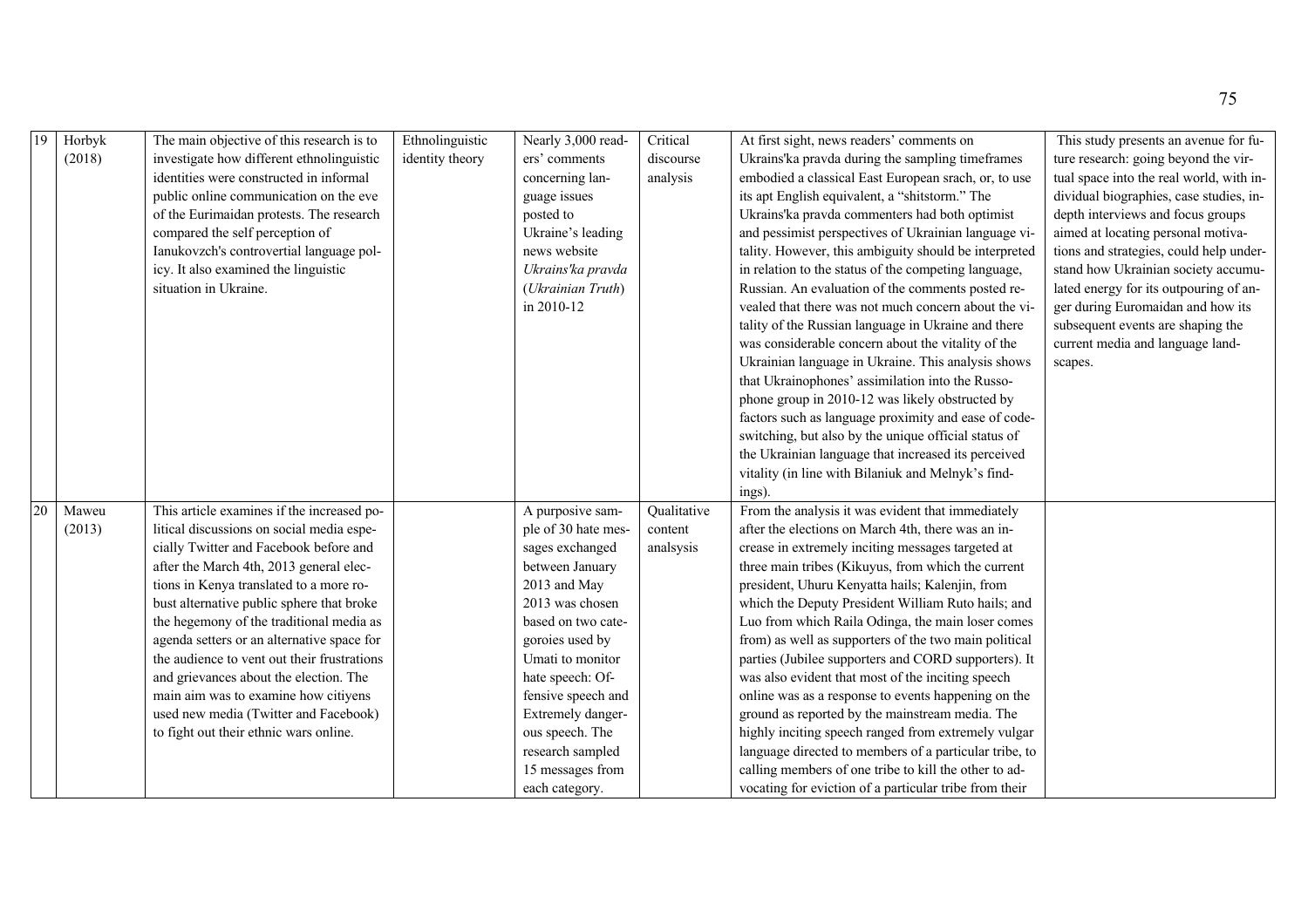| 21 | Kimotho &<br>Nyaga<br>(2016)           | This paper investigated the nature of dig-<br>itized hate speech by: describing the<br>forms of ethnic hate speech on social<br>media in Kenya; the effects of ethnic<br>hate speech on Kenyan's perception of<br>ethnic entities; ethnic conflict and ethics<br>of citizen journalism. | Descriptive inter-<br>pretive design,<br>and Speech Act<br>Theory | Purposive sam-<br>pling was used to<br>pick two public<br>and two private<br>universities in<br>Kenya. Question-<br>naires were admin-<br>istered to students<br>in the four univer-<br>sities. Content<br>published between<br>January and April<br>2013 from six pur-<br>posefully identi-<br>fied blogs was an-<br>alysed. The da- | Descriptive<br>interpretive<br>design by us-<br>ing qualita-<br>tive and<br>quantitative<br>appraoches.<br>Qualitative<br>data were<br>analysed us-<br>ing NVIVO<br>10 software,<br>while re-<br>sponses from<br>the question-<br>naire were | land. The pattern of hate speech circulated in 2013<br>was very similar in tone to that circulated in<br>2007/2008 though this didn't culminate to physical<br>violence, but very fierce soft ethnic war online.<br>There were several Social Media pages such as 'Not<br>another Kikuyu President' and 'STOP Raila NOW'<br>where supporters of either presidential candidate<br>traded insults and offensive remarks.<br>The findings indicated that Facebook and Twitter<br>were the main platforms used to express ethnic ha-<br>tred. Hate speech incited hatred and conflict for po-<br>litical gain. Ethical issues raised included moral sub-<br>ordination and incivility. The digital platforms<br>mostly used for hate speech in were Facebook, twit-<br>ter and personal blogs and instagram and they ac-<br>counted for 96.6 of total posts. This compares with<br>the Umati report which indicated that over 90% of<br>all online inflammatory speech captured by Umati<br>was on Facebook, making it the highest source of<br>such content. This study demonstrated that digital<br>media hate speech disseminators had varied inten-<br>tions raging from inciting hatred, violence, or moral<br>subordination among others. Nevertheless, the mag-<br>nitude of incivility that accompanied hate messages | Further research need to be done on<br>other types of hate speech including<br>racist hate speech, religious hate<br>speech and gender. Another area that<br>deserves further investigation is on<br>the effects of digitized hate speech on<br>the target individuals or groups. |
|----|----------------------------------------|-----------------------------------------------------------------------------------------------------------------------------------------------------------------------------------------------------------------------------------------------------------------------------------------|-------------------------------------------------------------------|---------------------------------------------------------------------------------------------------------------------------------------------------------------------------------------------------------------------------------------------------------------------------------------------------------------------------------------|----------------------------------------------------------------------------------------------------------------------------------------------------------------------------------------------------------------------------------------------|---------------------------------------------------------------------------------------------------------------------------------------------------------------------------------------------------------------------------------------------------------------------------------------------------------------------------------------------------------------------------------------------------------------------------------------------------------------------------------------------------------------------------------------------------------------------------------------------------------------------------------------------------------------------------------------------------------------------------------------------------------------------------------------------------------------------------------------------------------------------------------------------------------------------------------------------------------------------------------------------------------------------------------------------------------------------------------------------------------------------------------------------------------------------------------------------------------------------------------------------------------------------------------------------------------------------------|-----------------------------------------------------------------------------------------------------------------------------------------------------------------------------------------------------------------------------------------------------------------------------------|
|    |                                        |                                                                                                                                                                                                                                                                                         |                                                                   | tasets from the<br>eight sites yielded<br>35,915 speech<br>acts. Data appear-<br>ing on these sites<br>between 04.11.12                                                                                                                                                                                                               | analysed us-<br>ing IBM<br>SPSS ver-<br>sion 21.                                                                                                                                                                                             | on digital platform in Kenya was appalling. Hate<br>speech, and the accompanying ethical issues it<br>raises, are detrimental to the welfare of a nation and<br>its people. Digitized hate speech adds speed and vol-<br>ume to such messages and can only be doubly de-<br>structive.                                                                                                                                                                                                                                                                                                                                                                                                                                                                                                                                                                                                                                                                                                                                                                                                                                                                                                                                                                                                                                    |                                                                                                                                                                                                                                                                                   |
|    |                                        |                                                                                                                                                                                                                                                                                         |                                                                   | and 16.05.2013<br>were analysed.                                                                                                                                                                                                                                                                                                      |                                                                                                                                                                                                                                              |                                                                                                                                                                                                                                                                                                                                                                                                                                                                                                                                                                                                                                                                                                                                                                                                                                                                                                                                                                                                                                                                                                                                                                                                                                                                                                                           |                                                                                                                                                                                                                                                                                   |
|    | Alakali,<br>Faga &<br>Mbursa<br>(2017) | The problem this paper intends to study<br>therefore includes why hate speech and<br>foul language plague the social media in                                                                                                                                                           | Mediamorphosis<br>theory and public<br>sphere theory              | 384 respondents                                                                                                                                                                                                                                                                                                                       | Used ques-<br>tionnaire and<br>focus group<br>discussion as                                                                                                                                                                                  | This study indicate that promoting hate speech and<br>foul language on social media have moral conse-<br>quences in the society and to journalism practice.                                                                                                                                                                                                                                                                                                                                                                                                                                                                                                                                                                                                                                                                                                                                                                                                                                                                                                                                                                                                                                                                                                                                                               |                                                                                                                                                                                                                                                                                   |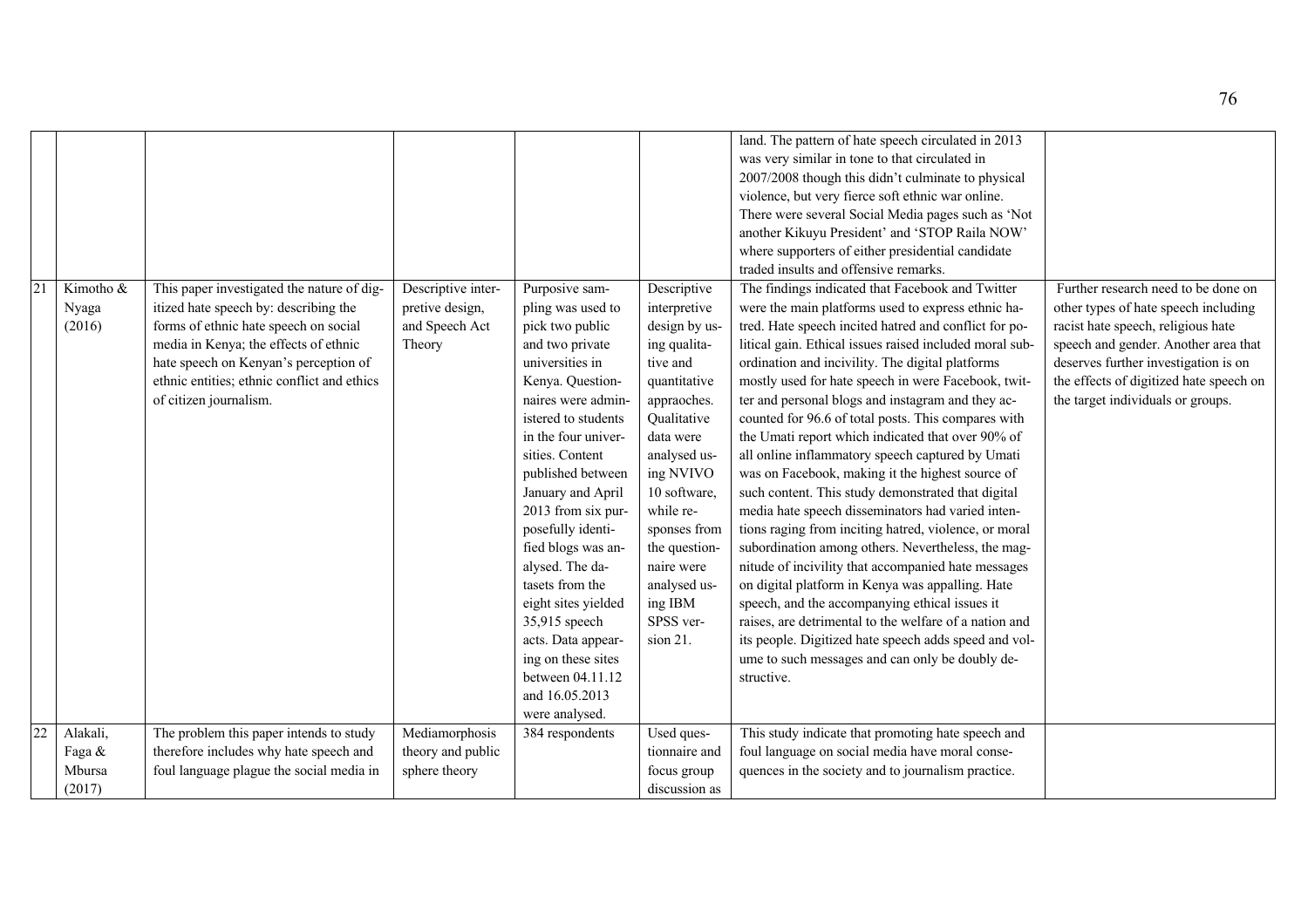|    |              | Nigeria and what ramifications this nui-   |                     | instruments   | These consequences include loss of credibility, di-     |  |
|----|--------------|--------------------------------------------|---------------------|---------------|---------------------------------------------------------|--|
|    |              | sance has in the society and for the jour- |                     | for data col- | verting media from fulfilling their primary role of     |  |
|    |              | nalism profession. Most importantly, the   |                     | lection.      | serving the public interest and increasing moral dec-   |  |
|    |              | paper investigates the consequences of     |                     | Also, the pa- | adence in the society. Further findings indicate that   |  |
|    |              | these practices in the social media, to    |                     | per adopted   | freedom of speech on social media and political in-     |  |
|    |              | morality, ethics and law in the society.   |                     | the qualita-  | terest are the major factors that motivate the posting  |  |
|    |              |                                            |                     | tive, doctri- | of hate speech and foul language on social media        |  |
|    |              |                                            |                     | nal and ana-  | platforms in Nigeria and that majority of hate speech   |  |
|    |              |                                            |                     | lytical meth- | prevalent on social media platforms in Nigeria is po-   |  |
|    |              |                                            |                     | odology to    | litically motivated hate speech. Findings also reveal   |  |
|    |              |                                            |                     | discuss the   | that hate speech and foul language has negative im-     |  |
|    |              |                                            |                     | legal         | plications on social media as it leads to unwanted      |  |
|    |              |                                            |                     | conse-        | censorship of social media platforms among others.      |  |
|    |              |                                            |                     | quences and   | The study also found that although, most people in      |  |
|    |              |                                            |                     | obligations   | Nigeria are aware that there need to enact law to reg-  |  |
|    |              |                                            |                     | created       | ulate the increasing spate of hate speech and foul      |  |
|    |              |                                            |                     | against per-  | language on the social media, however, they are una-    |  |
|    |              |                                            |                     | petrators of  | ware if there are already any existing legal measures   |  |
|    |              |                                            |                     | hate speech   | against the practice in Nigeria. Finally, findings of   |  |
|    |              |                                            |                     | and foul lan- | the study established that hate speech and foul lan-    |  |
|    |              |                                            |                     | guage in Ni-  | guage on social media platforms cannot be con-          |  |
|    |              |                                            |                     | geria.        | stricted to conform to the ethical standards of jour-   |  |
|    |              |                                            |                     |               | nalism practice in Nigeria because most perpetrators    |  |
|    |              |                                            |                     |               | of this practice are not journalist.                    |  |
| 23 | Shepherd et  | This article presents a dialogue between   | Primarily revolves  | Roundtable    | The discussion suggests that the current moment for     |  |
|    | al. $(2015)$ | digital culture scholars on the seemingly  | around              | discussion    | hate online needs to be situated historically. From     |  |
|    |              | increased presence of hating and hate      | #GamerGame          |               | the perspective of intersecting cultural histories of   |  |
|    |              | speech online.                             | campaign of in-     |               | hate speech, discrimination, and networked commu-       |  |
|    |              |                                            | tensly misogynis-   |               | nication, we interrogate the ontological specificity of |  |
|    |              |                                            | tic discourse aimed |               | online hating before going on to explore potential re-  |  |
|    |              |                                            | at women in video   |               | sponses to the harmful consequences of hateful          |  |
|    |              |                                            | games.              |               | speech. Finally, a research agenda for furthering the   |  |
|    |              |                                            |                     |               | historical understandings of contemporary online        |  |
|    |              |                                            |                     |               | hating is suggested in order to address the urgent      |  |
|    |              |                                            |                     |               | need for scholarly interventions into the exclusion-    |  |
|    |              |                                            |                     |               | ary cultures of networked media.                        |  |
|    |              |                                            |                     |               |                                                         |  |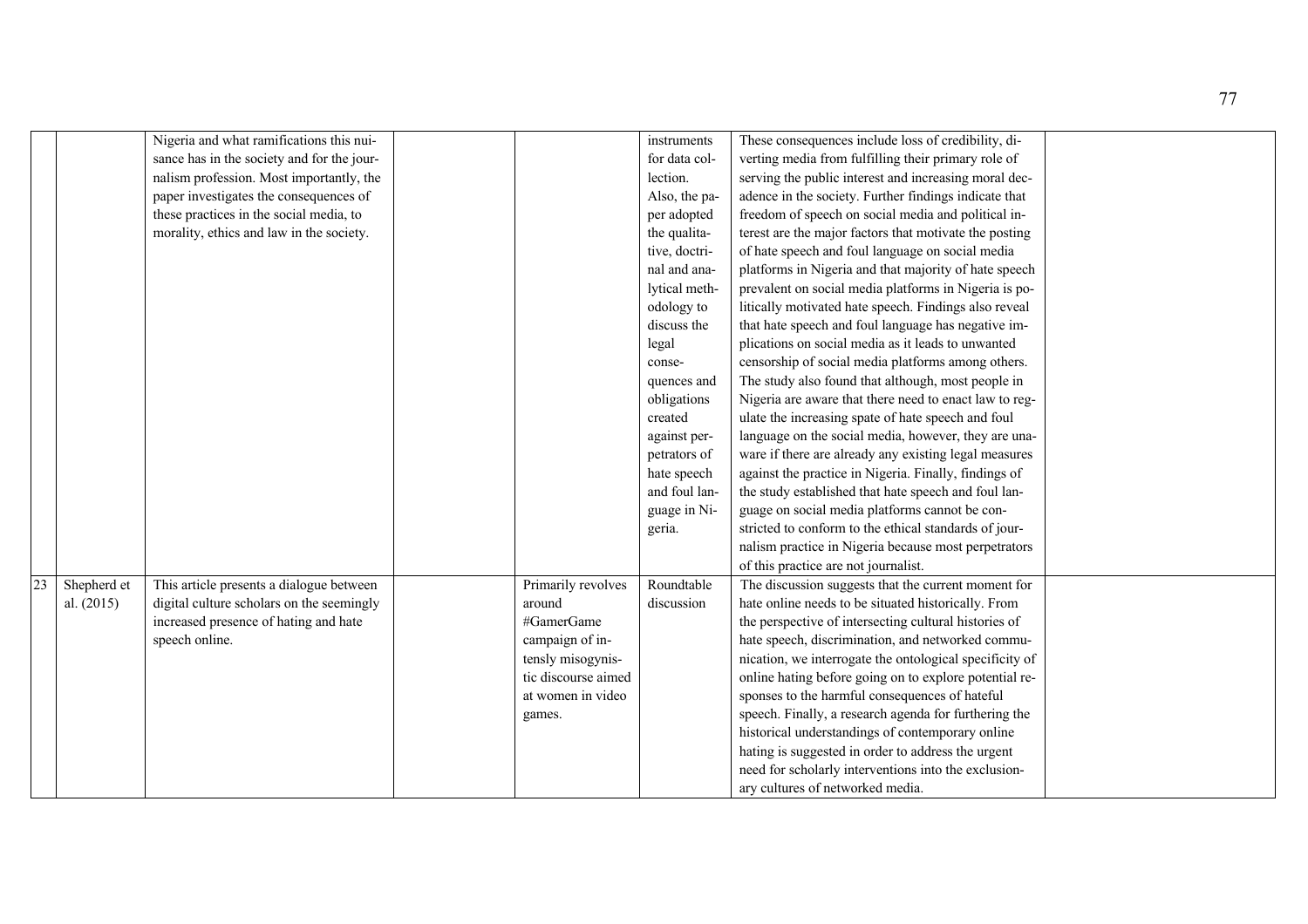| Jakubowicz<br>This article charts the most recent rise<br>An Australian<br>Draws and<br>There are three areas of law that could be addressed.<br>(2107)<br>and confusion of the Internet under the<br>model.<br>At the global level, Australia could withdraw its res-<br>Study, 'Cyber Rac-<br>reflects on<br>ism and Commu-<br>ervation to article 4 of the International Convention<br>impact of the Alt Right and other racist<br>one aspect of<br>to Eliminate All Forms of Racial Discrimination.<br>nity Resilience'<br>the Austral-<br>groups, focusing on an Australian exam-<br>ple that demonstrates the way in which a<br>(Jakuwicz et al.<br>Such a move has been flagged in the past, but sty-<br>ian study of<br>2017)<br>group could manipulate the contradic-<br>mied by relentless opposition from an alliance of<br>online rac-<br>tions of the Internet with some success.<br>free speech and social conservative activists and pol-<br>ism, namely<br>antisemi-<br>iticians. Australian law could move to recognise Eu-<br>ropean legislation on Cyber Crime, and adopt the<br>tism, and the<br>rise of online<br>Additional Protocol as it has for the overall legisla-<br>tion. Finally, Australia could adopt a version of New<br>neo-nazism<br>Zealand's approach to cyber hate, where platforms<br>are held ultimately accountable for the publication of<br>online content that seriously offends, and users can |  |               |  |                                                     |  |
|---------------------------------------------------------------------------------------------------------------------------------------------------------------------------------------------------------------------------------------------------------------------------------------------------------------------------------------------------------------------------------------------------------------------------------------------------------------------------------------------------------------------------------------------------------------------------------------------------------------------------------------------------------------------------------------------------------------------------------------------------------------------------------------------------------------------------------------------------------------------------------------------------------------------------------------------------------------------------------------------------------------------------------------------------------------------------------------------------------------------------------------------------------------------------------------------------------------------------------------------------------------------------------------------------------------------------------------------------------------------------------------------------------------------------------------------|--|---------------|--|-----------------------------------------------------|--|
|                                                                                                                                                                                                                                                                                                                                                                                                                                                                                                                                                                                                                                                                                                                                                                                                                                                                                                                                                                                                                                                                                                                                                                                                                                                                                                                                                                                                                                             |  | An analytical |  |                                                     |  |
|                                                                                                                                                                                                                                                                                                                                                                                                                                                                                                                                                                                                                                                                                                                                                                                                                                                                                                                                                                                                                                                                                                                                                                                                                                                                                                                                                                                                                                             |  |               |  |                                                     |  |
|                                                                                                                                                                                                                                                                                                                                                                                                                                                                                                                                                                                                                                                                                                                                                                                                                                                                                                                                                                                                                                                                                                                                                                                                                                                                                                                                                                                                                                             |  |               |  |                                                     |  |
|                                                                                                                                                                                                                                                                                                                                                                                                                                                                                                                                                                                                                                                                                                                                                                                                                                                                                                                                                                                                                                                                                                                                                                                                                                                                                                                                                                                                                                             |  |               |  |                                                     |  |
|                                                                                                                                                                                                                                                                                                                                                                                                                                                                                                                                                                                                                                                                                                                                                                                                                                                                                                                                                                                                                                                                                                                                                                                                                                                                                                                                                                                                                                             |  |               |  |                                                     |  |
|                                                                                                                                                                                                                                                                                                                                                                                                                                                                                                                                                                                                                                                                                                                                                                                                                                                                                                                                                                                                                                                                                                                                                                                                                                                                                                                                                                                                                                             |  |               |  |                                                     |  |
|                                                                                                                                                                                                                                                                                                                                                                                                                                                                                                                                                                                                                                                                                                                                                                                                                                                                                                                                                                                                                                                                                                                                                                                                                                                                                                                                                                                                                                             |  |               |  |                                                     |  |
|                                                                                                                                                                                                                                                                                                                                                                                                                                                                                                                                                                                                                                                                                                                                                                                                                                                                                                                                                                                                                                                                                                                                                                                                                                                                                                                                                                                                                                             |  |               |  |                                                     |  |
|                                                                                                                                                                                                                                                                                                                                                                                                                                                                                                                                                                                                                                                                                                                                                                                                                                                                                                                                                                                                                                                                                                                                                                                                                                                                                                                                                                                                                                             |  |               |  |                                                     |  |
|                                                                                                                                                                                                                                                                                                                                                                                                                                                                                                                                                                                                                                                                                                                                                                                                                                                                                                                                                                                                                                                                                                                                                                                                                                                                                                                                                                                                                                             |  |               |  |                                                     |  |
|                                                                                                                                                                                                                                                                                                                                                                                                                                                                                                                                                                                                                                                                                                                                                                                                                                                                                                                                                                                                                                                                                                                                                                                                                                                                                                                                                                                                                                             |  |               |  |                                                     |  |
|                                                                                                                                                                                                                                                                                                                                                                                                                                                                                                                                                                                                                                                                                                                                                                                                                                                                                                                                                                                                                                                                                                                                                                                                                                                                                                                                                                                                                                             |  |               |  |                                                     |  |
|                                                                                                                                                                                                                                                                                                                                                                                                                                                                                                                                                                                                                                                                                                                                                                                                                                                                                                                                                                                                                                                                                                                                                                                                                                                                                                                                                                                                                                             |  |               |  |                                                     |  |
|                                                                                                                                                                                                                                                                                                                                                                                                                                                                                                                                                                                                                                                                                                                                                                                                                                                                                                                                                                                                                                                                                                                                                                                                                                                                                                                                                                                                                                             |  |               |  |                                                     |  |
|                                                                                                                                                                                                                                                                                                                                                                                                                                                                                                                                                                                                                                                                                                                                                                                                                                                                                                                                                                                                                                                                                                                                                                                                                                                                                                                                                                                                                                             |  |               |  | challenge the failure of platforms to take down of- |  |
| fensive material in the realm of race hate. There are                                                                                                                                                                                                                                                                                                                                                                                                                                                                                                                                                                                                                                                                                                                                                                                                                                                                                                                                                                                                                                                                                                                                                                                                                                                                                                                                                                                       |  |               |  |                                                     |  |
| many initiatives in civil society that would empower                                                                                                                                                                                                                                                                                                                                                                                                                                                                                                                                                                                                                                                                                                                                                                                                                                                                                                                                                                                                                                                                                                                                                                                                                                                                                                                                                                                        |  |               |  |                                                     |  |
| those who are currently the targets, and disempower                                                                                                                                                                                                                                                                                                                                                                                                                                                                                                                                                                                                                                                                                                                                                                                                                                                                                                                                                                                                                                                                                                                                                                                                                                                                                                                                                                                         |  |               |  |                                                     |  |
| those who are the current perpetrators of race hate.                                                                                                                                                                                                                                                                                                                                                                                                                                                                                                                                                                                                                                                                                                                                                                                                                                                                                                                                                                                                                                                                                                                                                                                                                                                                                                                                                                                        |  |               |  |                                                     |  |
| Firstly, people who are targeted by racists need sup-                                                                                                                                                                                                                                                                                                                                                                                                                                                                                                                                                                                                                                                                                                                                                                                                                                                                                                                                                                                                                                                                                                                                                                                                                                                                                                                                                                                       |  |               |  |                                                     |  |
| port and affirmation; this approach underpins the ap-                                                                                                                                                                                                                                                                                                                                                                                                                                                                                                                                                                                                                                                                                                                                                                                                                                                                                                                                                                                                                                                                                                                                                                                                                                                                                                                                                                                       |  |               |  |                                                     |  |
| proach that the E Safety commissioner has under-                                                                                                                                                                                                                                                                                                                                                                                                                                                                                                                                                                                                                                                                                                                                                                                                                                                                                                                                                                                                                                                                                                                                                                                                                                                                                                                                                                                            |  |               |  |                                                     |  |
| taken in the development of a Young and Safe por-                                                                                                                                                                                                                                                                                                                                                                                                                                                                                                                                                                                                                                                                                                                                                                                                                                                                                                                                                                                                                                                                                                                                                                                                                                                                                                                                                                                           |  |               |  |                                                     |  |
| tal. There could be a CyberLine for tipping and re-                                                                                                                                                                                                                                                                                                                                                                                                                                                                                                                                                                                                                                                                                                                                                                                                                                                                                                                                                                                                                                                                                                                                                                                                                                                                                                                                                                                         |  |               |  |                                                     |  |
| porting race hate speech online, for follow up and                                                                                                                                                                                                                                                                                                                                                                                                                                                                                                                                                                                                                                                                                                                                                                                                                                                                                                                                                                                                                                                                                                                                                                                                                                                                                                                                                                                          |  |               |  |                                                     |  |
| possible legal action. Anti-racism workshops (some                                                                                                                                                                                                                                                                                                                                                                                                                                                                                                                                                                                                                                                                                                                                                                                                                                                                                                                                                                                                                                                                                                                                                                                                                                                                                                                                                                                          |  |               |  |                                                     |  |
| have already been run by the E Safety commis-                                                                                                                                                                                                                                                                                                                                                                                                                                                                                                                                                                                                                                                                                                                                                                                                                                                                                                                                                                                                                                                                                                                                                                                                                                                                                                                                                                                               |  |               |  |                                                     |  |
| sioner) have aimed to pushback against hate, while                                                                                                                                                                                                                                                                                                                                                                                                                                                                                                                                                                                                                                                                                                                                                                                                                                                                                                                                                                                                                                                                                                                                                                                                                                                                                                                                                                                          |  |               |  |                                                     |  |
| building structures where people can come together                                                                                                                                                                                                                                                                                                                                                                                                                                                                                                                                                                                                                                                                                                                                                                                                                                                                                                                                                                                                                                                                                                                                                                                                                                                                                                                                                                                          |  |               |  |                                                     |  |
| online.                                                                                                                                                                                                                                                                                                                                                                                                                                                                                                                                                                                                                                                                                                                                                                                                                                                                                                                                                                                                                                                                                                                                                                                                                                                                                                                                                                                                                                     |  |               |  |                                                     |  |
| 25<br>The study explores the contribution of<br>Social<br>Arsenal of infor-<br>Suntai &<br>While the new media appears to provide vibrant dis-<br>Case study                                                                                                                                                                                                                                                                                                                                                                                                                                                                                                                                                                                                                                                                                                                                                                                                                                                                                                                                                                                                                                                                                                                                                                                                                                                                                |  |               |  |                                                     |  |
| the new media in the entrenchment of<br>mation dissemina-<br>cursive channels that will facilitate democracy in the<br>Responsibility<br>Targema                                                                                                                                                                                                                                                                                                                                                                                                                                                                                                                                                                                                                                                                                                                                                                                                                                                                                                                                                                                                                                                                                                                                                                                                                                                                                            |  |               |  |                                                     |  |
| democracy in the country, and critically<br>tion on social me-<br>country, a careful observation of the trend reveal<br>(2017)<br>Theory                                                                                                                                                                                                                                                                                                                                                                                                                                                                                                                                                                                                                                                                                                                                                                                                                                                                                                                                                                                                                                                                                                                                                                                                                                                                                                    |  |               |  |                                                     |  |
| assesses issues and matters arising with<br>dia during the gen-<br>quite a number of threats that are not only worri-                                                                                                                                                                                                                                                                                                                                                                                                                                                                                                                                                                                                                                                                                                                                                                                                                                                                                                                                                                                                                                                                                                                                                                                                                                                                                                                       |  |               |  |                                                     |  |
| the adaptation of the platform by both<br>eral elections of<br>some, but have the capacity to diminish the opportu-                                                                                                                                                                                                                                                                                                                                                                                                                                                                                                                                                                                                                                                                                                                                                                                                                                                                                                                                                                                                                                                                                                                                                                                                                                                                                                                         |  |               |  |                                                     |  |
| the government and the masses.                                                                                                                                                                                                                                                                                                                                                                                                                                                                                                                                                                                                                                                                                                                                                                                                                                                                                                                                                                                                                                                                                                                                                                                                                                                                                                                                                                                                              |  |               |  |                                                     |  |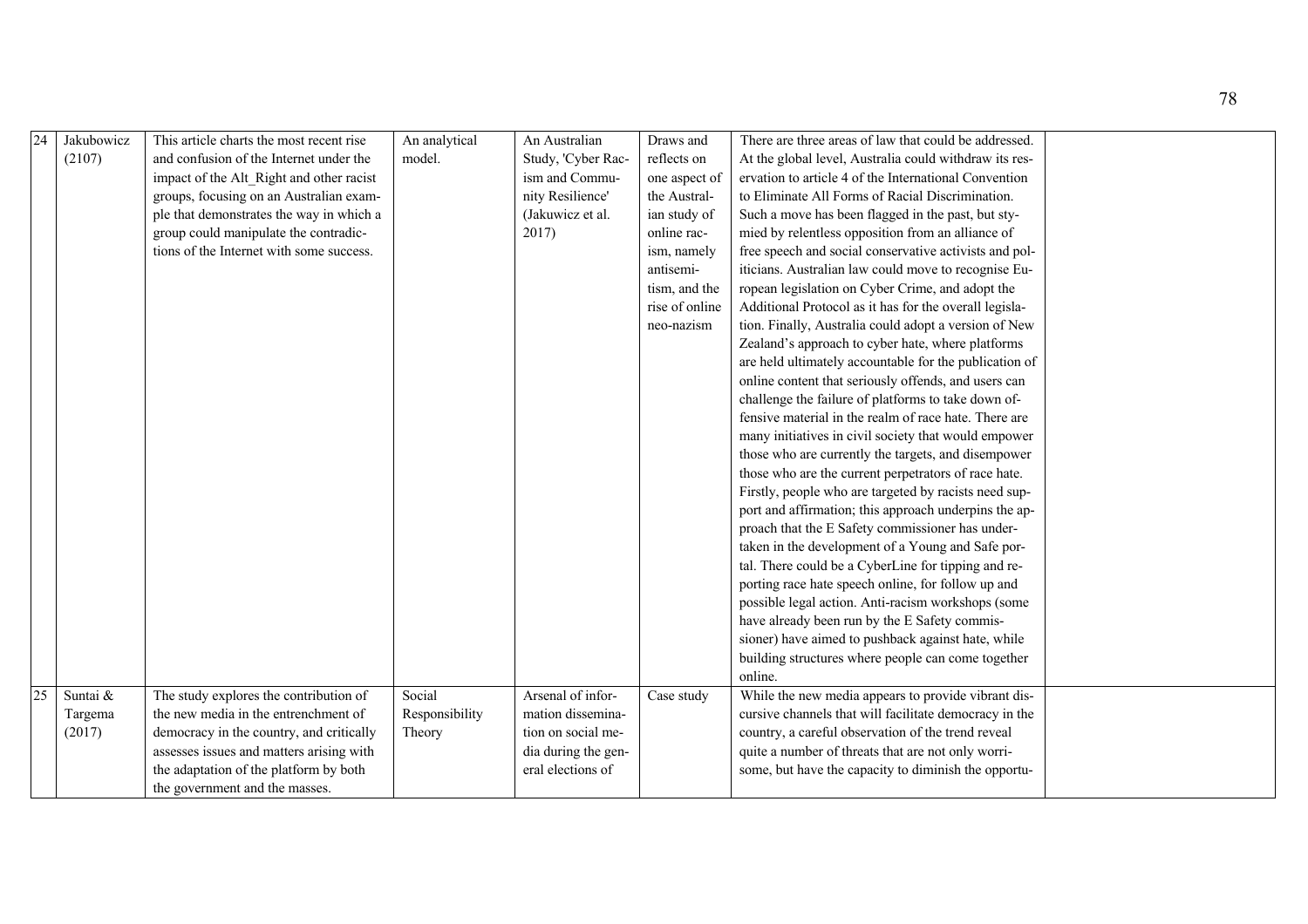|                            |                                             | 2015 in Nigeria      | nities which they offer to countries with budding de-    |  |
|----------------------------|---------------------------------------------|----------------------|----------------------------------------------------------|--|
|                            |                                             | and its aftermath.   | mocracies like Nigeria. The issue here is that, alt-     |  |
|                            |                                             |                      | hough the divide between North and South has ex-         |  |
|                            |                                             |                      | isted in the country for long, new media platforms       |  |
|                            |                                             |                      | accentuated the division, and created an atmosphere      |  |
|                            |                                             |                      | full of enmity for one another during the 2015 elec-     |  |
|                            |                                             |                      | tions. Sentiments that lie latent in the minds of peo-   |  |
|                            |                                             |                      | ple were given a voice, and widely expressed. This       |  |
|                            |                                             |                      | development poses a great threat to the fragile de-      |  |
|                            |                                             |                      | mocracy which the country is striving to consolidate.    |  |
|                            |                                             |                      | Conclusively, new media platforms are formidable         |  |
|                            |                                             |                      | forces in the consolidation of democracy. The infor-     |  |
|                            |                                             |                      | mation gap, which they help to bridge, benefits de-      |  |
|                            |                                             |                      | mocracy in no small measure, and serves to               |  |
|                            |                                             |                      | strengthen the cherished principles of transparency      |  |
|                            |                                             |                      | and accountability in the process of governance. Ni-     |  |
|                            |                                             |                      | gerian democracy is speedily heading towards this        |  |
|                            |                                             |                      | enviable destination courtesy of the new media. Sim-     |  |
|                            |                                             |                      | ilarly, the new media platforms have extended the        |  |
|                            |                                             |                      | frontiers of political participation and interaction be- |  |
|                            |                                             |                      | tween the rulers and the ruled. This is a positive de-   |  |
|                            |                                             |                      | velopment that needs to be acknowledge, as it makes      |  |
|                            |                                             |                      | democracy in the country to live up to the               |  |
|                            |                                             |                      | expectations of its generic definition, as government    |  |
|                            |                                             |                      | of the people, for the people, and for the people.       |  |
| $\overline{26}$<br>Abraham | This article makes a case study of          | Facebook user ac-    | Facebook flarf presents a useful case study for theo-    |  |
| (2014)                     | 'flarfing' in order to contribute to an un- | tivities online over | ries of regulating and responding to hate speech         |  |
|                            | derstanding of the potentials and limita-   | a period of years.   | online. Facebook flarf has some ability to drown out     |  |
|                            | tions facing users of online social net-    | The majority of      | hate speech practically and aesthetically, but perhaps   |  |
|                            | working sites who wish to address the is-   | examples are         | more importantly it can serve to communicate social      |  |
|                            | sue of online hate speech. The research     | drawn from the       | opprobrium and community limits on acceptable dis-       |  |
|                            | explores one case of users acting crea-     | year 2012 which      | course online. Facebook flarf represents an encour-      |  |
|                            | tively within Facebook's technical and      | had the most flarf   | aging attempt by users to 'take responsibility' for      |  |
|                            | regulatory environment to take small-       | activity.            | online hate speech and online culture in the spaces      |  |
|                            | scale actions against hate speech.          |                      | they frequent, through personalisation and the per-      |  |
|                            |                                             |                      |                                                          |  |

79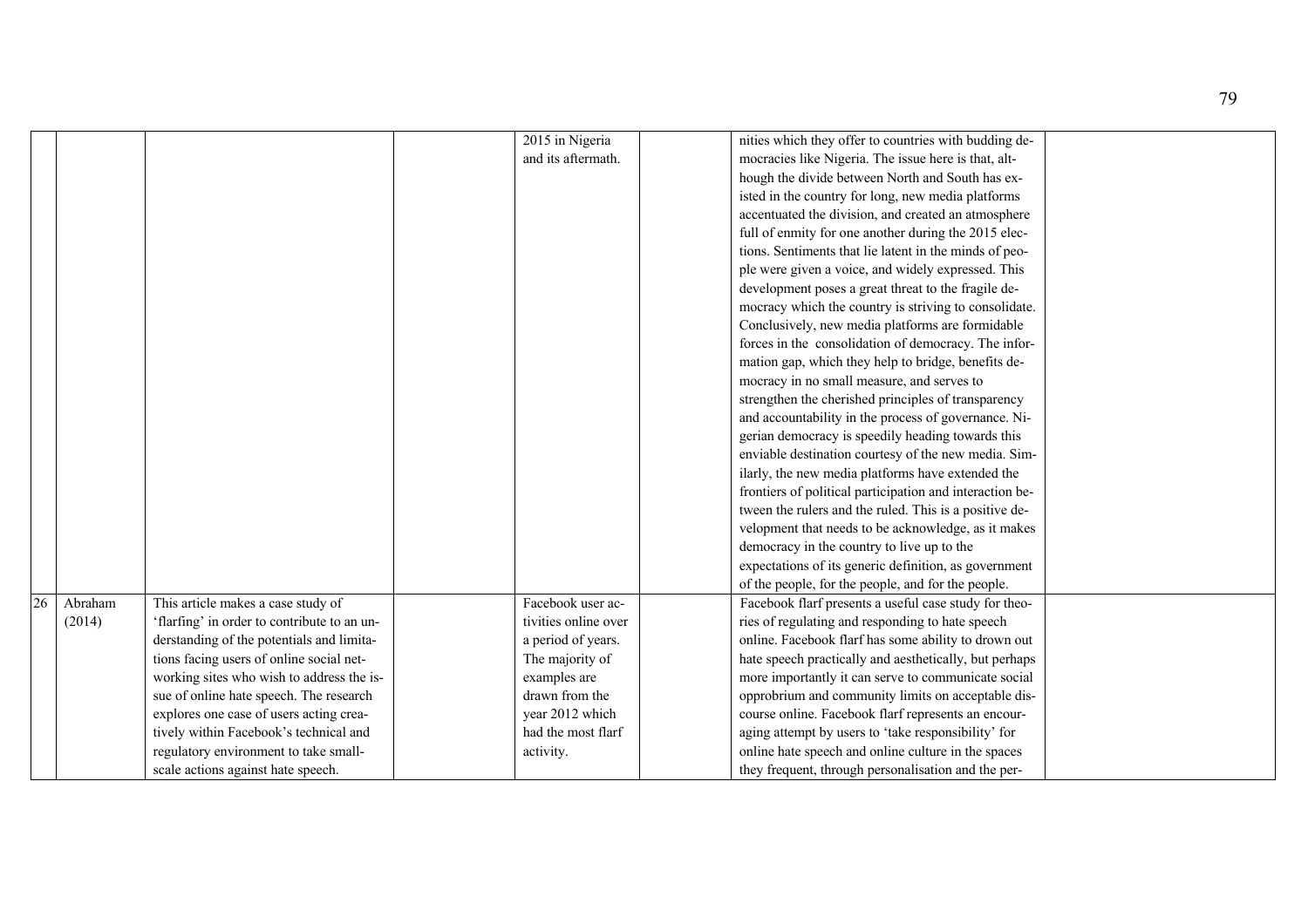|    |                           |                          |                                                                                                                                                                                                                                                                                                                         |                                                                                                                                                                                                                                                                                               |                                                                                                                                    |                                                                                                                                                           | formance of an expertise within the platforms af-<br>fordances. It also communicates a meta-textual and<br>reflexive awareness of the medium of communica-<br>tion itself. The research situated the practice of Face-<br>book flarfing for activist ends within a contemporary<br>context of ubiquitous memes and the uncertainty<br>around the sincerity of online comments and dis-<br>course, viewing flarf as an example of discursive ac-<br>tivism that repurposes the tropes and practices of<br>troll culture. |                                                                                                                                                                                                                                                                            |
|----|---------------------------|--------------------------|-------------------------------------------------------------------------------------------------------------------------------------------------------------------------------------------------------------------------------------------------------------------------------------------------------------------------|-----------------------------------------------------------------------------------------------------------------------------------------------------------------------------------------------------------------------------------------------------------------------------------------------|------------------------------------------------------------------------------------------------------------------------------------|-----------------------------------------------------------------------------------------------------------------------------------------------------------|-------------------------------------------------------------------------------------------------------------------------------------------------------------------------------------------------------------------------------------------------------------------------------------------------------------------------------------------------------------------------------------------------------------------------------------------------------------------------------------------------------------------------|----------------------------------------------------------------------------------------------------------------------------------------------------------------------------------------------------------------------------------------------------------------------------|
| 27 | Alam,<br>(2016)           | Raina &<br>Siddiqui      | This paper aims to examine the take of<br>people on the "Free Speech via So-<br>cialMedia" issue and their attitude to-<br>wards the way sensitive messages/infor-<br>mation are posted, shared and forwarded<br>on social media, especially, Facebook.                                                                 |                                                                                                                                                                                                                                                                                               | 200 social media<br>users (100 males<br>and 100 females),<br>randomly picked<br>from five Indian<br>states/Union Terri-<br>tories. | Quantitative<br>analysis<br>(Kolmogo-<br>rov-Smirnov<br>$Z$ test).                                                                                        | The findings indicate that hate posts/messages are<br>on the rise, and more and more users Are joining in.<br>Besides, prosecution happens only when the ag-<br>grieved party is influential or powerful. The findings<br>of this research give a strong insight into the social<br>media behaviour of users in relation to hate con-<br>tents/posts. The study establishes the fact that Indian<br>people are in favour of free speech, but with a sense<br>of restraint and responsibility.                           | The work could form the basis for<br>future research on various aspects of<br>hate speech on social media. Re-<br>searchers could study the trials and<br>prosecutions that have happened over<br>the past few years and whether pun-<br>ishment has acted as a deterrent. |
|    | 28<br>Pitsilis,<br>(2018) | Ramampiaro<br>& Langseth | This research addresses the important<br>problem of discerning hateful content in<br>social media. The research question ad-<br>dressed in this work is, how to effec-<br>tively identify the class of a new posting,<br>given the identity of the posting user and<br>the history of postingd related to that<br>user? | A detection<br>scheme was pro-<br>posed that is an<br>ensemble of Re-<br>current Neural<br>Network (RNN)<br>classifiers, and it<br>incorporates vari-<br>ous features asso-<br>ciated with user<br>related infor-<br>mation, such as<br>the users' ten-<br>dency towards<br>racism or sexism. | 16 thousand tweets<br>publically<br>available                                                                                      | This data is<br>fed as input<br>to the RNN<br>classifiers<br>along with<br>the word fre-<br>quency vec-<br>tors derived<br>from the tex-<br>tual content. | The experimental results have shown that this ap-<br>proach outperforms the current state-of-the-art ap-<br>proaches, and no other model has achieved better<br>performance in classifying short messages. Also, the<br>results have confirmed the original hypothesis of im-<br>proving the classifier's performance by employing<br>additional user based features into the prediction<br>mechanism.                                                                                                                  | Future research can investigate other<br>sources of information that can be<br>utilized to detect hateful messages.                                                                                                                                                        |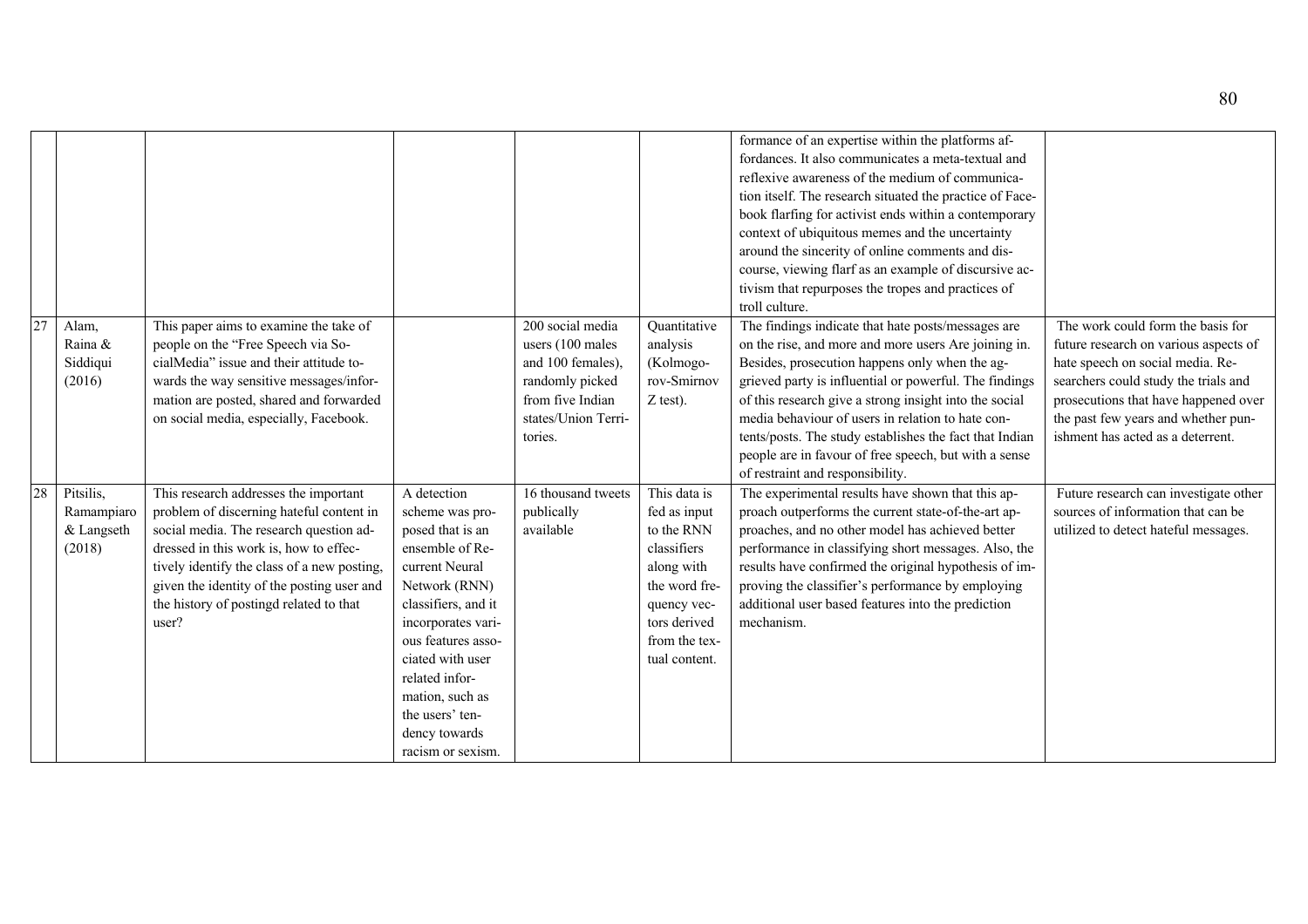| $\overline{29}$ | Burnap &     | In this article a supervised machine        | Case stduy (Mur- | The study data set   | 10-fold cross | The classification results showed very high levels of      | This article could act as a clarion call |
|-----------------|--------------|---------------------------------------------|------------------|----------------------|---------------|------------------------------------------------------------|------------------------------------------|
|                 | Williams     | learning classifier for hateful and antogo- | der of Drummer   | was collected from   | validation    | performance at reducing false positives and pro-           | for further research into cyber hate     |
|                 | (2015)       | nistic content in Twitter is developed.     | Lee Rigby in     | Twitter during a     | approach      | duced promising results with respect to false nega-        | and its manifestation in social media    |
|                 |              | The purpose of the classifier is to assist  | Woolwich, Lon-   | two-week time        |               | tives. The implementation of individual probabilis-        | around events, and the development       |
|                 |              | policy and decision makers in monitor-      | don, UK.         | window following     |               | tic, rule-based, and spatial classifiers performed sim-    | of technical solutions that are in-      |
|                 |              | ing the public reaction to large-scale      |                  | the "trigger" event  |               | ilarly across most feature sets, but the combination       | formed by such research.                 |
|                 |              | emotiive events.                            |                  | -the murder of       |               | of the classification output of these base classifiers     |                                          |
|                 |              |                                             |                  | Drummer Lee          |               | using a voted meta-classifier based on maximum             |                                          |
|                 |              |                                             |                  | Rigby in Wool-       |               | probability matched or improved on the recall of the       |                                          |
|                 |              |                                             |                  | wich, London, UK     |               | base classifiers in every experiment, suggesting that      |                                          |
|                 |              |                                             |                  | on May 22, 2013.     |               | an ensemble classification approach is most suitable       |                                          |
|                 |              |                                             |                  | Total 450,000        |               | for classifying cyber hate, given the current feature      |                                          |
|                 |              |                                             |                  | tweets were col-     |               | sets. This could be due to the noise and variety of        |                                          |
|                 |              |                                             |                  | lected and a sam-    |               | types of response within the data, with some features      |                                          |
|                 |              |                                             |                  | ple of 2000 were     |               | proving more effective with different classifiers.         |                                          |
|                 |              |                                             |                  | coded.               |               | Also, an illustrative example using cyber hate as          |                                          |
|                 |              |                                             |                  |                      |               | classified by a machine as a predictive feature in a       |                                          |
|                 |              |                                             |                  |                      |               | statistical regression model is developed. The model       |                                          |
|                 |              |                                             |                  |                      |               | produced IRRs for retweet activity given a set of          |                                          |
|                 |              |                                             |                  |                      |               | features for each tweet. The model showed a reduc-         |                                          |
|                 |              |                                             |                  |                      |               | tion in retweet rate ratio when a tweet contained a        |                                          |
|                 |              |                                             |                  |                      |               | hateful or antagonistic response, suggesting a stem-       |                                          |
|                 |              |                                             |                  |                      |               | ming of the flow of content on Twitter when a tweet        |                                          |
|                 |              |                                             |                  |                      |               | contained cyber hate.                                      |                                          |
| 30              | Räsänen, et  | How exposure to hate material in the in-    |                  | 15 to 18 year old    | Online sur-   | The results indicate that online hatred can have so-       | In terms of suggestions for future re-   |
|                 | al. $(2015)$ | ternet correlates with Finnish youths'      |                  | Finnish Facebook     | vey using     | cial impacts and influence young people's trust to-        | search, as earlier researchers have      |
|                 |              | particularized and generalized trust to-    |                  | users, in the spring | three Face-   | ward other people. In particular, exposure to online       | found, levels of trust and levels of     |
|                 |              | ward people who have varying signifi-       |                  | of 2013. Sample      | book adver-   | hate material clearly influences levels of both partic-    | happiness appear to be positively re-    |
|                 |              | cance in different contexts of life. Hence, |                  | size 723.            | tisement      | ularized and generalized trust. It is noticeable that      | lated. It is therefore likely that expo- |
|                 |              | the purpose of this paper is to provide     |                  |                      | campaigns in  | young Finns have relatively It also appears that wit-      | sure to online hate material would       |
|                 |              | new information about current online        |                  |                      | April-May     | nessing hate material online has a greater effect on       | have a similar correlation with the      |
|                 |              | culture and its potentially negative char-  |                  |                      | 2013.         | the levels of particularized trust than generalized        | levels of happiness. In addition, fu-    |
|                 |              | acteristics. We investigate the relation-   |                  |                      |               | trust. The results indicate that while exposure to         | ture research should examine how         |
|                 |              | ship between exposure to online hate        |                  |                      |               | online hate materials does reduce generalized trust,       | online hate material influences differ-  |
|                 |              | material and respondents' trust in their    |                  |                      |               | its influence is greatest on particularized trust. It fur- | ent age groups in terms of their per-    |
|                 |              |                                             |                  |                      |               | ther indicates that exposure to online hate material is    | ceived trust. Similarly, researchers     |